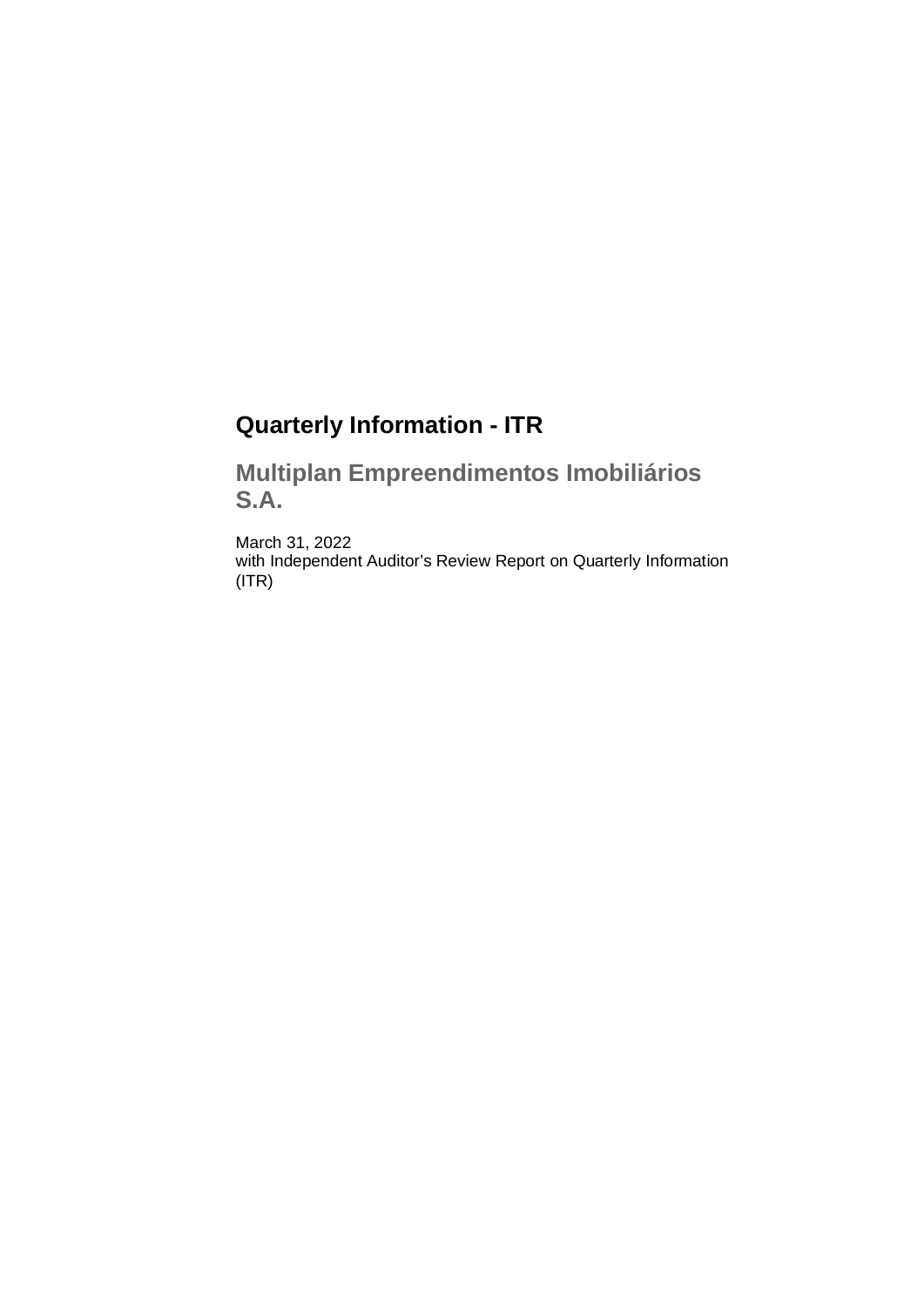Quarterly Information - ITR

March 31, 2022

Contents

| Quarterly Information - ITR                                                                                                                                                                                                        |  |
|------------------------------------------------------------------------------------------------------------------------------------------------------------------------------------------------------------------------------------|--|
|                                                                                                                                                                                                                                    |  |
| $\bullet$ . The contract of the contract of the contract of the contract of the contract of the contract of the contract of the contract of the contract of the contract of the contract of the contract of the contract of the co |  |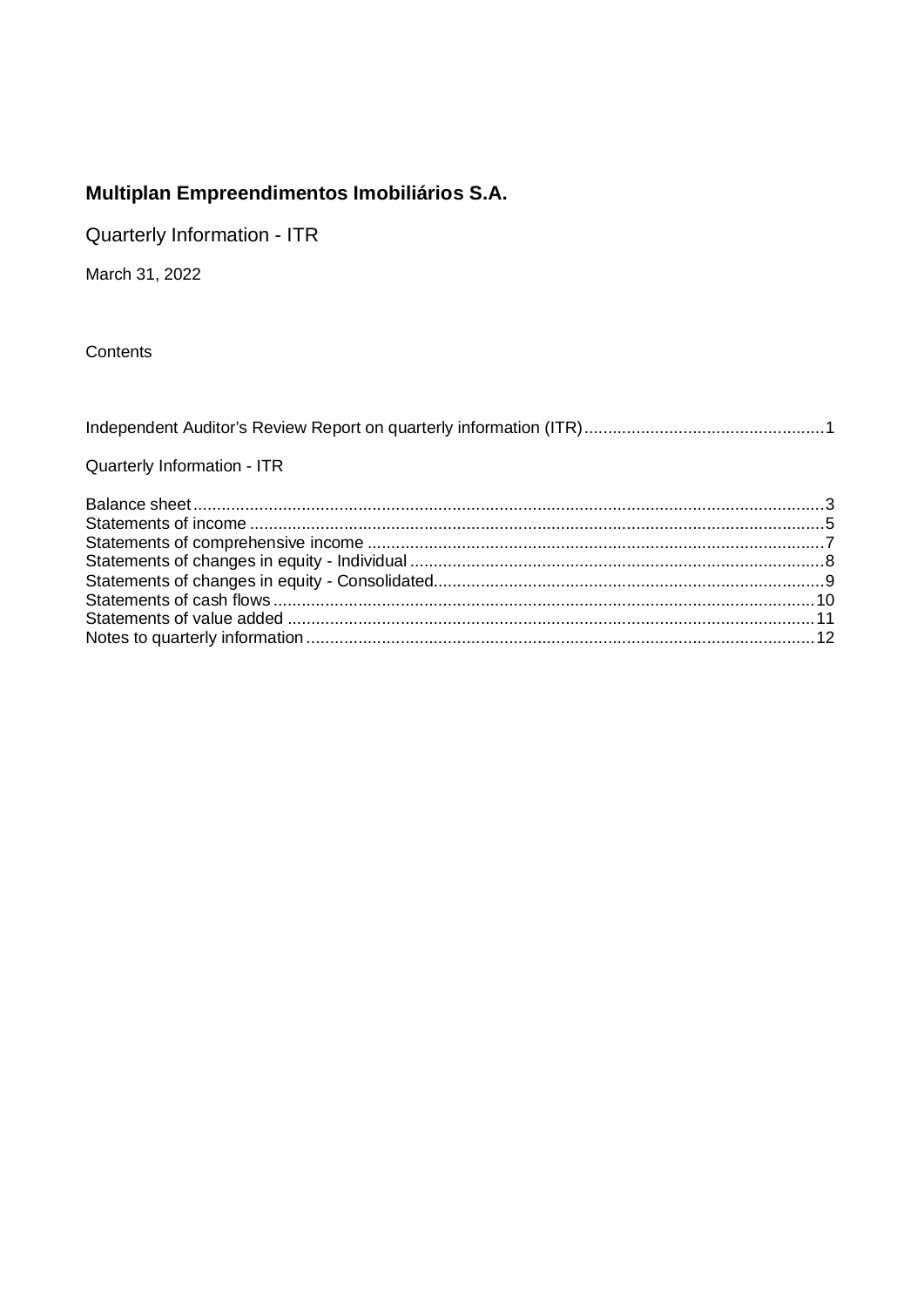

**Centro Empresarial PB 370** Praia de Botafogo, 370 6º ao 10º andar - Botafogo 22250-040 - Rio de Janeiro - RJ - Brasil Tel: +55 21 3263-7000 ey.com.br

**A free translation from Portuguese into English of Independent Auditor's Review Report on individual and Consolidated interim financial information prepared in Brazilian currency in accordance with CPC 21 (R1) and IAS 34 - Interim Financial Reporting and with the rules issued by the Brazilian Securities and Exchange Commission (CVM) applicable to the preparation of Quarterly Information (ITR)**

#### **Independent auditor's review report quarterly information (ITR)**

The Shareholders, Board of Directors and Officers **Multiplan Empreendimentos Imobiliários S.A.** Rio de Janeiro - RJ

#### **Introduction**

We have reviewed the individual and consolidated interim financial information of Multiplan Empreendimentos Imobiliários S.A. ("Company"), contained in the Quarterly Information Form (ITR) for the quarter ended March 31, 2022, which comprises the balance sheet as at March 31, 2022 and the statements of income, of comprehensive income, of changes in equity and cash flows for the three-month period then ended, and notes to the quarterly information.

Management is responsible for the preparation of the individual and consolidated interim financial information in accordance with NBC TG 21 - Interim Financial Reporting and international standard and IAS 34 - Interim Financial Reporting, issued by the International Accounting Standards Board (IASB), applicable to real estate development entities in Brazil registered with the Brazilian Securities and Exchange Commission (CVM), as well as for the presentation of this information consistently with the standards issued by the CVM, relating to the preparation of Quarterly Information (ITR). Our responsibility is to express a conclusion on this interim financial information based on our review.

#### **Scope of review**

We conducted our review in accordance with Brazilian and international standards on review engagements (NBC TR 2410 and ISRE 2410 - Review of Interim Financial Information Performed by the Independent Auditor of the Entity, respectively). A review of interim financial information consists of making inquiries, primarily of persons responsible for financial and accounting matters, and applying analytical and other review procedures. A review is substantially less in scope than an audit conducted in accordance with the standards on auditing and, consequently, does not enable us to obtain assurance that we would become aware of all significant matters that might be identified in an audit. Accordingly, we do not express an audit opinion.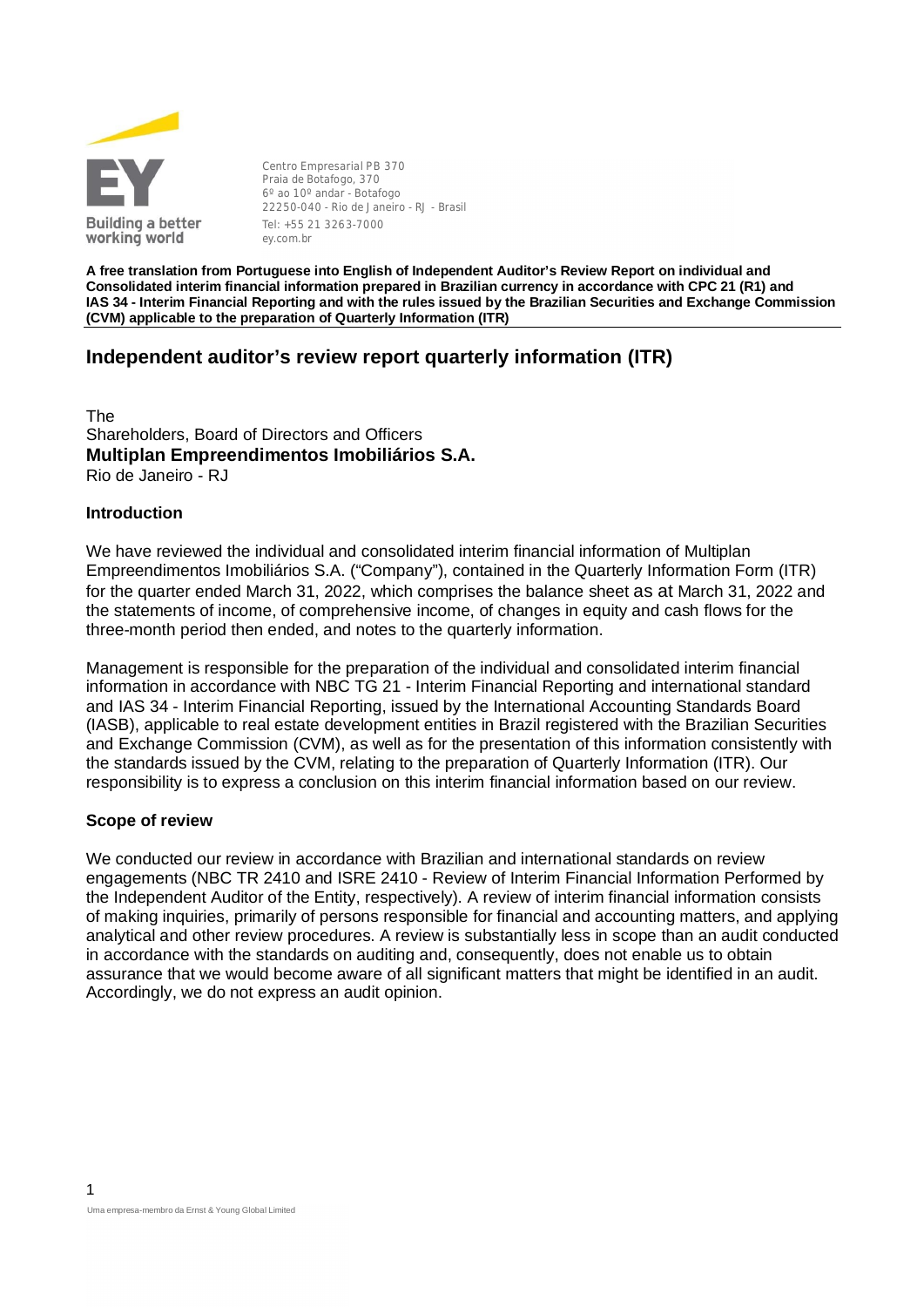

#### **Conclusion on the individual and consolidated interim information**

Based on our review, nothing has come to our attention that causes us to believe that the individual and consolidated interim financial information included in the quarterly information referred to above was not prepared, in all material respects, in accordance with NBC TG 21 and IAS 34, applicable to real estate development entities in Brazil registered with the Brazilian Securities and Exchange Commission (CVM), presented in conformity with the rules issued by CVM, applicable to the preparation of Quarterly Information - ITR.

#### **Emphasis of matter**

As described in Note 2, the individual and consolidated interim financial information contained in the Quarterly Information Form (ITR) was prepared in accordance with NBC TG 21 and IAS 34 applicable to real estate development entities in Brazil registered with CVM. Accordingly, the determination of the accounting policy adopted by the entity for the recognition of revenue in contracts for the involving purchase and sale of unfinished real estate units on, as regards the aspects related to the transfer of control, follows the understanding of the Company's executive management as to the application of NBC TG 47, in line with that expressed by CVM in its Circular Letter CVM/SNC/SEP No. 02/2018. Our conclusion is not qualified in respect of this matter.

#### **Other matters**

#### **Statements of value added**

The quarterly information referred to above includes the individual and consolidated statements of value added (SVA) for the three-month period ended March 31, 2022, prepared under the responsibility of the Company's management and presented as supplementary information under IAS 34, applicable to real estate development entities in Brazil, registered with the Brazilian Securities and Exchange Commission ("CVM"). These statements have been subject to review procedures performed in conjunction with the review of the quarterly information, in order to determine whether they are reconciled with the interim financial information and accounting records, as applicable, and whether their form and content are in accordance with the criteria defined in NBC TG 09 - Statement of Value Added. Based on our review, nothing has come to our attention that causes us to believe that these statements of value added were not prepared, in all material respects, in accordance with the criteria set forth in this standard and consistently with the individual and consolidated interim financial information as a whole.

Rio de Janeiro, April 27, 2022.

ERNST & YOUNG Auditores Independentes S.S. CRC-2SP015199/O-6

Roberto Martorelli Accountant CRC-1RJ106103/O-0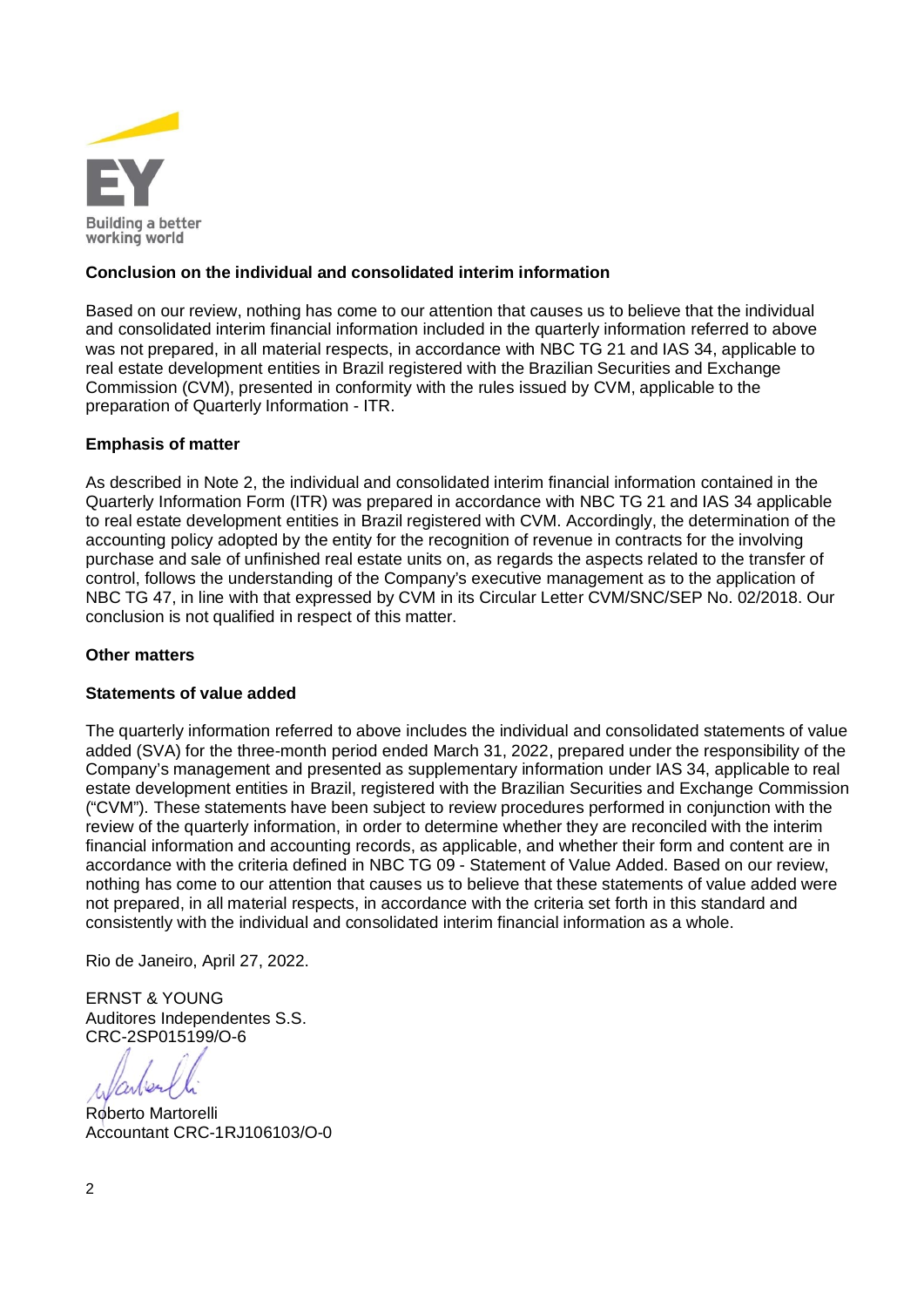**A free translation from Portuguese into English of quarterly information prepared in Brazilian currency in accordance with CPC 21 (R1) and IAS 34 - Interim Financial Reporting and with the rules issued by the Brazilian Securities and Exchange Commission (CVM) applicable to the preparation of Quarterly Information (ITR)**

## **Multiplan Empreendimentos Imobiliários S.A.**

Balance sheet

March 31, 2022 and December 31, 2021 (In thousands of reais - R\$)

|                                                        | <b>Individual</b> |            |            | <b>Consolidated</b> |
|--------------------------------------------------------|-------------------|------------|------------|---------------------|
|                                                        | 03/31/2022        | 12/31/2021 | 03/31/2022 | 12/31/2021          |
| Assets                                                 |                   |            |            |                     |
| Current assets                                         |                   |            |            |                     |
| Cash and cash equivalents (Note 3)                     | 271,107           | 287,124    | 426,824    | 553,793             |
| Short term investments (Note 3)                        | 330.393           | 224,670    | 467,341    | 224,670             |
| Accounts receivable (Note 4)                           | 285,917           | 364,990    | 443,870    | 533,846             |
| Land and properties held for sale (Note 6)             | 3,614             | 3,818      | 47,118     | 66,437              |
| Accounts receivable from related parties (Note 5)      | 47,561            | 26,382     | 60,801     | 38,849              |
| Recoverable taxes and contributions (Note 16)          | 60,760            | 36,838     | 67,607     | 43,296              |
| Deferred costs (Note 18)                               | 23,203            | 27,230     | 40,300     | 45,681              |
| Other                                                  | 18,206            | 17,873     | 30,721     | 28,515              |
| Total current assets                                   | 1,040,761         | 988,925    | 1,584,582  | 1,535,087           |
| Non-current assets                                     |                   |            |            |                     |
| Accounts receivable (Note 4)                           | 11,482            | 12,679     | 28,842     | 29,297              |
| Land and properties held for sale (Note 6)             | 20,083            | 19,826     | 478,912    | 470,114             |
| Accounts receivable from related parties (Note 5)      | 33,639            | 35,267     | 55,952     | 58,767              |
| Judicial deposits (Note 17.2)                          | 150,278           | 147,990    | 160,175    | 157,088             |
| Deferred income and social contribution taxes (Note 7) |                   |            | 37,590     | 21,478              |
| Deferred costs (Note 18)                               | 58,648            | 58,637     | 99,174     | 99,087              |
| Other                                                  | 2,025             | 2,028      | 4,408      | 4,889               |
| Investments (Note 8)                                   | 4,624,549         | 4,543,398  | 135,858    | 139,417             |
| Investment properties (Note 9)                         | 3,924,205         | 3,922,905  | 7,682,946  | 7,673,145           |
| Property and equipment (Note 10)                       | 86,906            | 87,574     | 104,363    | 105,159             |
| Intangible assets (Note 11)                            | 367,121           | 365,657    | 370,543    | 368,932             |
| Total non-current assets                               | 9,278,936         | 9,195,961  | 9,158,763  | 9,127,373           |

Total assets **10,319,697** 10,184,886 **10,743,345** 10,662,460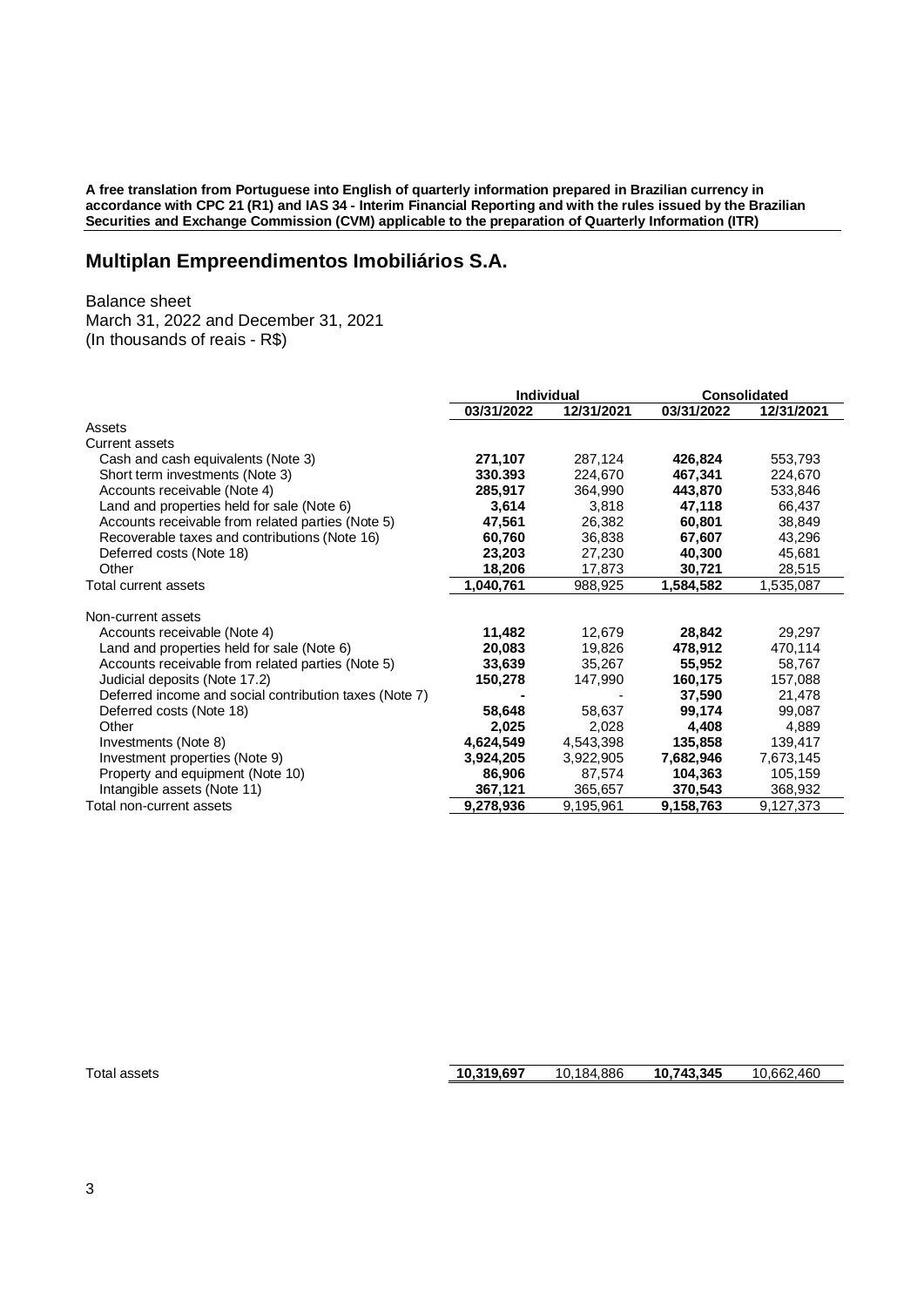|                                                        | Individual |            | <b>Consolidated</b> |            |  |
|--------------------------------------------------------|------------|------------|---------------------|------------|--|
|                                                        | 03/31/2022 | 12/31/2021 | 03/31/2022          | 12/31/2021 |  |
| Liabilities and equity                                 |            |            |                     |            |  |
| <b>Current liabilities</b>                             |            |            |                     |            |  |
| Loans and financing (Note 12)                          | 87,239     | 82,811     | 118,379             | 113,488    |  |
| Accounts payable (Note 13)                             | 68,100     | 83,152     | 108,181             | 137,434    |  |
| Property acquisition obligations (Note 15)             | 98,212     | 98,636     | 106,056             | 106,481    |  |
| Taxes and contribution payable (Note 16)               | 7,516      |            | 20,847              | 15,332     |  |
| Interest on shareholders' equity (Note 19.d)           | 258,526    | 258,526    | 258,526             | 258,526    |  |
| Deferred income (Note 18)                              | 15,567     | 15,335     | 21,553              | 21,488     |  |
| Debentures (Note 14)                                   | 360,055    | 316,021    | 360,055             | 316,021    |  |
| <b>Advances from Customers</b>                         |            |            | 33,056              | 44,161     |  |
| Other                                                  | 39,898     | 39,610     | 45,788              | 45,226     |  |
| <b>Total current liabilities</b>                       | 935,113    | 894,091    | 1,072,441           | 1,058,157  |  |
|                                                        |            |            |                     |            |  |
| Non-current liabilities                                |            |            |                     |            |  |
| Loans and financing (Note 12)                          | 1,024,865  | 1,041,467  | 1,173,775           | 1,198,054  |  |
| Accounts payable (Note 13)                             | 47,922     | 45,522     | 48,101              | 45,686     |  |
| Property acquisition obligations (Note 15)             | 3,750      | 27,748     | 113,288             | 136,787    |  |
| Debentures (Note 14)                                   | 1,396,637  | 1,396,149  | 1,396,637           | 1,396,149  |  |
| Provision for contingencies (Note 17.1)                | 6,204      | 4,743      | 15,603              | 13,755     |  |
| Payables to related parties (Note 5)                   | 106,395    | 106,395    | 108,095             | 108,095    |  |
| Deferred income and social contribution taxes (Note 7) | 272,487    | 263,162    | 274,859             | 283,000    |  |
| Deferred income (Note 18)                              | 44,568     | 45,226     | 58,691              | 59,584     |  |
| Total non-current liabilities                          | 2,902,828  | 2,930,412  | 3,189,049           | 3,241,110  |  |
|                                                        |            |            |                     |            |  |
| Equity (Note 19)                                       |            |            |                     |            |  |
| Capital                                                | 2,988,062  | 2,988,062  | 2,988,062           | 2,988,062  |  |
| Share issue costs                                      | (43, 548)  | (43, 548)  | (43, 548)           | (43, 548)  |  |
| Capital reserves                                       | 1,051,232  | 1,042,469  | 1,051,232           | 1,042,469  |  |
| Income reserves                                        | 2,658,231  | 2,658,231  | 2,658,231           | 2,658,231  |  |
| <b>Treasury shares</b>                                 | (253, 314) | (194, 835) | (253, 314)          | (194, 835) |  |
| Effects on capital transaction                         | (89,996)   | (89,996)   | (89,996)            | (89,996)   |  |
| Net income for the period                              | 171,089    |            | 171,089             |            |  |
| <b>Total equity</b>                                    | 6,481,756  | 6,360,383  | 6,481,756           | 6,360,383  |  |
| Non-controlling interests                              |            |            | 99                  | 2,810      |  |
|                                                        |            |            |                     |            |  |
| <b>Total equity</b>                                    | 6,481,756  | 6,360,383  | 6,481,855           | 6,363,193  |  |
|                                                        |            |            |                     |            |  |
| Total liabilities and equity                           | 10,319,697 | 10,184,886 | 10,743,345          | 10,662,460 |  |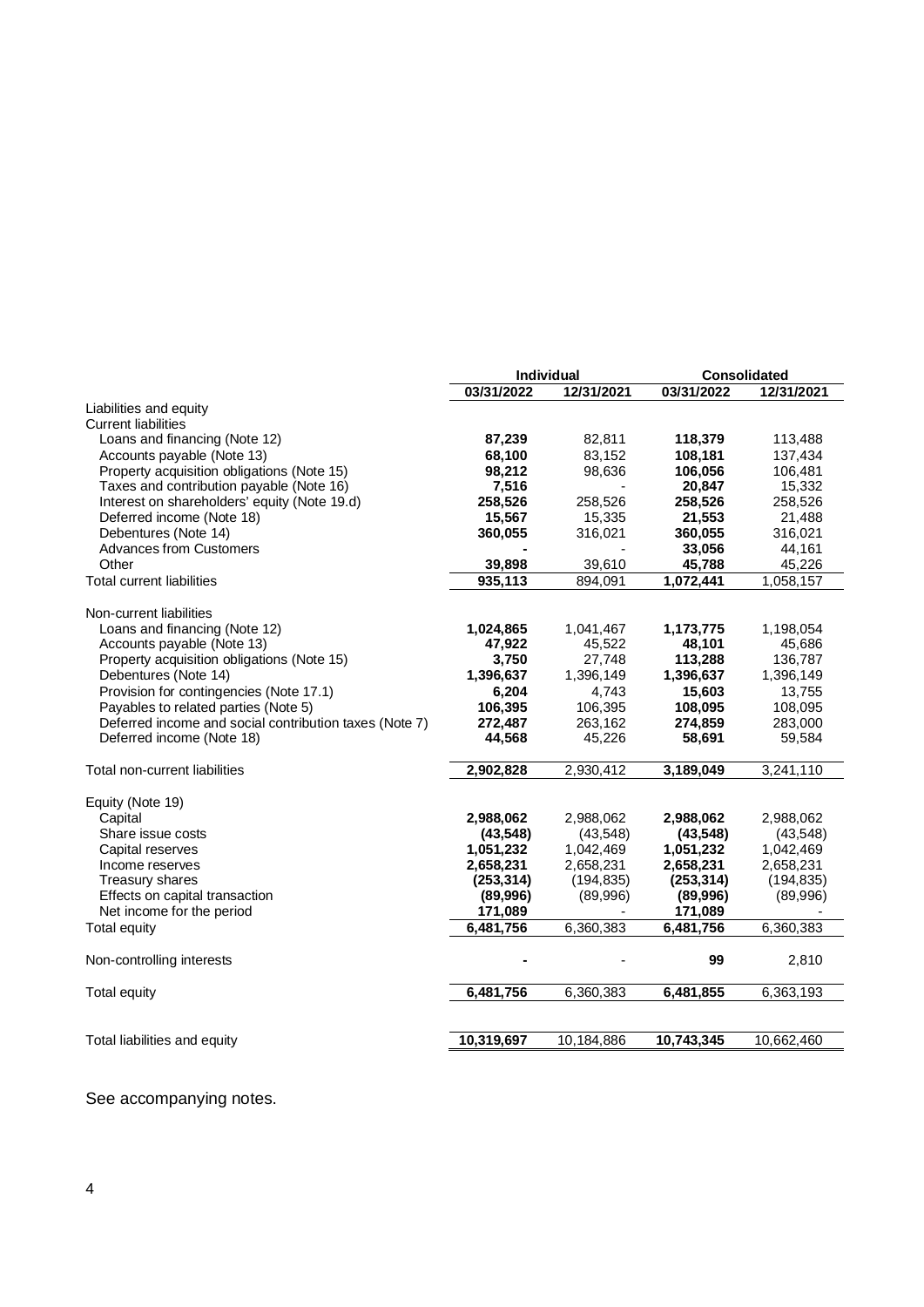Statements of income

Three-month periods ended March 31, 2022 and 2021

(In thousands of reais, except basic and diluted earnings per share, in reais)

|                                                                                                                                                                                                                                                                                                                                                                         | Individual                                                                       |                                                                                       | <b>Consolidated</b>                                                                    |                                                                                             |  |
|-------------------------------------------------------------------------------------------------------------------------------------------------------------------------------------------------------------------------------------------------------------------------------------------------------------------------------------------------------------------------|----------------------------------------------------------------------------------|---------------------------------------------------------------------------------------|----------------------------------------------------------------------------------------|---------------------------------------------------------------------------------------------|--|
|                                                                                                                                                                                                                                                                                                                                                                         | 03/31/2022                                                                       | 03/31/2021                                                                            | 03/31/2022                                                                             | 03/31/2021                                                                                  |  |
| Net operating revenue (Note 21)                                                                                                                                                                                                                                                                                                                                         | 263,148                                                                          | 186,048                                                                               | 413,637                                                                                | 261,210                                                                                     |  |
| Cost of services rendered and properties sold (Note 22)                                                                                                                                                                                                                                                                                                                 | (36,022)                                                                         | (36, 443)                                                                             | (93, 151)                                                                              | (64, 014)                                                                                   |  |
| Gross profit                                                                                                                                                                                                                                                                                                                                                            | 227,126                                                                          | 149,605                                                                               | 320,486                                                                                | 197,196                                                                                     |  |
| Operating income (expenses):<br>Administrative expenses - Headquarters (Note 22)<br>Administrative expenses - Properties (Note 22)<br>Projects for lease expenses (Note 22)<br>Projects for sale expenses (Note 22)<br>Share-based compensation expenses (Note 20)<br>Equity pickup (Note 8)<br>Depreciation and amortization<br>Other operating income (expenses), net | (38, 510)<br>(12, 415)<br>(72)<br>(435)<br>(9,885)<br>106,133<br>(5, 376)<br>253 | (33, 856)<br>(24, 610)<br>(85)<br>(248)<br>(4,943)<br>24,390<br>(5, 402)<br>(26, 428) | (39, 258)<br>(22, 372)<br>(475)<br>(3,010)<br>(9,885)<br>3,979<br>(5, 585)<br>(1, 560) | (34, 958)<br>(34, 348)<br>(1,044)<br>(2,319)<br>(4, 943)<br>(2,726)<br>(5,600)<br>(27, 473) |  |
| Operating income before finance income (costs)                                                                                                                                                                                                                                                                                                                          | 266,819                                                                          | 78,423                                                                                | 242,320                                                                                | 83,785                                                                                      |  |
| Finance costs<br>Finance income<br>Finance income (costs), net (Note 23)                                                                                                                                                                                                                                                                                                | (76, 455)<br>16,697<br>(59,758)                                                  | (25, 149)<br>7,817<br>(17, 332)                                                       | (81,717)<br>28,205<br>(53, 512)                                                        | (29, 349)<br>15,296<br>(14, 053)                                                            |  |
| Income before income and social contribution taxes                                                                                                                                                                                                                                                                                                                      | 207,061                                                                          | 61,091                                                                                | 188,808                                                                                | 69,732                                                                                      |  |
| Income and social contribution taxes (Note 7)                                                                                                                                                                                                                                                                                                                           | (35, 972)                                                                        | (14, 486)                                                                             | (17,202)                                                                               | (23, 411)                                                                                   |  |
| Net income for the period                                                                                                                                                                                                                                                                                                                                               | 171,089                                                                          | 46,605                                                                                | 171,606                                                                                | 46,321                                                                                      |  |
| Income attributable to:<br>Non-controlling interests<br>Owners of the parent company                                                                                                                                                                                                                                                                                    |                                                                                  |                                                                                       | 27<br>171,579                                                                          | 13<br>46,308                                                                                |  |
| Basic earnings per share (Note 26)                                                                                                                                                                                                                                                                                                                                      | 0,2904                                                                           | 0,2988                                                                                | 0,2913                                                                                 | 0,0781                                                                                      |  |
| Diluted earnings per share (Note 26)                                                                                                                                                                                                                                                                                                                                    | 0,2874                                                                           | 0,2969                                                                                | 0,2882                                                                                 | 0,0774                                                                                      |  |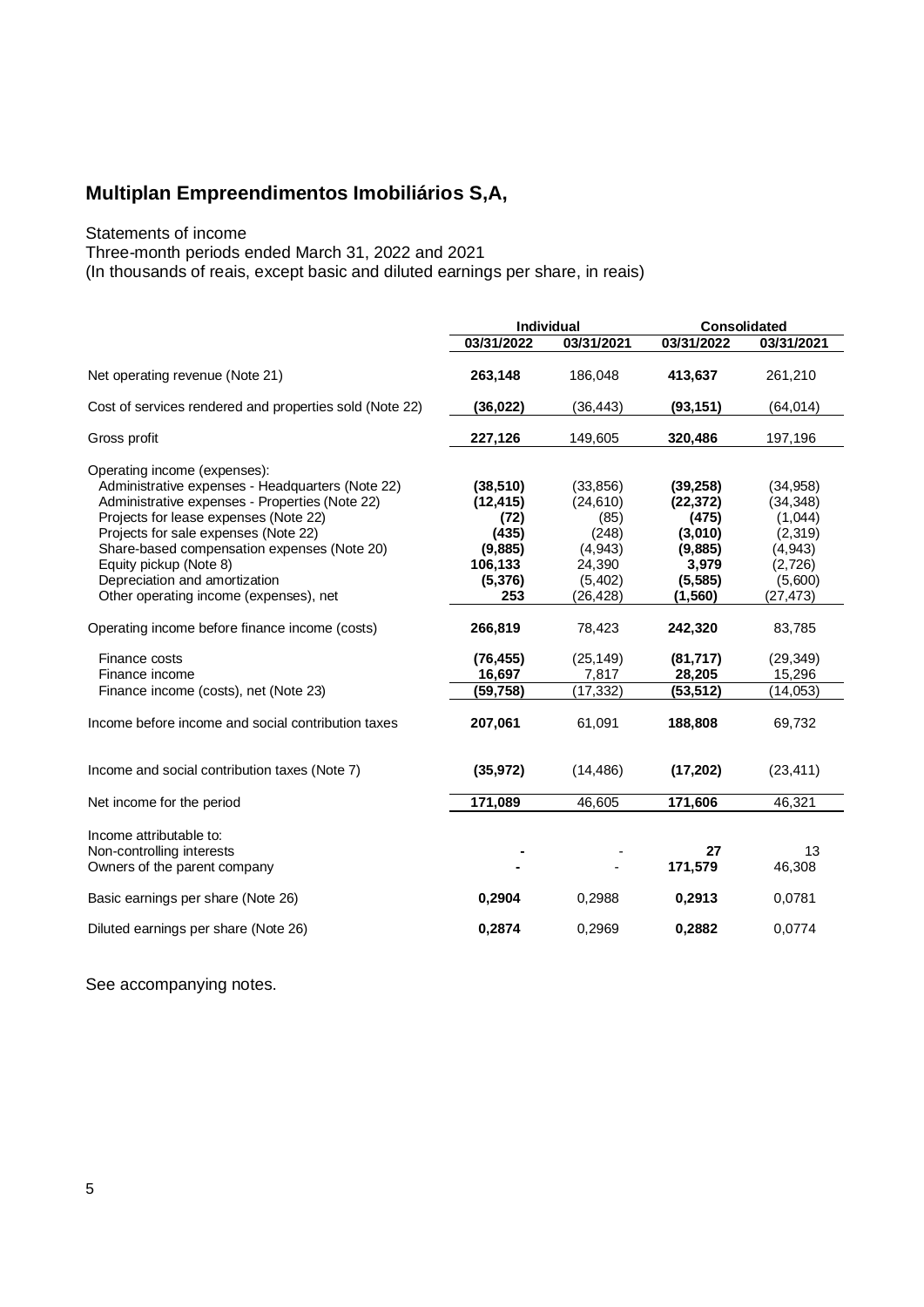Statements of comprehensive income Three-month periods ended March 31, 2022 and 2021 (In thousands of reais)

|                                           |            | Individual | <b>Consolidated</b> |            |  |
|-------------------------------------------|------------|------------|---------------------|------------|--|
|                                           | 03/31/2022 | 03/31/2021 | 03/31/2022          | 03/31/2021 |  |
| Net income for the period                 | 171.089    | 46.605     | 171.606             | 46,321     |  |
| Other comprehensive income                |            |            |                     |            |  |
| Total comprehensive income for the period | 171.089    | 46.605     | 171.606             | 46,321     |  |
| Total comprehensive income attributed to: |            |            |                     |            |  |
| Non-controlling interests                 |            | -          | 27                  | 13         |  |
| Owners of the parent company              |            |            | 171.579             | 46.308     |  |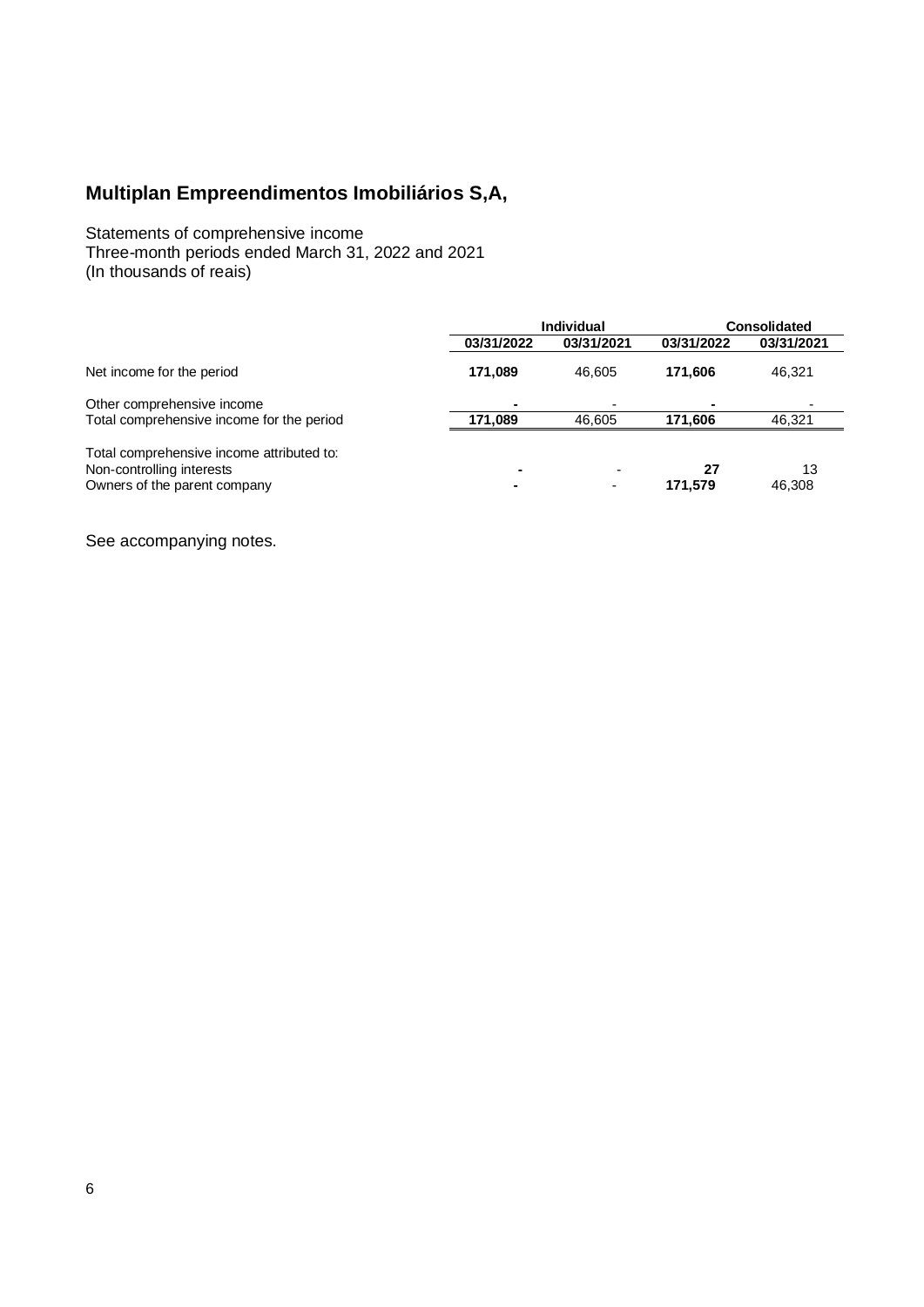Statements of changes in equity (Individual)

Three-month periods ended March 31, 2022 and 2021

(In thousands of reais, except basic and diluted earnings per share, in reais)

|                                   |           |                                |                             |                                                         | <b>Capital reserves</b>                        |                              |                  | Income reserves          |                          |                                                 |                                                  |           |
|-----------------------------------|-----------|--------------------------------|-----------------------------|---------------------------------------------------------|------------------------------------------------|------------------------------|------------------|--------------------------|--------------------------|-------------------------------------------------|--------------------------------------------------|-----------|
|                                   | Capital   | <b>Share</b><br>issue<br>costs | Share<br>options<br>granted | <b>Special</b><br>goodwill<br>reserve<br>upon<br>merger | Goodwill<br>reserve upon<br>issue of<br>shares | Other<br>capital<br>reserves | Legal<br>reserve | Expansion<br>reserve     | Treasury<br>shares       | <b>Effects</b><br>on<br>capital<br>transactions | Retained<br>earnings/<br>(accumulated<br>losses) | Total     |
| Balances at December 31, 2020     | 2,988,062 | (43,548)                       | 130,805                     | 186,548                                                 | 709,775                                        | 985                          | 236,140          | 2,263,761                | (152, 807)               | (89,996)                                        | ٠                                                | 6,229,725 |
| Share buyback                     |           | $\overline{\phantom{a}}$       |                             |                                                         | $\overline{\phantom{a}}$                       | $\overline{\phantom{a}}$     |                  | $\overline{\phantom{a}}$ | (7,074)                  |                                                 | $\sim$                                           | (7,074)   |
| Stock options granted (Note 20,c) |           | $\overline{\phantom{a}}$       | 8,112                       |                                                         | $\overline{\phantom{a}}$                       |                              |                  | $\overline{\phantom{a}}$ | $\overline{\phantom{a}}$ |                                                 | $\overline{\phantom{a}}$                         | 8,112     |
| Net income for the period         |           | $\overline{\phantom{a}}$       |                             |                                                         |                                                |                              |                  |                          |                          |                                                 | 46,605                                           | 46,605    |
| Balances at March 31, 2021        | 2,988,062 | (43,548)                       | 138,917                     | 186,548                                                 | 709,775                                        | 985                          | 236,140          | 2,263,761                | (159, 881)               | (89,996)                                        | 46,605                                           | 6,277,368 |
| Balances at December 31, 2021     | 2,988,062 | (43,548)                       | 144,377                     | 186,548                                                 | 710,559                                        | 985                          | 258,807          | 2,399,424                | (194, 835)               | (89,996)                                        | $\blacksquare$                                   | 6,360,383 |
| Share buyback                     |           |                                |                             |                                                         | $\overline{\phantom{a}}$                       |                              |                  | $\overline{\phantom{a}}$ | (58, 479)                |                                                 | $\blacksquare$                                   | (58, 479) |
| Stock options granted (Note 20,a) |           |                                | 8,763                       |                                                         | $\blacksquare$                                 |                              |                  |                          |                          |                                                 |                                                  | 8,763     |
| Net income for the period         |           |                                |                             |                                                         | $\overline{\phantom{a}}$                       |                              |                  |                          |                          |                                                 | 171,089                                          | 171.089   |
| Balances at March 31, 2022        | 2,988,062 | (43,548)                       | 153,140                     | 186,548                                                 | 710.559                                        | 985                          | 258,807          | 2,399,424                | (253, 314)               | (89,996)                                        | 171,089                                          | 6,481,756 |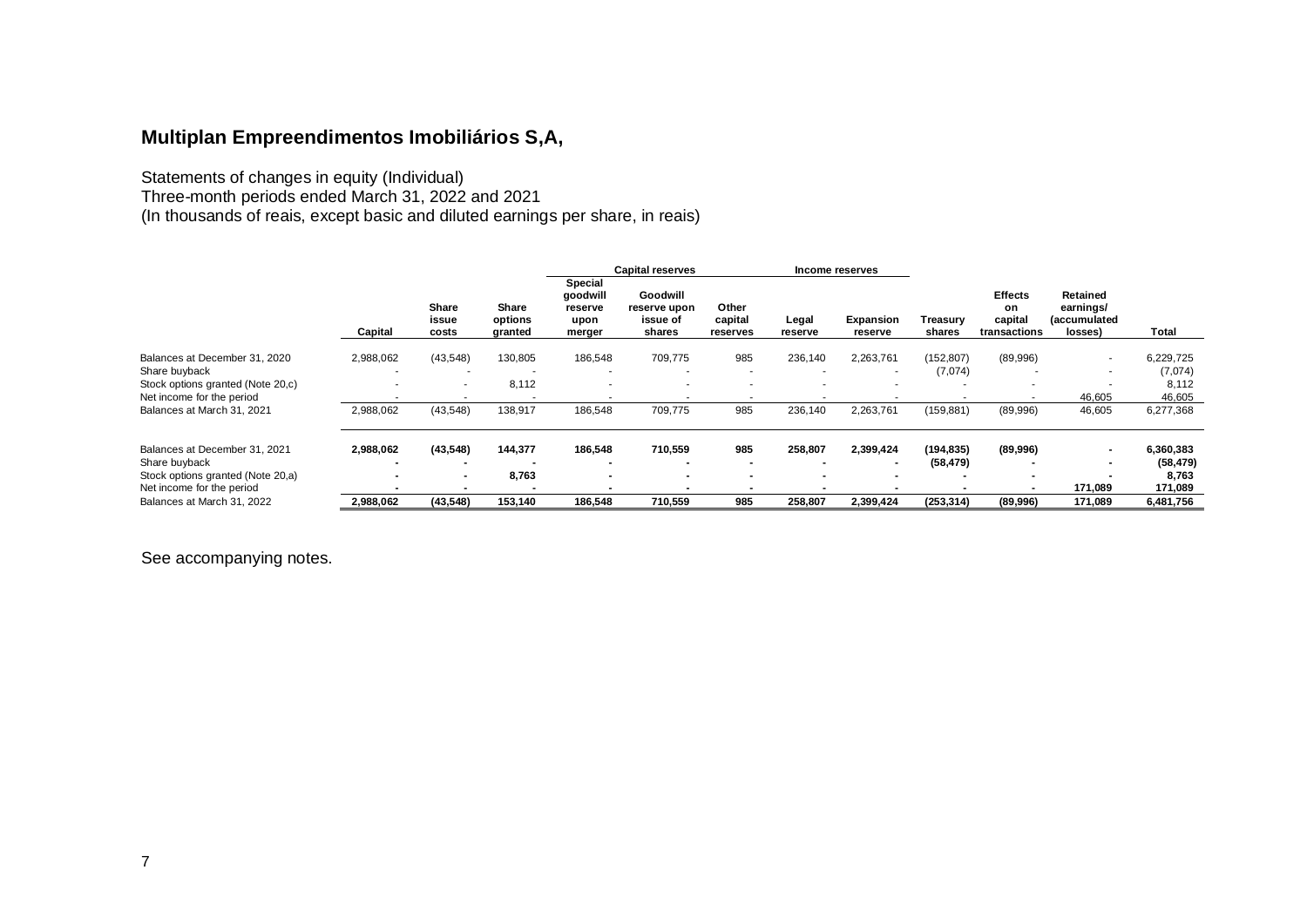Statements of changes in equity (Consolidated)

Three-month periods ended March 31, 2022 and 2021

(In thousands of reais, except basic and diluted earnings per share, in reais)

|                                                                              |           |                          |                             |                                               | <b>Capital reserves</b>      |                                                   |                          | Income reserves             |                                                 |                    |                                                          |                          |                                  |           |
|------------------------------------------------------------------------------|-----------|--------------------------|-----------------------------|-----------------------------------------------|------------------------------|---------------------------------------------------|--------------------------|-----------------------------|-------------------------------------------------|--------------------|----------------------------------------------------------|--------------------------|----------------------------------|-----------|
|                                                                              | Capital   | Share<br>issue<br>costs  | Share<br>options<br>granted | Special<br>goodwill<br>reserve<br>upon merger | Other<br>capital<br>reserves | Goodwill<br>reserve<br>upon<br>issue of<br>shares | Legal<br>reserve         | <b>Expansion</b><br>reserve | <b>Effects</b><br>on<br>capital<br>transactions | Treasury<br>shares | Retained<br>earnings/<br><i>(accumulated)</i><br>losses) | Total                    | Non-<br>controlling<br>interests | Total     |
| Balances at December 31, 2020                                                | 2,988,062 | (43, 548)                | 130.805                     | 186.548                                       | 985                          | 709.775                                           | 236.140                  | 2.263.761                   | (89.996)                                        | (152.807)          |                                                          | 6.229.725                | 3.298                            | 6.233.023 |
| Equity pickup - subsidiary (Note 2,3)<br>Capital increase by non-controlling |           |                          | $\overline{\phantom{a}}$    |                                               |                              |                                                   |                          |                             |                                                 |                    | 297                                                      | 297                      | $\overline{\phantom{a}}$         | 297       |
| shareholders                                                                 |           |                          |                             |                                               |                              |                                                   |                          |                             |                                                 |                    |                                                          |                          | (85)                             | (85)      |
| Sharek buyback                                                               |           |                          |                             | $\overline{\phantom{a}}$                      |                              |                                                   |                          |                             | $\overline{\phantom{a}}$                        | (7.074)            |                                                          | (7.074)                  | $\overline{\phantom{a}}$         | (7.074)   |
| Stock options granted (Note 20,c)                                            |           | $\overline{\phantom{a}}$ | 8.112                       | $\overline{\phantom{a}}$                      |                              | $\blacksquare$                                    |                          |                             | $\overline{\phantom{a}}$                        |                    |                                                          | 8.112                    | $\overline{\phantom{a}}$         | 8.112     |
| Net income for the period                                                    |           |                          |                             |                                               |                              |                                                   |                          |                             |                                                 |                    | 46.308                                                   | 46.308                   | 13                               | 46.321    |
| Balances at March 31, 2021                                                   | 2,988,062 | (43, 548)                | 138.917                     | 186.548                                       | 985                          | 709.775                                           | 236.140                  | 2.263.761                   | (89.996)                                        | (159.881)          | 46.605                                                   | 6.277.368                | 3.226                            | 6.280.594 |
| Balances at December 31, 2021                                                | 2,988,062 | (43,548)                 | 144.377                     | 186.548                                       | 985                          | 710.559                                           | 258.807                  | 2.399.424                   | (89.996)                                        | (194.835)          |                                                          | 6.360.383                | 2.810                            | 6.363.193 |
| Equity pickup - subsidiary (Note 2,3)<br>Capital increase by Non-controlling |           |                          | $\overline{\phantom{a}}$    |                                               |                              |                                                   |                          |                             |                                                 | $\blacksquare$     | (490)                                                    | (490)                    | ٠                                | (490)     |
| shareholders                                                                 |           |                          | $\blacksquare$              | $\blacksquare$                                |                              |                                                   |                          | ۰                           | $\blacksquare$                                  |                    |                                                          | $\overline{\phantom{a}}$ | (2.738)                          | (2.738)   |
| Share buyback (Note 20,c)                                                    |           |                          |                             | $\blacksquare$                                |                              | $\overline{\phantom{a}}$                          | $\overline{\phantom{a}}$ | $\blacksquare$              | ٠                                               | (58.479)           |                                                          | (58.479)                 | ٠                                | (58.479)  |
| Stock options granted (Note 20,c)                                            |           |                          | 8.763                       | $\blacksquare$                                |                              | $\,$                                              |                          |                             | $\overline{\phantom{a}}$                        |                    |                                                          | 8.763                    | $\overline{\phantom{a}}$         | 8.763     |
| Net income for the period                                                    |           |                          | $\blacksquare$              | $\blacksquare$                                |                              | ۰.                                                |                          | ۰                           | $\overline{\phantom{a}}$                        | $\blacksquare$     | 171.579                                                  | 171.579                  | 27                               | 171.606   |
| Balances at March 31, 2022                                                   | 2,988,062 | (43, 548)                | 153.140                     | 186.548                                       | 985                          | 710.559                                           | 258.807                  | 2.399.424                   | (89.996)                                        | (253.314)          | 171.089                                                  | 6.481.756                | 99                               | 6.481.855 |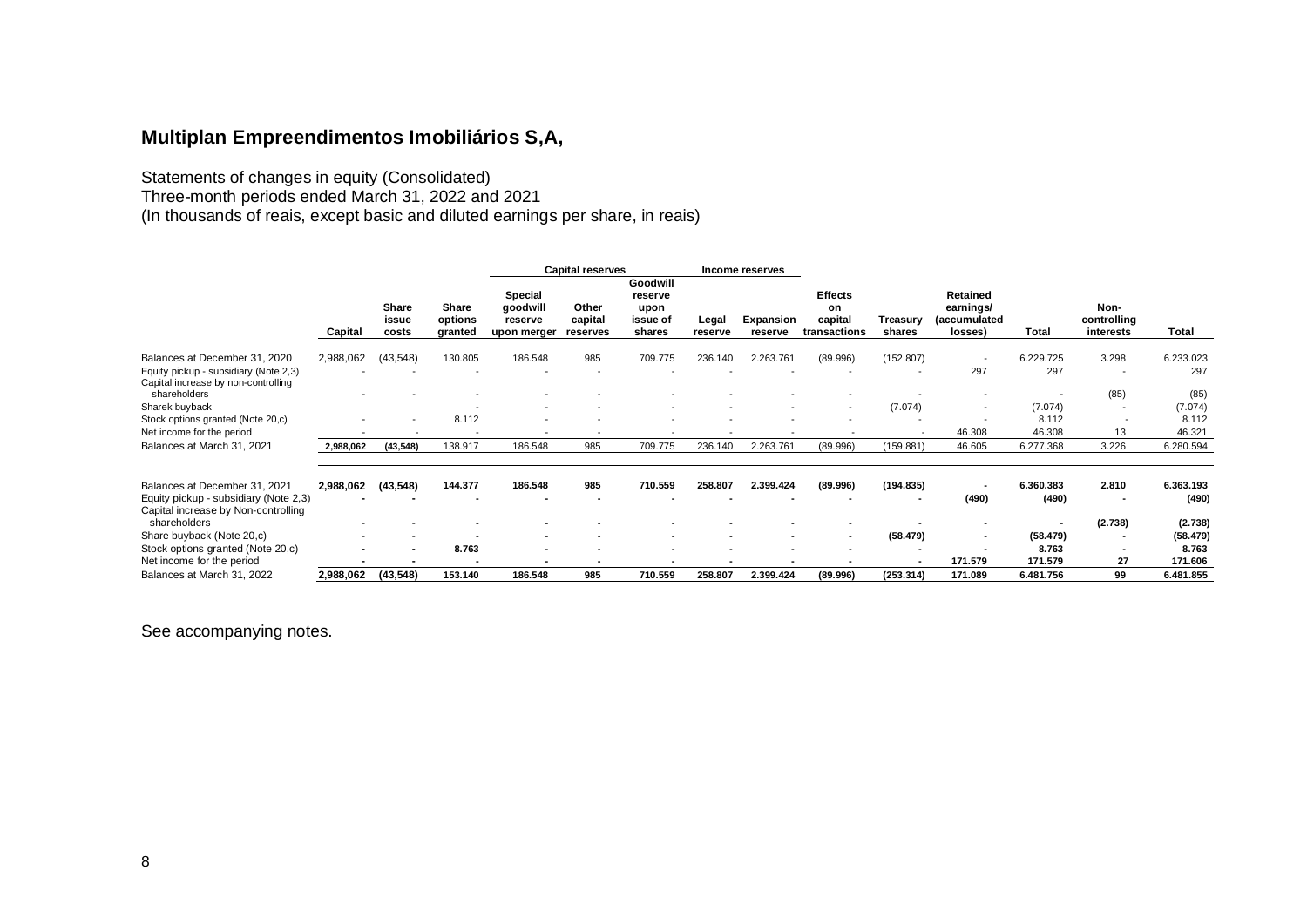#### Statements of cash flows

Three-month periods ended March 31, 2022 and 2021

(In thousands of reais, except basic and diluted earnings per share, in reais)

|                                                      |            | Individual |            | Consolidated |
|------------------------------------------------------|------------|------------|------------|--------------|
|                                                      | 03/31/2022 | 03/31/2021 | 03/31/2022 | 03/31/2021   |
| Cash flows from operating activities                 |            |            |            |              |
|                                                      |            |            |            |              |
| Income before taxes                                  | 207,061    | 61,091     | 188,808    | 69,732       |
| Adjustments in:                                      |            |            |            |              |
| Depreciation and amortization                        | 27.017     | 28.353     | 51,633     | 46.396       |
| Equity pickup                                        | (106, 133) | (24, 390)  | (3,979)    | 2,726        |
| Stock option-based payments                          | 9,885      | 4,943      | 9,885      | 4,943        |
| Allocation of deferred income and costs              | 37         | 434        | 2,163      | 2,822        |
| Interest accrual of debentures                       | 43.521     | 10.983     | 43.521     | 10.983       |
|                                                      |            |            |            |              |
| Interest accrual loans and financing                 | 25,794     | 7,765      | 30,166     | 10.704       |
| Interest accrual of property acquisition obligations | 3,080      | 2,084      | 3,080      | 2,084        |
| Interest accrual of related-party transactions       | (1, 389)   | (1, 274)   | (2, 391)   | (1,603)      |
| Allowance for doubtful accounts                      | (4,791)    | 20,644     | 8,663      | 28,107       |
| Financial revenue                                    | (5, 422)   |            | (5, 525)   |              |
| Capital loss                                         | (3, 108)   | 10,725     |            | 10,725       |
| unbilled revenue                                     | 8,887      | (39, 813)  | 11,635     | (45, 415)    |
| Other                                                | 3,007      | 2,061      | 3,387      | 3,045        |
|                                                      | 217,028    | 83,606     | 341,046    | 145,249      |
| Changes in operating assets and liabilities          |            |            |            |              |
| Land and properties held for sale                    | (53)       | 431        | 11.019     | (15, 882)    |
| Accounts receivable                                  | 68,222     | 78,806     | 72,123     | 87,285       |
| Judicial deposits                                    | (2, 288)   | (1, 391)   | (3,087)    | (2,026)      |
| Deferred costs                                       | (686)      | (3, 484)   | (3, 382)   | (6, 767)     |
| Other assets                                         | (330)      | 3,645      | (1,725)    | 842          |
| Accounts payable                                     | (14, 299)  | (29, 054)  | (28, 485)  | (34, 408)    |
| Property acquisition obligations                     | (2,572)    | (494)      | (2, 573)   | (494)        |
| Taxes and contributions payable                      | (25, 257)  | (41, 713)  | (29, 242)  | (73, 548)    |
| Deferred revenue                                     | 4,239      | 12,240     | 5,685      | 13,386       |
| Clints' anticipation                                 |            |            | (11, 105)  |              |
| Other obligations                                    | 289        | 268        | 562        |              |
| Income and social contribution taxes paid            |            |            |            | (1,251)      |
|                                                      | (17, 796)  | (10, 488)  | (31,009)   | (16, 236)    |
| Net cash from operating activities                   | 226.497    | 92,372     | 319,827    | 96,150       |
| Cash flows from investing activities                 |            |            |            |              |
| Increase in investments                              | (97, 969)  | (86, 399)  | (44)       | (18, 576)    |
| Dividends received                                   | 125,510    | 204,080    | 7.582      | 14,177       |
| Receipt (payment) in related-party transactions      | (19, 792)  | (3, 230)   | (18, 736)  | (9, 513)     |
| Additions to property and equipment                  | (718)      | (1, 352)   | (719)      | (1, 352)     |
| Additions to investment property                     | (41, 490)  | (36, 121)  | (75, 101)  | (77, 536)    |
| Write-off of property and equipment                  |            | 86         |            | 86           |
| Additions to intangible assets                       | (5, 454)   | (4, 532)   | (5,681)    | (5,071)      |
| Short-term investments                               | (164, 500) |            | (301, 378) |              |
| Redemptions of financial investments                 | 64,199     |            | 64,232     |              |
| Acquisition of interest in subsidiary                | (2, 438)   | (2, 437)   | (2, 438)   | (2, 437)     |
| Net cash from (used in) investing activities         | (142, 652) | 70,095     | (332, 283) | (100, 222)   |
|                                                      |            |            |            |              |
| Cash flows from financing activities                 |            |            |            |              |
| Repayment of loans and financing                     | (17, 162)  | (10, 477)  | (25,003)   | (17,083)     |
| Payment of interest on loans and financing           | (24, 221)  | (11, 110)  | (28, 293)  | (15,097)     |
| Share buyback to be held in treasury                 | (58, 479)  | (7,074)    | (58, 479)  | (7,074)      |
| Capital increase by non-controlling shareholders     |            |            | (2,738)    | (85)         |
| Net cash from (used in) financing activities         | (99, 862)  | (28, 661)  | (114, 513) | (39, 339)    |
|                                                      |            |            |            |              |
| Increase in cash and cash equivalents                | (16, 017)  | 133,806    | (126, 969) | (43, 411)    |
| Cash and cash equivalents at beginning of period     | 287,124    | 644,875    | 553,793    | 1,223,414    |
| Cash and cash equivalents at end of period           | 271,107    | 778,681    | 426,824    | 1,180,003    |
| Increase in cash and cash equivalents                | (16, 017)  | 133,806    | (126, 969) | (43, 411)    |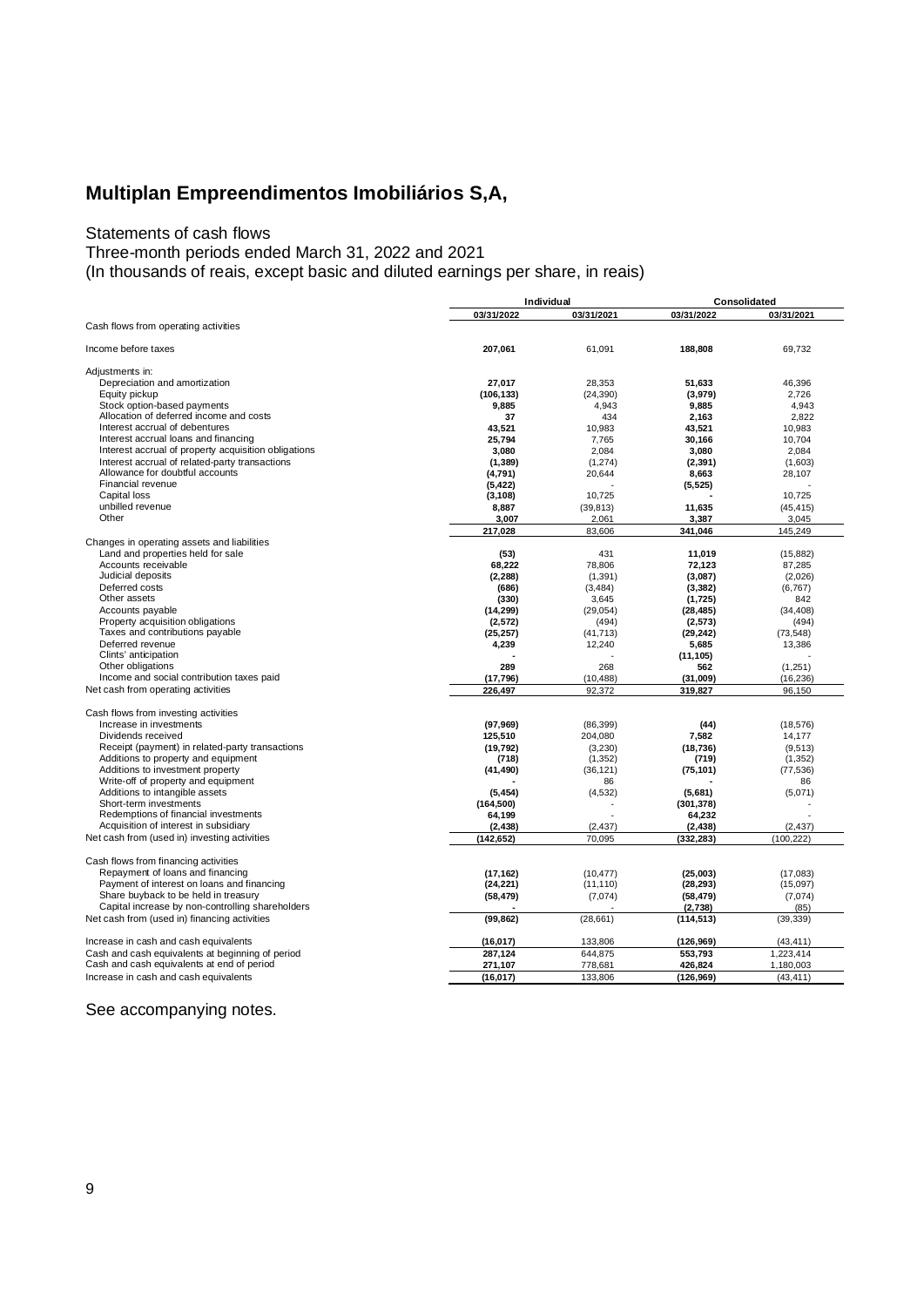Statements of value added

Three-month periods ended March 31, 2022 and 2021

(In thousands of reais, except basic and diluted earnings per share, in reais)

| 03/31/2022<br>03/31/2021<br>03/31/2022<br>03/31/2021<br>Revenue from sales and services<br>285,531<br>198,177<br>447,030<br>279,820<br>9,376<br>(7, 531)<br>10,890<br>Other revenues<br>(7, 561)<br>(4,791)<br>(20.644)<br>(8,663)<br>(28, 107)<br>Allowance for doubtful accounts<br>290,116<br>170,002<br>449,257<br>244,152<br>Cost of sales and services<br>(26, 105)<br>(18, 711)<br>(60, 715)<br>(29, 480)<br>Power, services from suppliers and other<br>(12,075)<br>(24, 732)<br>(19, 530)<br>(28, 839)<br>(80, 245)<br>(38, 180)<br>(43, 443)<br>(58, 319)<br>251,936<br>126,559<br>369,012<br>185,833<br>Depreciation and amortization<br>(27, 017)<br>(28, 352)<br>(51, 633)<br>(46, 395)<br>Net value added produced by the Company<br>224,919<br>98.207<br>317,379<br>139,438<br>Equity pickup<br>24,390<br>106,133<br>3,490<br>(2,726)<br>16,697<br>28,205<br>15,295<br>Finance income<br>7,817<br>12,569<br>122,830<br>32,207<br>31,695<br>347,749<br>349,074<br>130,414<br>152,007<br>Personnel<br><b>Salaries</b><br>(30, 939)<br>(19, 720)<br>(31, 354)<br>(20,095)<br><b>Benefits</b><br>(2,711)<br>(2,088)<br>(2,652)<br>(2,064)<br>Unemployment Compensation Fund (FGTS)<br>(886)<br>(892)<br>(893)<br>(907)<br>(22, 670)<br>(23, 075)<br>(34, 484)<br>(34, 972)<br>Taxes, charges and contributions<br>Federal<br>(62, 428)<br>(34, 424)<br>(50, 466)<br>(47, 536)<br><b>State</b><br>(25)<br>(20)<br>(7)<br>(7)<br>(763)<br>(655)<br>Local<br>(6, 954)<br>(4, 544)<br>(63, 198)<br>(35,086)<br>(57, 445)<br>(52, 100)<br>Debt remuneration<br>Interest, foreign exchange differences and monetary<br>differences<br>(76, 101)<br>(81, 230)<br>(28, 337)<br>(24, 217)<br>Rental expenses<br>(2, 877)<br>(1,836)<br>(3,821)<br>(2, 174)<br>(30, 511)<br>(78, 978)<br>(26, 053)<br>(85,051)<br>Equity remuneration<br>Non-controlling interests on retained profits<br>(13)<br>(27)<br><b>Retained profits</b><br>(171, 089)<br>(46.605)<br>(171, 579)<br>(46, 308)<br>(46, 321)<br>(171, 089)<br>(46, 605)<br>(171, 606)<br>Value added distributed<br>(347,749)<br>(130, 414)<br>(349, 074)<br>(152,007) |                                     | <b>Individual</b> |  | <b>Consolidated</b> |
|--------------------------------------------------------------------------------------------------------------------------------------------------------------------------------------------------------------------------------------------------------------------------------------------------------------------------------------------------------------------------------------------------------------------------------------------------------------------------------------------------------------------------------------------------------------------------------------------------------------------------------------------------------------------------------------------------------------------------------------------------------------------------------------------------------------------------------------------------------------------------------------------------------------------------------------------------------------------------------------------------------------------------------------------------------------------------------------------------------------------------------------------------------------------------------------------------------------------------------------------------------------------------------------------------------------------------------------------------------------------------------------------------------------------------------------------------------------------------------------------------------------------------------------------------------------------------------------------------------------------------------------------------------------------------------------------------------------------------------------------------------------------------------------------------------------------------------------------------------------------------------------------------------------------------------------------------------------------------------------------------------------------------------------------------------------------------------------------------------------------------------|-------------------------------------|-------------------|--|---------------------|
|                                                                                                                                                                                                                                                                                                                                                                                                                                                                                                                                                                                                                                                                                                                                                                                                                                                                                                                                                                                                                                                                                                                                                                                                                                                                                                                                                                                                                                                                                                                                                                                                                                                                                                                                                                                                                                                                                                                                                                                                                                                                                                                                |                                     |                   |  |                     |
|                                                                                                                                                                                                                                                                                                                                                                                                                                                                                                                                                                                                                                                                                                                                                                                                                                                                                                                                                                                                                                                                                                                                                                                                                                                                                                                                                                                                                                                                                                                                                                                                                                                                                                                                                                                                                                                                                                                                                                                                                                                                                                                                | Revenues:                           |                   |  |                     |
|                                                                                                                                                                                                                                                                                                                                                                                                                                                                                                                                                                                                                                                                                                                                                                                                                                                                                                                                                                                                                                                                                                                                                                                                                                                                                                                                                                                                                                                                                                                                                                                                                                                                                                                                                                                                                                                                                                                                                                                                                                                                                                                                |                                     |                   |  |                     |
|                                                                                                                                                                                                                                                                                                                                                                                                                                                                                                                                                                                                                                                                                                                                                                                                                                                                                                                                                                                                                                                                                                                                                                                                                                                                                                                                                                                                                                                                                                                                                                                                                                                                                                                                                                                                                                                                                                                                                                                                                                                                                                                                |                                     |                   |  |                     |
|                                                                                                                                                                                                                                                                                                                                                                                                                                                                                                                                                                                                                                                                                                                                                                                                                                                                                                                                                                                                                                                                                                                                                                                                                                                                                                                                                                                                                                                                                                                                                                                                                                                                                                                                                                                                                                                                                                                                                                                                                                                                                                                                |                                     |                   |  |                     |
|                                                                                                                                                                                                                                                                                                                                                                                                                                                                                                                                                                                                                                                                                                                                                                                                                                                                                                                                                                                                                                                                                                                                                                                                                                                                                                                                                                                                                                                                                                                                                                                                                                                                                                                                                                                                                                                                                                                                                                                                                                                                                                                                |                                     |                   |  |                     |
|                                                                                                                                                                                                                                                                                                                                                                                                                                                                                                                                                                                                                                                                                                                                                                                                                                                                                                                                                                                                                                                                                                                                                                                                                                                                                                                                                                                                                                                                                                                                                                                                                                                                                                                                                                                                                                                                                                                                                                                                                                                                                                                                | Inputs acquired from third parties  |                   |  |                     |
|                                                                                                                                                                                                                                                                                                                                                                                                                                                                                                                                                                                                                                                                                                                                                                                                                                                                                                                                                                                                                                                                                                                                                                                                                                                                                                                                                                                                                                                                                                                                                                                                                                                                                                                                                                                                                                                                                                                                                                                                                                                                                                                                |                                     |                   |  |                     |
|                                                                                                                                                                                                                                                                                                                                                                                                                                                                                                                                                                                                                                                                                                                                                                                                                                                                                                                                                                                                                                                                                                                                                                                                                                                                                                                                                                                                                                                                                                                                                                                                                                                                                                                                                                                                                                                                                                                                                                                                                                                                                                                                |                                     |                   |  |                     |
|                                                                                                                                                                                                                                                                                                                                                                                                                                                                                                                                                                                                                                                                                                                                                                                                                                                                                                                                                                                                                                                                                                                                                                                                                                                                                                                                                                                                                                                                                                                                                                                                                                                                                                                                                                                                                                                                                                                                                                                                                                                                                                                                |                                     |                   |  |                     |
|                                                                                                                                                                                                                                                                                                                                                                                                                                                                                                                                                                                                                                                                                                                                                                                                                                                                                                                                                                                                                                                                                                                                                                                                                                                                                                                                                                                                                                                                                                                                                                                                                                                                                                                                                                                                                                                                                                                                                                                                                                                                                                                                | Gross value added                   |                   |  |                     |
|                                                                                                                                                                                                                                                                                                                                                                                                                                                                                                                                                                                                                                                                                                                                                                                                                                                                                                                                                                                                                                                                                                                                                                                                                                                                                                                                                                                                                                                                                                                                                                                                                                                                                                                                                                                                                                                                                                                                                                                                                                                                                                                                | <b>Retentions</b>                   |                   |  |                     |
|                                                                                                                                                                                                                                                                                                                                                                                                                                                                                                                                                                                                                                                                                                                                                                                                                                                                                                                                                                                                                                                                                                                                                                                                                                                                                                                                                                                                                                                                                                                                                                                                                                                                                                                                                                                                                                                                                                                                                                                                                                                                                                                                |                                     |                   |  |                     |
|                                                                                                                                                                                                                                                                                                                                                                                                                                                                                                                                                                                                                                                                                                                                                                                                                                                                                                                                                                                                                                                                                                                                                                                                                                                                                                                                                                                                                                                                                                                                                                                                                                                                                                                                                                                                                                                                                                                                                                                                                                                                                                                                |                                     |                   |  |                     |
|                                                                                                                                                                                                                                                                                                                                                                                                                                                                                                                                                                                                                                                                                                                                                                                                                                                                                                                                                                                                                                                                                                                                                                                                                                                                                                                                                                                                                                                                                                                                                                                                                                                                                                                                                                                                                                                                                                                                                                                                                                                                                                                                | Value added received in transfer    |                   |  |                     |
|                                                                                                                                                                                                                                                                                                                                                                                                                                                                                                                                                                                                                                                                                                                                                                                                                                                                                                                                                                                                                                                                                                                                                                                                                                                                                                                                                                                                                                                                                                                                                                                                                                                                                                                                                                                                                                                                                                                                                                                                                                                                                                                                |                                     |                   |  |                     |
|                                                                                                                                                                                                                                                                                                                                                                                                                                                                                                                                                                                                                                                                                                                                                                                                                                                                                                                                                                                                                                                                                                                                                                                                                                                                                                                                                                                                                                                                                                                                                                                                                                                                                                                                                                                                                                                                                                                                                                                                                                                                                                                                |                                     |                   |  |                     |
|                                                                                                                                                                                                                                                                                                                                                                                                                                                                                                                                                                                                                                                                                                                                                                                                                                                                                                                                                                                                                                                                                                                                                                                                                                                                                                                                                                                                                                                                                                                                                                                                                                                                                                                                                                                                                                                                                                                                                                                                                                                                                                                                |                                     |                   |  |                     |
|                                                                                                                                                                                                                                                                                                                                                                                                                                                                                                                                                                                                                                                                                                                                                                                                                                                                                                                                                                                                                                                                                                                                                                                                                                                                                                                                                                                                                                                                                                                                                                                                                                                                                                                                                                                                                                                                                                                                                                                                                                                                                                                                | Total value added to be distributed |                   |  |                     |
|                                                                                                                                                                                                                                                                                                                                                                                                                                                                                                                                                                                                                                                                                                                                                                                                                                                                                                                                                                                                                                                                                                                                                                                                                                                                                                                                                                                                                                                                                                                                                                                                                                                                                                                                                                                                                                                                                                                                                                                                                                                                                                                                | Value added distributed             |                   |  |                     |
|                                                                                                                                                                                                                                                                                                                                                                                                                                                                                                                                                                                                                                                                                                                                                                                                                                                                                                                                                                                                                                                                                                                                                                                                                                                                                                                                                                                                                                                                                                                                                                                                                                                                                                                                                                                                                                                                                                                                                                                                                                                                                                                                |                                     |                   |  |                     |
|                                                                                                                                                                                                                                                                                                                                                                                                                                                                                                                                                                                                                                                                                                                                                                                                                                                                                                                                                                                                                                                                                                                                                                                                                                                                                                                                                                                                                                                                                                                                                                                                                                                                                                                                                                                                                                                                                                                                                                                                                                                                                                                                |                                     |                   |  |                     |
|                                                                                                                                                                                                                                                                                                                                                                                                                                                                                                                                                                                                                                                                                                                                                                                                                                                                                                                                                                                                                                                                                                                                                                                                                                                                                                                                                                                                                                                                                                                                                                                                                                                                                                                                                                                                                                                                                                                                                                                                                                                                                                                                |                                     |                   |  |                     |
|                                                                                                                                                                                                                                                                                                                                                                                                                                                                                                                                                                                                                                                                                                                                                                                                                                                                                                                                                                                                                                                                                                                                                                                                                                                                                                                                                                                                                                                                                                                                                                                                                                                                                                                                                                                                                                                                                                                                                                                                                                                                                                                                |                                     |                   |  |                     |
|                                                                                                                                                                                                                                                                                                                                                                                                                                                                                                                                                                                                                                                                                                                                                                                                                                                                                                                                                                                                                                                                                                                                                                                                                                                                                                                                                                                                                                                                                                                                                                                                                                                                                                                                                                                                                                                                                                                                                                                                                                                                                                                                |                                     |                   |  |                     |
|                                                                                                                                                                                                                                                                                                                                                                                                                                                                                                                                                                                                                                                                                                                                                                                                                                                                                                                                                                                                                                                                                                                                                                                                                                                                                                                                                                                                                                                                                                                                                                                                                                                                                                                                                                                                                                                                                                                                                                                                                                                                                                                                |                                     |                   |  |                     |
|                                                                                                                                                                                                                                                                                                                                                                                                                                                                                                                                                                                                                                                                                                                                                                                                                                                                                                                                                                                                                                                                                                                                                                                                                                                                                                                                                                                                                                                                                                                                                                                                                                                                                                                                                                                                                                                                                                                                                                                                                                                                                                                                |                                     |                   |  |                     |
|                                                                                                                                                                                                                                                                                                                                                                                                                                                                                                                                                                                                                                                                                                                                                                                                                                                                                                                                                                                                                                                                                                                                                                                                                                                                                                                                                                                                                                                                                                                                                                                                                                                                                                                                                                                                                                                                                                                                                                                                                                                                                                                                |                                     |                   |  |                     |
|                                                                                                                                                                                                                                                                                                                                                                                                                                                                                                                                                                                                                                                                                                                                                                                                                                                                                                                                                                                                                                                                                                                                                                                                                                                                                                                                                                                                                                                                                                                                                                                                                                                                                                                                                                                                                                                                                                                                                                                                                                                                                                                                |                                     |                   |  |                     |
|                                                                                                                                                                                                                                                                                                                                                                                                                                                                                                                                                                                                                                                                                                                                                                                                                                                                                                                                                                                                                                                                                                                                                                                                                                                                                                                                                                                                                                                                                                                                                                                                                                                                                                                                                                                                                                                                                                                                                                                                                                                                                                                                |                                     |                   |  |                     |
|                                                                                                                                                                                                                                                                                                                                                                                                                                                                                                                                                                                                                                                                                                                                                                                                                                                                                                                                                                                                                                                                                                                                                                                                                                                                                                                                                                                                                                                                                                                                                                                                                                                                                                                                                                                                                                                                                                                                                                                                                                                                                                                                |                                     |                   |  |                     |
|                                                                                                                                                                                                                                                                                                                                                                                                                                                                                                                                                                                                                                                                                                                                                                                                                                                                                                                                                                                                                                                                                                                                                                                                                                                                                                                                                                                                                                                                                                                                                                                                                                                                                                                                                                                                                                                                                                                                                                                                                                                                                                                                |                                     |                   |  |                     |
|                                                                                                                                                                                                                                                                                                                                                                                                                                                                                                                                                                                                                                                                                                                                                                                                                                                                                                                                                                                                                                                                                                                                                                                                                                                                                                                                                                                                                                                                                                                                                                                                                                                                                                                                                                                                                                                                                                                                                                                                                                                                                                                                |                                     |                   |  |                     |
|                                                                                                                                                                                                                                                                                                                                                                                                                                                                                                                                                                                                                                                                                                                                                                                                                                                                                                                                                                                                                                                                                                                                                                                                                                                                                                                                                                                                                                                                                                                                                                                                                                                                                                                                                                                                                                                                                                                                                                                                                                                                                                                                |                                     |                   |  |                     |
|                                                                                                                                                                                                                                                                                                                                                                                                                                                                                                                                                                                                                                                                                                                                                                                                                                                                                                                                                                                                                                                                                                                                                                                                                                                                                                                                                                                                                                                                                                                                                                                                                                                                                                                                                                                                                                                                                                                                                                                                                                                                                                                                |                                     |                   |  |                     |
|                                                                                                                                                                                                                                                                                                                                                                                                                                                                                                                                                                                                                                                                                                                                                                                                                                                                                                                                                                                                                                                                                                                                                                                                                                                                                                                                                                                                                                                                                                                                                                                                                                                                                                                                                                                                                                                                                                                                                                                                                                                                                                                                |                                     |                   |  |                     |
|                                                                                                                                                                                                                                                                                                                                                                                                                                                                                                                                                                                                                                                                                                                                                                                                                                                                                                                                                                                                                                                                                                                                                                                                                                                                                                                                                                                                                                                                                                                                                                                                                                                                                                                                                                                                                                                                                                                                                                                                                                                                                                                                |                                     |                   |  |                     |
|                                                                                                                                                                                                                                                                                                                                                                                                                                                                                                                                                                                                                                                                                                                                                                                                                                                                                                                                                                                                                                                                                                                                                                                                                                                                                                                                                                                                                                                                                                                                                                                                                                                                                                                                                                                                                                                                                                                                                                                                                                                                                                                                |                                     |                   |  |                     |
|                                                                                                                                                                                                                                                                                                                                                                                                                                                                                                                                                                                                                                                                                                                                                                                                                                                                                                                                                                                                                                                                                                                                                                                                                                                                                                                                                                                                                                                                                                                                                                                                                                                                                                                                                                                                                                                                                                                                                                                                                                                                                                                                |                                     |                   |  |                     |
|                                                                                                                                                                                                                                                                                                                                                                                                                                                                                                                                                                                                                                                                                                                                                                                                                                                                                                                                                                                                                                                                                                                                                                                                                                                                                                                                                                                                                                                                                                                                                                                                                                                                                                                                                                                                                                                                                                                                                                                                                                                                                                                                |                                     |                   |  |                     |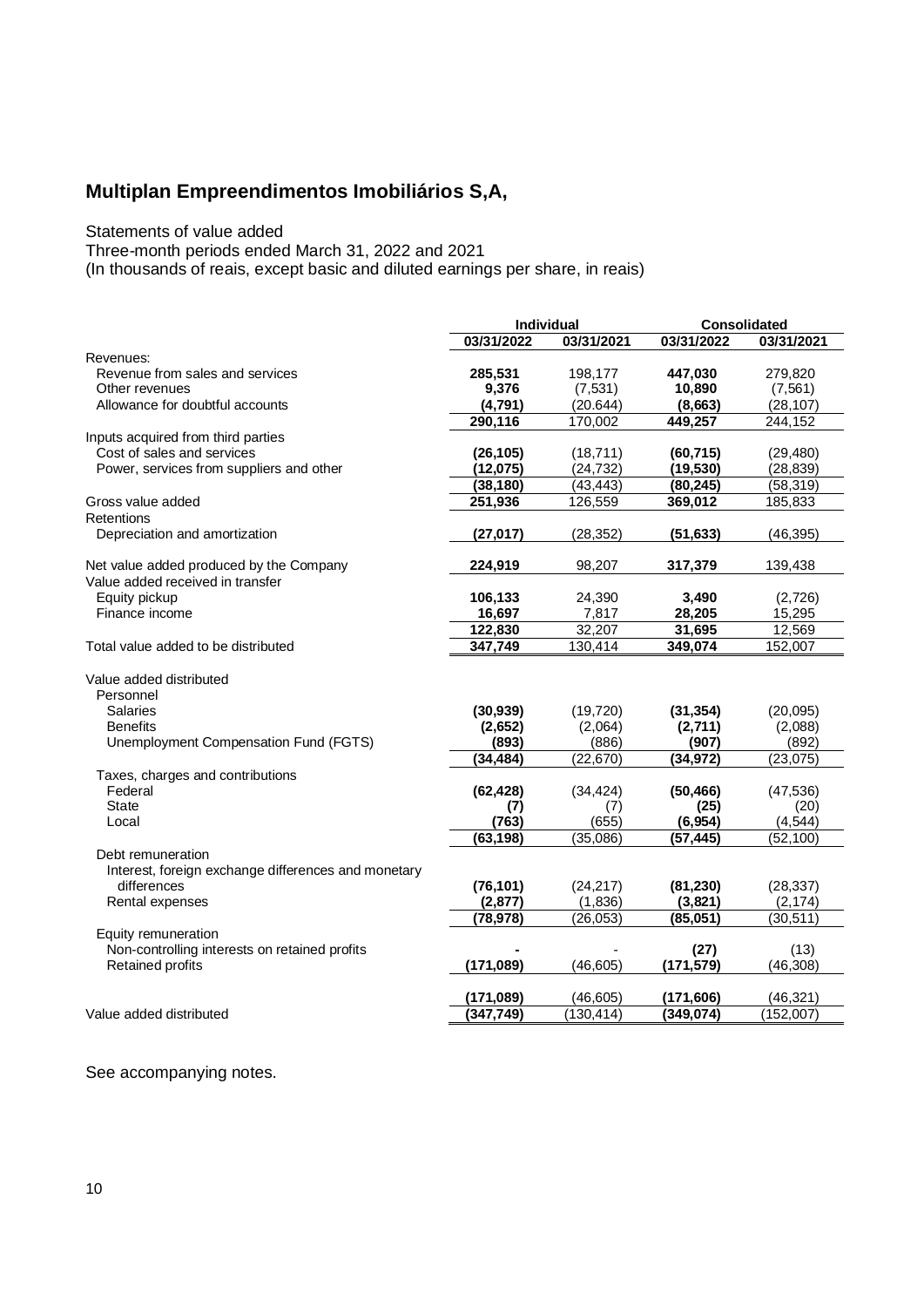Notes to quarterly information March 31, 2022 (In thousands of reais, unless otherwise stated)

#### **1. Company information**

The individual and consolidated quarterly information of Multiplan Empreendimentos Imobiliários S,A, (the "Company", "Multiplan" or "Multiplan Group" when referred to jointly with its subsidiaries) as of September 30, 2021 was authorized for issue by management on October 26, 2021, The Company was organized as a "limited liability company" and subsequently was transformed into a "joint-stock corporation", and its registered office is located in the city and state of Rio de Janeiro, at Avenida das Américas 4,200, Bloco 2, sala 501, Barra da Tijuca, CEP 22,640-102.

The Company is a joint-stock corporation and has shares traded on B3 (MULT3). In addition, the Company is part of the special listing segment of B3 named Level 2 of Corporate Governance, Multiplan makes up the portfolio of the Bovespa Index (IBOVESPA), among others.

The Company was organized on December 30, 2005 and is engaged in (a) the planning, construction, development and sale of real estate projects of any nature, either residential or commercial, including mainly urban shopping malls and areas developed based on these real estate projects; (b) the purchase and sale of real properties and the acquisition and disposal of real estate rights, and their operation, through any means, including through lease; (c) the provision of management and administrative services for its own shopping malls, or those of third parties; (d) the provision of technical advisory and support services concerning real estate matters; (e) civil construction, the execution of construction works and provision of engineering and similar services in the real estate market; (f) development, promotion, management, planning and intermediation of real estate projects; (g) import and export of goods and services related to its activities; and (h) generation of electric power for own consumption, being able, however, to sell the surplus of electric power generated; and (i) the acquisition of ownership interest and share control in other entities, as well as joint ventures with other entities, where it is authorized to enter into shareholders' agreements in order to attain or supplement its business purpose.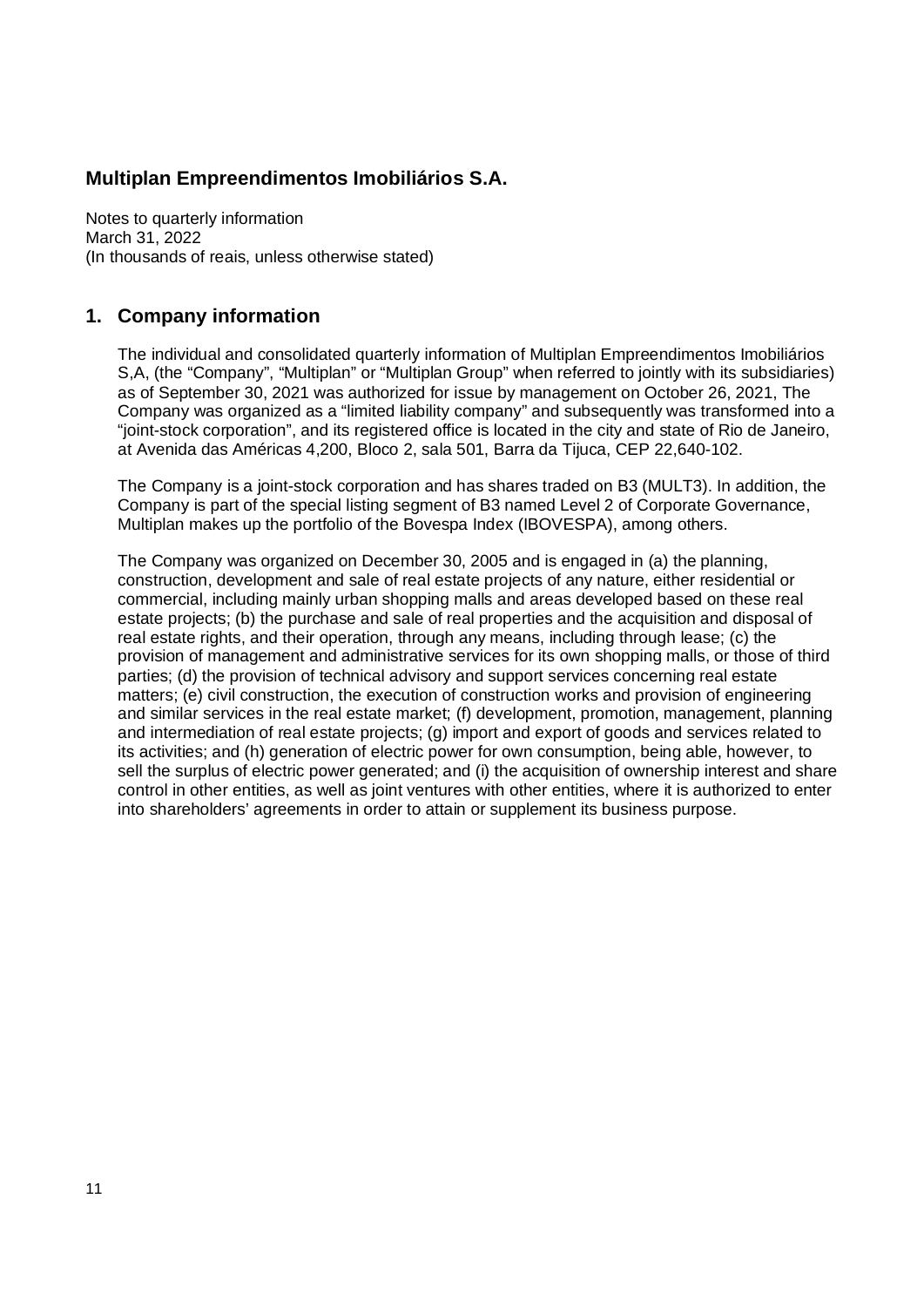Notes to quarterly information (Continued) March 31, 2022 (In thousands of reais, unless otherwise stated)

## **1. Company information** (Continued)

The Company holds direct and indirect interest in several shopping malls as of March 31, 2022 and December 31, 2021, in the following projects:

|                         |                       |                          | Interest (%) |            |
|-------------------------|-----------------------|--------------------------|--------------|------------|
| <b>Project</b>          | Location              | Operations started up in | 03/31/2022   | 12/31/2021 |
| Shopping Malls          |                       |                          |              |            |
| <b>BH Shopping</b>      | <b>Belo Horizonte</b> | 1979                     | 100.0        | 100.0      |
| RibeirãoShopping        | Ribeirão Preto        | 1981                     | 81.6         | 81.6       |
| BarraShopping           | Rio de Janeiro        | 1981                     | 65.8         | 65.8       |
| MorumbiShopping         | São Paulo             | 1982                     | 73.7         | 73.7       |
| ParkShopping            | Brasília              | 1983                     | 73.4         | 73.4       |
| DiamondMall             | <b>Belo Horizonte</b> | 1996                     | 90.0         | 90.0       |
| New York City Center    | Rio de Janeiro        | 1999                     | 50.0         | 50.0       |
| ShoppingAnáliaFranco    | São Paulo             | 1999                     | 30.0         | 30.0       |
| ParkShoppingBarigüi     | Curitiba              | 2003                     | 93.3         | 93.3       |
| Pátio Savassi           | <b>Belo Horizonte</b> | 2004                     | 96.5         | 96.5       |
| ShoppingSantaUrsula     | Ribeirão Preto        | 1999                     | 100.0        | 100.0      |
| BarraShoppingSul        | Porto Alegre          | 2008                     | 100.0        | 100.0      |
| ShoppingVilaOlímpia     | São Paulo             | 2009                     | 60.0         | 60.0       |
| ParkShoppingSãoCaetano  | São Caetano           | 2011                     | 100.0        | 100.0      |
| JundiaíShopping         | Jundiaí               | 2012                     | 100.0        | 100.0      |
| ParkShoppingCampoGrande | Rio de Janeiro        | 2012                     | 90.0         | 90.0       |
| VillageMall             | Rio de Janeiro        | 2012                     | 100.0        | 100.0      |
| Parque Shopping Maceió  | Maceió                | 2013                     | 50.0         | 50.0       |
| ParkShopping Canoas     | Canoas                | 2017                     | 82.3         | 82.3       |
| ParkJacarepaguá         | Rio de Janeiro        | 2021                     | 91.0         | 91.0       |

The Company holds direct and indirect interest in several shopping malls as of March 31, 2022 and December 31, 2021, in the following projects: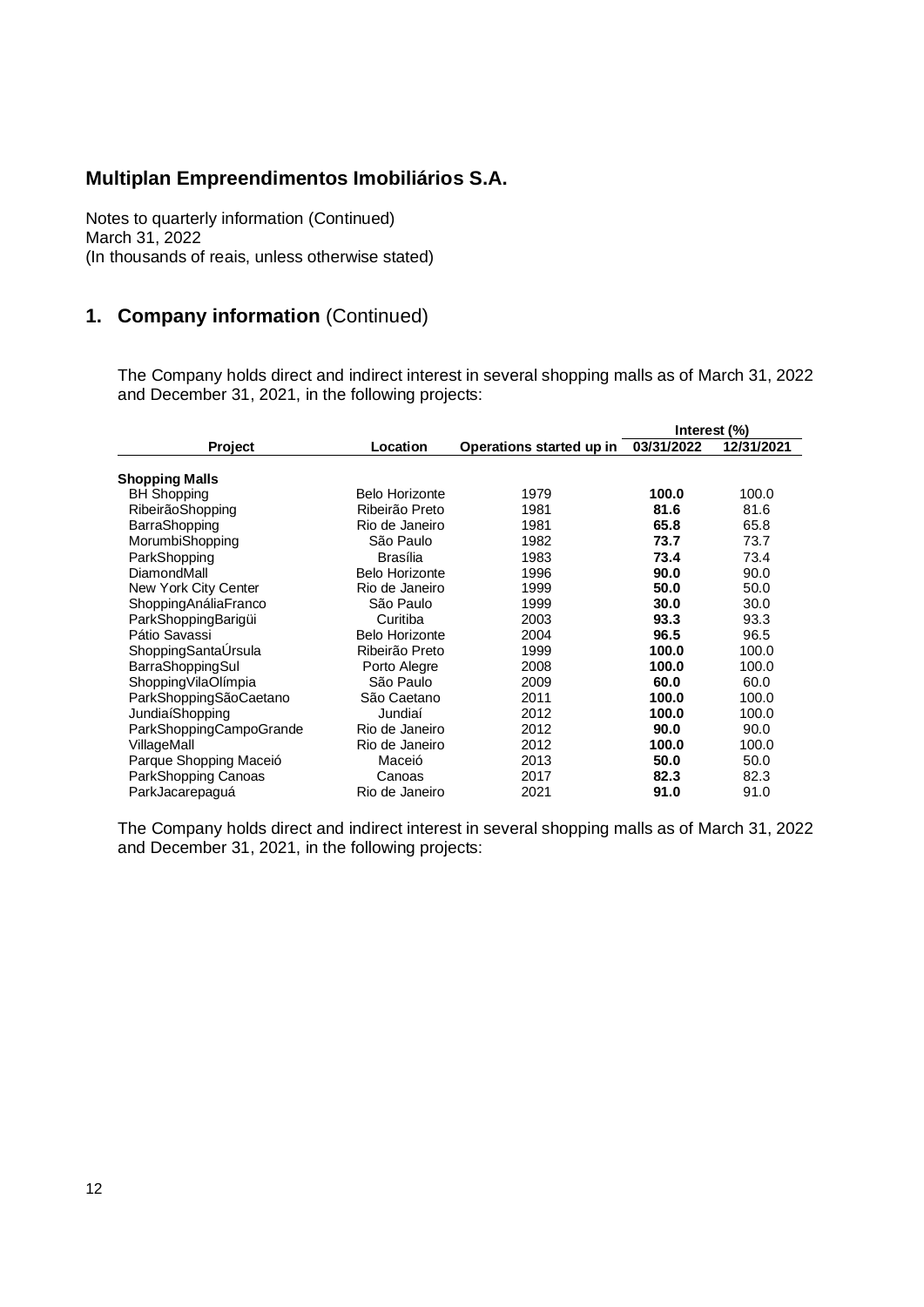Notes to quarterly information (Continued) March 31, 2022 (In thousands of reais, unless otherwise stated)

#### **2. Presentation of quarterly information and accounting policies**

#### **2.1. Statement of compliance with the IFRS and Brazil's Financial Accounting Standards Board ("CPC") standards**

The individual and consolidated quarterly information has been prepared and is presented in accordance with NBC TG 21 and IAS 34 - Interim Financial Reporting issued by the International Accounting Standards Board (IASB), applicable to real estate development entities in Brazil registered with the Brazilian Securities and Exchange Commission ("CVM"), in accordance with the rules issued by the CVM applicable to the preparation of Quarterly Information (ITR) .

In addition, the Group considered the guidance provided for in Accounting Guidance OCPC 07, issued by Brazil's FASB (CPC) in November 2014, in preparing its financial statements, Accordingly, significant information inherent in the financial statements is being disclosed and corresponds to that used by management in its administration.

#### **2.2. Basis of measurement**

The individual and consolidated financial statements has been prepared on a historical cost basis, except for certain financial instruments measured at fair value, as disclosed in Note 25.

#### **2.3. Basis of consolidation**

The consolidated quarterly information comprises the quarterly information of the Company and of its subsidiaries as of March 31, 2022 and is in accordance with the financial statements as at December 31, 2021 disclosed on February 09, 2022.

The reconciliation between net income for ended March 31, 2022 and 2021 between Individual and Consolidated is as follows:

|                                           | Net income for the period |            |
|-------------------------------------------|---------------------------|------------|
|                                           | 03/31/2022                | 03/31/2021 |
| Individual                                | 171.089                   | 46,605     |
| Equity pickup for the period - County (a) | 490                       | (297)      |
| Consolidated                              | 171.579                   | 46.308     |

(a) Subsidiary Renasce holds 100% in County's capital, which is primarily engaged in holding interest in subsidiary Embassy, In order to properly prepare Multiplan's individual and consolidated balances, the Company adjusted Renasce's equity and the investment calculation for consolidation purposes only, The adjustment refers to the Company's share in County's P&L not reflected on equity pickup of Renasce, calculated and recorded by the Company.

Significant accounting policies adopted by the Company in this quarterly information are consistent with the policies adopted in the financial statements for the year ended December 31, 2021, disclosed on February 09, 2022.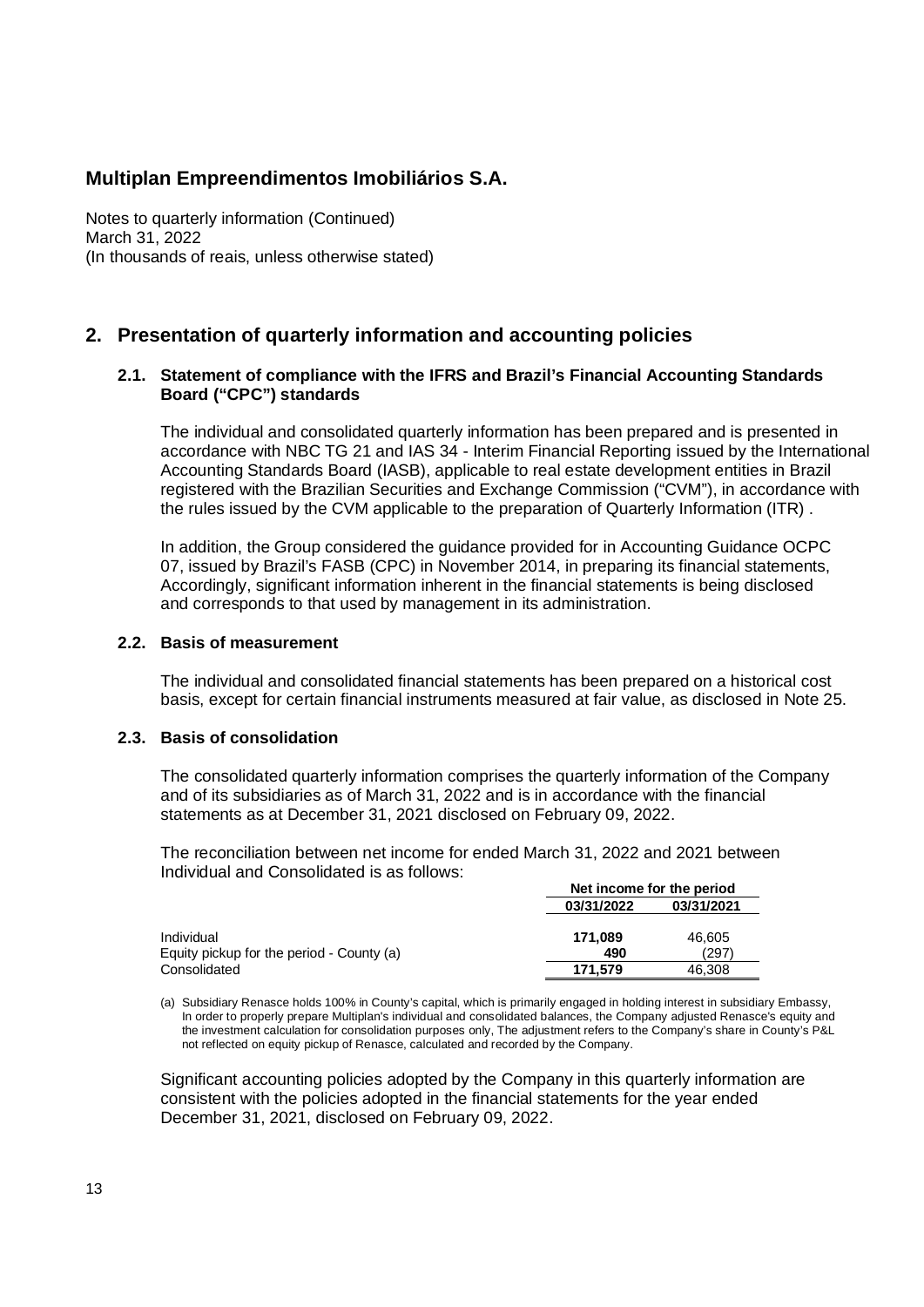Notes to quarterly information (Continued) March 31, 2022 (In thousands of reais, unless otherwise stated)

#### **3. Cash and cash equivalents and short-term investments**

|                                       |            | 03/31/2022          | 12/31/2021        |                     |  |
|---------------------------------------|------------|---------------------|-------------------|---------------------|--|
|                                       | Individual | <b>Consolidated</b> | <b>Individual</b> | <b>Consolidated</b> |  |
| Cash and cash equivalents             |            |                     |                   |                     |  |
| Cash and banks                        | 55.626     | 108.170             | 16.445            | 35.620              |  |
| Short-term investments - Bank Deposit |            |                     |                   |                     |  |
| Certificates (CDB)                    | 215.481    | 318.654             | 270.679           | 518.173             |  |
| Total cash and cash equivalents       | 271.107    | 426,824             | 287.124           | 553,793             |  |

All short-term investments are made with prime financial institutions, at market price and terms.

The short-term investments classified as cash and cash equivalents can be redeemed at any time without penalty and without affecting earnings recognized or any risk of significant changes in value, which are linked at an average effective rate of 100.96% of the Interbank deposit certificate (CDI) at March 31, 2022 (100.74% at December 31, 2021).

The Company's exposure to interest rate, credit, liquidity and market risks, and the sensitivity analysis of financial assets and liabilities are disclosed in Note 25.

|                                                   |                   | 03/31/2022          |            | 12/31/2021          |
|---------------------------------------------------|-------------------|---------------------|------------|---------------------|
|                                                   | <b>Individual</b> | <b>Consolidated</b> | Individual | <b>Consolidated</b> |
| Cash and cash equivalents<br>Investments Found DI | 330.393           | 467.341             | 224.670    | 224.670             |
| Total of short-term Investments                   | 330.393           | 467.341             | 224.670    | 224.670             |

The Fixed Income Investment Funds - DI are non-boutique funds classified by the Brazilian Financial and Capital Markets Association (ANBIMA) as short-term and low-risk funds, which bear interest at an average effective rate of 100.96% of the CDI at March 31, 2022 (105.26% at December 31, 2021). The funds' portfolios are managed by Itaú Asset and Bradesco Asset Management. The Company does not interfere with or influence the management of the portfolios or the acquisition and sale of the securities included in the portfolio which, therefore, does not classify as cash and cash equivalent.

The Company's exposure to interest rate, credit, liquidity and market risks, and the sensitivity analysis of financial assets and liabilities are disclosed in Note 25.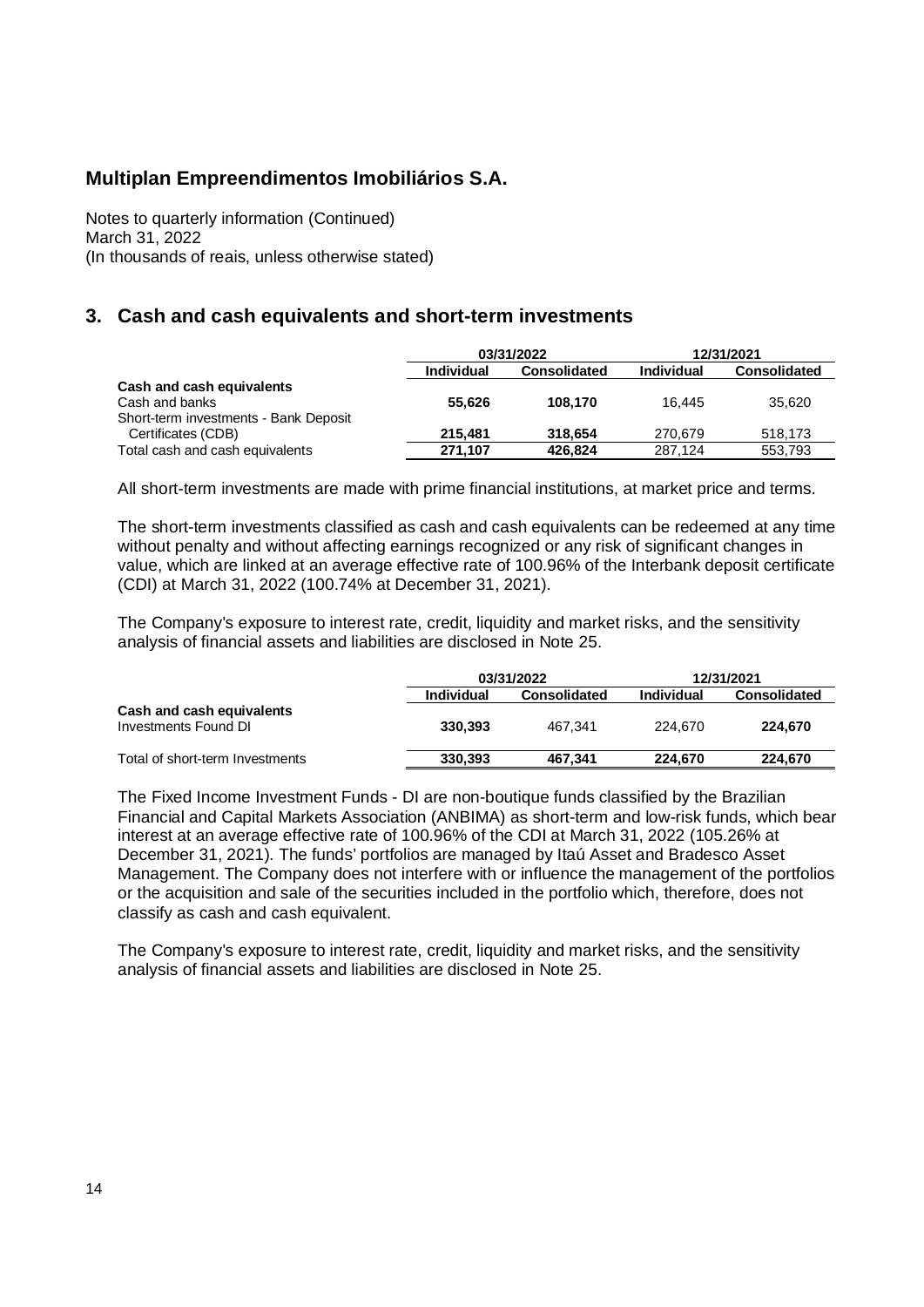Notes to quarterly information (Continued) March 31, 2022 (In thousands of reais, unless otherwise stated)

### **4. Accounts receivable**

|                                       |                   | 03/31/2022          |            | 12/31/2021          |
|---------------------------------------|-------------------|---------------------|------------|---------------------|
|                                       | <b>Individual</b> | <b>Consolidated</b> | Individual | <b>Consolidated</b> |
| Leases                                | 199,046           | 262,243             | 258,902    | 336,189             |
| Straight-line effect (a)              | 137,563           | 181,681             | 146,450    | 193,316             |
| Key money                             | 22,125            | 30,715              | 24,698     | 33,762              |
| Parking                               | 9,767             | 19.314              | 14.851     | 26,699              |
| Management fees (b)                   | 815               | 11.696              | 2.071      | 10.528              |
| Real Estate for Sale (c)              | 7.331             | 58,541              | 8.180      | 51,511              |
| Other                                 | 9.418             | 25,083              | 7.504      | 21,773              |
|                                       | 386.064           | 589.273             | 462,656    | 673,778             |
| Allowance for doubtful accounts (ADA) | (88,665)          | (116,561)           | (84, 987)  | (110,635)           |
|                                       | 297,399           | 472,712             | 377,669    | 563,143             |
| Non-current                           | (11,482)          | (28,842)            | (12,679)   | (29,297)            |
| Current                               | 285,917           | 443,870             | 364.990    | 533,846             |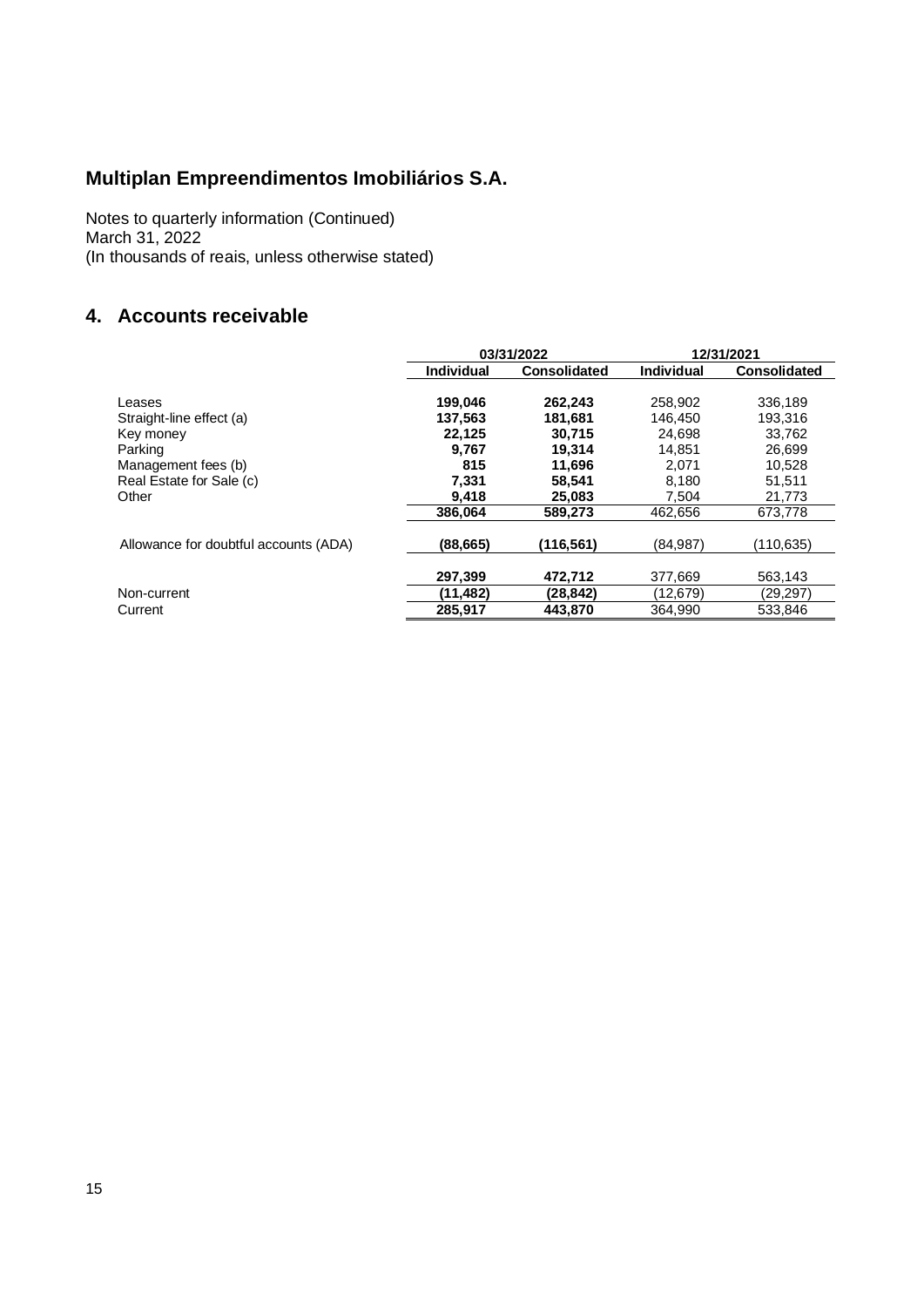Notes to quarterly information (Continued) March 31, 2022 (In thousands of reais, unless otherwise stated)

#### **4, Accounts receivable** (Continued)

- (a) Since March 2020, due to the COVID-19 pandemic, which has had direct impacts on the Company's operations, management has changed its relationship with storeowners and reduced rent payable, as well as the condominium fee and promotion fund. These reductions were applicable for the period of March 2020 to September 2021, and will not be offset in the remaining installments of the lease contracts or through extension of the lease periods. This condition was treated as a modification of the lease contract flow and, therefore, the Company reviewed its minimum rent on a straight-line basis and based on the remaining term of each contract, as provided for by CPC 06 (R2)/IFRS 16.
- (b) These refer to the management fees receivable by the Company, charged from entrepreneurs or storeowners of the shopping malls that it administrates, corresponding to a percentage of the store rent, common charges of storeowners, financial management, and promotion fund.
- (c) Of the consolidated balance of R\$58,541 recorded on March 31, 2022, R\$5,177 is recorded in current assets and refers to Lake Victoria, the first phase of the Golden Lake Project, in which all units are still under construction. The principal balance has a cash inflow with each customer, which is monetarily restated based on Brazil's National Construction Cost Index (INCC), until the delivery of the keys. On March 31, 2022, the Company did not identify the need to set up an allowance for doubtful accounts, since losses on receivables are not expected.

|                           |                                                          |             | Balance overdue with no impairment loss |                   |                    |                 |           |              |  |  |
|---------------------------|----------------------------------------------------------|-------------|-----------------------------------------|-------------------|--------------------|-----------------|-----------|--------------|--|--|
| <b>Individual</b>         | <b>Balance falling</b><br>due with no<br>impairment loss | $<$ 30 davs | $30 - 60$<br>days                       | $61 - 90$<br>days | $91 - 120$<br>days | 121-180<br>days | >180 days | <b>Total</b> |  |  |
| Lease (*)                 | 110,378                                                  | 5,419       | 5,830                                   | 9,812             | 5,135              | 8,768           | 53,703    | 199,045      |  |  |
| Straight-line effect      | 137.563                                                  |             |                                         | -                 |                    |                 |           | 137.563      |  |  |
| Key money (*)             | 20.086                                                   | 202         | 270                                     | 198               | 162                | 332             | 875       | 22,125       |  |  |
| Parking                   | 9.767                                                    |             |                                         |                   |                    |                 |           | 9,767        |  |  |
| Management fees           | 473                                                      |             |                                         | 15                |                    |                 | 327       | 815          |  |  |
| Real Estate for Sale      | 5,295                                                    | 38          | 15                                      | 11                | 42                 | 18              | 1.912     | 7,331        |  |  |
| Other                     | 3.451                                                    | 1.731       | 52                                      | 285               |                    | 151             | 3.748     | 9,418        |  |  |
| Total at 03/31/2022       | 287,013                                                  | 7,390       | 6,167                                   | 10,321            | 5,339              | 9,269           | 60,565    | 386,064      |  |  |
| $(-)$ ADA                 | (6,054)                                                  | (3,548)     | (4, 341)                                | (7,666)           | (4, 469)           | (7.932)         | (54, 655) | (88, 665)    |  |  |
| Net balance at 03/31/2022 | 280,959                                                  | 3.842       | 1,826                                   | 2,655             | 870                | 1.337           | 5,910     | 297.399      |  |  |

#### Aging list of accounts receivable is as follows:

|                             |                        |             | Balance overdue with no impairment loss |           |            |          |           |              |  |
|-----------------------------|------------------------|-------------|-----------------------------------------|-----------|------------|----------|-----------|--------------|--|
|                             | <b>Balance falling</b> |             | $30 - 60$                               | $61 - 90$ | $91 - 120$ | 121-180  |           |              |  |
| <b>Individual</b>           | due                    | $<$ 30 days | days                                    | days      | days       | days     | >180 days | <b>Total</b> |  |
| Lease (*)                   | 178.720                | 6,223       | 5,316                                   | 4.489     | 4,764      | 9,146    | 50.244    | 258,902      |  |
| Straight-line effect        | 146.450                |             |                                         |           |            |          |           | 146,450      |  |
| Key money (*)               | 22.629                 | 245         | 215                                     | 186       | 179        | 436      | 808       | 24,698       |  |
| Parking                     | 14.851                 |             |                                         |           |            |          |           | 14,851       |  |
| Management fees             | 1.625                  | 34          |                                         |           |            |          | 412       | 2,071        |  |
| <b>Real Estate for Sale</b> | 5.361                  | 211         | 25                                      | 16        | 53         | 36       | 2.478     | 8,180        |  |
| Other                       | 3,420                  | 31          | 159                                     | 66        | 72         | 441      | 3,315     | 7,504        |  |
| Total at 12/31/2021         | 373.056                | 6.744       | 5,715                                   | 4.757     | 5,068      | 10.059   | 57,257    | 462,656      |  |
| $(-)$ ADA                   | (9, 117)               | (4, 381)    | (3,918)                                 | (3,648)   | (4, 168)   | (8, 448) | (51, 307) | (84, 987)    |  |
| Net balance at 12/31/2021   | 363,939                | 2,363       | 1,797                                   | 1,109     | 900        | 1,611    | 5,950     | 377,669      |  |
|                             |                        |             |                                         |           |            |          |           |              |  |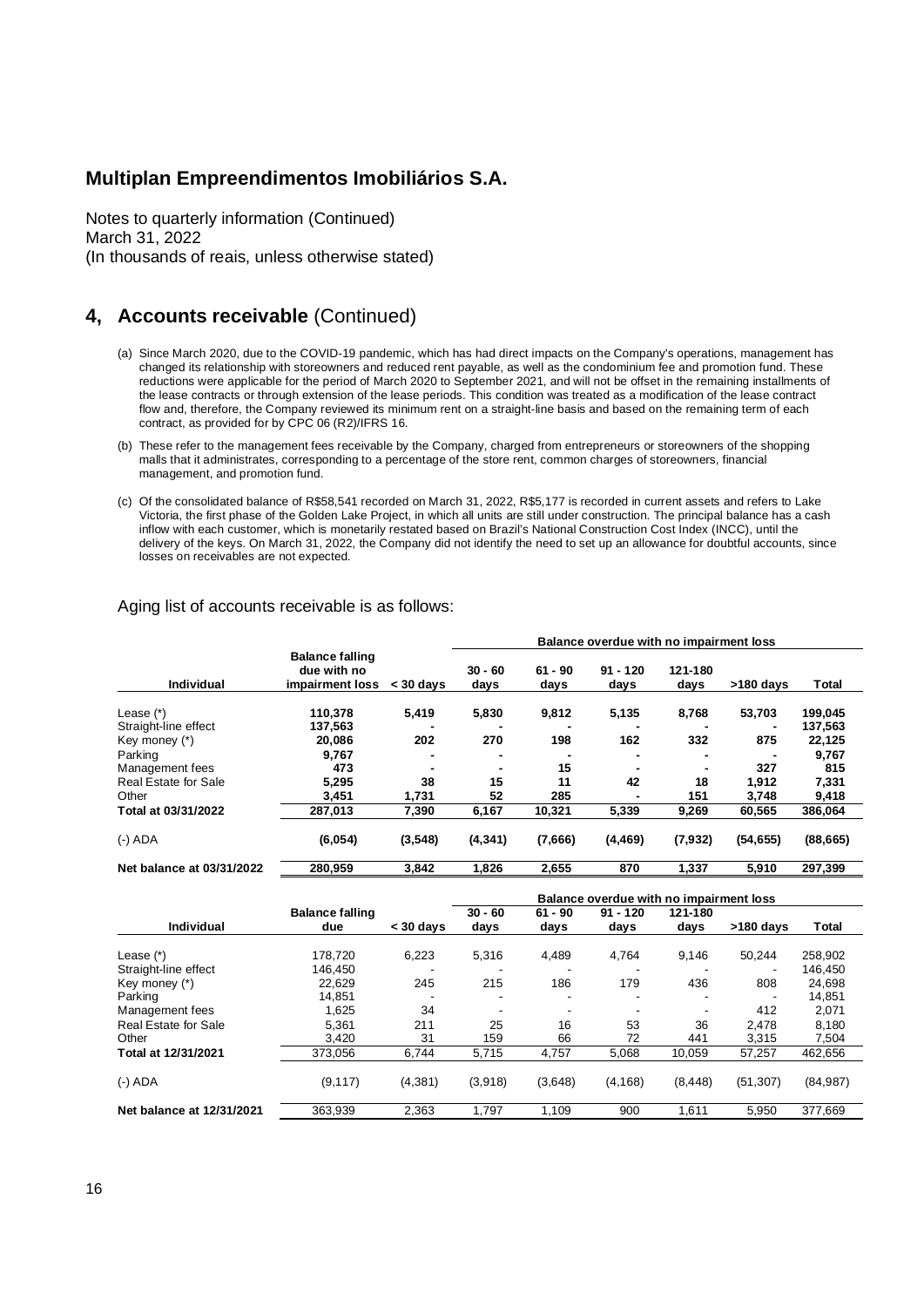Notes to quarterly information (Continued) March 31, 2022 (In thousands of reais, unless otherwise stated)

## **4. Accounts receivable** (Continued)

|                           |                                                          |             | Balance overdue with no impairment loss |                   |                    |                 |             |              |  |
|---------------------------|----------------------------------------------------------|-------------|-----------------------------------------|-------------------|--------------------|-----------------|-------------|--------------|--|
| Consolidated              | <b>Balance falling</b><br>due with no<br>impairment loss | $<$ 30 days | $30 - 60$<br>days                       | $61 - 90$<br>days | $91 - 120$<br>days | 121-180<br>days | $>180$ days | <b>Total</b> |  |
| Lease $(*)$               | 145,892                                                  | 7,311       | 7,746                                   | 13,450            | 6,703              | 11,324          | 69,817      | 262,243      |  |
| Straight-line effect      | 181.681                                                  |             |                                         |                   |                    |                 |             | 181,681      |  |
| Key money (*)             | 26,056                                                   | 283         | 377                                     | 270               | 746                | 467             | 2.516       | 30,715       |  |
| Parking                   | 18,194                                                   | 49          | 22                                      | 20                | 60                 |                 | 970         | 19,315       |  |
| Management fees           | 8,242                                                    | 1,540       | 571                                     | 26                | 159                | 637             | 522         | 11,697       |  |
| Real Estate for Sale      | 34,743                                                   | 958         | 387                                     | 2.453             | 356                | 1,518           | 18,126      | 58,541       |  |
| Other                     | 14.302                                                   | 2.708       | 652                                     | 383               |                    | 220             | 6.816       | 25,081       |  |
| Total at 03/31/2022       | 429.110                                                  | 12.849      | 9,755                                   | 16.602            | 8,024              | 14.166          | 98,767      | 589.273      |  |
| $(-)$ ADA                 | (7,783)                                                  | (4, 812)    | (5,792)                                 | (10, 496)         | (6, 246)           | (10, 266)       | (71, 166)   | (116, 561)   |  |
| Net balance at 03/31/2022 | 421,327                                                  | 8,037       | 3,963                                   | 6,106             | 1.778              | 3,900           | 27.601      | 472.712      |  |

|                           |                        |             | Balance overdue with no impairment loss |           |            |           |             |            |
|---------------------------|------------------------|-------------|-----------------------------------------|-----------|------------|-----------|-------------|------------|
|                           | <b>Balance falling</b> |             | $30 - 60$                               | $61 - 90$ | $91 - 120$ | 121-180   |             |            |
| Consolidated              | due                    | $<$ 30 days | days                                    | days      | days       | days      | $>180$ davs | Total      |
| Lease $(*)$               | 232.301                | 8,132       | 6,595                                   | 6,041     | 6,154      | 11.368    | 65.598      | 336,189    |
| Straight-line effect      | 193.316                |             |                                         |           |            |           |             | 193,316    |
| Key money (*)             | 28.859                 | 1.005       | 310                                     | 258       | 260        | 617       | 2.453       | 33.762     |
| Parking                   | 25.535                 | 204         | 26                                      |           | 20         | 406       | 508         | 26,699     |
| Management fees           | 8.464                  | 476         | 487                                     | 324       | 265        | 87        | 425         | 10.528     |
| Real Estate for Sale      | 31,011                 | 530         | 367                                     | 1,214     | 832        | 653       | 16.904      | 51,511     |
| Other                     | 14.104                 | 68          | 204                                     | 144       | 117        | 1.392     | 5.744       | 21.773     |
| Total at 12/31/2021       | 533.590                | 10.415      | 7.989                                   | 7,981     | 7,648      | 14,523    | 91,632      | 673,778    |
| $(-)$ ADA                 | (11, 691)              | (6, 171)    | (4,895)                                 | (4,894)   | (5,292)    | (10, 570) | (67, 122)   | (110, 635) |
| Net balance at 12/31/2021 | 521,899                | 4.244       | 3.094                                   | 3,087     | 2,356      | 3,953     | 24,510      | 563,143    |

The accounts receivable from lease and key money are net of a provision for loss computed based on the tax legislation amounting to R\$68,526 at (\*)<br>March 31, 2022 (R\$63,967 at December 31, 2021), recorded in the statement

#### Lease and key money

The Company applies the simplified approach to estimate the expected credit loss using an expected loss matrix based on the history of losses, adjusted by the management's expectations on the aspects that may influence storeowner's default in the future.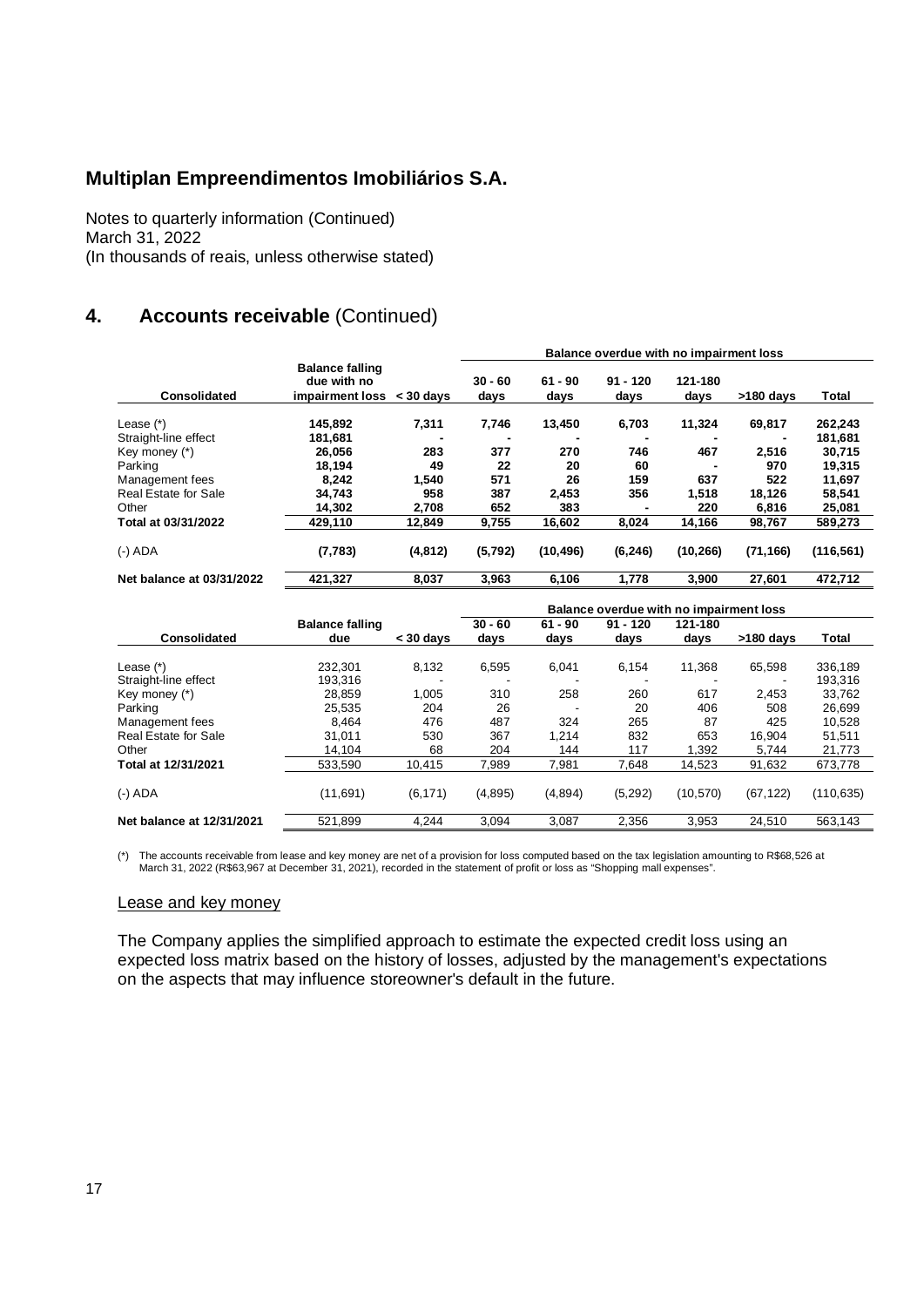Notes to quarterly information (Continued) March 31, 2022 (In thousands of reais, unless otherwise stated)

#### **4. Accounts receivable** (Continued)

#### Lease and key money (Continued)

Information on exposure to the average credit risk of the Company's lease receivables and key money as of March 31, 2022 and December 31, 2021 is presented below, using a provision matrix:

| <b>Risk</b>                    | 03/31/2022 | 12/31/2021 |
|--------------------------------|------------|------------|
| Falling due                    | 4.6%       | 4.5%       |
| Overdue within 30 days         | 63.7%      | 65.4%      |
| Overdue within 60 days         | 71.7%      | 73.3%      |
| Overdue within 90 days         | 76.6%      | 78.2%      |
| Overdue within 120 days        | 83.3%      | 84.3%      |
| Overdue within 180 days        | 87.2%      | 88.2%      |
| Overdue for more than 180 days | 96.4%      | 96.4%      |

The balances of accounts receivable relating to rent, key money and acknowledgment of debt as of March 31, 2022, consider a percentage of improvement in the expected recovery from default. At December 31, 2021 were impacted by Covid-19, this impact was considered in accounts receivable by reducing the expectation of recovery of default in all ranges of the provision matrix.

#### Real Estate for Sale

The allowance for doubtful accounts is recorded so as to recognize impairment of trade accounts receivable, based on an individual analysis of such receivables. As trade accounts receivable are guaranteed by the real estate units sold, when a customer becomes a defaulter, the total balance due on the unit is compared with the best estimate of the unit's market value, less costs to recover and sell. An allowance for doubtful accounts is set up when the total balance due is higher than the net amount given in guarantee. At March 31, 2022, and at December 31, 2021, the Company did not identify the need for an allowance for doubtful accounts on real estate receivables.

#### Parking, management fee, sale and merchandising and other

The Company understands that the credit risk from accounts receivable relating to parking lots, administration fee, sale and advertising is very low and has no history of default. As such, at March 31, 2022, and at December 31, 2021, the Company did not identify the need for an allowance for doubtful accounts on the respective balances.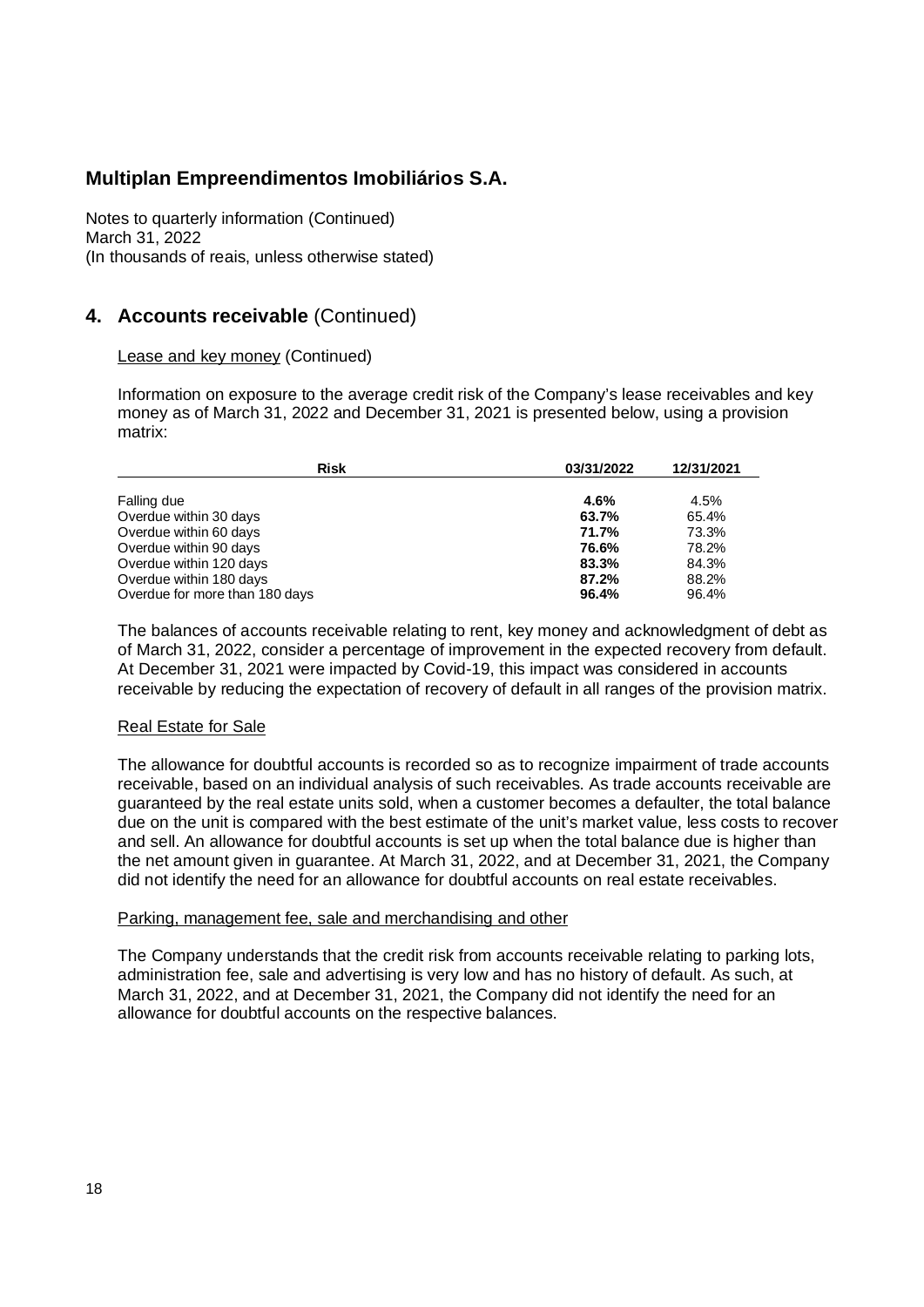Notes to quarterly information (Continued) March 31, 2022 (In thousands of reais, unless otherwise stated)

#### **4, Accounts receivable** (Continued)

#### Parking lot, administration fee, sale and advertising and other (Continued)

The balance of the accounts receivable relating to parking lot, administration fee, sale and advertising as of March 31, 2022 and December 31, 2021 was impacted by Covid-19. This impact was considered in accounts receivable with the decrease of revenue from parking lots, services and other in December 2021, This decrease is due to a reduction in the flow of cars, condominium costs and sale at the Company's properties.

For "Other", the Company identified the need for an allowance for doubtful accounts in the amount of R\$2,097 at March 31, 2022.

Changes in allowance for doubtful accounts are as follows:

|                               | <b>ADA</b>         |                     |  |
|-------------------------------|--------------------|---------------------|--|
|                               | <b>Individual</b>  | <b>Consolidated</b> |  |
| Balances at December 31, 2020 | (70.819)           | (91.232)            |  |
| Additions<br>Write-offs       | (67.264)<br>53.096 | (88.634)<br>69.231  |  |
| Balances at December 31, 2021 | (84.987)           | (110.635)           |  |
| Additions<br>Write-offs       | (10.472)<br>6.794  | (16.359)<br>10.433  |  |
| Balances at March 31, 2022    | (88.665)           | 116.561             |  |

The Company has operating lease contracts with the tenants of shopping mall stores (lessees) with a standard term of 5 years. Exceptionally, there may be contracts with differentiated terms and conditions.

For the quarterly periods ended March 31, 2022 and 2021, the Company earned R\$303,377 and R\$158,007, respectively, as minimum lease only in relation to contracts prevailing at the end of each year, which presented the following renewal schedule:

|                  |                | <b>Consolidated</b> |  |  |  |
|------------------|----------------|---------------------|--|--|--|
|                  | March 31, 2022 | March 31, 2021      |  |  |  |
| In 2020          | -              | 8.0%                |  |  |  |
| In 2021          | 13.9%          | 17.7%               |  |  |  |
| In 2022          | 12.4%          | 13.9%               |  |  |  |
| In 2023          | 12.0%          | 12.4%               |  |  |  |
| In 2024          | 10.6%          | 9.5%                |  |  |  |
| After 2024       | 35.9%          | 25.1%               |  |  |  |
| Undetermined (*) | 15.2%          | 13.4%               |  |  |  |
| Total            | 100.0%         | 100.0%              |  |  |  |

(\*) Contracts not renewed under which the parties may request termination through a prior legal notice (30 days).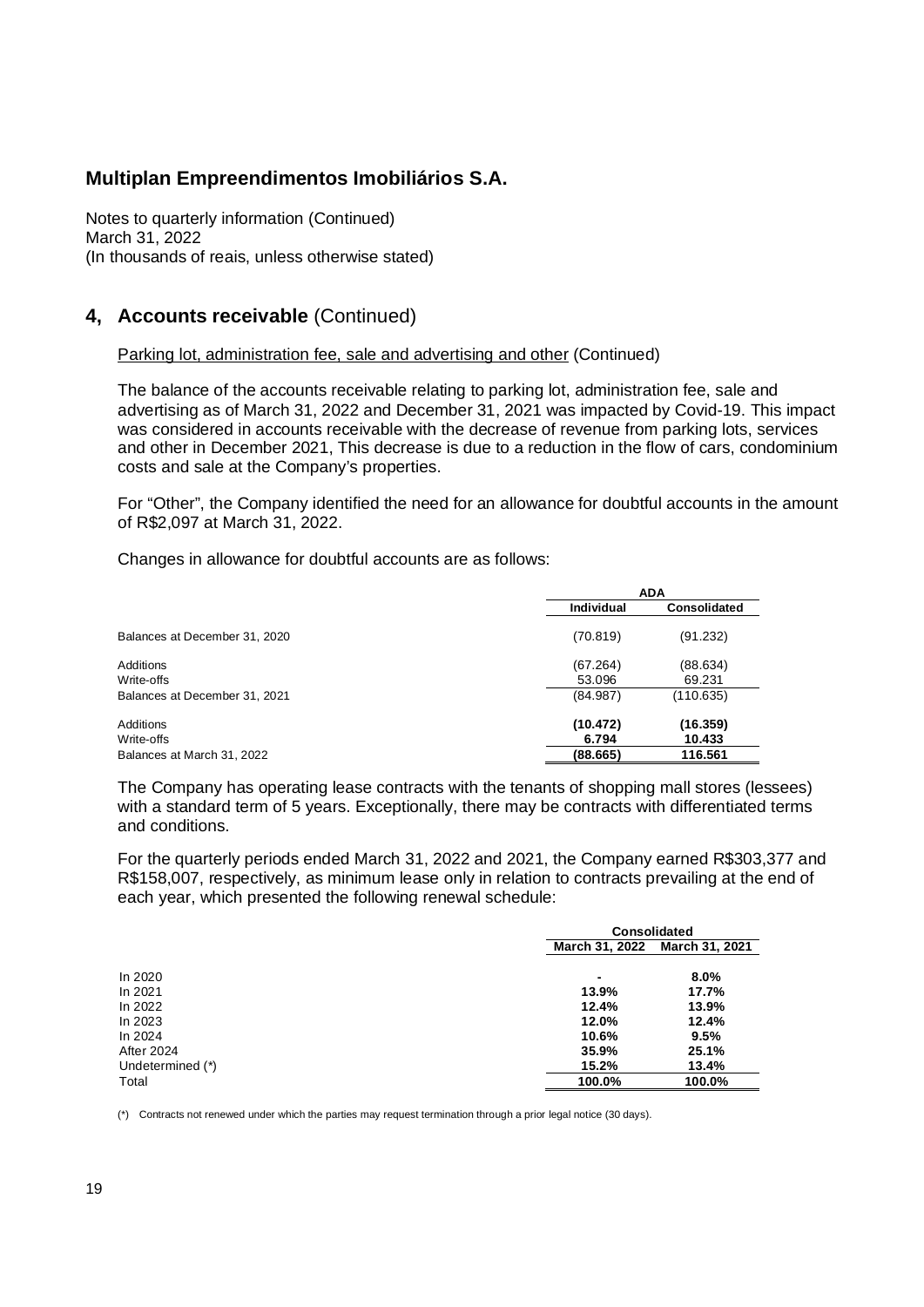Notes to quarterly information (Continued) March 31, 2022 (In thousands of reais, unless otherwise stated)

## **5. Transactions with related parties**

#### **5.1. The balances and main transactions with related parties are as follows:**

| <b>Individual</b><br><b>Individual</b><br><b>Consolidated</b><br><b>Consolidated</b><br>Current assets:<br>Sundry loans and advances<br>Advances on shopping mall charges (a)<br>78,395<br>79,188<br>42,745<br>43,967<br>Shopping Mall Associations (b)<br>4,255<br>4,248<br>7,299<br>7,357<br>216<br>ParkJacarepaguá (g)<br>115<br>Loans - other $(d)$<br>72<br>73<br>70<br>71<br>908<br>3.723<br>3.839<br>Shopping Mall Condominiums (c)<br>973<br>31,176<br>Delivery Mall (I)<br>31,176<br>10,248<br>10,249<br>79,271<br>120.666<br>59,722<br>100.704<br>Subtotal<br>(31, 710)<br>(33,340)<br>Provision for losses (a)<br>(59,865)<br>(61, 855)<br>Total sundry loans and advances - current<br>47,561<br>60,801<br>26,382<br>38,849<br>Accounts receivable<br>Multiplan Administradora de Shopping<br>Centers Ltda. (e)<br>9,767<br>14,851<br>9,767<br>14,851<br>Total accounts receivable - current<br>57,328<br>60,801<br>41,233<br>38,849<br>Total current assets<br>Non-current assets:<br>Sundry loans and advances<br>Advances on shopping mall charges (a)<br>56<br>60<br>56<br>60<br>Shopping Mall Condominiums (c)<br>7,594<br>3,775<br>3,957<br>8,477<br>Shopping Mall Associations (b)<br>29,808<br>48,298<br>31,254<br>50,230<br>Total sundry loans and advances - non-<br>33,639<br>55,952<br>35,267<br>58,767<br>current<br>Non-current liabilities:<br>106,395<br>108,095<br>106,395<br>108,095<br>Payables to related parties (k) | 03/31/2022 |  | 12/31/2021 |  |
|-------------------------------------------------------------------------------------------------------------------------------------------------------------------------------------------------------------------------------------------------------------------------------------------------------------------------------------------------------------------------------------------------------------------------------------------------------------------------------------------------------------------------------------------------------------------------------------------------------------------------------------------------------------------------------------------------------------------------------------------------------------------------------------------------------------------------------------------------------------------------------------------------------------------------------------------------------------------------------------------------------------------------------------------------------------------------------------------------------------------------------------------------------------------------------------------------------------------------------------------------------------------------------------------------------------------------------------------------------------------------------------------------------------------------------------------------------|------------|--|------------|--|
|                                                                                                                                                                                                                                                                                                                                                                                                                                                                                                                                                                                                                                                                                                                                                                                                                                                                                                                                                                                                                                                                                                                                                                                                                                                                                                                                                                                                                                                       |            |  |            |  |
|                                                                                                                                                                                                                                                                                                                                                                                                                                                                                                                                                                                                                                                                                                                                                                                                                                                                                                                                                                                                                                                                                                                                                                                                                                                                                                                                                                                                                                                       |            |  |            |  |
|                                                                                                                                                                                                                                                                                                                                                                                                                                                                                                                                                                                                                                                                                                                                                                                                                                                                                                                                                                                                                                                                                                                                                                                                                                                                                                                                                                                                                                                       |            |  |            |  |
|                                                                                                                                                                                                                                                                                                                                                                                                                                                                                                                                                                                                                                                                                                                                                                                                                                                                                                                                                                                                                                                                                                                                                                                                                                                                                                                                                                                                                                                       |            |  |            |  |
|                                                                                                                                                                                                                                                                                                                                                                                                                                                                                                                                                                                                                                                                                                                                                                                                                                                                                                                                                                                                                                                                                                                                                                                                                                                                                                                                                                                                                                                       |            |  |            |  |
|                                                                                                                                                                                                                                                                                                                                                                                                                                                                                                                                                                                                                                                                                                                                                                                                                                                                                                                                                                                                                                                                                                                                                                                                                                                                                                                                                                                                                                                       |            |  |            |  |
|                                                                                                                                                                                                                                                                                                                                                                                                                                                                                                                                                                                                                                                                                                                                                                                                                                                                                                                                                                                                                                                                                                                                                                                                                                                                                                                                                                                                                                                       |            |  |            |  |
|                                                                                                                                                                                                                                                                                                                                                                                                                                                                                                                                                                                                                                                                                                                                                                                                                                                                                                                                                                                                                                                                                                                                                                                                                                                                                                                                                                                                                                                       |            |  |            |  |
|                                                                                                                                                                                                                                                                                                                                                                                                                                                                                                                                                                                                                                                                                                                                                                                                                                                                                                                                                                                                                                                                                                                                                                                                                                                                                                                                                                                                                                                       |            |  |            |  |
|                                                                                                                                                                                                                                                                                                                                                                                                                                                                                                                                                                                                                                                                                                                                                                                                                                                                                                                                                                                                                                                                                                                                                                                                                                                                                                                                                                                                                                                       |            |  |            |  |
|                                                                                                                                                                                                                                                                                                                                                                                                                                                                                                                                                                                                                                                                                                                                                                                                                                                                                                                                                                                                                                                                                                                                                                                                                                                                                                                                                                                                                                                       |            |  |            |  |
|                                                                                                                                                                                                                                                                                                                                                                                                                                                                                                                                                                                                                                                                                                                                                                                                                                                                                                                                                                                                                                                                                                                                                                                                                                                                                                                                                                                                                                                       |            |  |            |  |
|                                                                                                                                                                                                                                                                                                                                                                                                                                                                                                                                                                                                                                                                                                                                                                                                                                                                                                                                                                                                                                                                                                                                                                                                                                                                                                                                                                                                                                                       |            |  |            |  |
|                                                                                                                                                                                                                                                                                                                                                                                                                                                                                                                                                                                                                                                                                                                                                                                                                                                                                                                                                                                                                                                                                                                                                                                                                                                                                                                                                                                                                                                       |            |  |            |  |
|                                                                                                                                                                                                                                                                                                                                                                                                                                                                                                                                                                                                                                                                                                                                                                                                                                                                                                                                                                                                                                                                                                                                                                                                                                                                                                                                                                                                                                                       |            |  |            |  |
|                                                                                                                                                                                                                                                                                                                                                                                                                                                                                                                                                                                                                                                                                                                                                                                                                                                                                                                                                                                                                                                                                                                                                                                                                                                                                                                                                                                                                                                       |            |  |            |  |
|                                                                                                                                                                                                                                                                                                                                                                                                                                                                                                                                                                                                                                                                                                                                                                                                                                                                                                                                                                                                                                                                                                                                                                                                                                                                                                                                                                                                                                                       |            |  |            |  |
|                                                                                                                                                                                                                                                                                                                                                                                                                                                                                                                                                                                                                                                                                                                                                                                                                                                                                                                                                                                                                                                                                                                                                                                                                                                                                                                                                                                                                                                       |            |  |            |  |
|                                                                                                                                                                                                                                                                                                                                                                                                                                                                                                                                                                                                                                                                                                                                                                                                                                                                                                                                                                                                                                                                                                                                                                                                                                                                                                                                                                                                                                                       |            |  |            |  |
|                                                                                                                                                                                                                                                                                                                                                                                                                                                                                                                                                                                                                                                                                                                                                                                                                                                                                                                                                                                                                                                                                                                                                                                                                                                                                                                                                                                                                                                       |            |  |            |  |
|                                                                                                                                                                                                                                                                                                                                                                                                                                                                                                                                                                                                                                                                                                                                                                                                                                                                                                                                                                                                                                                                                                                                                                                                                                                                                                                                                                                                                                                       |            |  |            |  |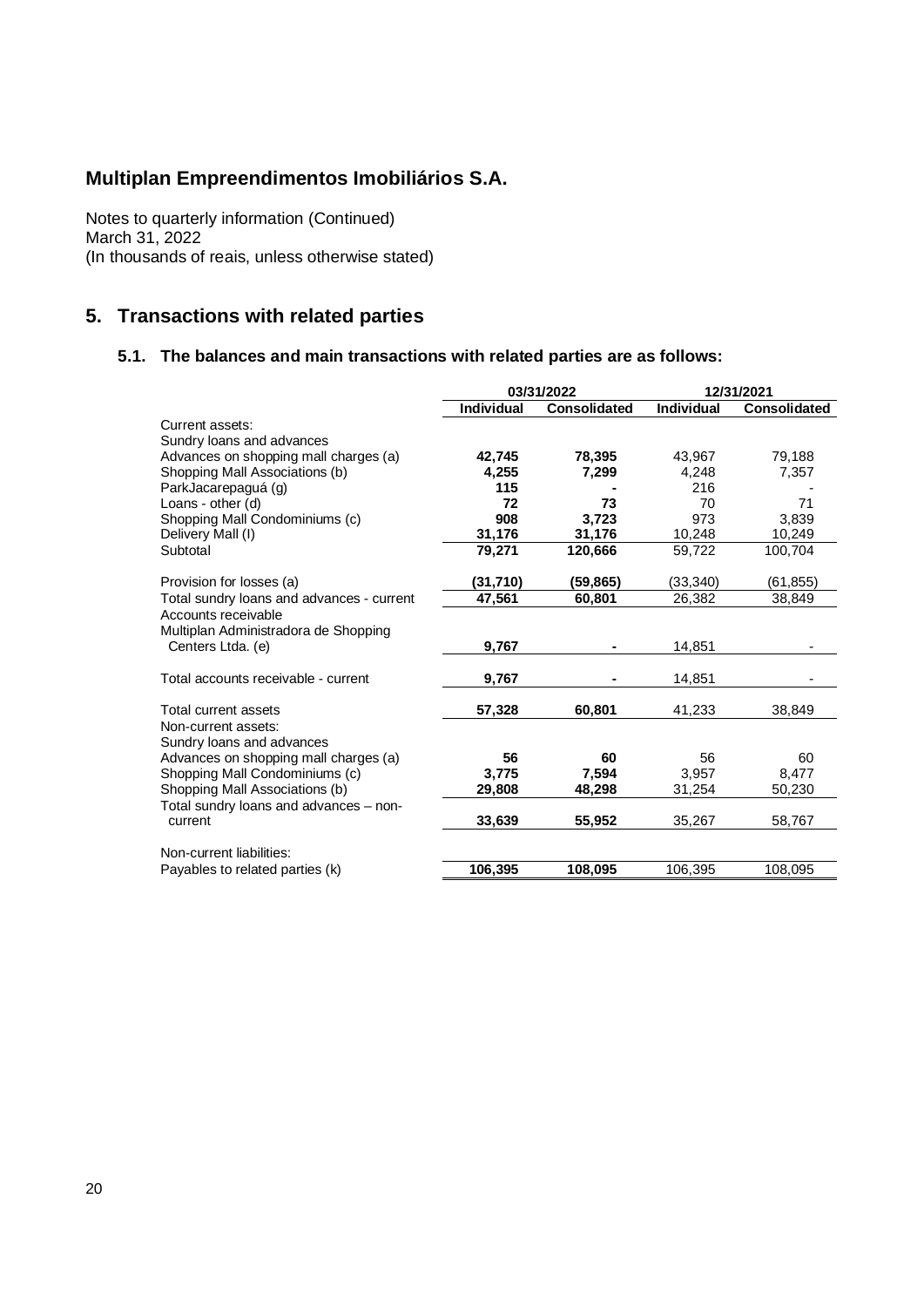Notes to quarterly information (Continued) March 31, 2022 (In thousands of reais, unless otherwise stated)

#### **5. Transactions with related parties** (Continued)

#### **5.1. The balances and main transactions with related parties are as follows:** (Continued)

|        | 03/31/2021 |
|--------|------------|
|        |            |
| 27,115 | 13,268     |
| 75     | 116        |
|        |            |
| 285    | 258        |
| 60     | 674        |
| 1,389  | 1,274      |
|        | 03/31/2022 |

|                                                                          | <b>Consolidated</b> |            |  |  |
|--------------------------------------------------------------------------|---------------------|------------|--|--|
|                                                                          | 03/31/2022          | 03/31/2021 |  |  |
| Profit and loss statement:<br>Revenue from Hot Zone lease (f)            | 270                 | 58         |  |  |
| Service agreement<br>Peres - Advogados, Associados S/C (g)               | 60                  | 674        |  |  |
| Finance income (costs), net<br>Interest on loans and sundry advances (h) | 2.391               | 1.602      |  |  |

(a) Prepayments of charges granted to condominiums of shopping malls owned by Multiplan Group, in light of the default of storeowners with the condominiums, At March 31, 2022, based on a study of expected credit losses for the balance, which identified a 24.7% (22.8% at December 31, 2021) historical percentage of return of all prepaid charges, the provision was adjusted to 75.3% (77.2% at December 2021) of the prepaid balance, with an effect of R\$7,222 as provision at March 31, 2022 (provision of R\$19,937 at December 31, 2021) recorded against profit or loss, as "Shopping Mall Expenses".

(b) These refer to advances granted to the Storeowners Association of the following Shopping Malls: BarraShoppingSul, ParkShopping Barigui, Parkshopping Canoas, ParkShopping Campo Grande, ParkShopping, Barra Shopping, Ribeirão Shopping, ParkShopping São Caetano, Shopping Santa Úrsula, BH Shopping, DiamondMall, Morumbi Shopping, Jundiaí Shopping, New York City Center, VillageMall and Shopping Vila Olimpia, These advances bear interest based on the Brazilian Extended Consumer Price Index (IPCA) disclosed by IBGE, plus a spread of 5.00% per annum, except for ParkShopping Campo Grande, whose advances are remunerated based on variations of the CDI, and will be fully settled by 2032.

(c) These refer to loans entered into with the condominiums of Village Mall, Barra Shopping, Morumbi Corporate Towers, Shopping Vila Olímpia, which bear interest based on the CDI fluctuation, and Shopping Pátio Savassi and Shopping Santa Úrsula, ParkShopping Canoas, ParkShopping São Caetano, Ribeirão Shopping,ParkShopping Campo Grande and ParkJacarepaguá which bear interest based on the Brazilian Extended Consumer Price Index (IPCA) disclosed by IBGE, plus spread of 5.00% per annum, and will be fully settled by 2031.

(d) This refers to loans granted to employees, which are being repaid in annual installments.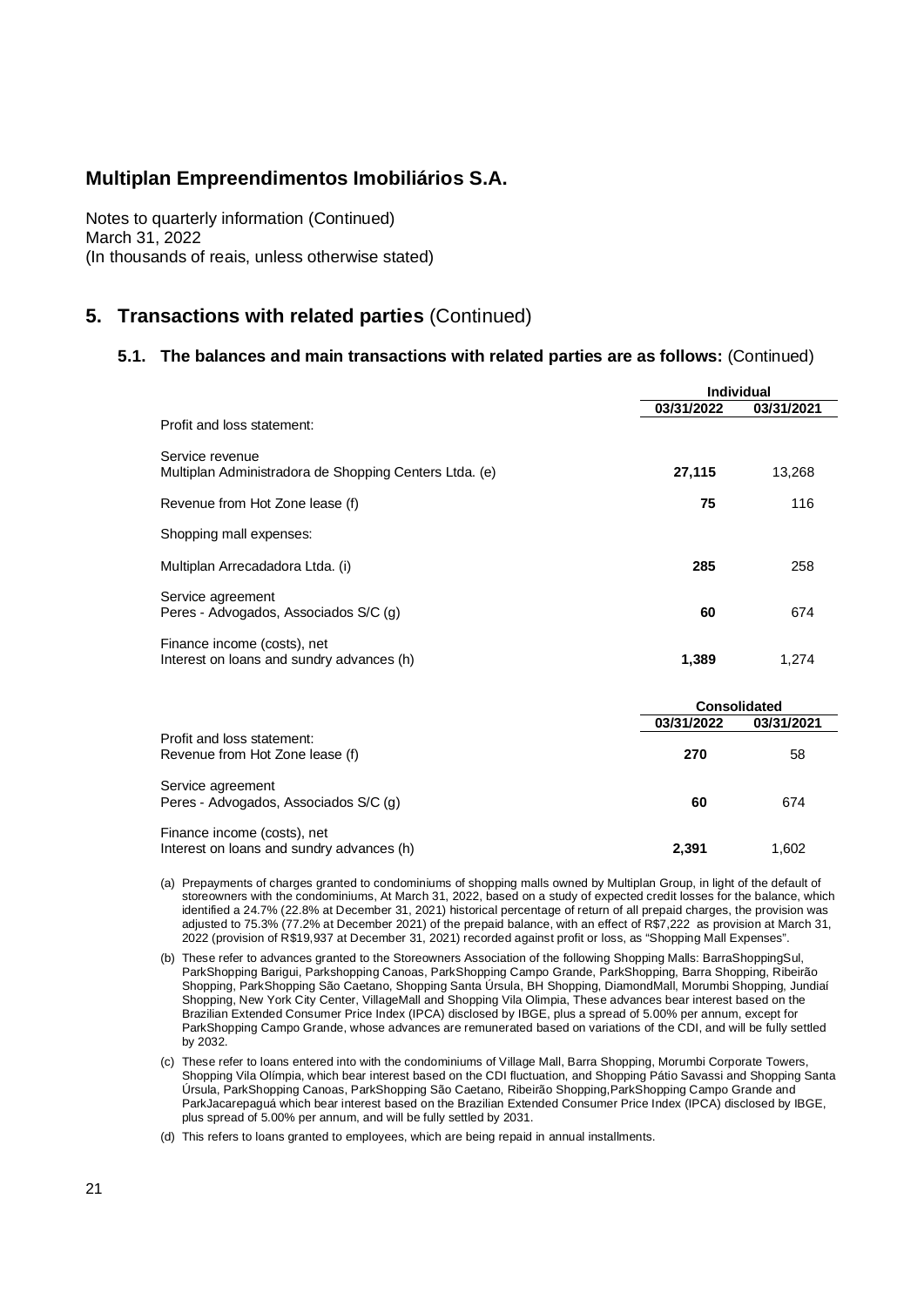Notes to quarterly information (Continued) March 31, 2022 (In thousands of reais, unless otherwise stated)

### **5. Transactions with related parties** (Continued)

#### **5.1. The balances and main transactions with related parties are as follows:** (Continued)

- (e) This refers to the portion of accounts receivable and income (loss) that the Company has with subsidiary Multiplan Administradora de Shopping Centers Ltda., which manages the shopping malls' parking lots and transfers 93% to 97,5% of net income to the Company, It should be noted that whenever total expenses exceed the income generated, the Company is required to reimburse such difference to Multiplan Administradora de Shopping Centers Ltda, plus 3% of monthly gross revenue. These amounts are billed and received on a monthly basis.
- (f) This refers to amounts billed as Hot Zone store leases entered into with Divertplan Comércio e Indústria Ltda, (lessee), in which Multiplan Planejamento Participações e Administração S/A. a Company shareholder, holds 99% of the capital.
- (g) This refers to the addendum to the legal service agreement entered into by the Company and Peres Advogados, Associados S/C, owned by a close family member of the Company's controlling shareholder, dated November 12, 2011.The agreement has a term of twenty-four months and establishes a monthly compensation of R\$20.
- (h) This refers to the net finance income arising from interest on the various loans granted to related parties.
- (i) This refers to lease collection services, common and specific charges, revenue from promotion funds and other revenue deriving from the operation and sale of office spaces of the Company and/or its subsidiaries.
- (j) These refer to amounts recoverable from subsidiary Jundiaí Shopping Center Ltda., ParkShopping Jacarepaguá Ltda. and ParkShopping Canoas Ltda., referring to the sharing of payroll expenses.
- (k) These refer to amounts payable regarding multi-use condominium fees, as described in Note 17.2.c.
- (l) This refers to payments of Delivery Center, as described in Note 1.

#### **5.2. Key management personnel compensation**

#### Management personnel compensation

The members of the Board of Directors and the executive officers elected by the Board of Directors in accordance with the Company's Articles of Incorporation, whose duties involve decision making and control over the Company's activities, are considered as key management personnel by the Company.

The key management personnel compensation accounted for in the statement of profit or loss by category is as follows: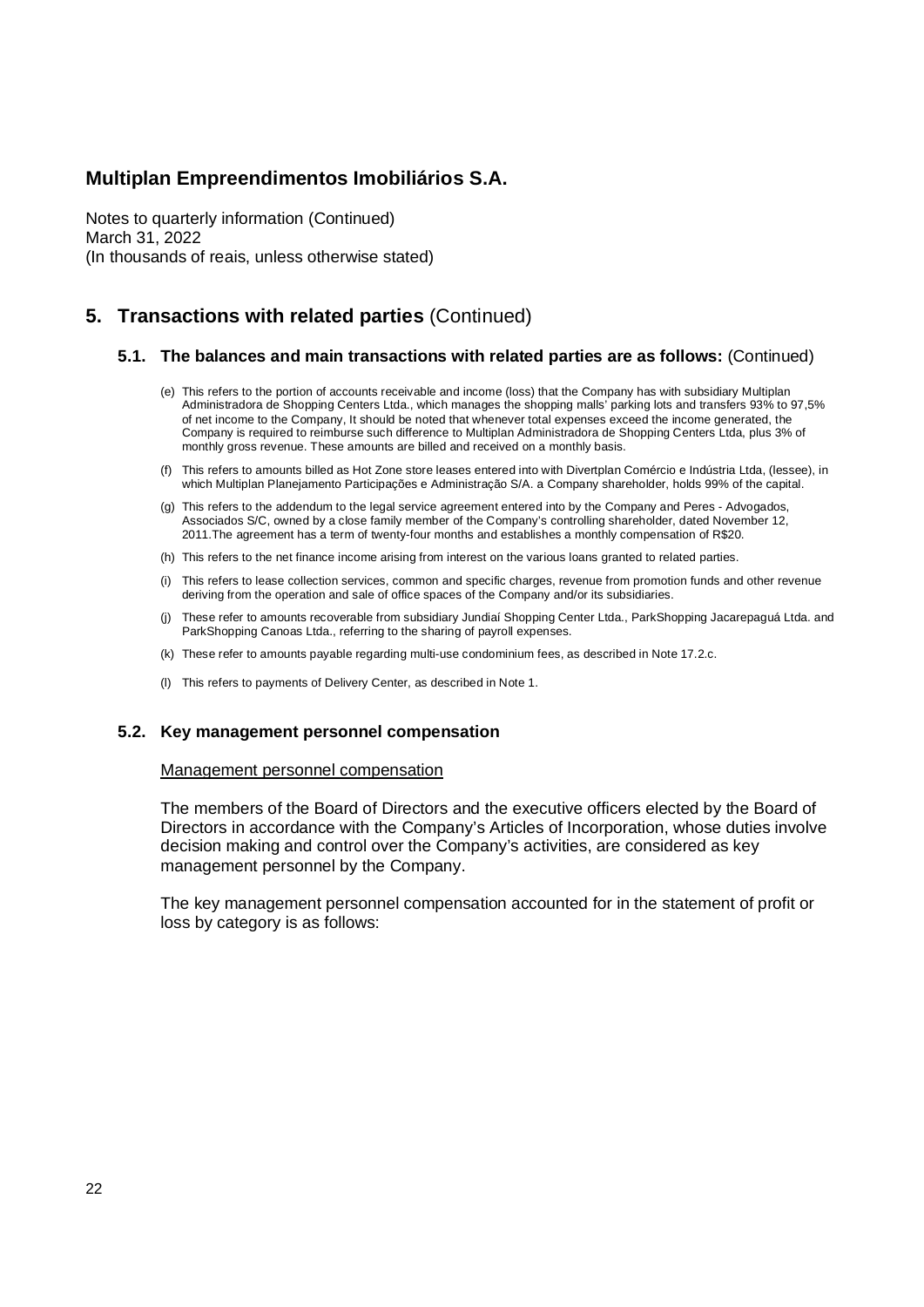Notes to quarterly information (Continued) March 31, 2022 (In thousands of reais, unless otherwise stated)

### **5. Transactions with related parties** (Continued)

#### **5.2. Key management personnel compensation** (Continued)

Management personnel compensation (Continued)

|                                                                             | 03/31/2022 | 03/31/2021 |
|-----------------------------------------------------------------------------|------------|------------|
| Short-term benefits                                                         | 9.622      | 6.059      |
| Compensation based on variation of the share value (phantom) (i) (Nota      |            |            |
| 20.b)                                                                       |            | (2,691)    |
| Compensation based on variation of the share value (restricted) (Note 20.c) | 3.356      | 3.245      |
|                                                                             | 12.978     | 6.613      |

(i) The amount refers to stock options of investment units based on the valuation of the Company's shares and cash settled, redeemable after specific grace periods. In accordance with the applicable accounting standards, these investment units, including those not yet exercisable, are marked to market on a quarterly basis based on the market price of the share, which may affect profit or loss to a greater or lesser extent, as a non-cash matching entry in liabilities, It should be noted that, regardless of the provision amount, the amount to be effectively paid to management members will depend, in addition to other factors, on the quotation of shares issued by the Company when the investment units are effectively redeemed by the management members after the applicable vesting period, See further details in Note 20,b.

On March 31, 2022, key management personnel comprised seven members of the Board of Directors, six executive officers and three members of the Supervisory Board.

The Company does not grant its managing officers any benefits relating to employment contract termination other than those provided for in the applicable legislation.

#### **6. Land and properties held for sale**

|                               |                   | March 31, 2022      | December 31, 2021 |                     |  |
|-------------------------------|-------------------|---------------------|-------------------|---------------------|--|
|                               | <b>Individual</b> | <b>Consolidated</b> | <b>Individual</b> | <b>Consolidated</b> |  |
| Land                          | 20,083            | 478,912             | 19.826            | 470.114             |  |
| Properties under construction |                   | 36,189              |                   | 55.171              |  |
| Properties completed          | 3.614             | 10,929              | 3,818             | 11,266              |  |
|                               | 23,697            | 526,030             | 23.644            | 536,551             |  |
| Current                       | 3.614             | 47.118              | 3.818             | 66.437              |  |
| Noncurrent                    | 20.083            | 478.912             | 19.826            | 470.114             |  |
|                               | 23,697            | 526,030             | 23,644            | 536,551             |  |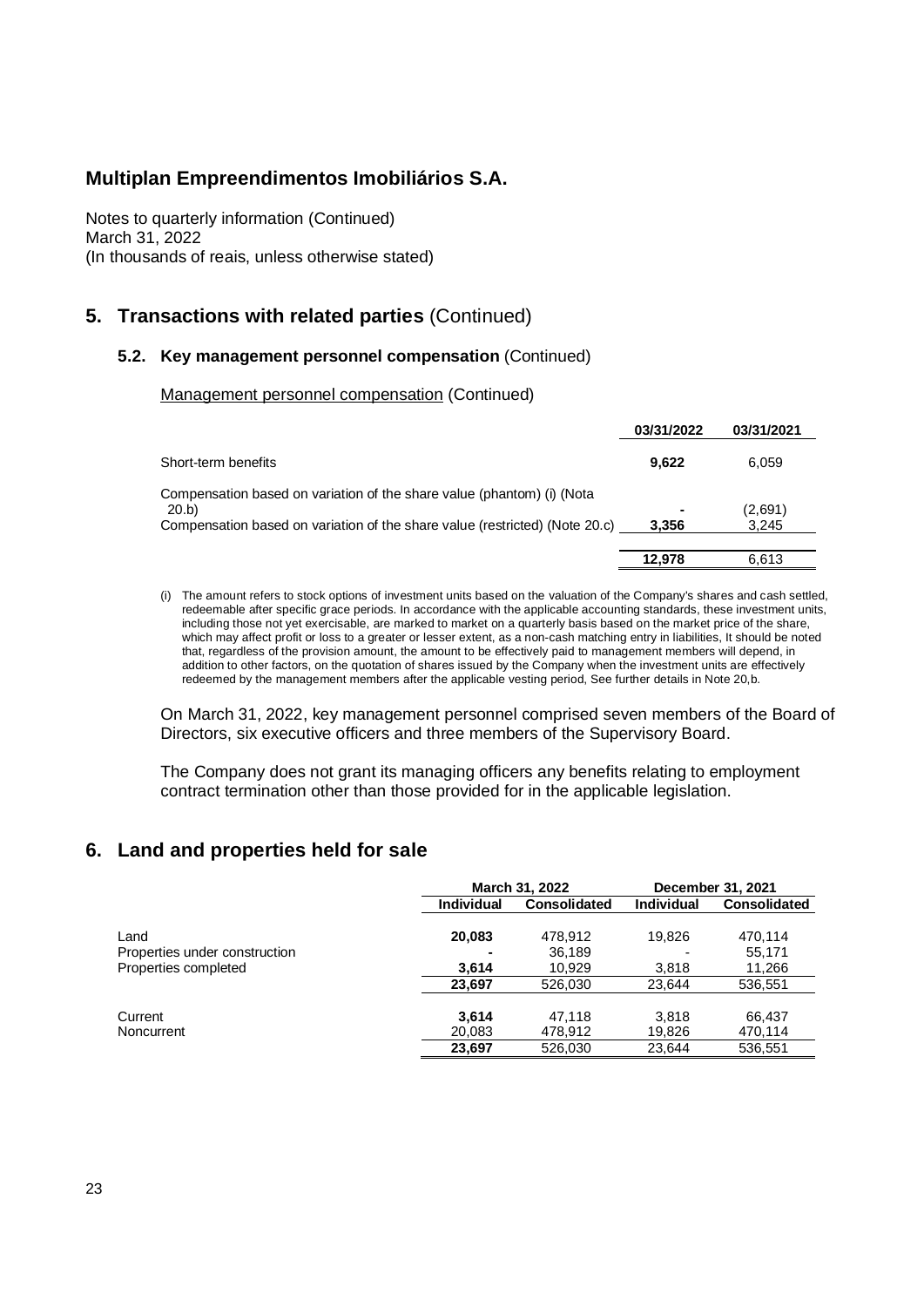Notes to quarterly information (Continued) March 31, 2022 (In thousands of reais, unless otherwise stated)

#### **6. Land and properties for sale** (Continued)

The Company reclassifies part of its inventories from the non-current portion to "Properties under construction" according to the project launch schedule and to "Completed properties" based on the works completion schedule. It should be noted that as of March 31, 2022, the Company has properties under construction referring to the four towers of the initial launch of the Golden Lake project. No indicators of impairment of land and properties for sale were identified on March 31, 2022 and December 31, 2021.

In October 5, 2021, the Company launched the sales of the Golden Lake. The first launch phase will consist, through its subsidiary "Multimobiliária Ltda, of 94 apartments divided into four towers, with construction scheduled to start in the first quarter of 2022 and delivery in 2024. Multiplan started to recognize sales revenue and the cost of properties related to the project during the first quarter of 2022, when all the conditions are met in accordance with CPC 47 - Revenue from Contracts with Customers.

#### **7. Income and social contribution taxes**

Deferred income and social contribution taxes are broken down as follows:

|                                                    |                   | 03/31/2022          |                   | 12/31/2021          |
|----------------------------------------------------|-------------------|---------------------|-------------------|---------------------|
|                                                    | <b>Individual</b> | <b>Consolidated</b> | <b>Individual</b> | <b>Consolidated</b> |
| Assets:                                            |                   |                     |                   |                     |
| Provision for legal and administrative proceedings | 6,204             | 6,343               | 4.743             | 4.871               |
| Allowance for doubtful accounts                    | 29.362            | 53.603              | 58.760            | 80.786              |
| Provision for losses on advances of charges        | 87,742            | 87.742              | 56,240            | 56,240              |
| Accrued annual bonus (a)                           | 40.247            | 40.247              | 30.235            | 30,235              |
| Stock option plan                                  | 71,926            | 71,926              | 62.041            | 62,041              |
| Other (b)                                          | 17.471            | 43.858              | 8.451             | 8.451               |
| Income and social contribution tax loss            | 135,198           | 369.623             | 168,976           | 301,397             |
| Deferred tax asset base                            | 388.150           | 673.342             | 389,446           | 544.021             |
| Deferred income tax assets (c)                     | 80.957            | 145.887             | 84,728            | 123,364             |
| Deferred social contribution tax assets (c)        | 34,933            | 58,400              | 35,815            | 49,727              |
| Subtotal                                           | 115.890           | 204.287             | 120.543           | 173.091             |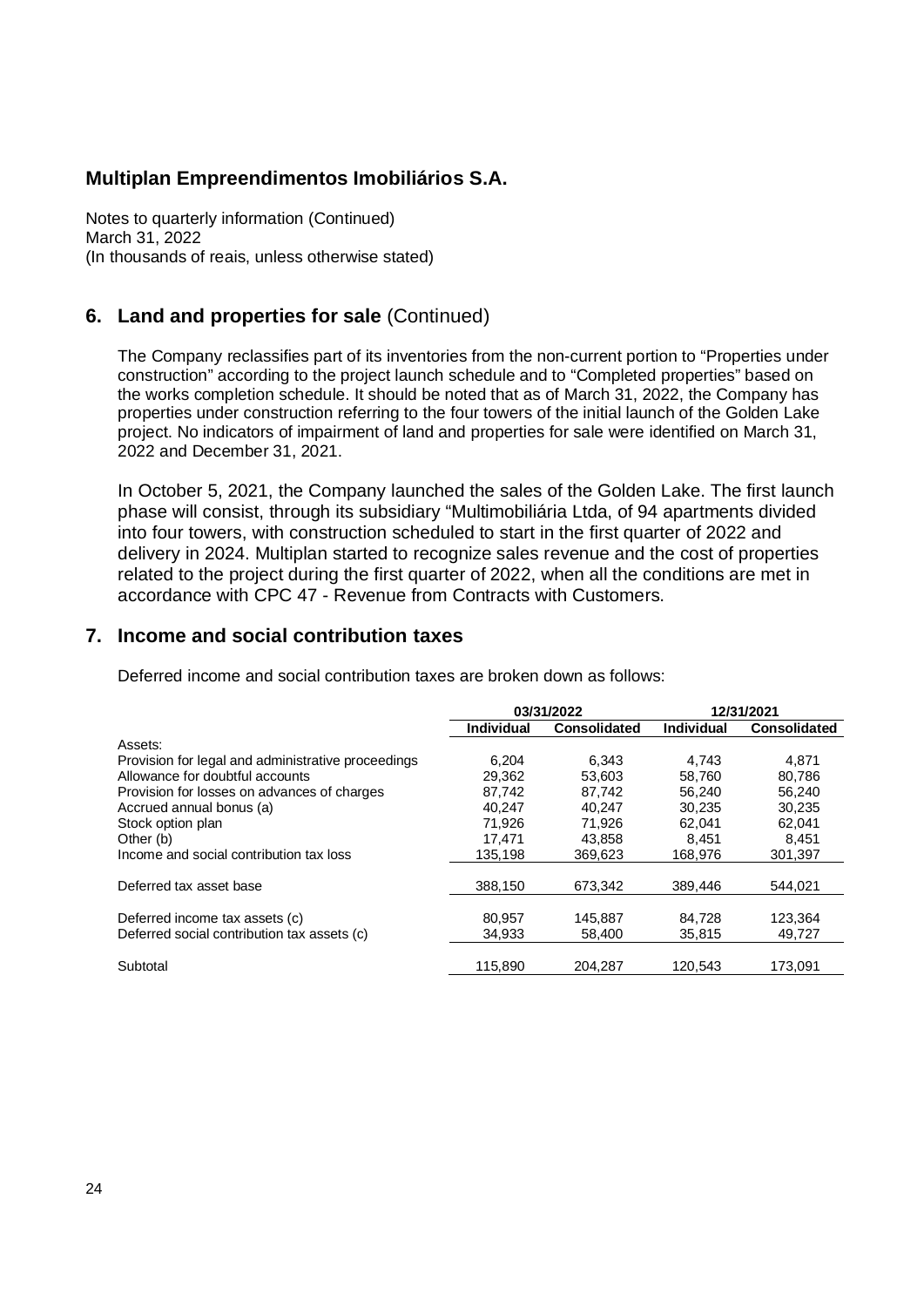Notes to quarterly information (Continued) March 31, 2022 (In thousands of reais, unless otherwise stated)

### **7. Income and social contributions taxes** (Continued)

|                                                    |                   | 03/31/2022          | 12/31/2021        |                     |  |
|----------------------------------------------------|-------------------|---------------------|-------------------|---------------------|--|
|                                                    | <b>Individual</b> | <b>Consolidated</b> | <b>Individual</b> | <b>Consolidated</b> |  |
| Liabilities:                                       |                   |                     |                   |                     |  |
| Accounting vs. tax difference - Goodwill (d)       | (316, 845)        | (316, 845)          | (316, 845)        | (316,845)           |  |
| Straight-line revenue (e)                          | (126, 541)        | (134, 971)          | (135, 467)        | (145, 734)          |  |
| Income (loss) from real estate projects (f)        |                   | (5,585)             |                   | (6, 870)            |  |
| Depreciation (g)                                   | (540, 314)        | (651, 731)          | (520, 289)        | (622, 953)          |  |
| Business Combination Gain (i)                      | (72,897)          | (72, 897)           | (72,897)          | (72, 897)           |  |
| Interest capitalized (h)                           | (69,530)          | (105, 588)          | (66,802)          | (102, 979)          |  |
| Other                                              | (16,160)          | (16,160)            | (16,243)          | (16,243)            |  |
|                                                    |                   |                     |                   |                     |  |
| Deferred tax liabilities base                      | (1,142,287)       | (1,303,777)         | (1,128,543)       | (1,284,521)         |  |
|                                                    |                   |                     |                   |                     |  |
| Deferred income tax liabilities (c)                | (285,571)         | (324,659)           | (282,136)         | (319,550)           |  |
| Deferred social contribution tax liabilities (c)   | (102,806)         | (116,897)           | (101,569)         | (115,063)           |  |
|                                                    |                   |                     |                   |                     |  |
| Subtotal                                           | (388,377)         | (441,556)           | (383, 705)        | (434,613)           |  |
|                                                    |                   |                     |                   |                     |  |
|                                                    |                   |                     |                   |                     |  |
| Deferred income and social contribution taxes, net | (272, 487)        | (237, 269)          | (263, 162)        | (261, 522)          |  |
|                                                    |                   |                     |                   |                     |  |
| Non-current assets                                 |                   | 37,590              |                   | 21,478              |  |
| Non-current liabilities                            | (272,487)         | (274,859)           | (263,162)         | (283,000)           |  |

(a) For the calculation of deferred income tax, only the share of employee profit sharing was considered.

(b) The Company recognized deferred income and social contribution taxes by fully derecognizing deferred assets.

- (c) In consolidated, the bases of deferred assets and liabilities also comprise entities subject to the calculation of Corporate Income Tax (IRPJ) and Social Contribution Tax on Net Profit (CSLL) under the taxable profit computed as percentage of gross revenue regime. For that reason, the effect of these tax rates includes the tax rates applied to such taxation regime, pursuant to the federal legislation, which may vary depending on the nature of the income.
- (d) Goodwill on acquisition of Multishopping Empreendimentos Imobiliários S.A., Bozano Simonsen Centros Comerciais S.A. and Realejo Participações S.A. based on expected future earnings, Such companies were then merged and the respective goodwill reclassified to intangible assets, Pursuant to the new accounting standards, beginning January 1, 2009 such goodwill is no longer amortized and deferred income and social contribution tax liabilities were recognized on the difference between the tax base and the carrying amount of the related goodwill, For tax purposes, the amortization of goodwill ended November 2014.
- (e) The Company recorded income and social contribution taxes on deferred taxation of straight-line income during the term of the contract, regardless of the receipt term.
- (f) According to the tax criterion, the income (loss) on the sale of real estate units is determined based on the financial realization of income (cash basis) while for accounting purposes such income (loss) is accounted for on an accrual basis.
- (g) The Company recognized deferred income and social contribution tax liabilities on the differences between the amounts calculated based on the accounting method and criteria provided for in Law No, 12973 of May 13, 2014.
- (h) The Company recognized deferred income and social contribution tax liabilities on the immediate tax deduction of interest on loans taken out for the construction of assets and recorded as the cost of its underlying asset, Deferred liabilities will be reversed as the underlying asset is realized through depreciation.
- (i) Recognition of deferred tax liabilities on business combination gains, which was excluded from the calculations of income and social contribution taxes, Taxation will only take place when the investment is realized. Refer to business combination (Note 1).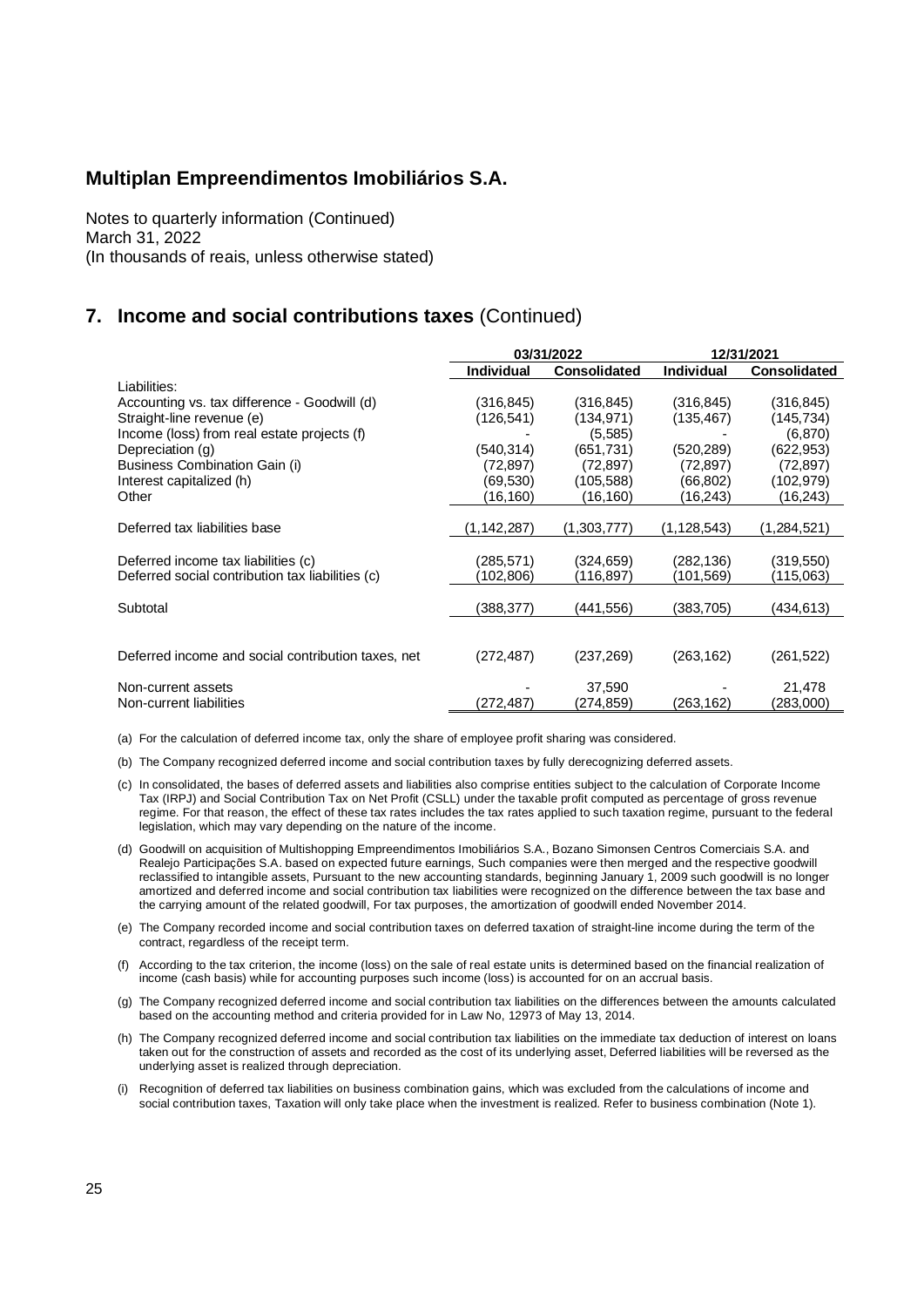Notes to quarterly information (Continued) March 31, 2022 (In thousands of reais, unless otherwise stated)

#### **7. Income and social contributions taxes** (Continued)

The Company has been adopting measures that will allow it to utilize the balances of income and social contribution tax losses, with consequent realization of deferred tax assets on income and social contribution tax losses, such as: (i) corporate reorganizations; (ii) operational improvements; (iii) debt renegotiations with reduced interest rates, among others.

Deferred income and social contribution tax assets will be realized based on management's expectation, as follows:

|              |                   | 03/31/2022          | 12/31/2021 |                     |  |
|--------------|-------------------|---------------------|------------|---------------------|--|
|              | <b>Individual</b> | <b>Consolidated</b> | Individual | <b>Consolidated</b> |  |
|              |                   |                     |            |                     |  |
| 2022         | 56.337            | 72.417              | 61.594     | 70.414              |  |
| 2023         | 36.273            | 52.354              | 38,985     | 47.806              |  |
| 2024 to 2025 | 16.079            | 45.564              | 15,053     | 33.749              |  |
| 2026 to 2027 | 7.201             | 33.952              | 4.911      | 21.122              |  |
|              | 115,890           | 204,287             | 120,543    | 173.091             |  |

The Company identified no indications of realization of tax credits in the period ended March 31, 2022.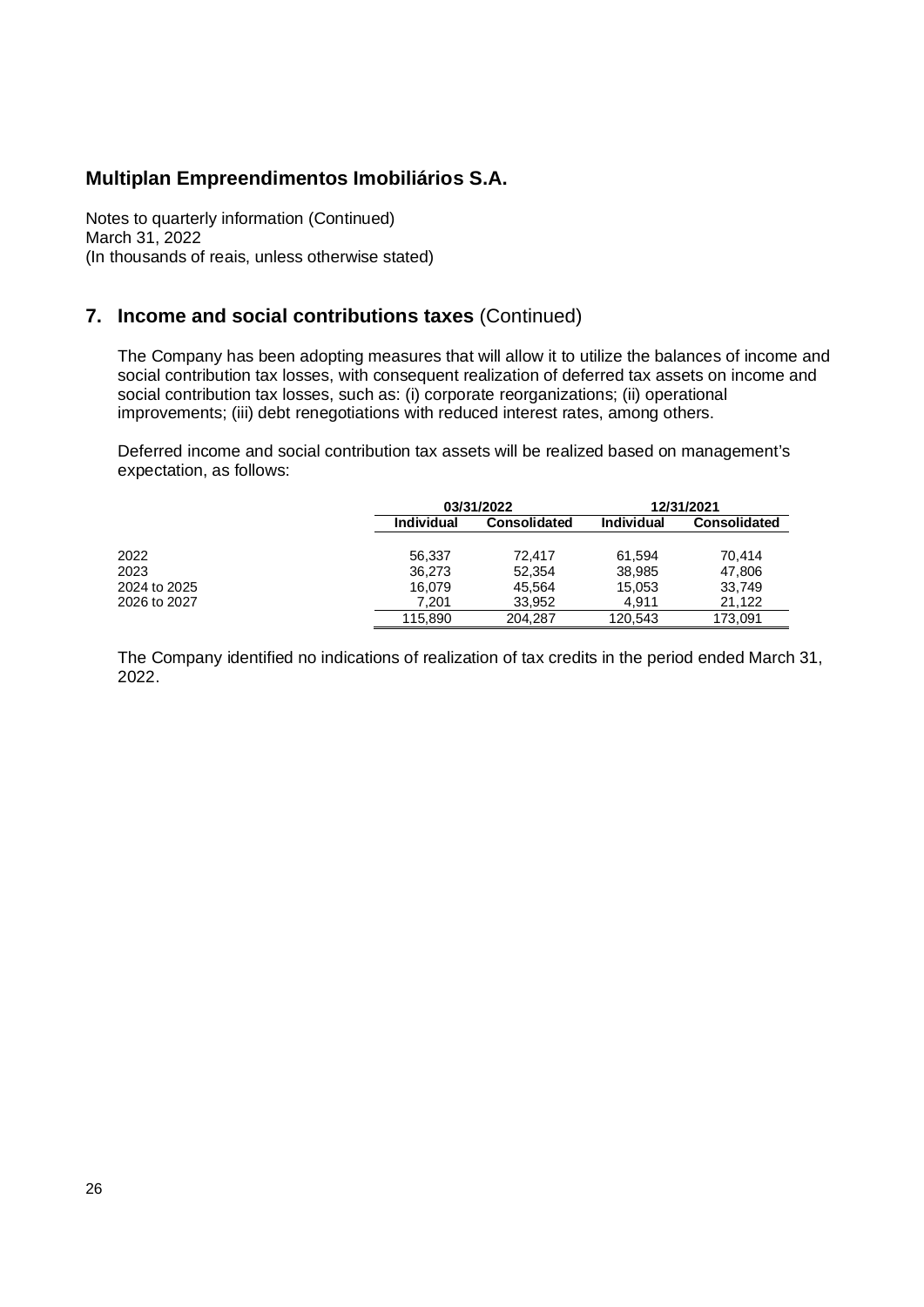Notes to quarterly information (Continued) March 31, 2022 (In thousands of reais, unless otherwise stated)

## **7. Income and social contributions taxes** (Continued)

#### Reconciliation of income and social contribution tax expenses

The reconciliation between the tax expense as calculated by the combined nominal rates and the income and social contribution tax expense charged to profit or loss is presented below:

|                                                                                                                                      |                            | Individual                        |                            |                            |  |
|--------------------------------------------------------------------------------------------------------------------------------------|----------------------------|-----------------------------------|----------------------------|----------------------------|--|
|                                                                                                                                      |                            | 03/31/2022                        |                            | 03/31/2021                 |  |
| <b>Description</b>                                                                                                                   | <b>Income</b><br>tax       | <b>Social</b><br>contribution tax | <b>Income</b><br>tax       | Social<br>contribution tax |  |
| Income before income and social contribution taxes<br>Rate<br>Nominal rate                                                           | 207,062<br>25%<br>(51,766) | 207,062<br>9%<br>(18, 636)        | 61.091<br>25%<br>(15, 273) | 61,091<br>9%<br>(5, 498)   |  |
| Permanent additions and exclusions<br>Equity pickup<br>Other                                                                         | 26,533<br>(1,528)          | 9,552<br>(127)                    | 6,098<br>(2,215)           | 2,195<br>206               |  |
| Total additions and exclusions                                                                                                       | 25,005                     | 9,425                             | 3,883                      | 2,401                      |  |
| Current income and social contribution taxes on profit or loss<br>Deferred income and social contribution taxes on profit or<br>loss | (19, 554)<br>(7, 207)      | (7,093)<br>(2, 118)               | (11, 390)                  | (3,097)                    |  |
| Total                                                                                                                                | (26, 761)                  | (9, 211)                          | (11, 390)                  | (3,097)                    |  |

|                                                                                         | Consolidated  |                  |           |                  |  |  |  |  |
|-----------------------------------------------------------------------------------------|---------------|------------------|-----------|------------------|--|--|--|--|
|                                                                                         |               | 03/31/2022       |           | 03/31/2021       |  |  |  |  |
|                                                                                         | <b>Income</b> | Social           | Income    | Social           |  |  |  |  |
| <b>Description</b>                                                                      | tax           | contribution tax | tax       | contribution tax |  |  |  |  |
| Income before income and social contribution taxes                                      | 188,808       | 188,808          | 69,732    | 69,732           |  |  |  |  |
| Rate                                                                                    | 25%           | 9%               | 25%       | 9%               |  |  |  |  |
| Nominal rate                                                                            | (47, 202)     | (16,993)         | (17, 433) | (6,276)          |  |  |  |  |
| Permanent additions and exclusions                                                      |               |                  |           |                  |  |  |  |  |
| Equity pickup                                                                           | 873           | 314              | (682)     | (245)            |  |  |  |  |
| Current losses without deferred tax credits recorded                                    | 1,481         | 533              | (2, 240)  | (806)            |  |  |  |  |
| Income and social contribution taxes on companies                                       |               |                  |           |                  |  |  |  |  |
| operating under the presumed profit computed as a<br>percentage of gross revenue regime | 7,794         | 2,806            | 3,404     | 1,226            |  |  |  |  |
| Income tax and social contribution on tax loss from previous<br>years.                  | 25,798        | 9,287            |           |                  |  |  |  |  |
| Other                                                                                   | (1, 393)      | (500)            | (263)     | (96)             |  |  |  |  |
| Total additions and exclusions                                                          | 34,553        | 12,440           | 219       | 79               |  |  |  |  |
| Current income and social contribution taxes on profit or loss                          | (30, 482)     | (10, 973)        | (6,091)   | (2, 193)         |  |  |  |  |
| Deferred income and social contribution taxes on profit or<br>loss                      | 17,833        | 6,420            | (11, 123) | (4,004)          |  |  |  |  |
| Total                                                                                   |               |                  |           |                  |  |  |  |  |
|                                                                                         | (12, 649)     | (4, 553)         | (17, 214) | (6, 197)         |  |  |  |  |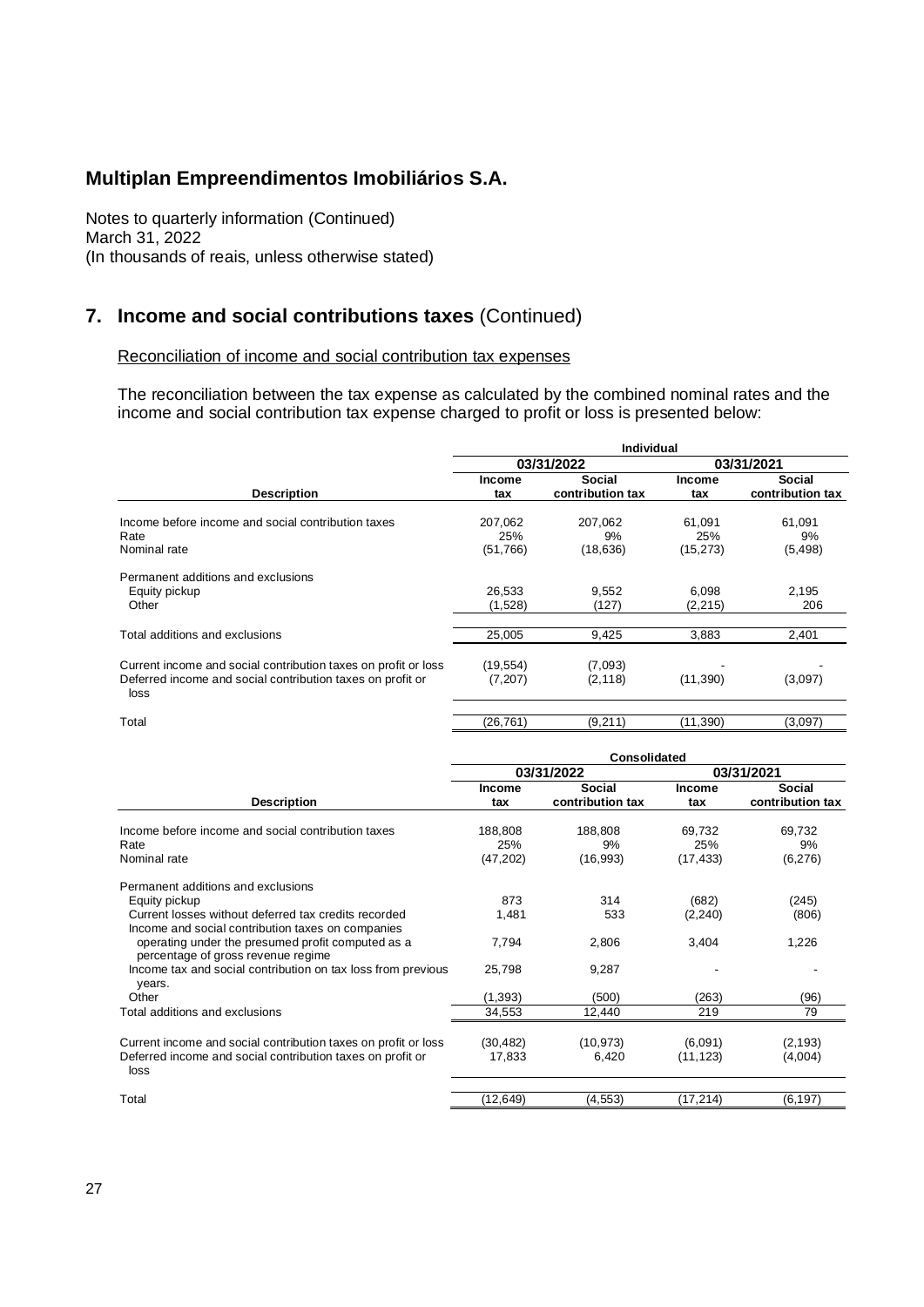Notes to quarterly information (Continued) March 31, 2022 (In thousands of reais, unless otherwise stated)

#### **8. Investments**

Significant information on investees:

|                                                          |                 |                 | 03/31/2022 |                |           | 03/31/2021     | 12/31/2021 |
|----------------------------------------------------------|-----------------|-----------------|------------|----------------|-----------|----------------|------------|
|                                                          | <b>Number</b>   |                 |            | Net income     |           | Net income     |            |
|                                                          | of units of     | <b>Interest</b> |            | (loss)         |           | (loss)         |            |
| Investees                                                | interest/shares | percentage      | Capital    | for the period | Equity    | for the period | Equity     |
| CAA - Corretagem e Consultoria Publicitária Ltda.        | 40.000          | 99.00           | 400        | 686            | 1.213     | 473            | 1,427      |
| RENASCE - Rede Nacional de Shopping Centers Ltda.        | 861.500         | 99.99           | 8.615      | 14,259         | 19,210    | 8,602          | 29,441     |
| CAA - Corretagem Imobiliária Ltda.                       | 1,834,770       | 99.61           | 1,835      | (1)            | 5         | (1)            | 6          |
| MPH Empreendimento Imobiliário Ltda. (*)                 | 159,627,898     | 100.00 $(*)$    | 159,628    | 1,761          | 160,129   | 575            | 163,068    |
| Multiplan Administr. Shopping Center Ltda.               | 20.000          | 99.00           | 20         | 2,563          | 9.984     | 1,245          | 16,420     |
| Pátio Savassi Administração de Shopping Center Ltda.     | 10,750,000      | 100.00          | 112        | (6)            | 143       | (5)            | 142        |
| Royal Green Península                                    |                 | 98.00           | 51,582     | (30)           | 2,507     | (0)            | 2,478      |
| Manati Empreendimentos e Participações Ltda.             | 79,863,233      | 100.00          | 79,863     | (214)          | 96,331    | (1,011)        | 66,545     |
| Delivery Center Holding S.A.                             | 1.082.034       | 26.89           | 2,017      |                | (29, 608) | (20, 364)      | (29,608)   |
| Parque Shopping Maceió S.A.                              | 182,505,268     | 50.00           | 230,505    | 8,016          | 259,264   | 5,499          | 274,429    |
| Danville SP Empreendimento Imobiliário Ltda.             | 54.283.073      | 99.99           | 54,283     | 2              | 49,986    | (90)           | 49,385     |
| Multiplan Holding S.A.                                   | 1,000           | 100.00          | 3,393      | 121            | 4,359     | 18             | 4,237      |
| Embraplan Empresa Brasileira de Planejamento Ltda.       | 5.110.438       | 99.99           | 5.110      |                | 272       |                | 267        |
| Multiplan Greenfield I Emp. Imob. Ltda.                  | 34,343,556      | 99.99           | 34,344     | 623            | 34,771    | 1,926          | 36,100     |
| Barrasul Empreendimento Imobiliário Ltda.                | 18,520,443      | 99.99           | 18,520     | 550            | 17,743    | 1,239          | 17,193     |
| Ribeirão Residencial Emp. Imob. Ltda.                    | 24,092,056      | 99.90           | 24,092     | (89)           | 20,154    | (93)           | 20,244     |
| Morumbi Business Center Empreendimento Imobiliário Ltda. | 128,052,380     | 99.90           | 128,052    | 991            | 142,926   | 301            | 141,935    |
| Multiplan Greenfield II Empr. Imob. Ltda.                | 117.224.966     | 99.90           | 117.225    | 4.785          | 160.194   | 7.814          | 161.609    |
| Multiplan Greenfield IV Empr. Imob. Ltda.                | 28,433,168      | 99.90           | 28,433     | (255)          | 247,882   | 5,307          | 36,736     |
| Multiplan Greenfield III Empr. Imob. Ltda.               | 271,805,648     | 99.90           | 271,806    | 7,338          | 30,690    | (1, 264)       | 248,137    |
| Jundiaí Shopping Center Ltda.                            | 258.875.987     | 99.90           | 258.876    | 7,694          | 295,427   |                | 310,333    |
| ParkShopping Corporate Empr. Imob. Ltda.                 | 54,243,251      | 99.90           | 54,243     | 654            | 43,941    | 2,979          | 43,287     |
| Multiplan Arrecadadora Ltda.                             | 1,000           | 99.90           |            | 185            | 517       | 296            | 332        |
| ParkShopping Global Ltda.                                | 35.583.088      | 99.90           | 35,583     | 967            | 21,550    | 171            | 20,332     |
| Multiplan ParkShopping e Participações Ltda.             | 1,025,257,187   | 94.67           | 1,025,257  | 39,942         | 1,067,297 | (1)            | 1,027,354  |
| Multishopping Shopping Center Ltda.                      | 36,979          | 99.90           | 37         | (1)            | 23        | (3,061)        | 24         |
| ParkJacarepaquá Empreendimento Imobiliário Ltda.         | 754,645,731     | 99.90           | 754,646    | 1.650          | 795,858   | O              | 738,458    |
| Multiplan Greenfield XI Empr. Imob. Ltda.                | 450,733,309     | 99.90           | 450,733    | 5,204          | 452,803   | (239)          | 461,268    |
| Multiplan Greenfield XII Empr. Imob. Ltda.               | 8,607,881       | 99.90           | 8,608      | 35             | 667       | 563            | 632        |
| Teatro VillageMall Ltda.                                 | 13.059.940      | 99.90           | 13,060     | (1, 272)       | 3,139     | 52             | 3,211      |
| Multiplan Barra 1 Empr. Imob. Ltda.                      | 408,635,848     | 99.90           | 408,636    | 6,220          | 411,142   | (870)          | 420,683    |
| Multiplan Morumbi 1 Empr. Imob. Ltda.                    | 161,332,604     | 99.90           | 161,333    | 4,064          | 162,889   | 2,336          | 167,121    |
| Multiplan Imobiliária Ltda.                              | 44,288,316      | 99.90           | 44.288     | 5.919          | 36,941    | 1,255<br>(869) | 29,654     |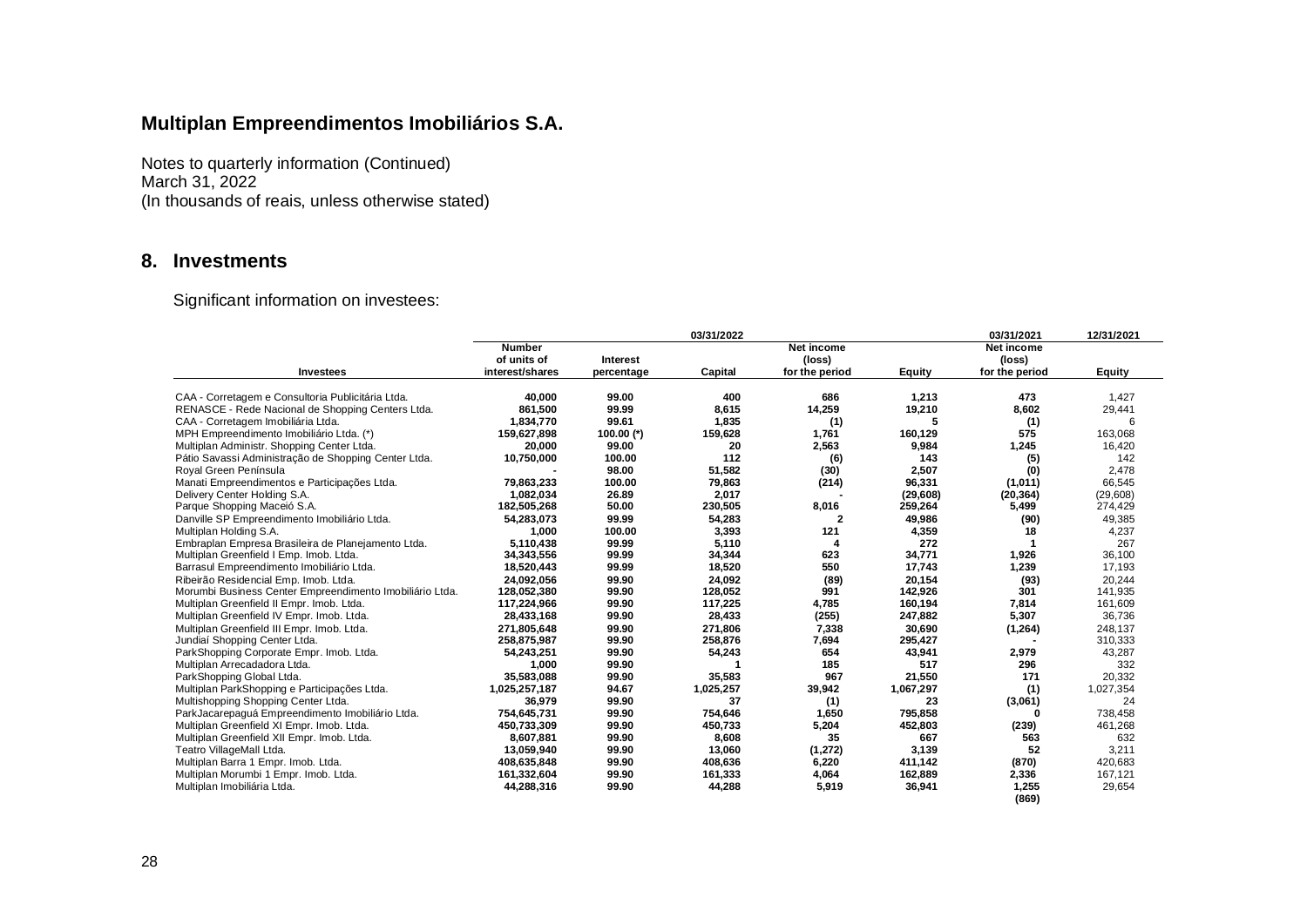Notes to quarterly information (Continued) March 31, 2022 (In thousands of reais, unless otherwise stated)

## **8. Investments** (Continued)

|                                           |                                                 | 03/31/2021      |         |                      |        |                      |               |  |  |
|-------------------------------------------|-------------------------------------------------|-----------------|---------|----------------------|--------|----------------------|---------------|--|--|
| <b>Investees</b>                          | <b>Number</b><br>of units of<br>interest/shares | <b>Interest</b> |         | Net income<br>(loss) |        | Net income<br>(loss) |               |  |  |
|                                           |                                                 | percentage      | Capital | for the period       | Equity | for the period       | <b>Equity</b> |  |  |
| Multiplan Golden II Empr. Imob. Ltda.     | 592,841                                         | 99.90           | 593     | (49)                 | 719    | (2)                  | 588           |  |  |
| Multiplan Imobiliária III Ltda.(**)       |                                                 | 99.90           |         |                      |        | (1)                  |               |  |  |
| Multiplan Golden IV Empr. Imob. Ltda.(**) |                                                 | 99.90           |         |                      |        | (0)                  |               |  |  |
| Multiplan Golden V Empr. Imob. Ltda.      | 13,105,314                                      | 99.90           | 13,105  | (7)                  | 13,026 | (39)                 | 12,371        |  |  |
| Multiplan Golden VI Empr. Imob. Ltda.     | 14,270,586                                      | 99.90           | 14,271  | (8)                  | 14,185 | (43)                 | 13,472        |  |  |
| Multiplan Golden VII Empr. Imob. Ltda.    | 14,271,686                                      | 99.90           | 14,272  | (7)                  | 14,193 | (43)                 | 13,480        |  |  |
| Multiplan Golden VIII Empr. Imob. Ltda.   | 12,751,794                                      | 99.90           | 12,752  | (7)                  | 12,680 | (38)                 | 12,043        |  |  |
| Multiplan Golden IX Empr. Imob. Ltda.     | 4,165,940                                       | 99.90           | 4,166   | (3)                  | 4,137  | (13)                 | 3,933         |  |  |
| Multiplan Golden X Empr. Imob. Ltda.      | 8,424,925                                       | 99.90           | 8,425   | (5)                  | 8,372  | (25)                 | 7,951         |  |  |
| Multiplan Golden XI Empr. Imob. Ltda.     | 8,694,705                                       | 99.90           | 8,695   | (5)                  | 8,640  | (26)                 | 8,206         |  |  |
| Multiplan Golden XII Empr. Imob. Ltda.    | 5,890,235                                       | 99.90           | 5,890   | (4)                  | 5,849  | (18)                 | 5,556         |  |  |
| Multiplan Golden XIII Empr. Imob. Ltda.   | 14,956,791                                      | 99.90           | 14,957  | (8)                  | 14,876 | (45)                 | 14,128        |  |  |
| Multiplan Golden XIV Empr. Imob. Ltda.    | 13,104,580                                      | 99.90           | 13,105  | (7)                  | 13,032 | (39)                 | 12,377        |  |  |
| Multiplan Golden XV Empr. Imob. Ltda.     | 12,742,898                                      | 99.90           | 12,743  | (7)                  | 12,672 | (38)                 | 12,035        |  |  |
| Multiplan Golden XVI Empr. Imob. Ltda.    | 14,957,791                                      | 99.90           | 14,958  | (8)                  | 14,876 | (45)                 | 14,128        |  |  |
| Multiplan Golden XVII Empr. Imob. Ltda.   | 17,015,792                                      | 99.90           | 17,016  | (8)                  | 16,936 | (50)                 | 16,088        |  |  |
| Multiplan Golden XVIII Empr. Imob. Ltda.  | 16,717,308                                      | 99.90           | 16,717  | (9)                  | 16,627 | (50)                 | 15,793        |  |  |
| MultiplanXVI Empr. Imob. Ltda.            | 5,000                                           | 99.90           |         |                      |        |                      |               |  |  |
| MultiplanXVII Empr. Imob. Ltda.           | 6,000                                           | 99.90           |         |                      |        |                      |               |  |  |
| MultiplanXVIII Empr. Imob. Ltda.          | 4,000                                           | 99.90           |         | (1)                  |        |                      |               |  |  |
| MultiplanXIX Empr. Imob. Ltda.            | 4,000                                           | 99.90           |         | (1)                  |        |                      |               |  |  |
| MultiplanXX Empr. Imob. Ltda.             | 5,000                                           | 99.90           | 5       |                      |        |                      |               |  |  |

(\*) 50,00% direct and 50,00% indirect through subsidiary Morumbi Business Center Empreendimento Imobiliário Ltda,

(\*\*) These investees ceased to exist on September 30, 2021,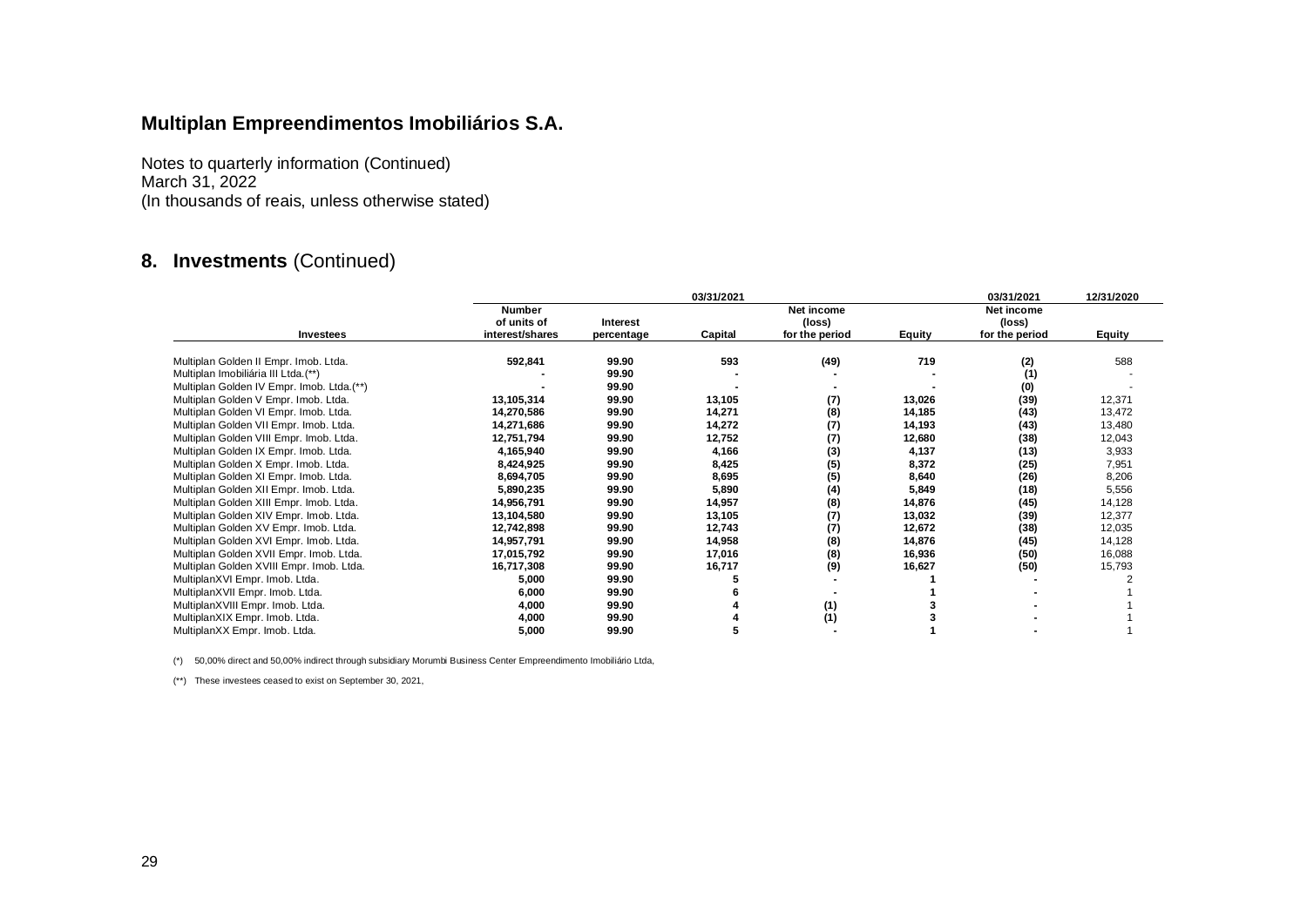Notes to quarterly information (Continued) March 31, 2022 (In thousands of reais, unless otherwise stated)

## **8. Investments** (Continued)

#### **8.1. Changes in investments - individual**

| Investees                                                 | 12/31/2021 | <b>Additions</b> | Transters | <b>Dividends</b> | Amortization | Capital gain | <b>Equity pickup</b> | 03/31/2022 |
|-----------------------------------------------------------|------------|------------------|-----------|------------------|--------------|--------------|----------------------|------------|
|                                                           |            |                  |           |                  |              |              |                      |            |
| Investments                                               |            |                  |           |                  |              |              |                      |            |
| CAA Corretagem e Consultoria Publicitária Ltda.           | 1,413      |                  |           | (891)            |              |              | 679                  | 1,201      |
| CAA Corretagem Imobiliária Ltda.                          |            |                  |           |                  |              |              | (2)                  |            |
| RENASCE - Rede Nacional de Shopping Centers Ltda.         | 29,438     |                  |           | (23,998)         |              |              | 13,768               | 19,208     |
| Royal Green Península                                     | 2,050      | 44               |           |                  |              |              | (30)                 | 2,064      |
| Multiplan Admin. Shopping Center Ltda.                    | 16,257     |                  |           | (8,910)          |              |              | 2,538                | 9,885      |
| MPH Empreendimento Imobiliário Ltda.                      | 81,534     |                  |           | (2, 349)         |              |              | 880                  | 80,065     |
| Manati Empreendimentos e Participações Ltda               | 131,599    |                  |           |                  | (549)        |              | (214)                | 130,836    |
| Parque Shopping Maceió S.A.                               | 137,215    |                  |           | (7,582)          |              |              | 4,009                | 133,642    |
| Pátio Savassi Administração de Shopping Center Ltda.      | 142        |                  |           |                  |              |              | (6)                  | 136        |
| Danville SP Empreendimento Imobiliário Ltda.              | 49,385     |                  |           |                  |              |              |                      | 49,386     |
| Multiplan Holding S.A.                                    | 4,238      |                  |           |                  |              |              | 121                  | 4,359      |
| Embraplan Empresa Brasileira de Planejamento Ltda.        | 269        |                  |           |                  |              |              |                      | 273        |
| Ribeirão Residencial Emp Im Ltda.                         | 20,224     |                  |           |                  |              |              | (90)                 | 20,134     |
| Morumbi Business Center Empreendimento Imobiliário Ltda.  | 141,793    |                  |           |                  |              |              | 990                  | 142,783    |
| Barrasul Empreendimento Imobiliário Ltda.                 | 17.193     |                  |           |                  |              |              | 550                  | 17,743     |
| Multiplan Greenfield I Emp. Imobiliário Ltda.             | 36,100     |                  |           | (1, 951)         |              |              | 623                  | 34,772     |
| Multiplan Greenfield II Empreendimento Imobiliário Ltda.  | 161,447    |                  |           | (6, 194)         |              |              | 4,780                | 160,033    |
| Multiplan Greenfield III Empreendimento Imobiliário Ltda. | 247,890    |                  |           |                  |              |              | (256)                | 247,634    |
| Multiplan Greenfield IV Empreendimento Imobiliário Ltda.  | 36,697     |                  | ۰         | (13, 369)        |              |              | 7,331                | 30,659     |
| Jundiaí Shopping Center Ltda.                             | 310,021    |                  |           | (22, 578)        |              |              | 7,687                | 295,130    |
| ParkShopping Corporate Empreendimento Imobiliário Ltda.   | 43,245     |                  |           |                  |              |              | 652                  | 43,897     |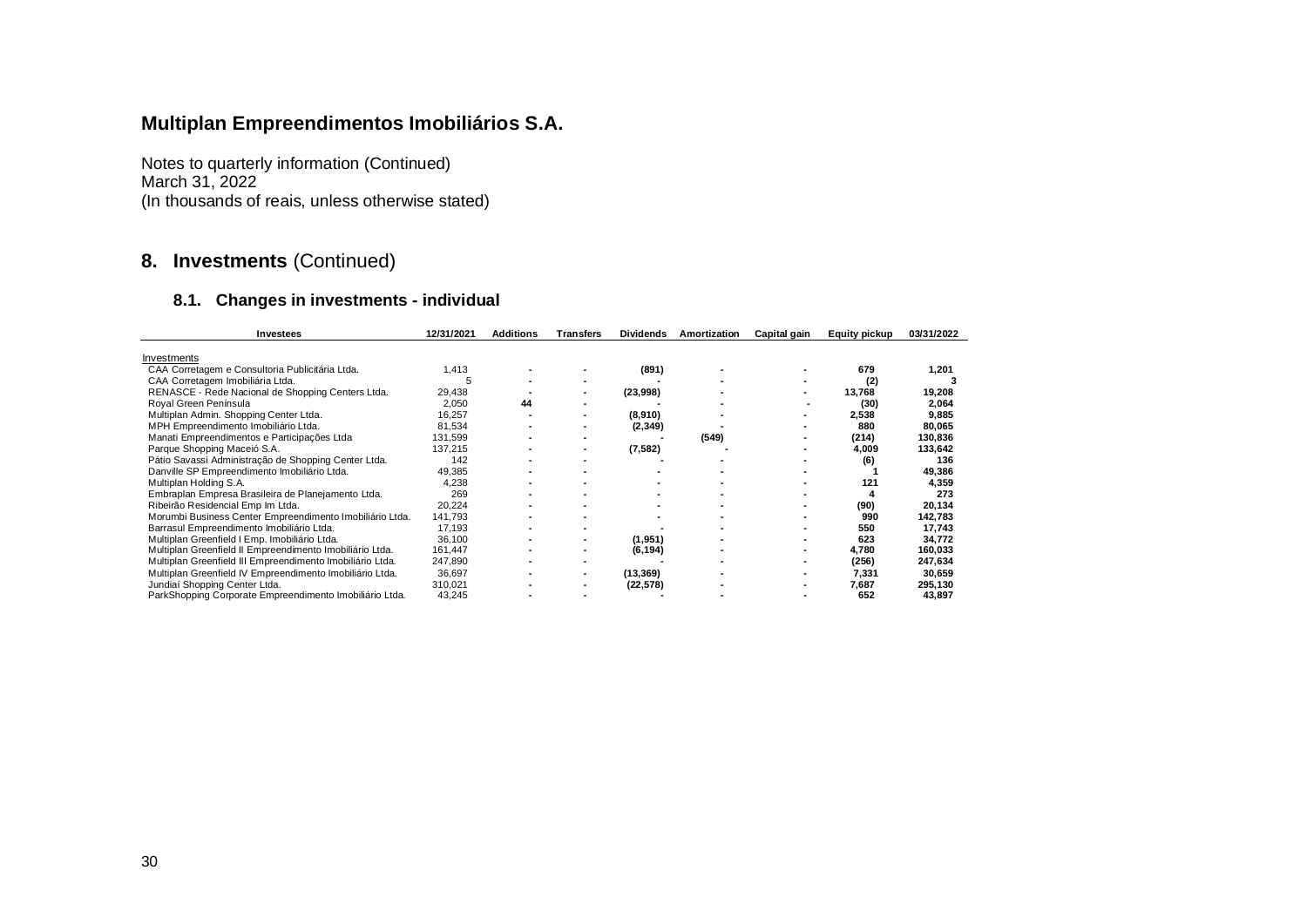Notes to quarterly information (Continued) March 31, 2022 (In thousands of reais, unless otherwise stated)

## **8. Investments** (Continued)

| <b>Investees</b>                                          | 12/31/2021 | <b>Additions</b> | <b>Transfers</b> | <b>Dividends</b> | Amortization | Capital gain | <b>Equity pickup</b> | 03/31/2022 |
|-----------------------------------------------------------|------------|------------------|------------------|------------------|--------------|--------------|----------------------|------------|
|                                                           |            |                  |                  |                  |              |              |                      |            |
| Multiplan Arrecadadora Ltda.                              | 332        |                  |                  |                  |              |              | 185                  | 517        |
| ParkShopping Global Ltda.                                 | 17.689     |                  |                  |                  |              | 3,108        | 481                  | 21,278     |
| Multiplan ParkShopping e Participações Ltda.              | 1,026,327  |                  |                  |                  |              |              | 39,902               | 1,066,229  |
| Multishopping Shopping Center Ltda.                       | 24         |                  |                  |                  |              |              | (1)                  | 23         |
| ParkJacarepaquá Empreendimento Imobiliário Ltda.          | 737,718    |                  |                  |                  |              |              | 1,649                | 739,367    |
| Multiplan Greenfield XI Empreendimento Imobiliário Ltda.  | 460,805    |                  |                  | (13, 654)        |              |              | 5,198                | 452,349    |
| Multiplan Greenfield XII Empreendimento Imobiliário Ltda. | 632        |                  |                  |                  |              |              | 35                   | 667        |
| Teatro VillageMall Ltda.                                  | 3,207      |                  |                  |                  |              |              | (1,270)              | 1,937      |
| Multiplan Barra 1 Empreendimento Imobiliário Ltda.        | 420,258    |                  |                  | (15, 745)        |              |              | 6,214                | 410,727    |
| Multiplan Morumbi 1 Empreendimento Imobiliário Ltda.      | 166,954    |                  |                  | (8, 289)         |              |              | 4,061                | 162,726    |
| Multiplan Imobiliária Ltda.                               | 29,627     |                  |                  |                  |              |              | 5,913                | 35,540     |
| Multiplan Golden II Empreendimento Imobiliário Ltda.      | 588        |                  |                  |                  |              |              | (50)                 | 538        |
| Multiplan Golden V Empreendimento Imobiliário Ltda.       | 12,358     |                  |                  |                  |              |              |                      | 12,351     |
| Multiplan Golden VI Empreendimento Imobiliário Ltda.      | 13.457     |                  |                  |                  |              |              |                      | 13,450     |
| Multiplan Golden VII Empreendimento Imobiliário Ltda.     | 13,465     |                  |                  |                  |              |              |                      | 13,458     |
| Multiplan Golden VIII Empreendimento Imobiliário Ltda.    | 12,031     |                  |                  |                  |              |              |                      | 12,024     |
| Multiplan Golden IX Empreendimento Imobiliário Ltda.      | 3,927      |                  |                  |                  |              |              | (2)                  | 3,925      |
| Multiplan Golden X Empreendimento Imobiliário Ltda.       | 7,943      |                  |                  |                  |              |              | (5)                  | 7,938      |
| Multiplan Golden XI Empreendimento Imobiliário Ltda.      | 8,198      |                  |                  |                  |              |              | (5)                  | 8,193      |
| Multiplan Golden XII Empreendimento Imobiliário Ltda.     | 5,548      |                  |                  |                  |              |              | (3)                  | 5,545      |
| Multiplan Golden XIII Empreendimento Imobiliário Ltda.    | 14,118     |                  |                  |                  |              |              | (8)                  | 14,110     |
| Multiplan Golden XIV Empreendimento Imobiliário Ltda.     | 12,363     |                  |                  |                  |              |              | (5)                  | 12,358     |
| Multiplan Golden XV Empreendimento Imobiliário Ltda.      | 12,023     |                  |                  |                  |              |              |                      | 12,016     |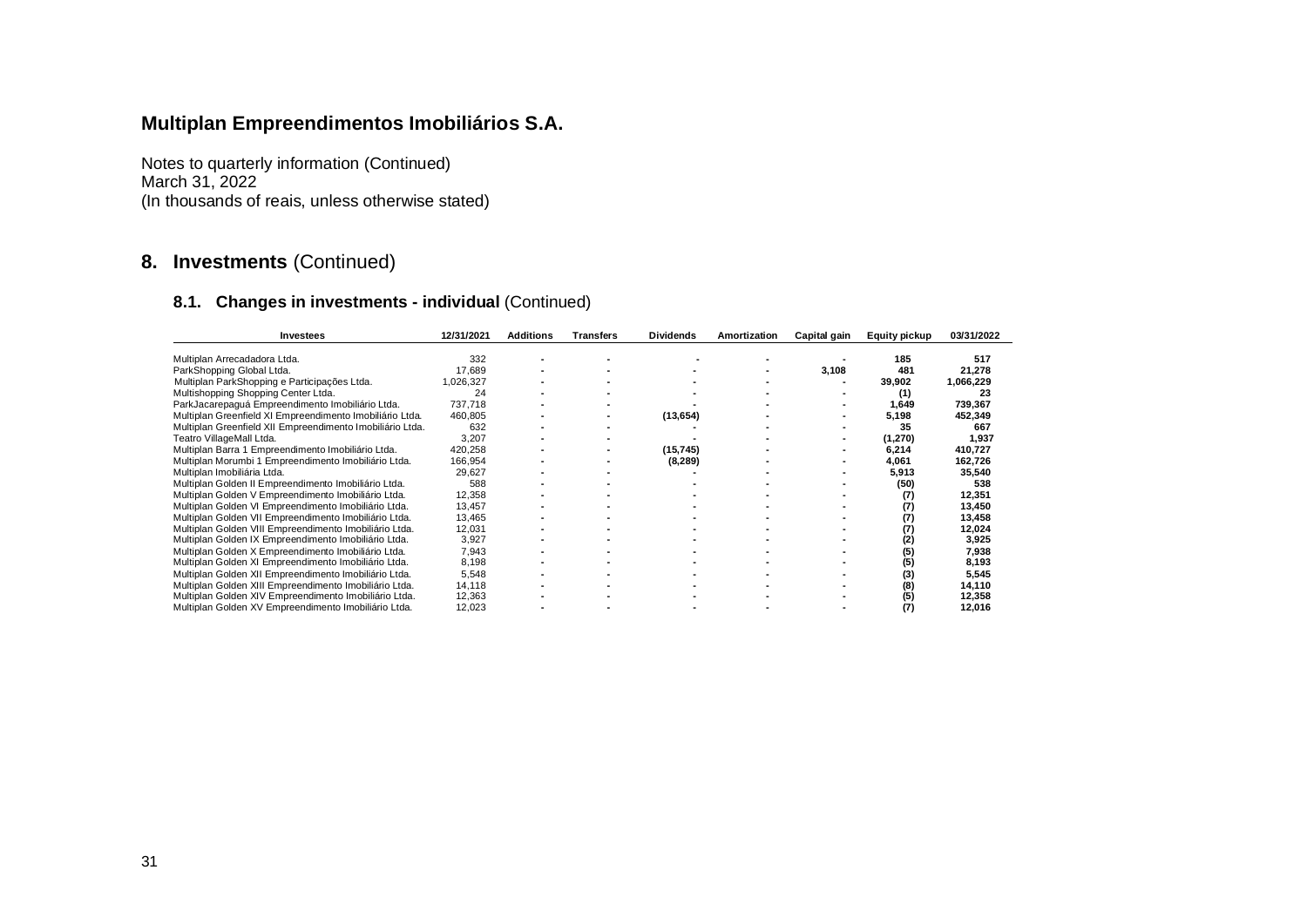Notes to quarterly information (Continued) March 31, 2022 (In thousands of reais, unless otherwise stated)

## **8. Investments** (Continued)

| <b>Investees</b>                                           | 12/31/2021 | <b>Additions</b> | Transters | <b>Dividends</b> | Amortization | Capital gain | <b>Equity pickup</b> | 03/31/2022 |
|------------------------------------------------------------|------------|------------------|-----------|------------------|--------------|--------------|----------------------|------------|
|                                                            |            |                  |           |                  |              |              |                      |            |
| Multiplan Golden XVI Empreendimento Imobiliário Ltda.      | 14,114     |                  |           |                  |              |              | (8)                  | 14,106     |
| Multiplan Golden XVII Empreendimento Imobiliário Ltda.     | 16,071     |                  |           |                  |              |              | (8)                  | 16,063     |
| Multiplan Golden XVIII Empreendimento Imobiliário Ltda.    | 15,779     |                  |           |                  |              |              | (9)                  | 15,770     |
| Multiplan XVI Empreendimento Imobiliário Ltda.             |            |                  |           |                  |              |              |                      |            |
| Multiplan XVII Empreendimento Imobiliário Ltda.            |            |                  |           |                  |              |              |                      |            |
| Multiplan XVIII Empreendimento Imobiliário Ltda.           |            |                  |           |                  |              |              |                      |            |
| Multiplan XIX Empreendimento Imobiliário Ltda.             |            |                  |           |                  |              |              | (1)                  |            |
| Multiplan XX Empreendimento Imobiliário Ltda.              |            |                  |           |                  |              |              |                      |            |
| Other                                                      | 94         |                  |           |                  |              |              |                      | 94         |
| Subtotal - Investments                                     | 4,493,816  | 44               |           | (125, 510)       | (549)        | 3,108        | 106,242              | 4,477,151  |
|                                                            |            |                  |           |                  |              |              |                      |            |
| Future capital contributions                               |            |                  |           |                  |              |              |                      |            |
| Pátio Savassi Administração de Shopping Center Ltda.       |            |                  |           |                  |              |              |                      |            |
| Manati Empreendimentos e Participações S.A.                |            | 30,000           |           |                  |              |              |                      | 30,000     |
| Danville SP Empreendimento Imobiliário Ltda.               |            | 600              |           |                  |              |              |                      | 600        |
| Parkshopping Global Ltda                                   |            | 250              |           |                  |              |              |                      | 250        |
| ParkJacarepagua Ltda.                                      |            | 55,694           |           |                  |              |              |                      | 55,694     |
| Multiplan Greenfield XIII Empreendimento Imobiliário Ltda. |            | 1,199            |           |                  |              |              |                      | 1,199      |
| Multiplan Imobiliária Ltda                                 |            | 1,367            |           |                  |              |              |                      | 1,367      |
| Multiplan Golden II Empr.Imob.Ltda                         |            | 180              |           |                  |              |              |                      | 180        |
| Multiplan Golden V Empreendimento Imobiliário Ltda.        |            | 661              |           |                  |              |              |                      | 661        |
| Multiplan Golden VI Empreendimento Imobiliário Ltda.       |            | 720              |           |                  |              |              |                      | 720        |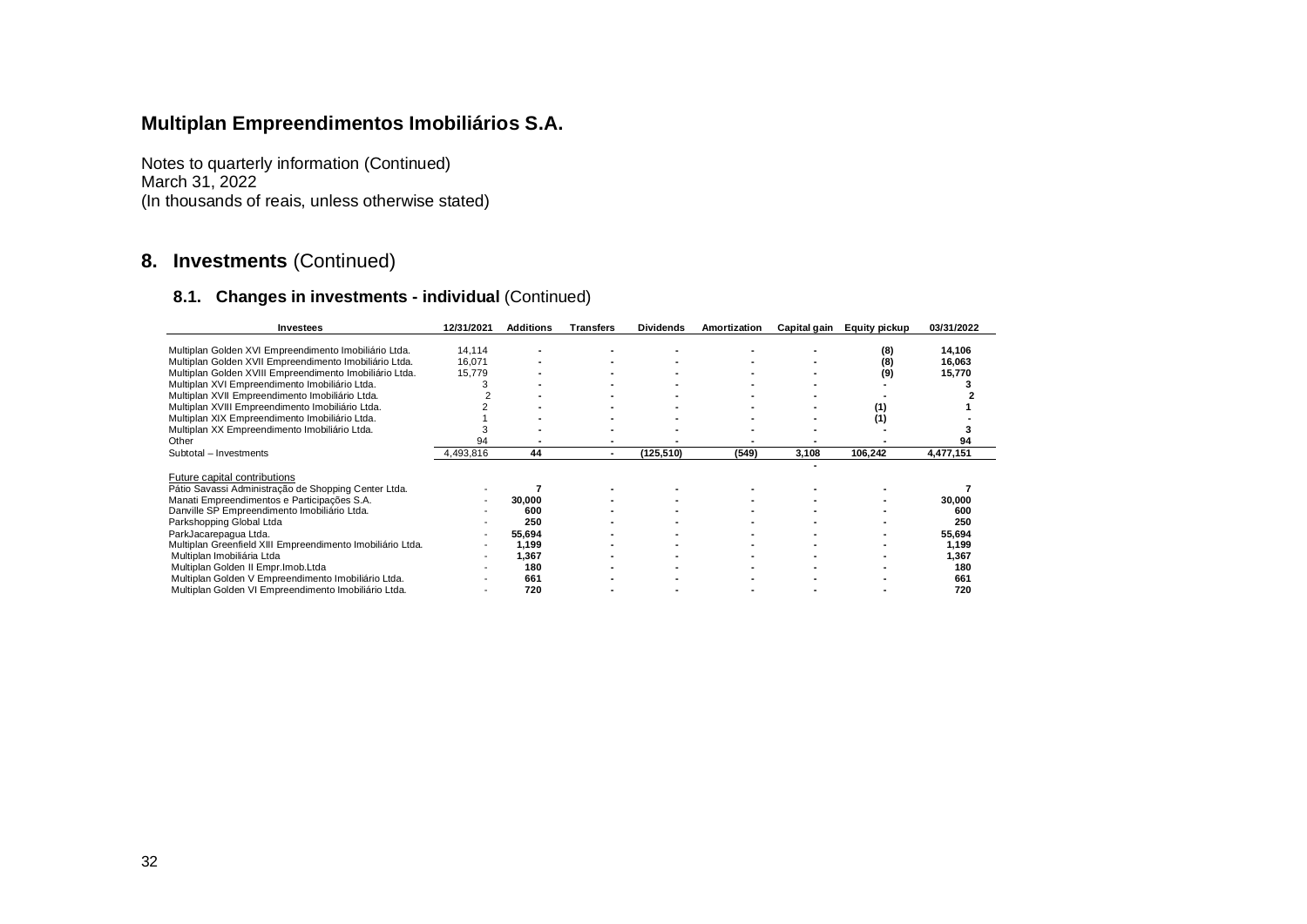Notes to quarterly information (Continued) March 31, 2022 (In thousands of reais, unless otherwise stated)

## **8. Investments** (Continued)

| <b>Investees</b>                                       | 12/31/2021 | <b>Additions</b> | <b>Transfers</b> | <b>Dividends</b> | Amortization | Capital gain | <b>Equity pickup</b> | 03/31/2022 |
|--------------------------------------------------------|------------|------------------|------------------|------------------|--------------|--------------|----------------------|------------|
|                                                        |            |                  |                  |                  |              |              |                      |            |
| Multiplan Golden VIII Empreendimento Imobiliário Ltda. |            | 720              |                  |                  |              |              |                      | 720        |
| Multiplan Golden VIII Empreendimento Imobiliário Ltda. |            | 643              |                  |                  |              |              |                      | 643        |
| Multiplan Golden IX Empreendimento Imobiliário Ltda.   |            | 207              |                  |                  |              |              |                      | 207        |
| Multiplan Golden X Empreendimento Imobiliário Ltda.    |            | 425              |                  |                  |              |              |                      | 425        |
| Multiplan Golden XI Empreendimento Imobiliário Ltda.   |            | 439              |                  |                  |              |              |                      | 439        |
| Multiplan Golden XII Empreendimento Imobiliário Ltda.  |            | 297              |                  |                  |              |              |                      | 297        |
| Multiplan Golden XIII Empreendimento Imobiliário Ltda. |            | 755              |                  |                  |              |              |                      | 755        |
| Multiplan Golden XIV Empreendimento Imobiliário Ltda.  |            | 661              |                  |                  |              |              |                      | 661        |
| Multiplan Golden XV Empreendimento Imobiliário Ltda.   |            | 643              |                  |                  |              |              |                      | 643        |
| Multiplan Golden XVI Empreendimento Imobiliário Ltda.  |            | 755              |                  |                  |              |              |                      | 755        |
| Multiplan Golden XVII Empreendimento Imobiliário Ltda. |            | 854              |                  |                  |              |              |                      | 854        |
| Multiplan Golden XVIII Empreendimento ImobiliárioLtda. |            | 842              |                  |                  |              |              |                      | 842        |
| Multiplan XVIII Empreendimento Imobiliário Ltda.       |            |                  |                  |                  |              |              |                      |            |
| Multiplan XIX Empreendimento Imobiliário Ltda.         |            |                  |                  |                  |              |              |                      |            |
| Multiplan XX Empreendimento Imobiliário Ltda.          |            |                  |                  |                  |              |              |                      |            |
| Subtotal - Future capital contributions                |            | 97,925           |                  |                  |              |              |                      | 97,925     |
| Subtotal - Investments                                 | 4,493,816  | 97,969           |                  | (125, 510)       | (549)        | 3,108        | 106,242              | 4,575,076  |
| Capitalization of interest on investees                |            |                  |                  |                  |              |              |                      |            |
| ParkJacarepaguá Empreendimento Imobiliário Ltda,       | 32,638     |                  |                  |                  |              |              | (109)                | 32,529     |
| Danville SP Empreendimento Imobiliário Ltda,           | 14,443     |                  |                  |                  |              |              |                      | 14,443     |
| Ribeirão Residencial Empreendimento Imobiliário Ltda,  | 2,501      |                  |                  |                  |              |              |                      | 2,501      |
| Total capitalization of interest on investees          | 49,582     |                  |                  |                  |              |              | (109)                | 49,473     |
| Total net investments                                  | 4,543,398  | 97,969           | ۰                | (125, 510)       | (549)        | 3,108        | 106,133              | 4,624,549  |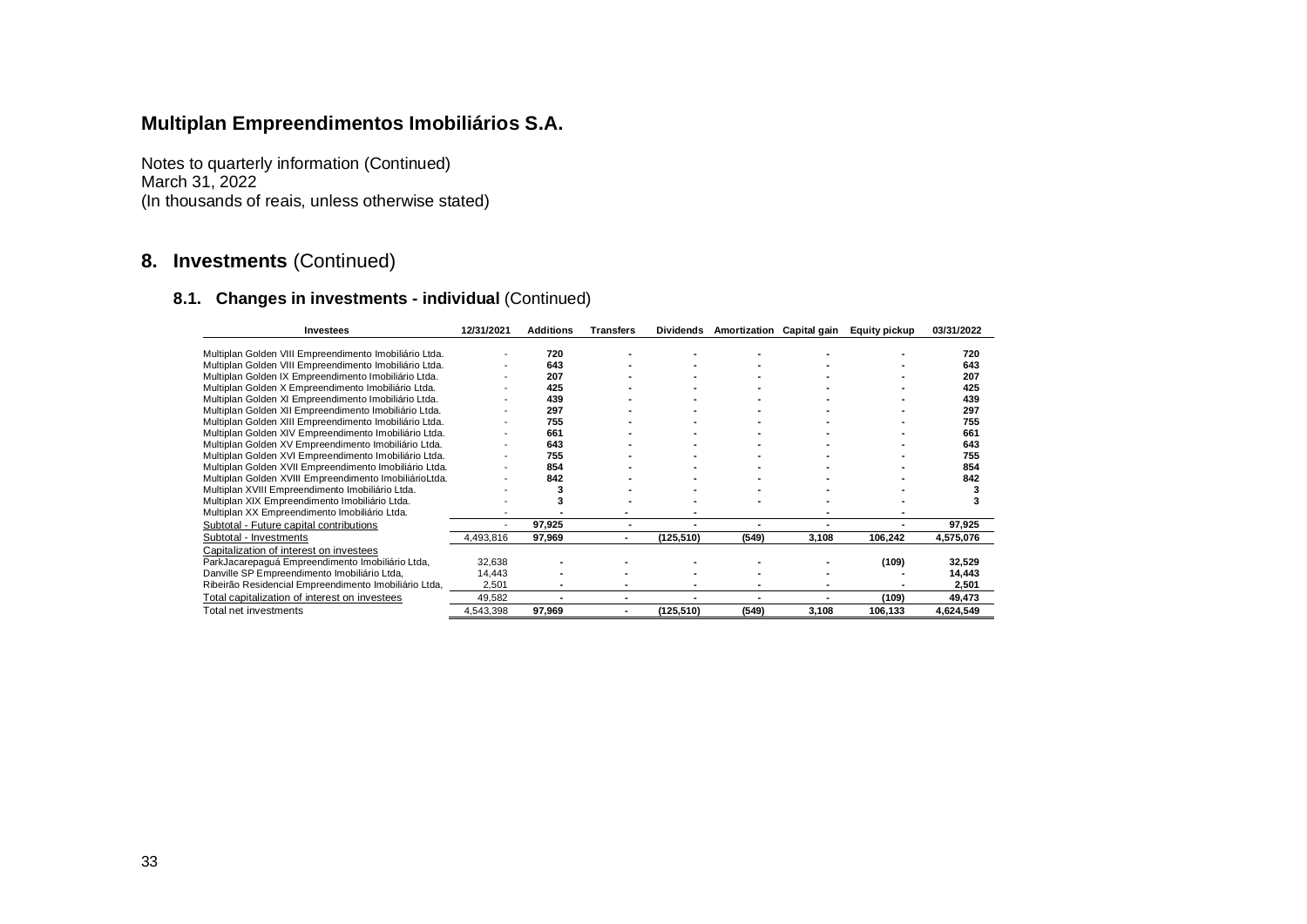Notes to quarterly information (Continued) March 31, 2022 (In thousands of reais, unless otherwise stated)

## **8. Investments** (Continued)

| <b>Investees</b>                                          | 12/31/2020 | <b>Additions</b>         | <b>Transfers</b>         | <b>Dividends</b> | Amortization | <b>Write-Off</b>         | Reclassificati | <b>Interest</b><br>capitalized | Capital loss (i) | Equity<br>pickup | 12/31/2021 |
|-----------------------------------------------------------|------------|--------------------------|--------------------------|------------------|--------------|--------------------------|----------------|--------------------------------|------------------|------------------|------------|
|                                                           |            |                          |                          |                  |              |                          | on             |                                |                  |                  |            |
| Investments                                               |            |                          |                          |                  |              |                          |                |                                |                  |                  |            |
| CAA Corretagem e Consultoria Publicitária Ltda.           | 777        |                          |                          | (797)            |              |                          |                |                                |                  | 1,433            | 1,413      |
| CAA Corretagem Imobiliária Ltda.                          | (1)        |                          | 10                       |                  |              |                          |                |                                |                  | (4)              |            |
| RENASCE - Rede Nacional de Shopping Centers Ltda.         | 6,834      |                          |                          | (14,998)         |              | $\blacksquare$           |                |                                |                  | 37,602           | 29,438     |
| Delivery Center Holding S.A.                              | 4,753      | 18,576                   |                          |                  |              | $\blacksquare$           | 31,504         | $\sim$                         | (10, 509)        | (44, 324)        |            |
| Royal Green Península                                     | 1,997      | 50                       |                          |                  |              |                          |                |                                |                  |                  | 2,050      |
| Multiplan Admin. Shopping Center Ltda.                    | 16,324     | $\overline{\phantom{a}}$ |                          | (8, 383)         |              |                          |                |                                |                  | 8,316            | 16,257     |
| MPH Empreendimento Imobiliário Ltda.                      | 83,663     | $\overline{\phantom{a}}$ | 2,344                    | (6, 226)         |              |                          |                |                                |                  | 1,753            | 81,534     |
| Manati Empreendimentos e Participações Ltda               | 131,674    | $\blacksquare$           | 4,225                    |                  | (2, 193)     |                          |                |                                |                  | (2, 107)         | 131,599    |
| Parque Shopping Maceió S.A.                               | 134,719    |                          |                          | (30, 946)        |              |                          |                |                                |                  | 33,442           | 137,215    |
| Pátio Savassi Administração de Shopping Center Ltda.      | 153        |                          | 17                       |                  |              |                          |                |                                | $\blacksquare$   | (28)             | 142        |
| Danville SP Empreendimento Imobiliário Ltda.              | 49,543     |                          | 200                      |                  |              |                          |                |                                |                  | (358)            | 49,385     |
| Multiplan Holding S.A.                                    | 4,103      |                          |                          |                  |              |                          |                |                                |                  | 135              | 4,238      |
| Embraplan Empresa Brasileira de Planejamento Ltda.        | 261        |                          |                          |                  |              |                          |                |                                |                  |                  | 269        |
| Ribeirão Residencial Emp Im Ltda.                         | 19,164     | $\overline{\phantom{a}}$ | 1,404                    |                  |              |                          |                |                                |                  | (344)            | 20,224     |
| Morumbi Business Center Empreendimento Imobiliário Ltda.  | 152,633    | $\blacksquare$           | 2,198                    | (14, 969)        |              |                          |                |                                |                  | 1,931            | 141,793    |
| Barrasul Empreendimento Imobiliário Ltda.                 | 33,096     | $\blacksquare$           |                          | (17, 576)        |              | $\overline{\phantom{a}}$ |                |                                |                  | 1,673            | 17,193     |
| Multiplan Greenfield I Emp. Imobiliário Ltda.             | 42,848     |                          |                          | (13,039)         |              |                          |                |                                |                  | 6,291            | 36,100     |
| Multiplan Greenfield II Empreendimento Imobiliário Ltda.  | 152,613    | $\blacksquare$           | 2,198                    | (15, 692)        |              |                          |                |                                |                  | 22,328           | 161,447    |
| Multiplan Greenfield III Empreendimento Imobiliário Ltda. | 247,173    |                          | $\overline{\phantom{a}}$ |                  |              | $\blacksquare$           |                |                                | $\blacksquare$   | 717              | 247,890    |
| Multiplan Greenfield IV Empreendimento Imobiliário Ltda.  | 304,102    |                          | $\overline{\phantom{a}}$ | (286, 888)       |              | $\sim$                   |                |                                | $\sim$           | 19,483           | 36,697     |
| Jundiaí Shopping Center Ltda.                             | 316,599    |                          |                          | (30, 709)        |              |                          |                |                                |                  | 24,131           | 310,021    |
| ParkShopping Corporate Empreendimento Imobiliário Ltda.   | 41,975     |                          |                          |                  |              |                          |                |                                |                  | 1,270            | 43,245     |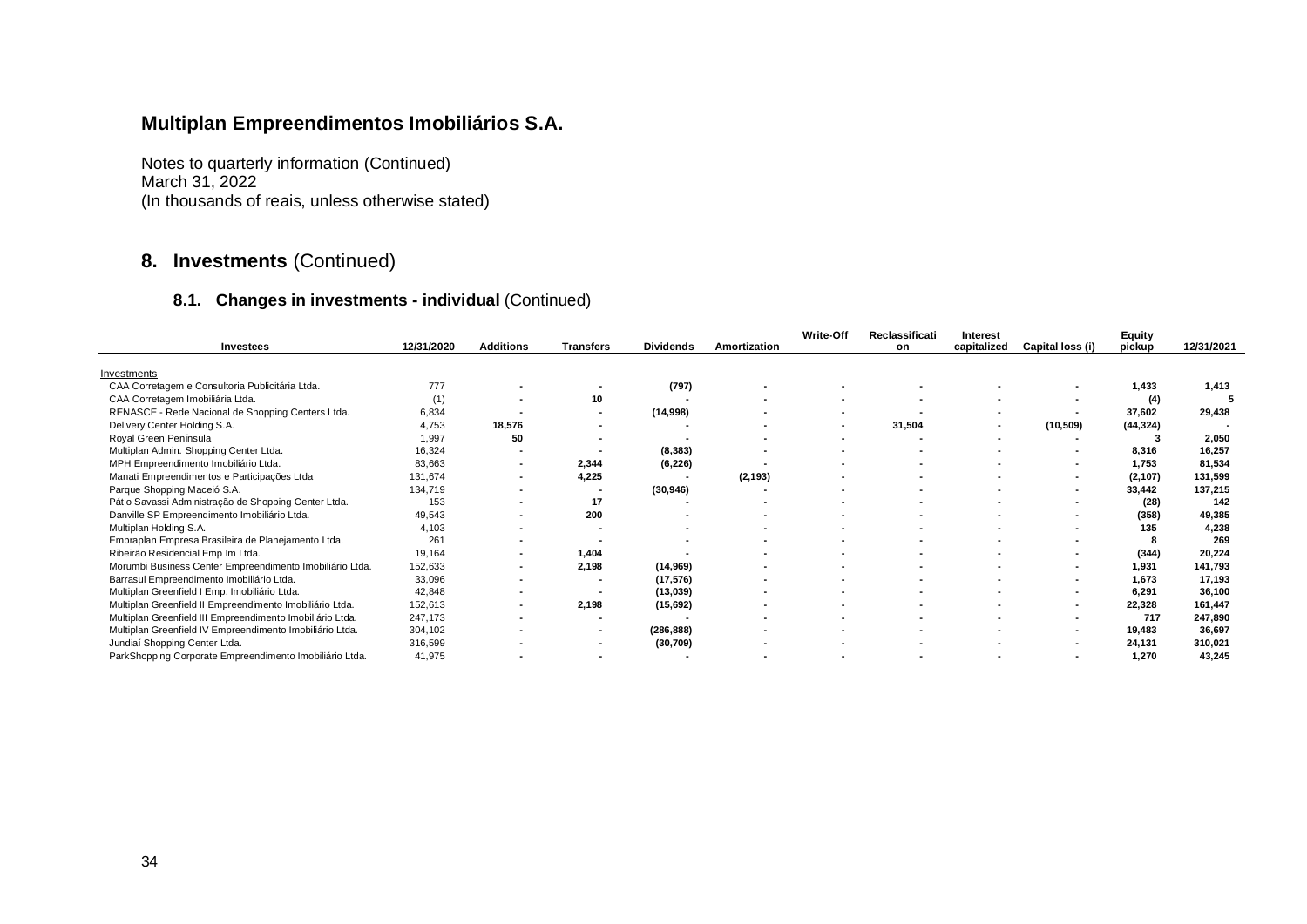Notes to quarterly information (Continued) March 31, 2022 (In thousands of reais, unless otherwise stated)

# **8. Investments** (Continued)

#### **8.1. Changes in investments - individual** (Continued)

|                                                           |            |                          |                  |                  |                     | Write-Off | Reclassificati | <b>Interest</b> |                                |                          |            |
|-----------------------------------------------------------|------------|--------------------------|------------------|------------------|---------------------|-----------|----------------|-----------------|--------------------------------|--------------------------|------------|
| Investees                                                 | 12/31/2020 | <b>Additions</b>         | <b>Transfers</b> | <b>Dividends</b> | <b>Amortization</b> |           | on             | capitalized     | Capital loss (i) Equity pickup |                          | 12/31/2021 |
|                                                           |            |                          |                  |                  |                     |           |                |                 |                                |                          |            |
| Multiplan Arrecadadora Ltda.                              | 5.860      | $\blacksquare$           |                  | (6, 159)         |                     |           |                |                 |                                | 631                      | 332        |
| ParkShopping Global Ltda.                                 | 20,963     |                          |                  |                  |                     |           |                |                 |                                | (3,274)                  | 17,689     |
| Multiplan ParkShopping e Participações Ltda.              | 1,015,316  |                          |                  |                  |                     |           |                |                 | $\blacksquare$                 | 11,011                   | 1,026,327  |
| Multishopping Shopping Center Ltda.                       |            |                          | 20               |                  |                     |           |                |                 |                                | $\overline{\phantom{a}}$ | 24         |
| ParkJacarepaguá Empreendimento Imobiliário Ltda.          | 434,195    |                          | 307,490          |                  |                     |           |                |                 |                                | (3,967)                  | 737,718    |
| Multiplan Greenfield XI Empreendimento Imobiliário Ltda.  | 93,657     | 350,642                  | 10,924           | (9,937)          |                     |           |                |                 | $\blacksquare$                 | 15,519                   | 460,805    |
| Multiplan Greenfield XII Empreendimento Imobiliário Ltda. | 570        |                          |                  |                  |                     |           |                |                 |                                | 62                       | 632        |
| Teatro VillageMall Ltda.                                  | 2,106      | $\blacksquare$           | 4,904            |                  |                     |           |                |                 |                                | (3,803)                  | 3,207      |
| Multiplan Barra 1 Empreendimento Imobiliário Ltda.        | 474,459    | $\blacksquare$           | $\blacksquare$   | (74, 228)        |                     |           |                |                 | $\blacksquare$                 | 20,027                   | 420,258    |
| Multiplan Morumbi 1 Empreendimento Imobiliário Ltda.      | 197,006    |                          |                  | (39, 831)        |                     |           |                |                 |                                | 9,779                    | 166,954    |
| Multiplan Imobiliária Ltda.                               | 20,415     | $\blacksquare$           | 22,441           |                  |                     |           |                |                 |                                | (13, 229)                | 29,627     |
| Multiplan Golden II Empreendimento Imobiliário Ltda.      | 391        | 50                       | 150              |                  |                     |           |                |                 |                                | (3)                      | 588        |
| Multiplan Imobiliária III Ltda.                           |            |                          |                  |                  |                     | (5)       |                |                 |                                |                          |            |
| Multiplan Golden IV Empreendimento Imobiliário Ltda.      | 40         |                          |                  |                  |                     | (39)      |                |                 |                                | (1)                      |            |
| Multiplan Golden V Empreendimento Imobiliário Ltda.       | 8,804      |                          | 3,842            |                  |                     |           |                |                 |                                | (288)                    | 12,358     |
| Multiplan Golden VI Empreendimento Imobiliário Ltda.      | 9,586      |                          | 4.184            |                  |                     |           |                |                 |                                | (313)                    | 13,457     |
| Multiplan Golden VII Empreendimento Imobiliário Ltda.     | 9,587      | $\sim$                   | 4,184            |                  |                     |           |                |                 |                                | (306)                    | 13,465     |
| Multiplan Golden VIII Empreendimento Imobiliário Ltda.    | 8,567      | ٠                        | 3,738            |                  |                     |           |                |                 |                                | (274)                    | 12,031     |
| Multiplan Golden IX Empreendimento Imobiliário Ltda.      | 2,815      | $\blacksquare$           | 1,201            |                  |                     |           |                |                 |                                | (89)                     | 3,927      |
| Multiplan Golden X Empreendimento Imobiliário Ltda.       | 5,657      | $\overline{\phantom{a}}$ | 2,467            |                  |                     |           |                |                 |                                | (181)                    | 7,943      |
| Multiplan Golden XI Empreendimento Imobiliário Ltda.      | 5,837      | $\blacksquare$           | 2,548            |                  |                     |           |                |                 |                                | (187)                    | 8,198      |
| Multiplan Golden XII Empreendimento Imobiliário Ltda.     | 3,953      | $\blacksquare$           | 1.724            |                  |                     |           |                |                 |                                | (129)                    | 5,548      |
| Multiplan Golden XIII Empreendimento Imobiliário Ltda.    | 10,051     | ٠                        | 4,388            |                  |                     |           |                |                 |                                | (321)                    | 14,118     |
| Multiplan Golden XIV Empreendimento Imobiliário Ltda.     | 8,804      |                          | 3,842            |                  |                     |           |                |                 |                                | (283)                    | 12,363     |
| Multiplan Golden XV Empreendimento Imobiliário Ltda.      | 8.559      |                          | 3.738            |                  |                     |           |                |                 |                                | (274)                    | 12.023     |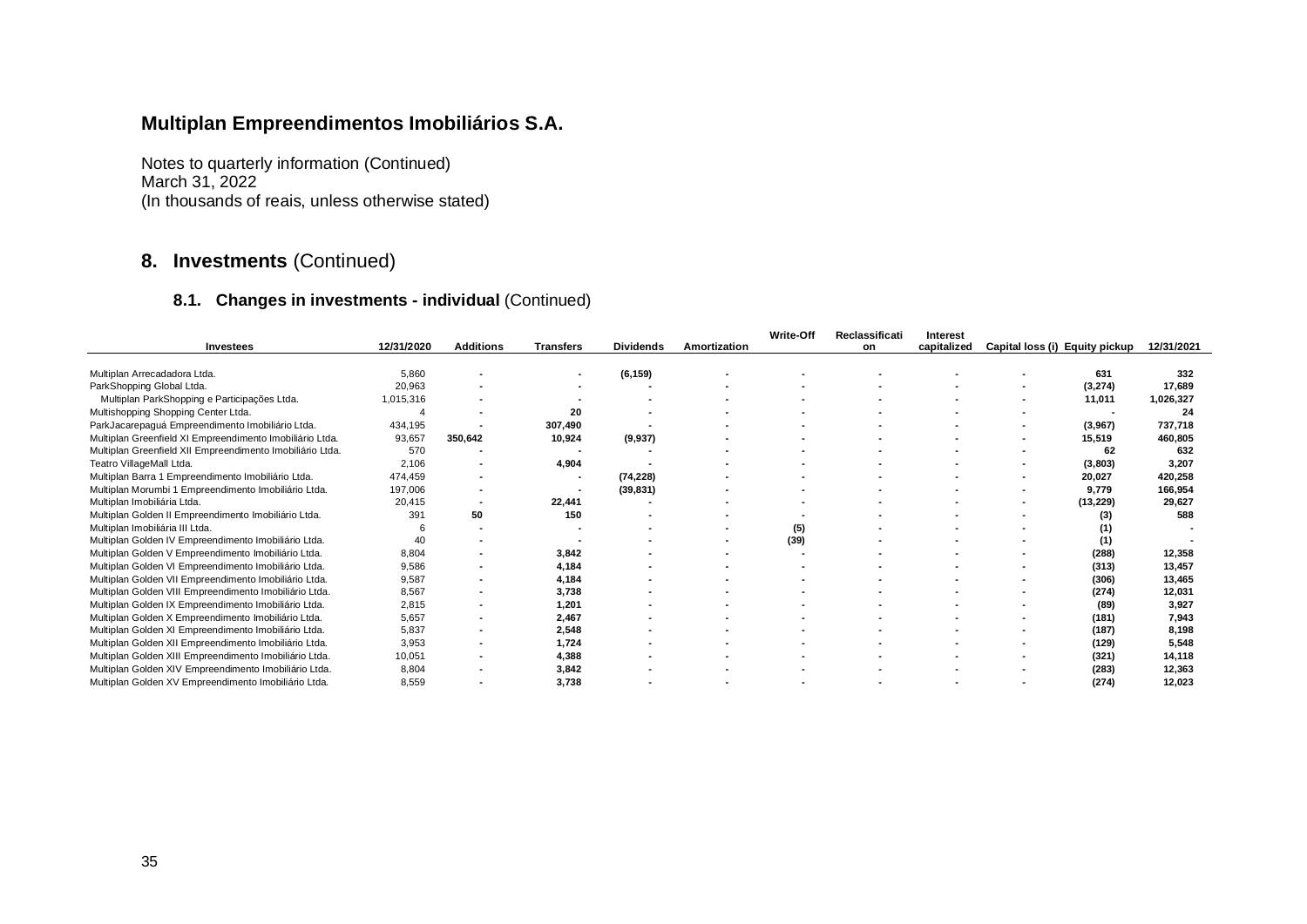Notes to quarterly information (Continued) March 31, 2022 (In thousands of reais, unless otherwise stated)

# **8. Investments** (Continued)

#### **8.1. Changes in investments - individual** (Continued)

| <b>Investees</b>                                           | 12/31/2020               | <b>Additions</b> | <b>Transfers</b> | <b>Dividends</b> | <b>Amortization</b> | Write-Off | Reclassificati<br>on | <b>Interest</b><br>capitalized | <b>Capital loss</b><br>(i) | <b>Equity pickup</b> | 12/31/2021 |
|------------------------------------------------------------|--------------------------|------------------|------------------|------------------|---------------------|-----------|----------------------|--------------------------------|----------------------------|----------------------|------------|
|                                                            |                          |                  |                  |                  |                     |           |                      |                                |                            |                      |            |
| Multiplan Golden XVI Empreendimento Imobiliário Ltda,      | 10,047                   |                  | 4,388            |                  |                     |           |                      |                                |                            | (321)                | 14.114     |
| Multiplan Golden XVII Empreendimento Imobiliário Ltda,     | 11,469                   |                  | 4,962            |                  |                     |           |                      |                                |                            | (360)                | 16,071     |
| Multiplan Golden XVIII Empreendimento Imobiliário Ltda,    | 11,244                   |                  | 4.893            |                  |                     |           |                      |                                |                            | (358)                | 15,779     |
| Multiplan XVI Empreendimento Imobiliário Ltda,             |                          |                  |                  |                  |                     |           |                      |                                |                            |                      |            |
| Multiplan XVII Empreendimento Imobiliário Ltda,            |                          |                  |                  |                  |                     |           |                      |                                |                            |                      |            |
| Multiplan XVIII Empreendimento Imobiliário Ltda,           |                          |                  |                  |                  |                     |           |                      |                                |                            |                      |            |
| Multiplan XIX Empreendimento Imobiliário Ltda,             | (1)                      |                  |                  |                  |                     |           |                      |                                |                            |                      |            |
| Multiplan XX Empreendimento Imobiliário Ltda,              |                          |                  |                  |                  |                     |           |                      |                                |                            |                      |            |
| Other                                                      | 94                       |                  |                  |                  |                     |           |                      |                                |                            |                      | 94         |
| Subtotal - Investments                                     | 4,125,066                | 369,318          | 408,634          | (570, 378)       | (2, 193)            | (44)      | 31,504               |                                | (10, 509)                  | 142,418              | 4,493,816  |
| Future capital contributions                               |                          |                  |                  |                  |                     |           |                      |                                |                            |                      |            |
| CAA Corretagem Imobiliária Ltda                            |                          | 10               | (10)             |                  |                     |           |                      |                                |                            |                      |            |
| Pátio Savassi Administração de Shopping Center Ltda.       |                          | 17               | (17)             |                  |                     |           |                      |                                |                            |                      |            |
| MPH Empreendimento Imobiliário Ltda.                       |                          | 2.344            | (2, 344)         |                  |                     |           |                      |                                |                            |                      |            |
| Danville SP Empreendimento Imobiliário Ltda.               |                          | 200              | (200)            |                  |                     |           |                      |                                |                            |                      |            |
| Manati Empreendimentos e Participações S.A.                | $\overline{\phantom{a}}$ | 4.225            | (4, 225)         |                  |                     |           |                      |                                |                            |                      |            |
| Ribeirão Residencial Empreendimento Imobiliário Ltda.      |                          | 1,404            | (1, 404)         |                  |                     |           |                      |                                |                            |                      |            |
| Morumbi Business Center Empreendimento Imobiliário Ltda.   |                          | 2,198            | (2, 198)         |                  |                     |           |                      |                                |                            |                      |            |
| Multiplan Greenfield II Empreendimento Imobiliário Ltda    | $\overline{\phantom{a}}$ | 2,198            | (2, 198)         |                  |                     |           |                      |                                |                            |                      |            |
| Multishopping Shopping Center Ltda                         |                          | 20               | (20)             |                  |                     |           |                      |                                |                            |                      |            |
| ParkJacarepaguá Empreendimento Imobiliário Ltda.           |                          | 307,490          | (307, 490)       |                  |                     |           |                      |                                |                            |                      |            |
| Multiplan Greenfield XI Empreendimento Imobiliario Ltda    | $\overline{\phantom{a}}$ | 10,924           | (10, 924)        |                  |                     |           |                      |                                |                            |                      |            |
| Multiplan Greenfield XIII Empreendimento Imobiliário Ltda. |                          | 4,904            | (4,904)          |                  |                     |           |                      |                                |                            |                      |            |
| Multiplan Golden I Empr. Imob. Ltda                        |                          | 22.441           | (22.441)         |                  |                     |           |                      |                                |                            |                      |            |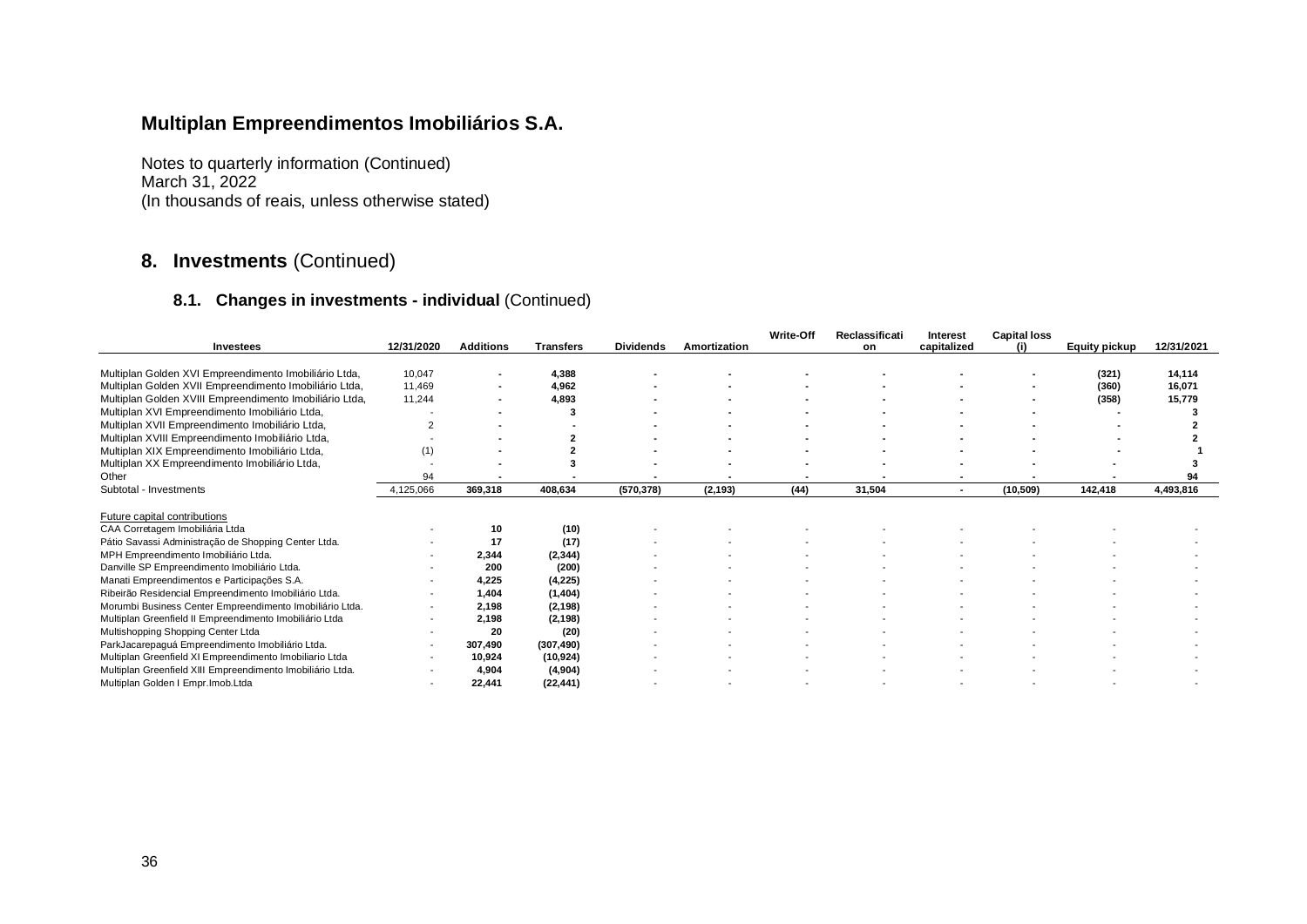Notes to quarterly information (Continued) March 31, 2022 (In thousands of reais, unless otherwise stated)

#### **8. Investments** (Continued)

#### **8.1. Changes in investments - individual** (Continued)

|                                                         |            |                  |                          |                  |                     | <b>Write-Off</b> | Reclassificati           | <b>Interest</b> | <b>Capital loss</b> |                      |            |
|---------------------------------------------------------|------------|------------------|--------------------------|------------------|---------------------|------------------|--------------------------|-----------------|---------------------|----------------------|------------|
| <b>Investees</b>                                        | 12/31/2020 | <b>Additions</b> | <b>Transfers</b>         | <b>Dividends</b> | <b>Amortization</b> |                  | on                       | capitalized     | (i)                 | <b>Equity pickup</b> | 12/31/2021 |
|                                                         |            |                  |                          |                  |                     |                  |                          |                 |                     |                      |            |
| Multiplan Golden II Empreendimento Imobiliário Ltda,    |            | 150              | (150)                    |                  |                     |                  |                          |                 |                     |                      |            |
| Multiplan Golden V Empreendimento Imobiliário Ltda,     |            | 3,842            | (3, 842)                 |                  |                     |                  |                          |                 |                     |                      |            |
| Multiplan Golden VI Empreendimento Imobiliário Ltda,    |            | 4,184            | (4, 184)                 |                  |                     |                  |                          |                 |                     |                      |            |
| Multiplan Golden VII Empreendimento Imobiliário Ltda,   |            | 4,184            | (4, 184)                 |                  |                     |                  |                          |                 |                     |                      |            |
| Multiplan Golden VIII Empreendimento Imobiliário Ltda,  |            | 3,738            | (3,738)                  |                  |                     |                  |                          |                 |                     |                      |            |
| Multiplan Golden IX Empreendimento Imobiliário Ltda,    |            | 1,201            | (1, 201)                 |                  |                     |                  |                          |                 |                     |                      |            |
| Multiplan Golden X Empreendimento Imobiliário Ltda,     |            | 2,467            | (2, 467)                 |                  |                     |                  |                          |                 |                     |                      |            |
| Multiplan Golden XI Empreendimento Imobiliário Ltda,    |            | 2,548            | (2, 548)                 |                  |                     |                  |                          |                 |                     |                      |            |
| Multiplan Golden XII Empreendimento Imobiliário Ltda,   |            | 1,724            | (1, 724)                 |                  |                     |                  |                          |                 |                     |                      |            |
| Multiplan Golden XIII Empreendimento Imobiliário Ltda,  |            | 4.388            | (4, 388)                 |                  |                     |                  |                          |                 |                     |                      |            |
| Multiplan Golden XIV Empreendimento Imobiliário Ltda,   |            | 3,842            | (3, 842)                 |                  |                     |                  |                          |                 |                     |                      |            |
| Multiplan Golden XV Empreendimento Imobiliário Ltda,    |            | 3,738            | (3,738)                  |                  |                     |                  |                          |                 |                     |                      |            |
| Multiplan Golden XVI Empreendimento Imobiliário Ltda,   |            | 4,388            | (4, 388)                 |                  |                     |                  |                          |                 |                     |                      |            |
| Multiplan Golden XVII Empreendimento Imobiliário Ltda,  |            | 4,962            | (4, 962)                 |                  |                     |                  |                          |                 |                     |                      |            |
| Multiplan Golden XVIII Empreendimento Imobiliário Ltda, |            | 4,893            | (4, 893)                 |                  |                     |                  |                          |                 |                     |                      |            |
| Multiplan XVI Empreendimento Imobiliário Ltda,          |            |                  | (3)                      |                  |                     |                  |                          |                 |                     |                      |            |
| Multiplan XVIII Empreendimento Imobiliário Ltda,        |            |                  | (2)                      |                  |                     |                  |                          |                 |                     |                      |            |
| Multiplan XIX Empreendimento Imobiliário Ltda,          |            |                  | (2)                      |                  |                     |                  |                          |                 |                     |                      |            |
| Multiplan XX Empreendimento Imobiliário Ltda,           |            |                  | (3)                      |                  |                     |                  |                          |                 |                     |                      |            |
| Subtotal - Future capital contributions                 | 10         | 408,624          | (408, 634)               |                  | $\blacksquare$      |                  |                          |                 |                     |                      |            |
| Subtotal - Investments                                  | 4,125,076  | 777,942          | $\overline{\phantom{a}}$ | (570, 378)       | (2, 193)            | (44)             | 31,504                   | $\blacksquare$  | (10, 509)           | 142,418              | 4,493,816  |
| Capitalization of interest on investees                 |            |                  |                          |                  |                     |                  |                          |                 |                     |                      |            |
| ParkJacarepaguá Empreendimento Imobiliário Ltda,        | 21,501     |                  |                          |                  |                     |                  |                          | 11,173          |                     | (36)                 | 32,638     |
| Danville SP Empreendimento Imobiliário Ltda,            | 14,443     |                  |                          |                  |                     |                  |                          |                 |                     |                      | 14,443     |
| Ribeirão Residencial Empreendimento Imobiliário Ltda,   | 2,501      |                  |                          |                  |                     |                  |                          |                 |                     |                      | 2,501      |
| Total capitalization of interest on investees           | 38.445     |                  |                          | $\blacksquare$   | $\blacksquare$      |                  | $\overline{\phantom{a}}$ | 11,173          | $\blacksquare$      | (36)                 | 49.582     |
| Goodwill                                                |            |                  |                          |                  |                     |                  |                          |                 |                     |                      |            |
| Indefinite useful life                                  | 8,501      |                  |                          |                  | $\blacksquare$      | (8, 501)         |                          |                 |                     |                      |            |
| Total goodwill                                          | 8,501      |                  |                          |                  | ٠                   | (8, 501)         |                          |                 |                     |                      |            |
| Total net investments                                   | 4,172,022  | 777,942          |                          | (570, 378)       | (2, 193)            | (8, 545)         | 31,504                   | 11,173          | (10, 509)           | 142,382              | 4,543,398  |

(i) Capital loss basically refers to the changes in interest held in Delivery Center during the period.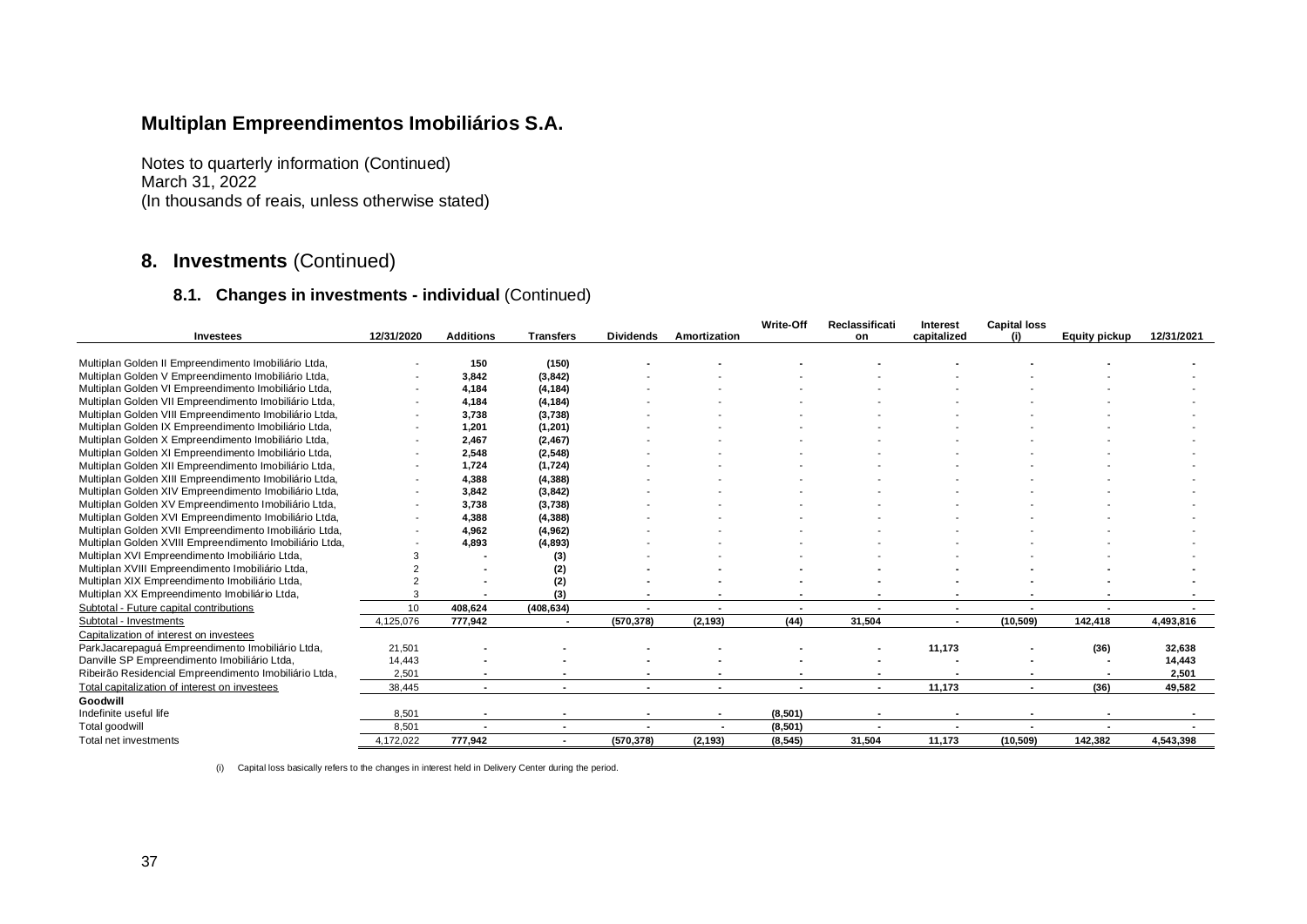Notes to quarterly information (Continued) March 31, 2022 (In thousands of reais, unless otherwise stated)

#### **8. Investments** (Continued)

#### **8.2. Changes in investments - consolidated**

|                                 |            |                  |                          | Equity                   |            |
|---------------------------------|------------|------------------|--------------------------|--------------------------|------------|
| <b>Investees</b>                | 12/31/2021 | <b>Additions</b> | Amortization             | pickup                   | 03/31/2022 |
|                                 |            |                  |                          |                          |            |
| SCP - Royal Green Península (*) | 2,050      | 44               | $\blacksquare$           | (30)                     | 2.064      |
| Parque Shopping Maceió S.A.     | 137.215    | $\sim$           | (7,582)                  | 4.009                    | 133.642    |
| Other                           | 152        |                  | $\overline{\phantom{a}}$ | $\overline{\phantom{a}}$ | 152        |
| Total net investments           | 139.417    | 44               | (7,582)                  | 3.979                    | 135.858    |

| Investees                         | 12/31/2020 | <b>Additions</b> | <b>Dividends</b>         | <b>Reclassification</b> | Write-off | Capital loss (i) | <b>Equity</b><br>pickup  | 12/31/2021 |
|-----------------------------------|------------|------------------|--------------------------|-------------------------|-----------|------------------|--------------------------|------------|
|                                   |            |                  |                          |                         |           |                  |                          |            |
| SCP - Royal Green Península (*)   | 1,997      | 50               |                          |                         |           |                  |                          | 2,050      |
| Parque Shopping Maceió S.A.       | 134,719    |                  | (30, 946)                |                         |           |                  | 33.442                   | 137,215    |
| Delivery Center Holding S.A. (**) | 4,753      | 18.576           |                          | 31.504                  |           | (10, 509)        | (44, 324)                |            |
| Other                             | 153        |                  |                          |                         |           |                  |                          | 152        |
| Subtotal - investments            | 141,622    | 18,626           | (30, 946)                | 31.504                  |           | (10, 509)        | (10, 880)                | 139,417    |
|                                   |            |                  |                          |                         |           |                  |                          |            |
| Goodwill - Indefinite useful life | 8,501      |                  | $\overline{\phantom{0}}$ |                         | (8,501)   |                  | $\overline{\phantom{0}}$ |            |
| Subtotal - Googwill               | 8,501      |                  |                          |                         | (8,501)   |                  |                          |            |
|                                   |            |                  |                          |                         |           |                  |                          |            |
| Total net investments             | 150,123    | 18.626           | (30,946)                 | 31.504                  | (8,501)   | (10, 509)        | (10, 880)                | 139,417    |

(\*) Shareholder Multiplan Planejamento conducts the material activities and have the ability to affect the return of Royal Green operations; therefore, this investment is not consolidated, since the financial information of shareholder Multiplan Planejamento includes records of this silent partnership's (SCP) operations.

(\*\*) At DC's Special General Meeting held on November 19, 2021, shareholders that account for more than three-quarters (3/4) of the votes approved the discontinuation of DC's operating activities, which will take place according to the proposed action plan and tentative schedule to be prepared by its management.

In view of the decision on the discontinuation, and in accordance with the aforementioned action plan, the Company took out three intercompany loans in the amounts of R\$4,319, R\$5,929 and R\$20,927, released in October 2021, November 2021 and January 5, 2022, respectively, to cover the necessary expenses with the discontinuation already incurred and to be incurred by DC. Intercompany loans are recorded under "Accounts receivable from related parties" in the statement of financial position. See Note 5.1.

In addition, the Company's capital deficiency balance is R\$31,176 on March 21, 2022 and December 31, 2021, which already includes all expected liabilities up to the date when DC's operating activities will cease, recorded under "other current liabilities" in the statement of financial position.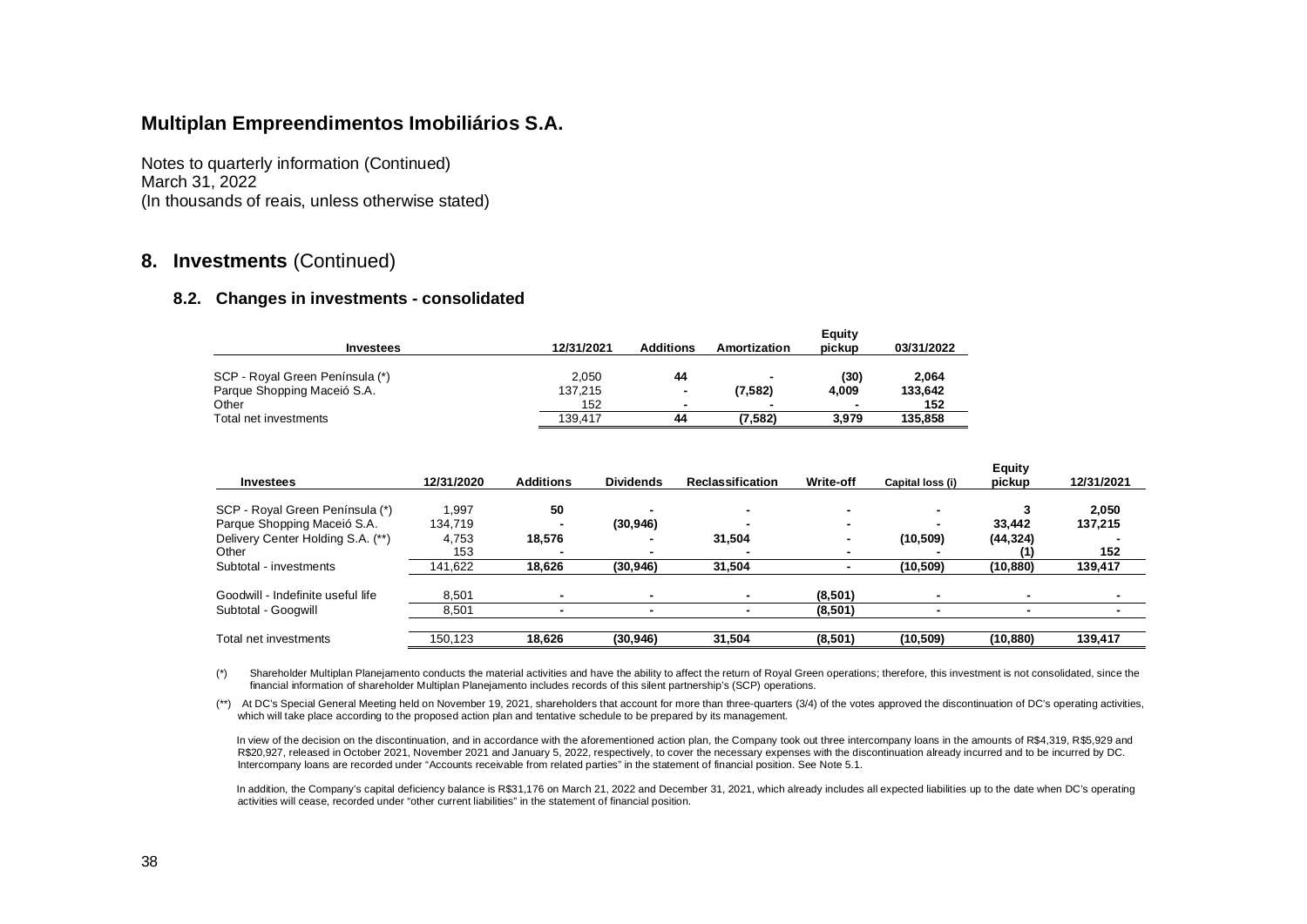Notes to quarterly information (Continued) March 31, 2022 (In thousands of reais, unless otherwise stated)

# **8. Investments** (Continued)

#### **8.3. Financial information of subsidiaries**

The main information relating to the financial statements of the Company's subsidiaries is as follows:

|                                                                                   |                   |                       | 03/31/2022             |                            |                      |
|-----------------------------------------------------------------------------------|-------------------|-----------------------|------------------------|----------------------------|----------------------|
|                                                                                   | Current<br>assets | Non-current<br>assets | Current<br>liabilities | Non-current<br>liabilities | Net<br>income (loss) |
| CAA Corretagem e Consultoria Publicitária Ltda. (a)                               | 1,377             |                       | 165                    |                            | 786                  |
| RENASCE - Rede Nacional de Shopping Centers Ltda.                                 | 16,474            | 5,547                 | 2,626                  | 184                        | 15,718               |
| CAA Corretagem Imobiliária Ltda. (a)                                              | 5                 |                       |                        |                            |                      |
| MPH Empreendimento Imobiliário Ltda.                                              | 14,027            | 147,506               | 931                    | 474                        | 4,145                |
| Multiplan Administr. Shopping Center Ltda.                                        | 36,665            | 77                    | 26,710                 | 48                         | 68,337               |
| Pátio Savassi Administração de Shopping Center Ltda.                              | 4                 | 156                   | 17                     |                            |                      |
| Manati Empreend.e Participações                                                   | 37,207            | 60,107                | 956                    | 27                         | 1,428                |
| Danville SP Empreendimento Imobiliário Ltda. (c)                                  | 713               | 49,273                |                        |                            |                      |
| Multiplan Holding S.A.                                                            | 870               | 3,498                 | 8                      | $\blacksquare$             |                      |
| Embraplan Empresa Brasileira de Planejamento Ltda. (b)                            | 272               |                       |                        |                            |                      |
| Multiplan Greenfield I Emp. Imob. Ltda.                                           | 28,833            | 11,253                | 351                    | 4,965                      | (201)                |
| Barrasul Empreendimento Imobiliário Ltda.                                         | 17,869            | 4,342                 | 134                    | 4,334                      | (21)                 |
| Ribeirão Residencial Emp. Imob. Ltda. (c)                                         | 318               | 19.837                | 1                      |                            |                      |
| Morumbi Business Center Empr. Imob. Ltda. (d)                                     | 3,166             | 139,796               | 35                     |                            | 175                  |
| Multiplan Greenfield II Empr. Imob. Ltda.                                         | 10,205            | 225,403               | 24,054                 | 51,359                     | 10,190               |
| Multiplan Greenfield III Empr. Imob. Ltda. (c)                                    | 13,267            | 234,701               | 86                     |                            | 1                    |
| Multiplan Greenfield IV Empr. Imob. Ltda.                                         | 19,215            | 11,774                | 253                    | 46                         | 8,055                |
| Jundiaí Shopping Center Ltda                                                      | 28,079            | 273,032               | 3,066                  | 2,618                      | 13,167               |
| ParkShopping Corporate Empr. Imob. Ltda.                                          | 11,253            | 34,929                | 40                     | 2,201                      | 1,250                |
| Multiplan Arrecadadora Ltda.                                                      | 221,937           | 12,512                | 233,931                |                            | 261                  |
| ParkShopping Global Ltda.                                                         | 19.439            | 2,268                 | 158                    |                            | 2,828                |
| Multiplan ParkShopping e Participações Ltda.                                      | 106,834           | 1,073,726             | 14,184                 | 99,079                     | 22,272               |
| Multishopping Shopping Center Ltda.                                               | 23                |                       |                        |                            |                      |
| ParkJacarepaguá Empreendimento Imobiliário Ltda.(c)                               | 45,436            | 777,731               | 20,587                 | 6,722                      | 11,786               |
| Multiplan Greenfield XI Empr. Imob. Ltda.                                         | 27,501            | 428,757               | 2,290                  | 1,164                      | 9,749                |
| Multiplan Greenfield XII Empr. Imob. Ltda.                                        | 667               |                       |                        |                            |                      |
| Teatro VillageMall Ltda                                                           | 2,305             | 2,444                 | 1,610                  |                            | (23)                 |
| Multiplan Barra 1 Empr. Imob. Ltda.                                               | 25,972            | 390,879               | 3,887                  | 1,822                      | 11,987               |
| Multiplan Morumbi 1 Empr. Imob. Ltda.                                             | 13,323            | 152,555               | 1,348                  | 1,641                      | 5,513                |
| Multiplan Imobiliária Ltda.                                                       | 67,395            | 19,364                | 34,833                 | 14,985                     | 26,428               |
| Multiplan Golden II Empr. Imob. Ltda                                              | 101               | 668                   | 50                     |                            |                      |
| Multiplan Golden V Empr. Imob. Ltda.                                              | 363<br>395        | 20,628                | 714<br>778             | 7,251                      |                      |
| Multiplan Golden VI Empr. Imob. Ltda.                                             | 403               | 22,466                | 778                    | 7,898<br>7,898             |                      |
| Multiplan Golden VII Empr. Imob. Ltda.<br>Multiplan Golden VIII Empr. Imob. Ltda. | 362               | 22,466<br>20,067      | 695                    | 7,054                      |                      |
| Multiplan Golden IX Empr. Imob. Ltda.                                             | 111               | 6,517                 | 223                    | 2,267                      |                      |
| Multiplan Golden X Empr. Imob. Ltda.                                              | 246               | 13,240                | 459                    | 4,655                      |                      |
| Multiplan Golden XI Empr. Imob. Ltda.                                             | 246               | 13,676                | 474                    | 4,809                      |                      |
| Multiplan Golden XII Empr. Imob. Ltda.                                            | 170               | 9,252                 | 320                    | 3,253                      |                      |
| Multiplan Golden XIII Empr. Imob. Ltda.                                           | 421               | 23,552                | 816                    | 8,281                      |                      |
| Multiplan Golden XIV Empr. Imob. Ltda.                                            | 375               | 20,623                | 714                    | 7,251                      |                      |
| Multiplan Golden XV Empr. Imob. Ltda.                                             | 359               | 20,062                | 695                    | 7,054                      |                      |
| Multiplan Golden XVI Empr. Imob. Ltda.                                            | 421               | 23,552                | 816                    | 8,281                      |                      |
| Multiplan Golden XVII Empr. Imob. Ltda.                                           | 528               | 26,696                | 923                    | 9,365                      |                      |
| Multiplan Golden XVIII Empr. Imob. Ltda.                                          | 449               | 26,322                | 910                    | 9,234                      |                      |
| Multiplan XVI Empreendimento Imob. Ltda.                                          | $\mathbf 2$       |                       |                        |                            |                      |
| Multiplan XVII Empreendimento Imob. Ltda.                                         | $\mathbf 2$       |                       |                        |                            |                      |
| Multiplan XVIII Empreendimento Imob. Ltda.                                        | 3                 |                       |                        |                            |                      |
| Multiplan XIX Empreendimento Imob. Ltda.                                          | 3                 |                       |                        |                            |                      |
| Multiplan XX Empreendimento Imob. Ltda.                                           | 1                 |                       |                        |                            |                      |
| Balances on March 31, 2022                                                        | 775,612           | 4,351,254             | 381,626                | 286,220                    | 213,831              |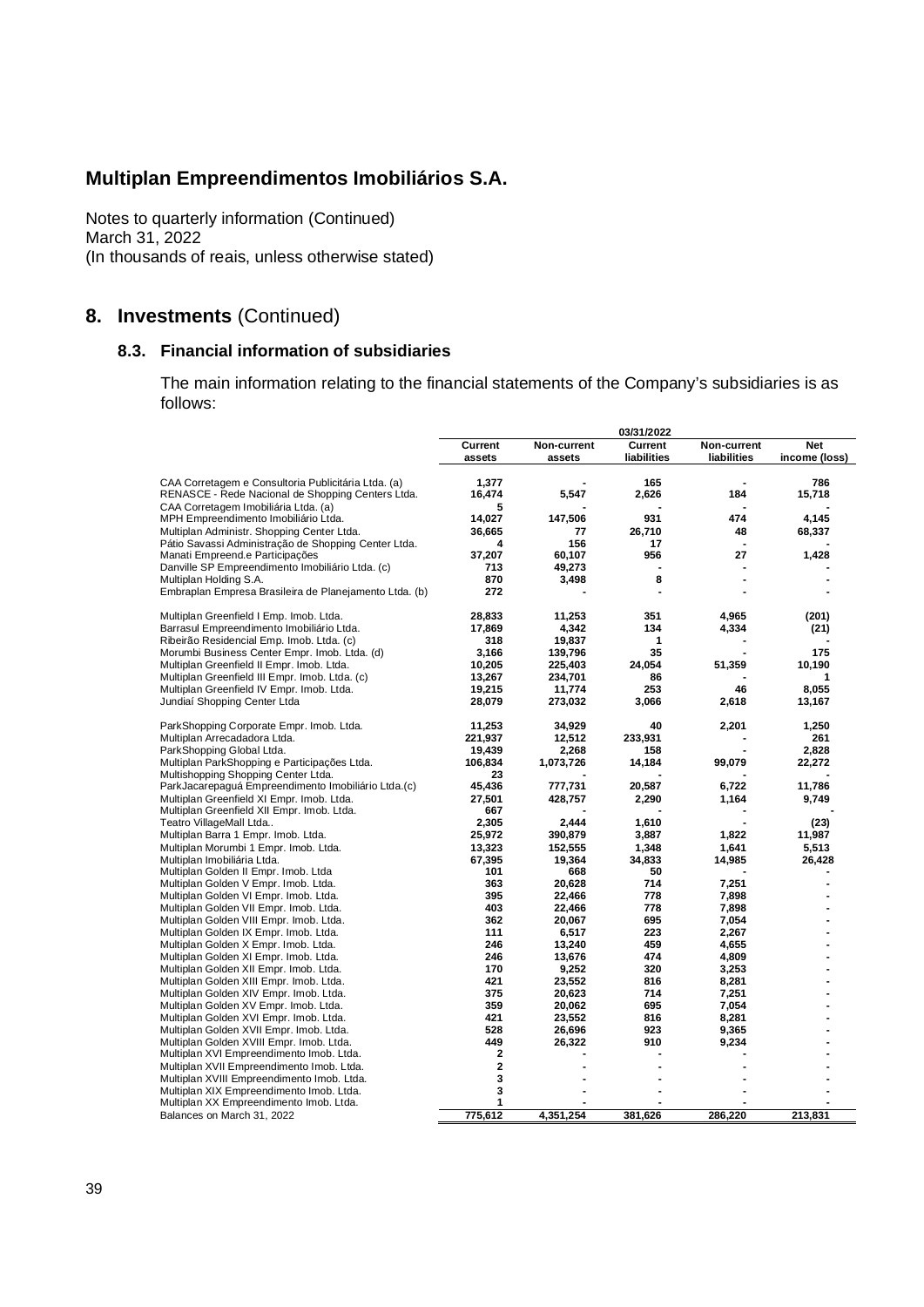Notes to quarterly information (Continued) March 31, 2022 (In thousands of reais, unless otherwise stated)

# **8. Investments** (Continued)

#### **8.3. Financial information of subsidiaries** (Continued)

|                                                                                        |                     |             | 12/312021   |             |               |
|----------------------------------------------------------------------------------------|---------------------|-------------|-------------|-------------|---------------|
|                                                                                        | Current             | Non-current | Current     | Non-current | <b>Net</b>    |
|                                                                                        | assets              | assets      | liabilities | liabilities | income (loss) |
| CAA Corretagem e Consultoria Publicitária Ltda. (a)                                    | 1,578               |             | 151         |             | 1,934         |
| RENASCE - Rede Nacional de Shopping Centers Ltda.                                      | 26,466              | 5,617       | 2,473       | 168         | 44,162        |
| CAA Corretagem Imobiliária Ltda. (a)                                                   | $\overline{7}$      |             | 1           |             |               |
| MPH Empreendimento Imobiliário Ltda.                                                   | 17,247              | 147,544     | 1,165       | 558         | 15,111        |
| Multiplan Administr. Shopping Center Ltda.                                             | 55,064              | 77          | 38,673      | 48          | 233,423       |
| Pátio Savassi Administração de Shopping Center Ltda.                                   | 3                   | 156         | 17          |             |               |
| Manati Empreend.e Participações                                                        | 7,374               | 60,035      | 836         | 28          | 4,016         |
| Danville SP Empreendimento Imobiliário Ltda. (c)                                       | 112                 | 49,273      |             |             |               |
| Multiplan Holding S.A.                                                                 | 829                 | 3,417       | 9           |             |               |
| Embraplan Empresa Brasileira de Planejamento Ltda. (b)                                 | 267                 |             |             |             |               |
| Multiplan Greenfield I Emp. Imob. Ltda.                                                | 29,321              | 12,188      | 505         | 4,906       | 3,519         |
| Barrasul Empreendimento Imobiliário Ltda.                                              | 16,732              | 4,667       | 165         | 4,040       | 1,640         |
| Ribeirão Residencial Emp. Imob. Ltda. (c)                                              | 408                 | 19,837      | 1           |             |               |
| Morumbi Business Center Empr. Imob. Ltda. (d)                                          | 666                 | 141,307     | 39          |             | 268           |
| Multiplan Greenfield II Empr. Imob. Ltda.                                              | 14,931              | 227,571     | 24,031      | 56,862      | 40.969        |
| Multiplan Greenfield III Empr. Imob. Ltda. (c)                                         | 13,730              | 234,630     | 223         |             | (103)         |
| Multiplan Greenfield IV Empr. Imob. Ltda.                                              | 25,275              | 11,820      | 313         | 46          | 17,184        |
| Jundiaí Shopping Center Ltda                                                           | 40,202              | 275,530     | 2,933       | 2,467       | 43,813        |
| ParkShopping Corporate Empr. Imob. Ltda.                                               | 10,112              | 35,303      | 14          | 2,114       | 3,982         |
| Multiplan Arrecadadora Ltda.                                                           | 310,850             | 12,052      | 322,569     |             | 947           |
| ParkShopping Global Ltda.                                                              | 21,107              |             | 775         |             |               |
| Multiplan ParkShopping e Participações Ltda.                                           | 97,377              | 1,064,272   | 15,710      | 118,585     | 75,957        |
| Multishopping Shopping Center Ltda.                                                    | 24                  |             |             |             |               |
| ParkJacarepaguá Empreendimento Imobiliário Ltda.(c)                                    | 22,685              | 751,483     | 28,712      | 6,998       | 8,677         |
| Multiplan Greenfield XI Empr. Imob. Ltda.                                              | 32,952              | 431,322     | 1,947       | 1,058       | 27,531        |
| Multiplan Greenfield XII Empr. Imob. Ltda.                                             | 632                 |             |             |             | (6)           |
| Teatro VillageMall Ltda                                                                | 1,942               | 2,159       | 890         |             | 26            |
| Multiplan Barra 1 Empr. Imob. Ltda.                                                    | 31.796              | 394,255     | 3,309       | 2,059       | 42.841        |
| Multiplan Morumbi 1 Empr. Imob. Ltda.                                                  | 16,911              | 153,186     | 1,252       | 1,723       | 19,090        |
| Multiplan Imobiliária Ltda.                                                            | 70,954              | 19,432      | 45,814      | 14,917      | (983)         |
| Multiplan Golden II Empr. Imob. Ltda                                                   | 9                   | 598         | 19          |             |               |
| Multiplan Golden V Empr. Imob. Ltda.                                                   | 321                 | 19,980      | 712         | 7,218       |               |
| Multiplan Golden VI Empr. Imob. Ltda.                                                  | 348                 | 21,760      | 775         | 7,862       |               |
| Multiplan Golden VII Empr. Imob. Ltda.                                                 | 349                 | 21,760      | 768         | 7,862       |               |
| Multiplan Golden VIII Empr. Imob. Ltda.                                                | 314                 | 19,437      | 686         | 7,022       |               |
| Multiplan Golden IX Empr. Imob. Ltda.                                                  | 97                  | 6,314       | 221         | 2,257       |               |
| Multiplan Golden X Empr. Imob. Ltda.                                                   | 214                 | 12,824      | 453         | 4,634       |               |
| Multiplan Golden XI Empr. Imob. Ltda.                                                  | 214                 | 13,246      | 467         | 4,787       |               |
| Multiplan Golden XII Empr. Imob. Ltda.                                                 | 149                 | 8,961       | 316         | 3,238       |               |
| Multiplan Golden XIII Empr. Imob. Ltda.                                                | 365                 | 22,811      | 805         | 8,243       |               |
| Multiplan Golden XIV Empr. Imob. Ltda.                                                 | 325                 | 19,975      | 705         | 7,218       |               |
| Multiplan Golden XV Empr. Imob. Ltda.                                                  | 311                 | 19,432      | 686         | 7,022       |               |
| Multiplan Golden XVI Empr. Imob. Ltda.                                                 | 365                 | 22,811      | 805         | 8,243       |               |
| Multiplan Golden XVII Empr. Imob. Ltda.                                                | 463                 | 25,858      | 910         | 9,323       |               |
| Multiplan Golden XVIII Empr. Imob. Ltda.                                               | 387<br>$\mathbf{2}$ | 25,496      | 897         | 9,192       |               |
| Multiplan XVI Empreendimento Imob. Ltda.                                               |                     |             |             |             |               |
| Multiplan XVII Empreendimento Imob. Ltda.                                              | 2<br>1              |             |             |             |               |
| Multiplan XVIII Empreendimento Imob. Ltda.<br>Multiplan XIX Empreendimento Imob. Ltda. | 1                   |             |             |             |               |
| Multiplan XX Empreendimento Imob. Ltda.                                                | $\overline{a}$      |             |             |             |               |
| Balances on December 31, 2021                                                          | 871,793             | 4,318,396   | 501,752     | 310,698     | 583,998       |
|                                                                                        |                     |             |             |             |               |

(a) In 2007, these companies' operations were transferred to the Company.

(b) Dormant company since 2003.

(c) Companies with buildings under construction.

(d) Profit or loss for the year of subsidiary Morumbi Business Center Empr. Imob. Ltda. basically arises from equity pickup due to the 50% interest it holds in subsidiary MPH Empreendimentos Imobiliários Ltda.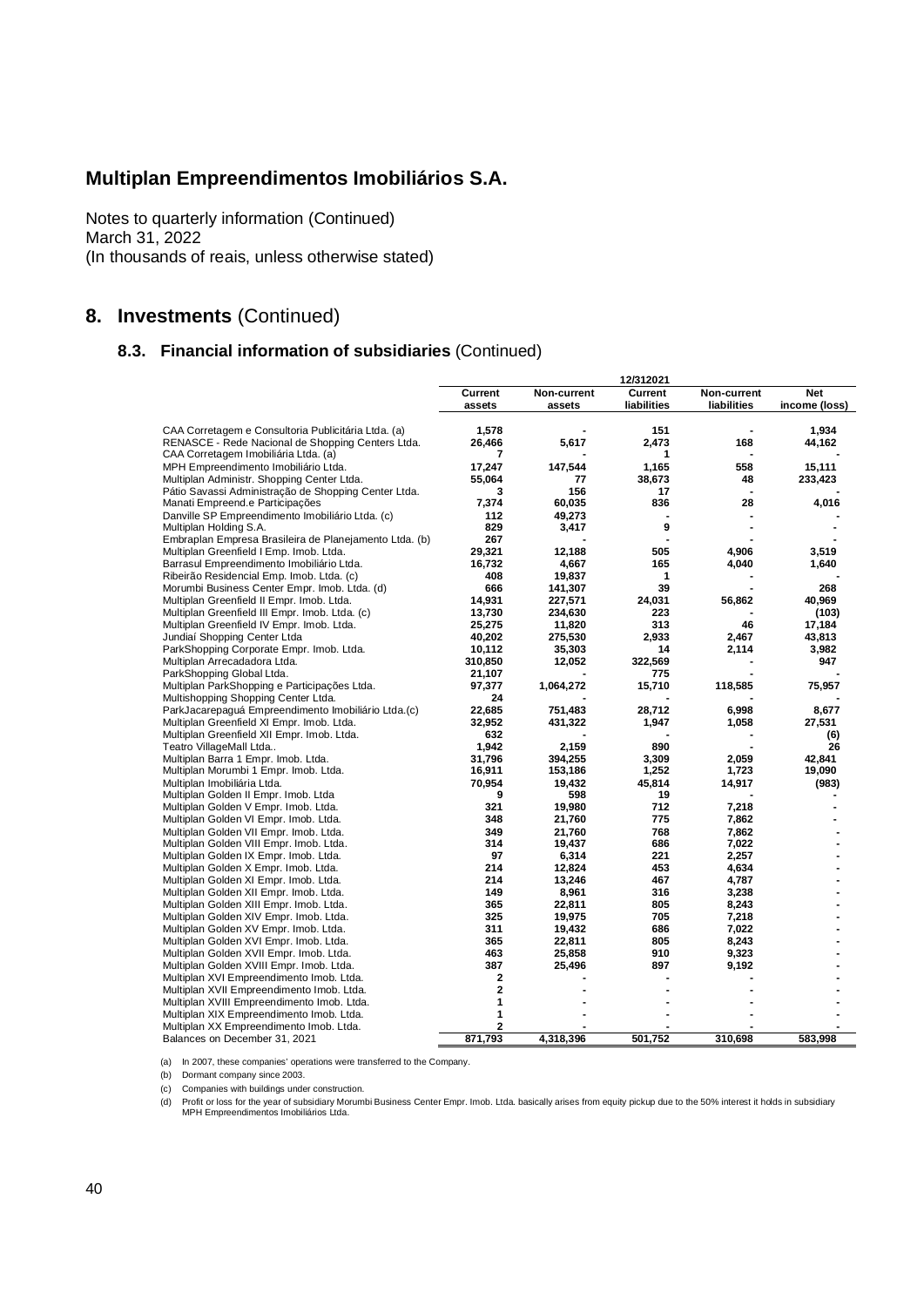Notes to quarterly information (Continued) March 31, 2022 (In thousands of reais, unless otherwise stated)

#### **8. Investments** (Continued)

#### **8.4. Information on joint ventures**

In compliance with CPC 19 (R2), the information on the joint venture Parque Shopping Maceió S.A. whose shareholders' agreements provide for shared control, was not consolidated.

The main information relating to the financial statements of the Company's joint venture is as follows:

|                                                             |            | Parque Shopping Maceió S.A. |
|-------------------------------------------------------------|------------|-----------------------------|
|                                                             | 03/31/2022 | 12/31/2021                  |
| <b>Assets</b>                                               |            |                             |
| <b>Current assets</b>                                       |            |                             |
| Cash and cash equivalents                                   | 4,852      | 9,708                       |
| Accounts receivable                                         | 15,892     | 17,334                      |
| Related-party receivables                                   | 68         | 68                          |
| Sundry advances                                             | 1,358      | 1,328                       |
| Other                                                       | 1,069      | 1,064                       |
|                                                             | 23,239     | 29,502                      |
| Non-current                                                 |            |                             |
| Judicial deposits                                           | 215        | 170                         |
| Other                                                       | 14,839     | 16,081                      |
| Investment properties                                       | 235,128    | 235,620                     |
| Intangible assets                                           | 33         | 37                          |
|                                                             | 250,215    | 251,908                     |
|                                                             |            |                             |
| <b>Total assets</b>                                         | 273,454    | 281,410                     |
| <b>Liabilities and equity</b><br><b>Current liabilities</b> |            |                             |
| Accounts payable                                            | 26         | 52                          |
| Taxes and contributions payable                             | 2,282      | 3,032                       |
| Other                                                       | 469        | 423                         |
|                                                             | 2.777      | 3.507                       |
| Non-current liabilities                                     |            |                             |
| Amounts payable from related parties                        | 34         |                             |
| Deferred income and social contribution taxes               | 2,487      | 2,574                       |
| Deferred revenue and costs                                  | 876        | 900                         |
|                                                             | 3,397      | 3,474                       |
| Equity                                                      |            |                             |
| Capital                                                     | 230,505    | 230,505                     |
| Legal reserve                                               | 16,941     | 16,941                      |
| Reserve for new investments                                 | 26,983     | 26,983                      |
| Dividends paid for the year                                 | (15, 165)  |                             |
| Profit or loss for the period                               | 8,016      |                             |
|                                                             | 267,280    | 274,429                     |
| Total liabilities and equity                                | 273,454    | 281,410                     |
|                                                             |            |                             |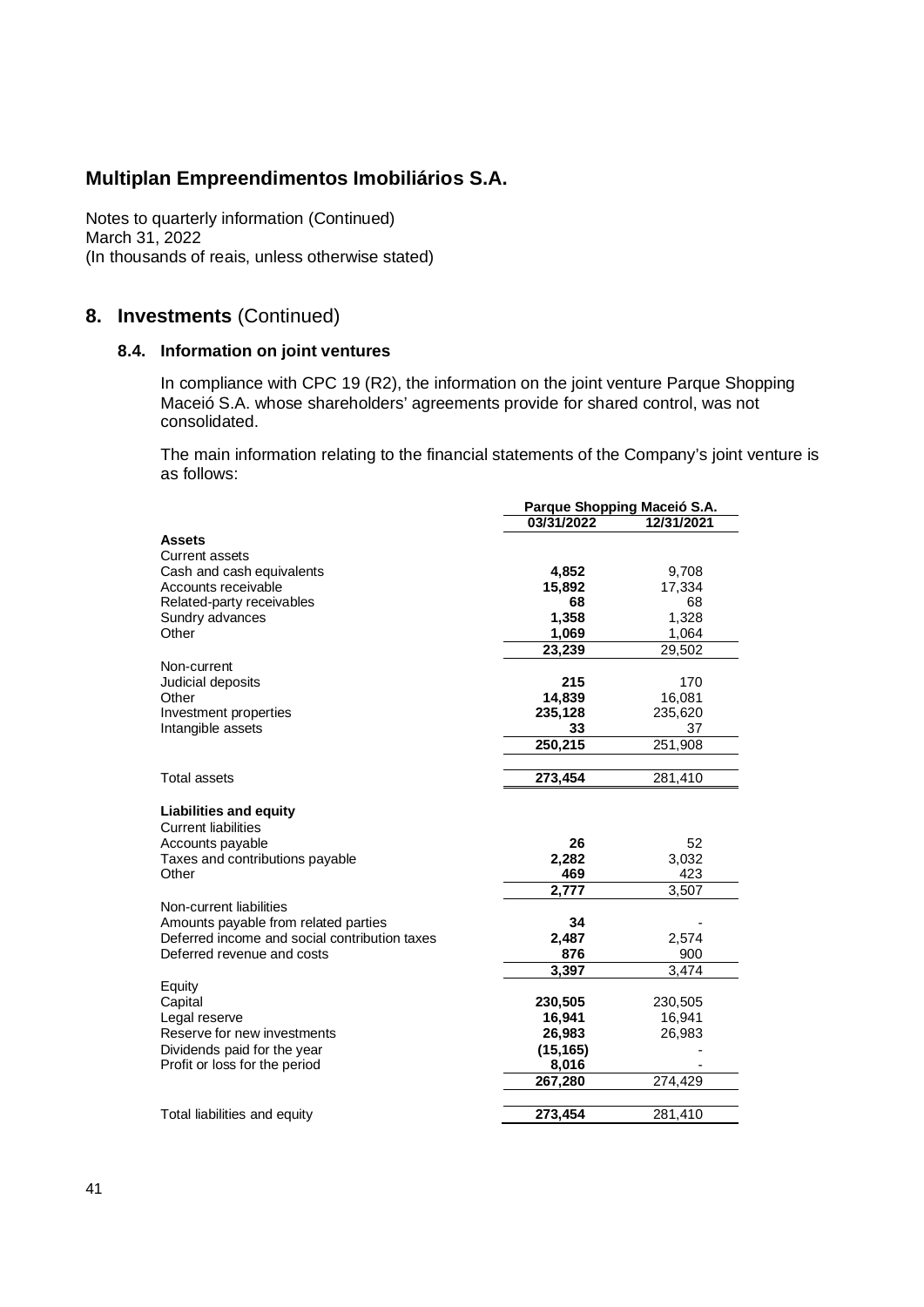Notes to quarterly information (Continued) March 31, 2022 (In thousands of reais, unless otherwise stated)

#### **8. Investments** (Continued)

#### **8.4. Information on joint ventures** (Continued)

|                                                                                            |            | Parque Shopping Maceió S.A. |
|--------------------------------------------------------------------------------------------|------------|-----------------------------|
|                                                                                            | 03/31/2022 | 03/31/2021                  |
| Statement of profit or loss                                                                |            |                             |
| Net revenue                                                                                | 13,150     | 9.911                       |
| Cost of services                                                                           | (2,760)    | (2.636)                     |
| Gross profit                                                                               | 10,390     | 7,275                       |
| Properties expenses                                                                        | (17)       | (55)                        |
| Parking                                                                                    | (344)      | (359)                       |
| Other operating income                                                                     | (2)        | (100)                       |
| Income before finance income (costs)                                                       | 10,027     | 6,761                       |
| Finance income (costs)                                                                     | 144        | 64                          |
| Income before income and social contribution taxes<br>Income and social contribution taxes | 10,171     | 6,825                       |
| Current                                                                                    | (2, 242)   | (1,258)                     |
| Deferred                                                                                   | 87         | (68)                        |
| Net income for the period                                                                  | 8,016      | 5.499                       |

The financial information referring to the joint venture was based on the trial balance presented by the Company on the closing date for the period.

On March 31, 2022, the Company has no commitments assumed with its joint venture, Additionally, this joint venture has no contingent liabilities, comprehensive income and other disclosures required by CPC 45 - Disclosure of Interests in Other Entities (IFRS 12) other than those presented above.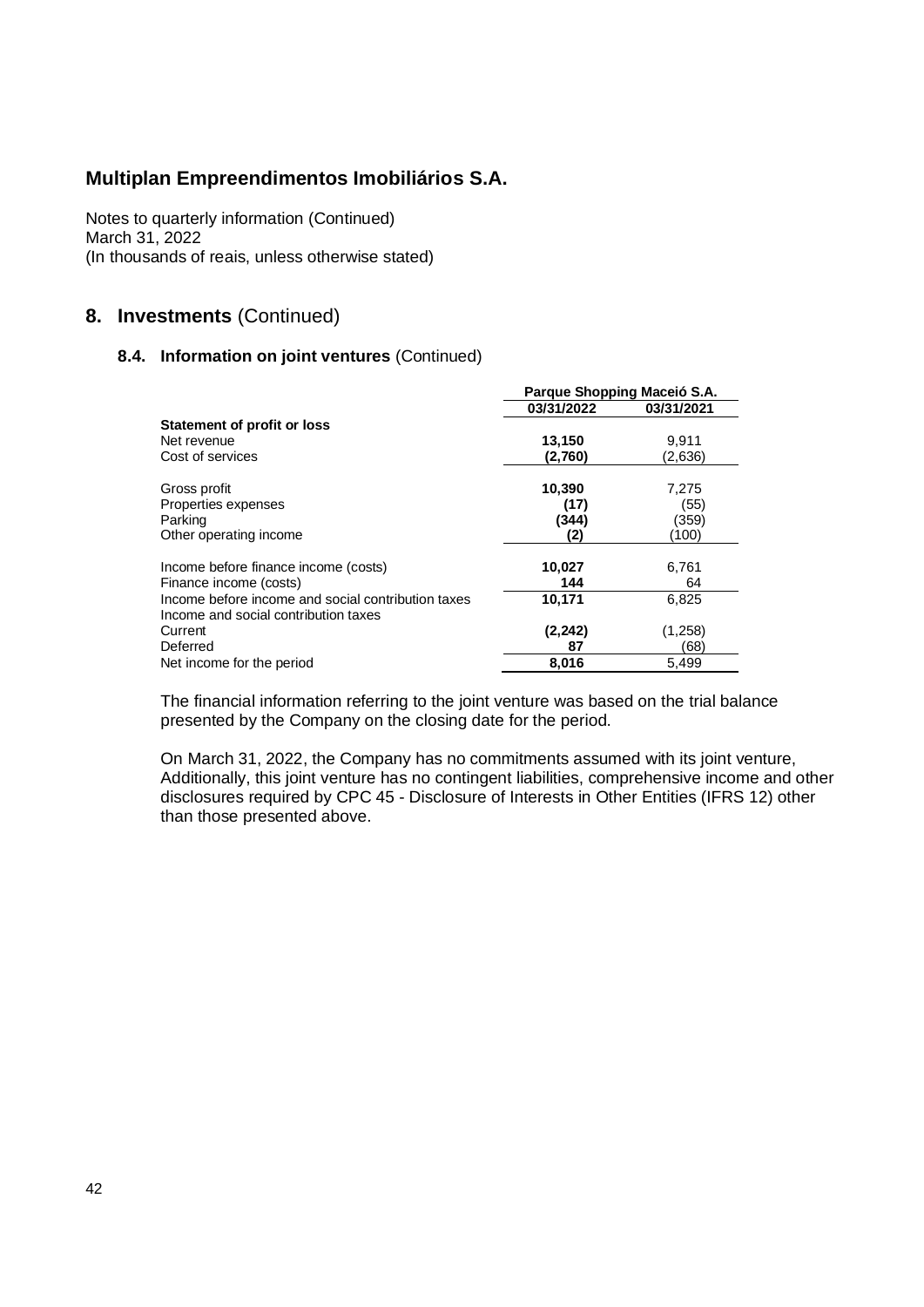Notes to quarterly information (Continued) March 31, 2022 (In thousands of reais, unless otherwise stated)

# **9. Investment properties**

Changes in investment properties are as follows:

| Cost                                                                         | Weighted<br>average<br>depreciation<br>rate $(\%)$ | 12/31/<br>2021          | <b>Additions</b> | Interest<br>capitalized | Depreciation | 03/31/2022              |
|------------------------------------------------------------------------------|----------------------------------------------------|-------------------------|------------------|-------------------------|--------------|-------------------------|
| Land                                                                         |                                                    | 802,132                 | 4,829            | 496                     |              | 807,457                 |
| Buildings and improvements<br>(-) Accumulated depreciation                   | 1.62                                               | 3,495,807<br>(791, 675) | 4,614            | ۰                       | (11, 309)    | 3,500,421<br>(802, 984) |
| Net value                                                                    |                                                    | 2,704,132               | 4,614            | $\blacksquare$          | (11, 309)    | 2,697,437               |
| <b>Facilities</b><br>(-) Accumulated depreciation<br>Net value               | 15.88                                              | 468,802<br>(377, 110)   | 333              |                         | (6,888)      | 469,135<br>(383,998)    |
|                                                                              |                                                    | 91.692                  | 333              | $\blacksquare$          | (6,888)      | 85,137                  |
| Machinery, equipment, furniture and fixtures<br>(-) Accumulated depreciation | 10                                                 | 62,973<br>(41, 075)     | 12               | $\blacksquare$          | (1, 196)     | 62,985<br>(42, 271)     |
| Net value                                                                    |                                                    | 21,898                  | 12               | $\blacksquare$          | (1, 196)     | 20,714                  |
| Leases<br>(-) Accumulated depreciation                                       | 12.6                                               | 49,135<br>(7,789)       |                  |                         | (1, 149)     | 49,135<br>(8,938)       |
| Net value                                                                    |                                                    | 41,346                  | $\blacksquare$   | $\blacksquare$          | (1, 149)     | 40,197                  |
| Other<br>(-) Accumulated depreciation                                        | 10                                                 | 10,559<br>(8, 174)      |                  |                         | (245)        | 10,559<br>(8, 419)      |
| Net value                                                                    |                                                    | 2,385                   | $\blacksquare$   | $\blacksquare$          | (245)        | 2,140                   |
| Construction in progress<br>Stores buyback                                   |                                                    | 206,200<br>53,120       | 9,735            | 2,373                   | (305)        | 218,308<br>52,815       |
|                                                                              |                                                    | 3,922,905               | 19,523           | 2,869                   | (21, 092)    | 3,924,205               |

 **Individuals**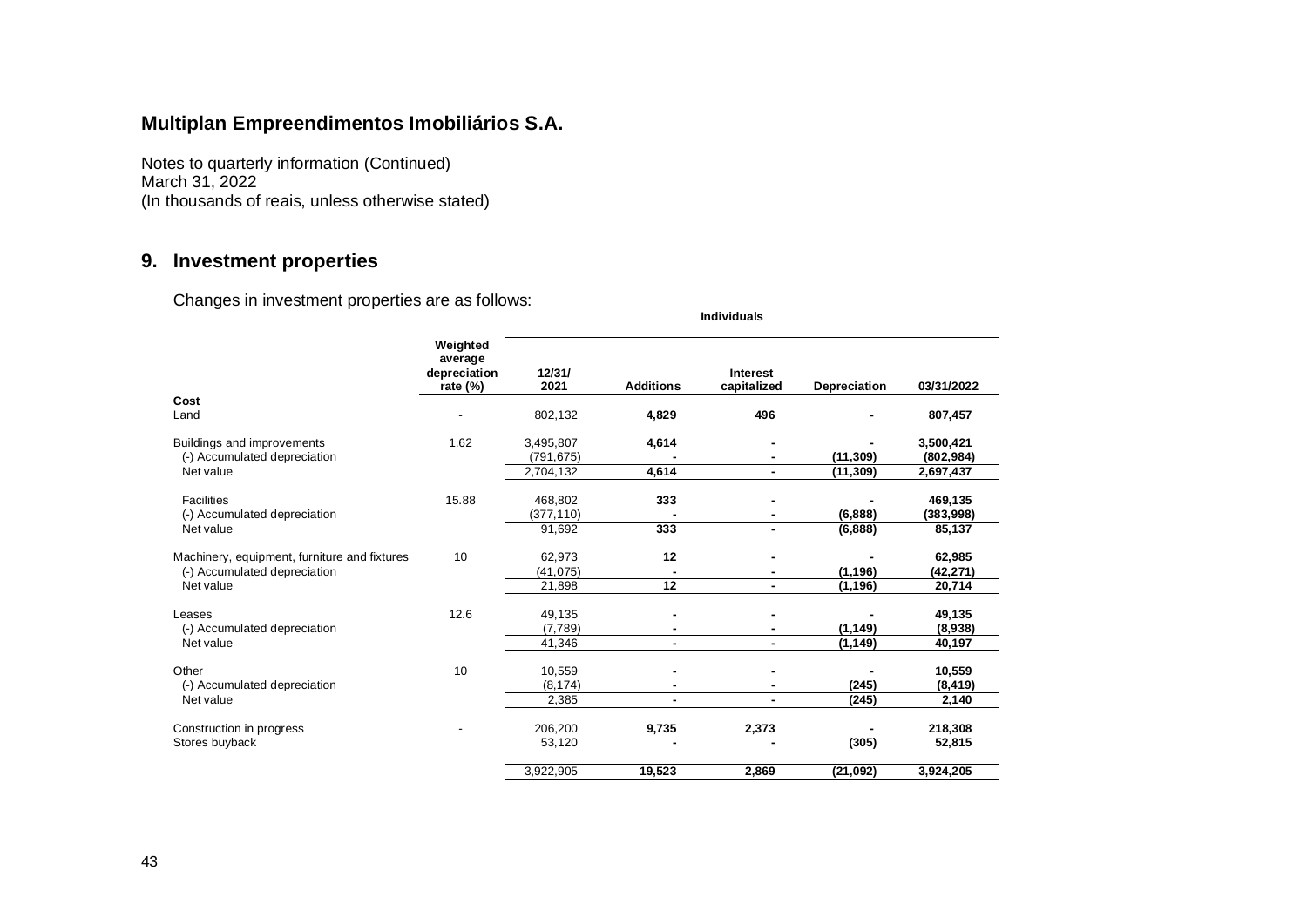Notes to quarterly information (Continued) March 31, 2022 (In thousands of reais, unless otherwise stated)

# **9. Investment properties** (Continued)

|                                                                                           |                                                    | Individual                   |                 |                         |                         |                      |                  |                               |  |  |  |
|-------------------------------------------------------------------------------------------|----------------------------------------------------|------------------------------|-----------------|-------------------------|-------------------------|----------------------|------------------|-------------------------------|--|--|--|
|                                                                                           | Weighted<br>average<br>depreciation<br>rate $(\%)$ | 12/31/<br>2020               | Additions (a)   | Write-offs (c)          | Interest<br>capitalized | Depreciation         | <b>Transfers</b> | 12/31/2021                    |  |  |  |
| Cost<br>Land                                                                              |                                                    | 809,959                      | 670             | (9, 492)                | 995                     |                      | $\blacksquare$   | 802,132                       |  |  |  |
| Buildings and improvements<br>(-) Accumulated depreciation                                | 1.62                                               | 3,618,634<br>(749, 677)      | 52,166          | (323, 454)<br>14,966    |                         | (56, 964)            | 148,461          | 3,495,807<br>(791, 675)       |  |  |  |
| Net value                                                                                 |                                                    | 2,868,957                    | 52,166          | (308, 488)              | $\blacksquare$          | (56, 964)            | 148,461          | 2,704,132                     |  |  |  |
| <b>Facilities</b><br>(-) Accumulated depreciation                                         | 15.88                                              | 480,480<br>(349, 934)        | 3,073           | (23, 910)<br>4,765      | $\blacksquare$          | (31, 941)            | 9,159            | 468,802<br>(377, 110)         |  |  |  |
| Net value                                                                                 |                                                    | 130,546                      | 3,073           | (19, 145)               | $\blacksquare$          | (31, 941)            | 9,159            | 91,692                        |  |  |  |
| Machinery, equipment, furniture and fixtures<br>(-) Accumulated depreciation<br>Net value | 10                                                 | 50,483<br>(36.697)<br>13,786 | 3,228<br>3,228  | (1,034)<br>193<br>(841) | $\blacksquare$          | (4, 571)<br>(4, 571) | 10,296<br>10,296 | 62,973<br>(41, 075)<br>21,898 |  |  |  |
|                                                                                           |                                                    |                              |                 |                         |                         |                      |                  |                               |  |  |  |
| Leases<br>(-) Accumulated depreciation<br>Net value                                       | 12.6                                               | 44.354<br>(3, 725)           | 4,781           | $\blacksquare$          | $\blacksquare$          | (4,064)              | Ξ.               | 49,135<br>(7,789)             |  |  |  |
|                                                                                           |                                                    | 40,629                       | 4,781           |                         | $\blacksquare$          | (4,064)              | $\blacksquare$   | 41,346                        |  |  |  |
| Other<br>(-) Accumulated depreciation                                                     | 10                                                 | 11,047<br>(7, 522)           | $\blacksquare$  | (488)<br>195            | $\blacksquare$          | (847)                | ٠                | 10,559<br>(8, 174)            |  |  |  |
| Net value                                                                                 |                                                    | 3,525                        | $\blacksquare$  | (293)                   | $\blacksquare$          | (847)                | $\blacksquare$   | 2,385                         |  |  |  |
| Construction in progress<br>Stores buyback                                                |                                                    | 326,245<br>47,565            | 45,356<br>6,913 | (2, 367)<br>(201)       | 4,882                   | (1, 157)             | (167, 916)       | 206,200<br>53,120             |  |  |  |
|                                                                                           |                                                    | 4.241.212                    | 116,187         | (340, 827)              | 5.877                   | (99, 544)            | $\blacksquare$   | 3,922,905                     |  |  |  |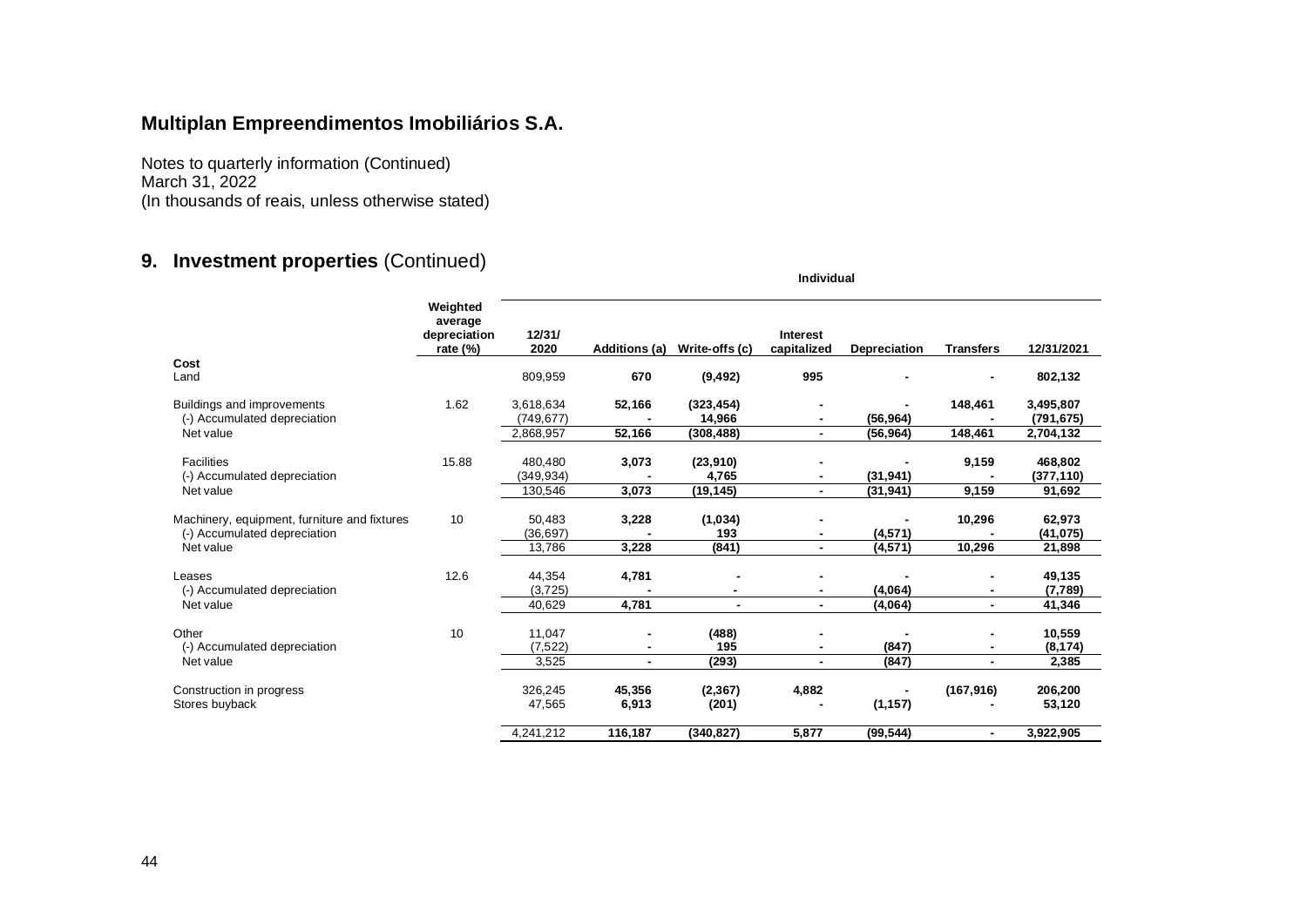Notes to quarterly information (Continued) March 31, 2022 (In thousands of reais, unless otherwise stated)

# **9. Investment properties** (Continued)

|                                                                                              |                                                 |                                       |                  |                                  | Consolidated                   |                        |                                       |
|----------------------------------------------------------------------------------------------|-------------------------------------------------|---------------------------------------|------------------|----------------------------------|--------------------------------|------------------------|---------------------------------------|
|                                                                                              | Weighted<br>average<br>depreciation rate<br>(%) | 12/31/2021                            | <b>Additions</b> | Write-offs (q)                   | <b>Interest</b><br>capitalized | Depreciation           | 03/31/2022                            |
| Cost<br>Land                                                                                 |                                                 | 1,605,499                             | 4,829            |                                  | 496                            |                        | 1,610,824                             |
| Buildings and improvements<br>(-) Accumulated depreciation<br>Net value                      | 1.62                                            | 6,377,804<br>(1,061,749)<br>5,316,055 | 28,759<br>28,759 | $\blacksquare$                   | $\blacksquare$                 | (21, 767)<br>(21, 767) | 6,406,563<br>(1,083,516)<br>5,323,047 |
| <b>Facilities</b><br>(-) Accumulated depreciation<br>Net value                               | 15.04                                           | 1,013,520<br>(663, 815)<br>349,705    | 9,603<br>9,603   | $\blacksquare$<br>$\blacksquare$ | $\blacksquare$                 | (19, 719)<br>(19, 719) | 1,023,123<br>(683, 534)<br>339,589    |
| Machinery, equipment, furniture<br>and fixtures<br>(-) Accumulated depreciation<br>Net value | 10                                              | 110,526<br>(62, 862)<br>47,664        | 16<br>16         | $\blacksquare$                   | $\blacksquare$                 | (2, 239)<br>(2, 239)   | 110,542<br>(65, 101)<br>45,441        |
| Leases<br>(-) Accumulated depreciation<br>Net value                                          | 12.6                                            | 50,581<br>(9,016)<br>41,565           | $\blacksquare$   | $\blacksquare$                   | $\sim$                         | (1, 155)<br>(1, 155)   | 50,581<br>(10, 171)<br>40,410         |
| Other<br>(-) Accumulated depreciation<br>Net value                                           | 10                                              | 35,809<br>(16, 303)<br>19,506         | 94<br>94         | (176)<br>23<br>(153)             | $\blacksquare$                 | (819)<br>(819)         | 35,727<br>(17,099)<br>18,628          |
| Construction in progress (d)<br>Stores buyback                                               |                                                 | 232,214<br>60,937                     | 9,832            |                                  | 2,373                          | (349)                  | 244,419<br>60,588                     |
|                                                                                              |                                                 | 7,673,145                             | 53,133           | (153)                            | 2,869                          | (46, 048)              | 7,682,946                             |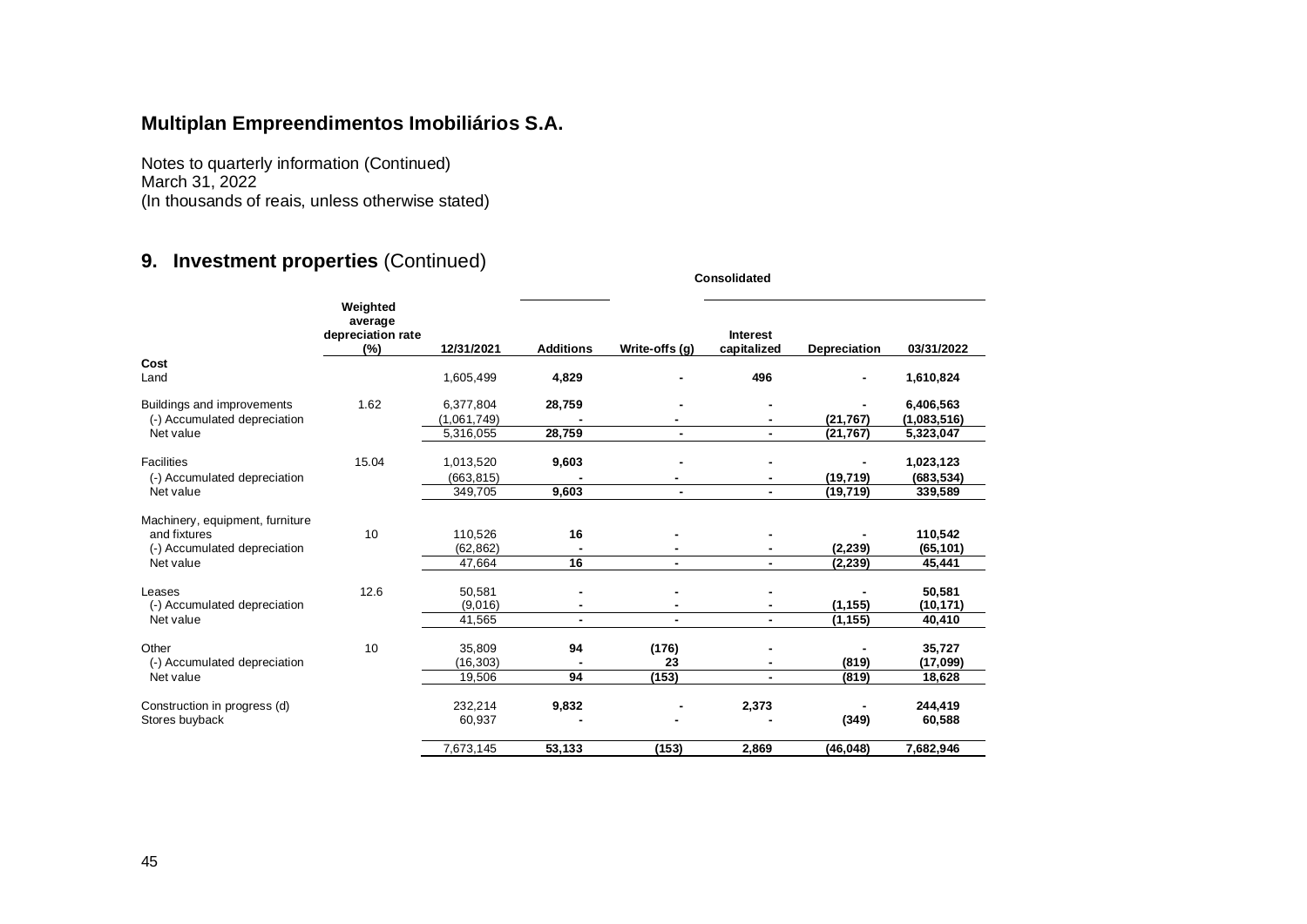Notes to quarterly information (Continued) March 31, 2022 (In thousands of reais, unless otherwise stated)

#### **9. Investment properties** (Continued)

|                                 | Weighted average<br>depreciation rate<br>$(\%)$ | 12/31/2020 | <b>Additions</b> | Write-offs<br>(d) | Interest<br>capitalized | Reclassification | Depreciation | Transfers (e)  | 12/31/2021  |
|---------------------------------|-------------------------------------------------|------------|------------------|-------------------|-------------------------|------------------|--------------|----------------|-------------|
| Cost                            |                                                 |            |                  |                   |                         |                  |              |                |             |
| Land                            |                                                 | 1,611,229  | 12,243           | (18,968)          | 995                     |                  |              |                | 1,605,499   |
| Buildings and improvements      | 1,62                                            | 5,705,986  | 123,660          | (782)             |                         | 28,417           |              | 520,523        | 6,377,804   |
| (-) Accumulated depreciation    |                                                 | (970, 795) |                  |                   |                         |                  | (90, 954)    |                | (1,061,749) |
| Net value                       |                                                 | 4,735,191  | 123,660          | (782)             | $\blacksquare$          | 28,417           | (90, 954)    | 520,523        | 5,316,055   |
| Facilities                      | 15,04                                           | 869,901    | 21,477           | (28)              |                         |                  |              | 122,170        | 1,013,520   |
| (-) Accumulated depreciation    |                                                 | (588, 632) |                  |                   |                         | $\blacksquare$   | (75, 183)    |                | (663, 815)  |
| Net value                       |                                                 | 281,269    | 21,477           | (28)              | $\blacksquare$          |                  | (75, 183)    | 122,170        | 349,705     |
| Machinery, equipment, furniture |                                                 |            |                  |                   |                         |                  |              |                |             |
| and fixtures                    | 10                                              | 80,301     | 4,580            |                   |                         |                  |              | 25,645         | 110,526     |
| (-) Accumulated depreciation    |                                                 | (55,593)   |                  |                   |                         |                  | (7, 269)     |                | (62, 862)   |
| Net value                       |                                                 | 24,708     | 4,580            | $\blacksquare$    | $\blacksquare$          |                  | (7, 269)     | 25,645         | 47,664      |
| Leases                          | 12.6                                            | 44,354     | 4,814            |                   |                         | 1,413            |              |                | 50,581      |
| (-) Accumulated depreciation    |                                                 | (4,932)    |                  |                   |                         |                  | (4,084)      |                | (9,016)     |
| Net value                       |                                                 | 39,422     | 4,814            | $\blacksquare$    | $\blacksquare$          | 1,413            | (4,084)      | $\blacksquare$ | 41,565      |
| Other                           | 10                                              | 22,805     | 13,004           |                   |                         | $\blacksquare$   |              |                | 35,809      |
| (-) Accumulated depreciation    |                                                 | (14,962)   |                  |                   |                         |                  | (1, 341)     |                | (16,303)    |
| Net value                       |                                                 | 7,843      | 13,004           | $\blacksquare$    | $\blacksquare$          |                  | (1, 341)     | ۰              | 19,506      |
| Construction in progress (d)    |                                                 | 685,188    | 234,728          | (5, 554)          | 16,020                  | (29, 830)        |              | (668, 338)     | 232,214     |
| Stores buyback                  |                                                 | 54,730     | 7,530            |                   |                         |                  | (1, 323)     |                | 60,937      |
|                                 |                                                 | 7,439,580  | 422.036          | (25, 332)         | 17,015                  |                  | (180, 154)   | $\blacksquare$ | 7,673,145   |

(a) Additions in the period refer to: Buildings at Parkshopping Jacarepaguá in the amount of R\$ 23,213, Revitalization of BarraShoppingSul in the amount of R\$655 and Revitalization of BH Shopping in the amount of R\$ 1,296. Parkshopping Barigui in the amount of R\$4,100.

 **Consolidated**

(b) Of the total additions, the main one refers to the construction in progress of Park Jacarepagua in the amount of R\$189,828.

(c) On April 12, 2021, the Company transferred the amount of R\$340,016 to subsidiary Multiplan Greenfield XI Empr. Imob. Ltd. referring to a 20% interest in BH Shopping.

(d) On September 10, 2021, the Company signed the dissolution of the Parkshopping Global project with BNI Empreendimentos e Participações S.A. and lowered the project's value to R\$24,521. Of this amount, R\$10,661 was recla

(e) In November 2021, the Company opened Park Jacarepaguá and transferred the amount of R\$485,120 referring to construction in progress, of which: R\$363,333 was reclassified to Buildings and Improvements, R\$106,438 to Faci and Furniture and Fixtures.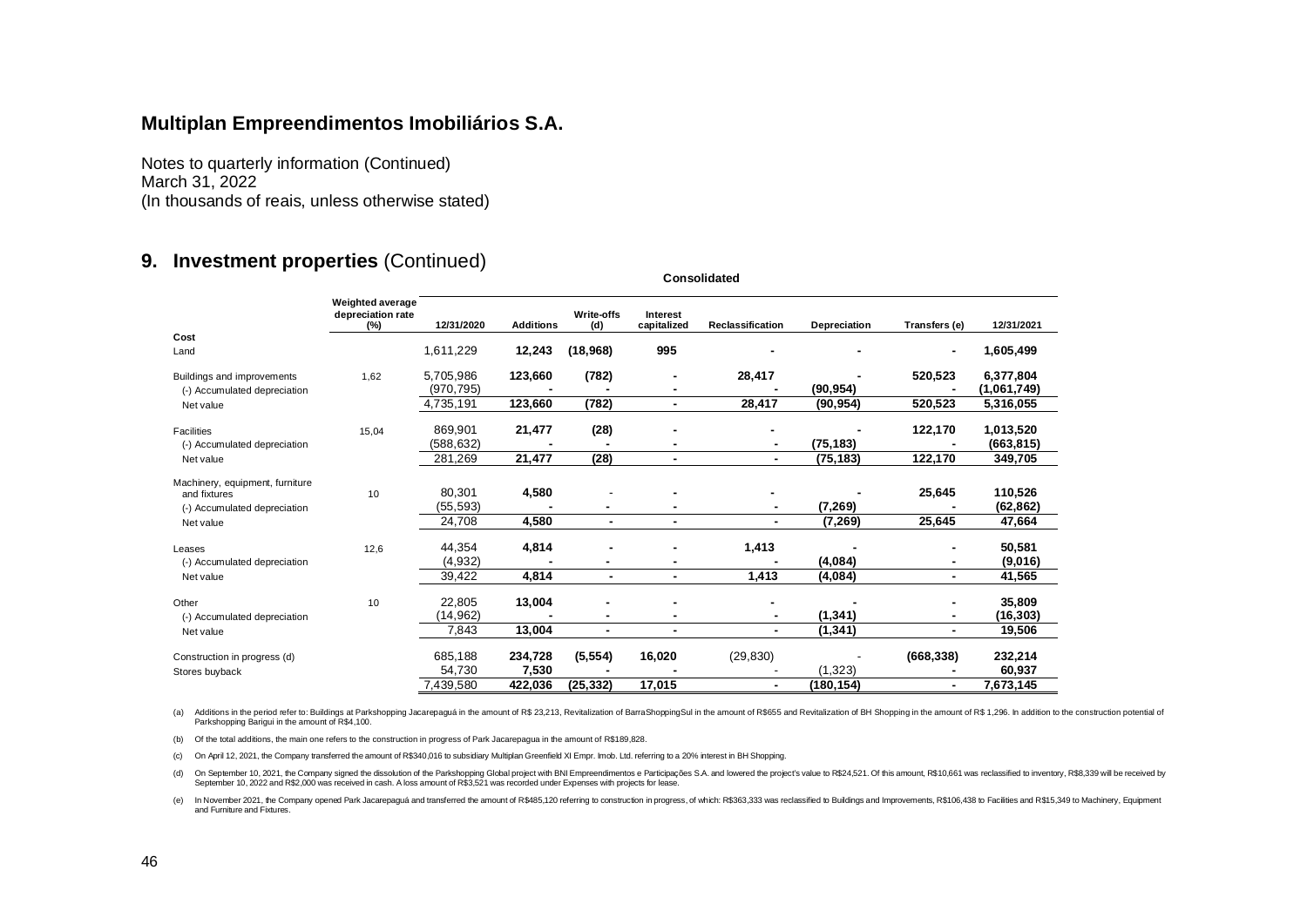Notes to quarterly information (Continued) March 31, 2022 (In thousands of reais, unless otherwise stated)

#### **9. Investment properties** (Continued)

Multiplan measured its investment properties internally at fair value based on the Discounted Cash Flow (DCF) method. The Company calculated the present value by using a discount rate following the Capital Asset Pricing Model (CAPM), Risk and return assumptions were considered based on studies published by Mr, Damodaran (New York University professor) relating to the stock market performance of the Company (beta), in addition to market prospects (Central Bank of Brazil - BACEN) and data on the risk premium of the domestic market (country risk).

Based on these assumptions, the Company used a nominal, unlevered weighted average discount rate of 13,56% as of March 31, 2022, resulting from a statutory discount rate of 13,29% calculated in accordance with the CAPM model and based on internal analyses, spread from 0 to 150 base points was added to this rate, resulting in an additional weighted average spread of 26 base points in the valuation of each malls, office towers and project.

| March<br>2022 | <b>December</b><br>2021 |
|---------------|-------------------------|
| 3.28%         | 3.28%                   |
| 6.69%         | 6.69%                   |
| 1.00          | 0.96                    |
| 194 b.p.      | 194 b.p.                |
| 26 b.p.       | 28 b.p.                 |
| 12.19%        | 11.82%                  |
| March         | <b>December</b>         |
| 2022          | 2021                    |
| 3.55%         | 3.50%                   |
| 2.30%         | 2.30%                   |
| 13.56%        | 13.14%                  |
|               |                         |

(i) Inflation (BR) of March 2022 refers to the weighted average of estimates from April 2022 to March 2026, Inflation (BR) of December 2021 refers to the weighted average of estimates for the period between January 2022 and December 2025.

The investment properties valuation reflects the market participant concept. As such, the Company does not consider, in the discounted cash flows calculation, taxes, income and expenses relating to administration and sales services.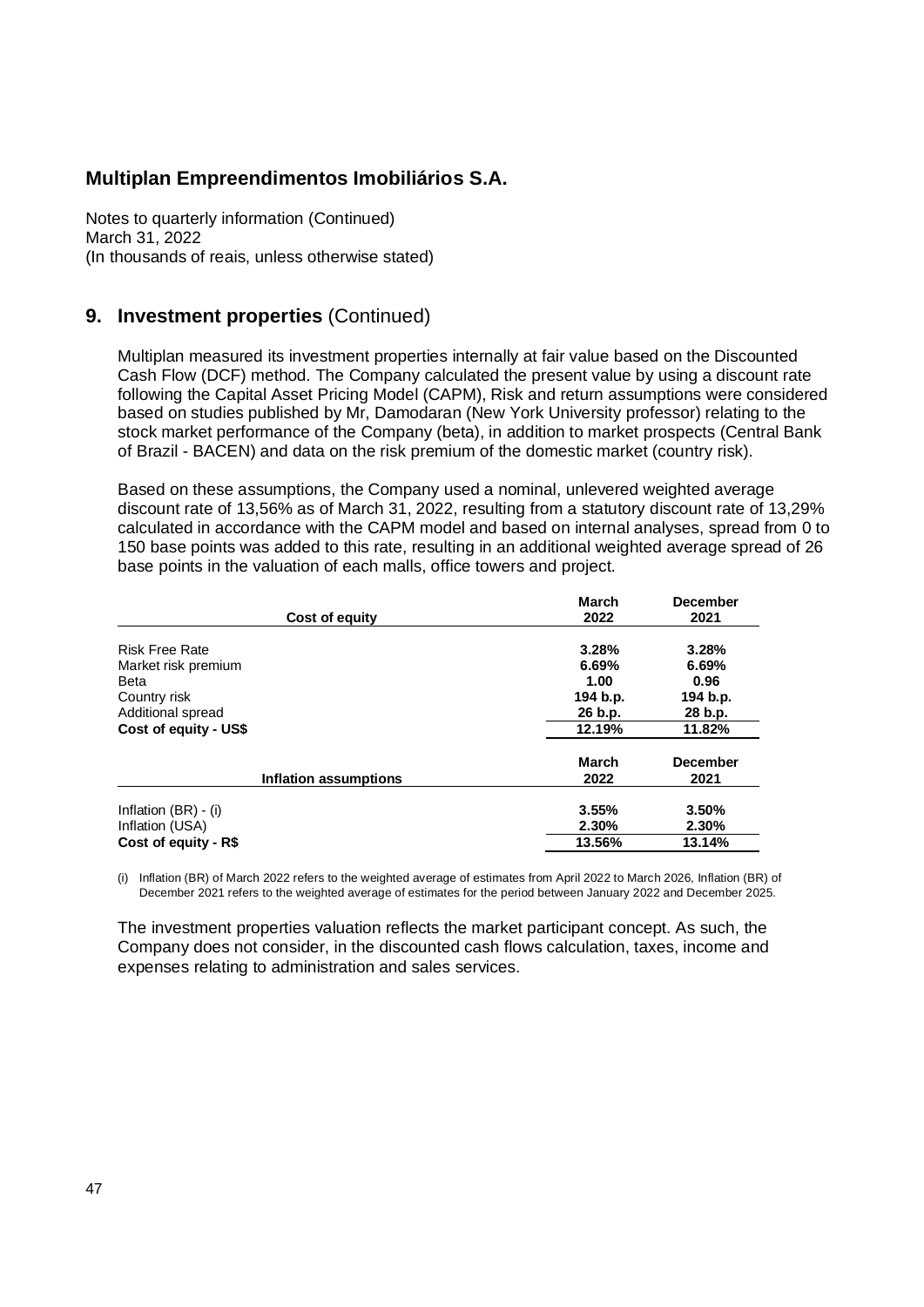Notes to quarterly information (Continued) March 31, 2022 (In thousands of reais, unless otherwise stated)

#### **9. Investment properties** (Continued)

The future cash flow of the model was estimated based on the individual cash flows of shopping malls, expansions and office towers, including the Net Operating Income (NOI), recurring Key money (based only on mix changes, except for future projects), Income from Transfer Charges, investments in revitalization, and construction in progress, Perpetuity was calculated considering a real growth rate of 2.0% for shopping malls and of 0,0% for office towers.

The methodology used to calculate the discount rate, which uses long-term averages, considers the effects of the coronavirus pandemic (Covid-19) until December 2021, Additionally, projected future cash flows consider a preliminary estimate made by the Company of possible impacts of the coronavirus pandemic.

The Company classified its investment properties in accordance with their statuses, The table below describes the amount identified for each category of property and presents the fair value of assets held by the Company:

|                                           | <b>Individual</b> |                     |  |
|-------------------------------------------|-------------------|---------------------|--|
|                                           | March             | <b>December</b>     |  |
|                                           | 2022              | 2021                |  |
| Valuation of investment properties        |                   |                     |  |
| Malls and office towers in operation      | 16,543,398        | 17,073,849          |  |
| Projects in progress (disclosed) (i)      | 64.294            | 52,025              |  |
| Projects in progress (not disclosed) (i)  | 182,213           | 181,430             |  |
| Total                                     | 16,789,905        | 17.307.304          |  |
|                                           |                   | <b>Consolidated</b> |  |
|                                           | March             | December            |  |
|                                           | 2022              | 2021                |  |
| Valuation of investment properties        |                   |                     |  |
| Malls and office towers in operation      | 21,989,237        | 22,652,707          |  |
| Projects in progress (disclosed) (i) (ii) | 67,500            | 54,288              |  |
| Projects in progress (not disclosed) (i)  | 189,500           | 188,562             |  |
| Total                                     | 22,246,237        | 22,895,557          |  |

(i) Projects in progress were valued at cost.

(i) As at December 31, 2021, ParkJacarepaguá was reclassified from projects in progress (advertised) to shopping malls in operation.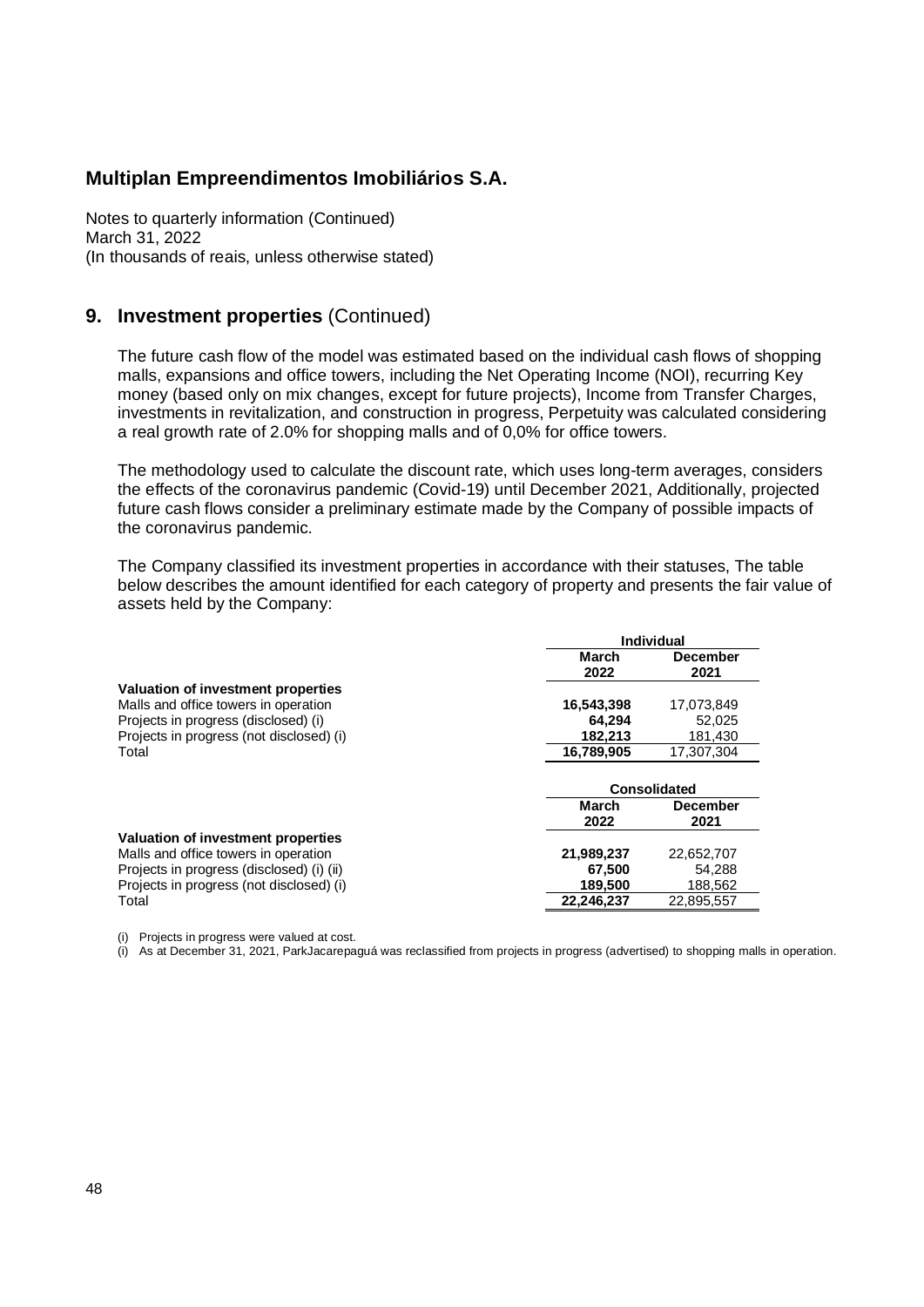Notes to quarterly information (Continued) March 31, 2022 (In thousands of reais, unless otherwise stated)

#### **9. Investment properties** (Continued)

In March 2022 and December 2021, the interest of 50.0% held in the Parque Shopping Maceió project through a joint venture was not considered in the consolidated valuation.

The Company did not identify the need to recognize a provision for impairment of investment properties on March 30, 2022 and December 31, 2021.

# **10. Property and equipment**

|                                                                                              |                                     | <b>Individual</b>            |                  |                |                              |  |  |  |
|----------------------------------------------------------------------------------------------|-------------------------------------|------------------------------|------------------|----------------|------------------------------|--|--|--|
|                                                                                              | Annual<br>depreciation<br>rates (%) | 12/31/2021                   | <b>Additions</b> | Depreciation   | 03/31/2022                   |  |  |  |
| Cost<br>Land                                                                                 |                                     | 2,015                        |                  |                | 2,015                        |  |  |  |
| Buildings and improvements<br>(-) Accumulated depreciation<br>Net value                      | 4                                   | 5,145<br>(2,583)             |                  | (51)<br>(51)   | 5,145<br>(2,634)             |  |  |  |
| <b>Facilities</b><br>(-) Accumulated depreciation                                            | 10                                  | 2,562<br>5,974<br>(3, 188)   | 33               | (65)           | 2,511<br>6,007<br>(3,253)    |  |  |  |
| Net value                                                                                    |                                     | 2,786                        | 33               | (65)           | 2,754                        |  |  |  |
| Machinery, equipment, furniture<br>and fixtures<br>(-) Accumulated depreciation<br>Net value | 10                                  | 14,851<br>(10, 591)<br>4,260 | 293<br>293       | (279)<br>(279) | 15,144<br>(10,870)<br>4,274  |  |  |  |
| Vehicles<br>(-) Accumulated depreciation<br>Net value                                        | 10                                  | 59,950<br>(8, 129)<br>51,821 |                  | (505)<br>(505) | 59,950<br>(8,634)<br>51,316  |  |  |  |
| Leases<br>(-) Accumulated depreciation<br>Net value                                          | 1.6 to 7.4                          | 6,609<br>(2, 432)<br>4,177   |                  | (329)<br>(329) | 6,609<br>(2,761)<br>3,848    |  |  |  |
| Other<br>(-) Accumulated depreciation<br>Net value                                           | 10                                  | 24,063<br>(4, 110)<br>19,953 | 392<br>392       | (157)<br>(157) | 24,455<br>(4, 267)<br>20,188 |  |  |  |
|                                                                                              |                                     | 87,574                       | 718              | (1, 386)       | 86,906                       |  |  |  |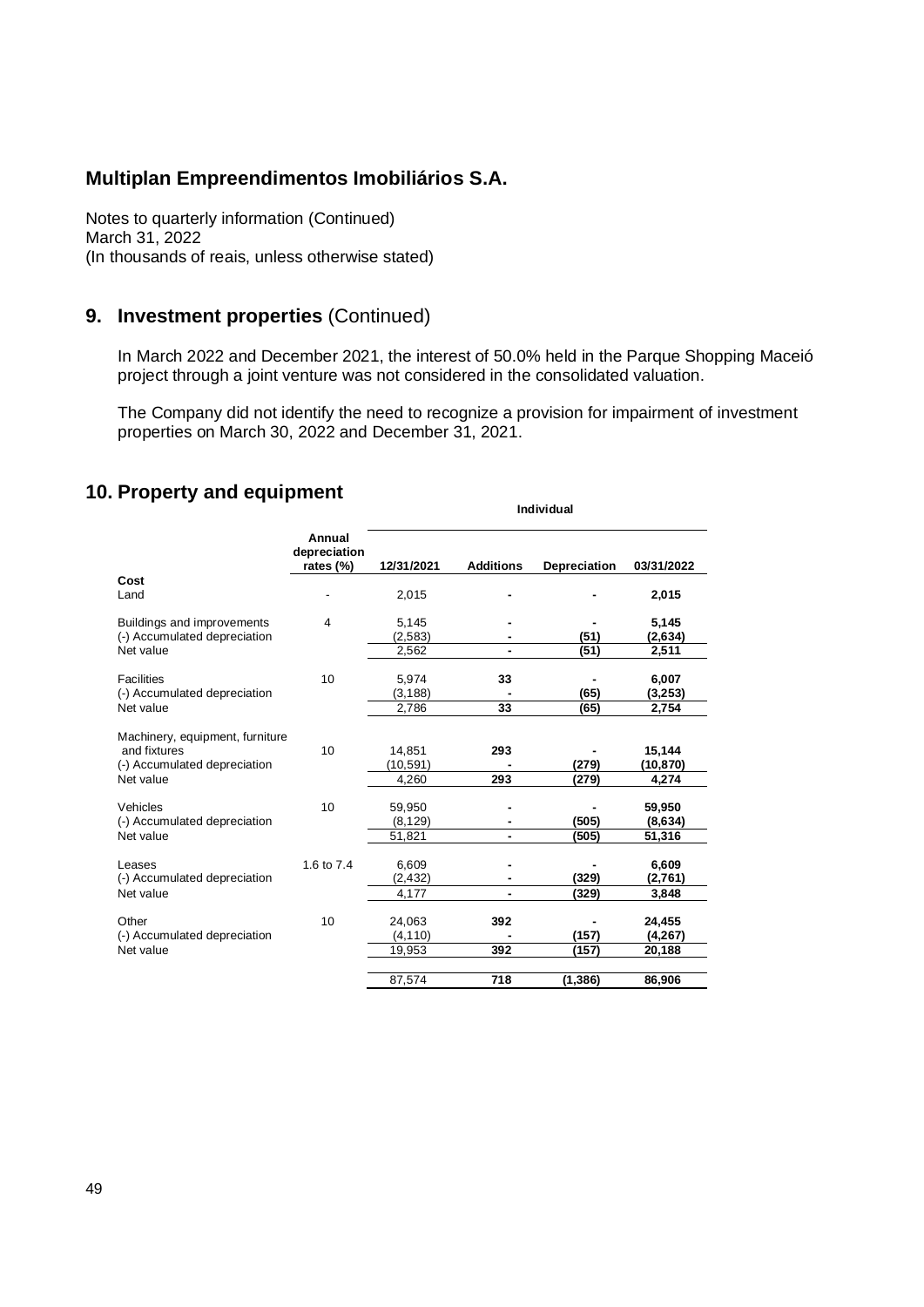Notes to quarterly information (Continued) March 31, 2022 (In thousands of reais, unless otherwise stated)

# **10. Property and equipment** (Continued)

|                                                                                              | Annual<br>depreciation |                              |                  | <b>Write-Off</b>    |                      |                              |
|----------------------------------------------------------------------------------------------|------------------------|------------------------------|------------------|---------------------|----------------------|------------------------------|
|                                                                                              | rates (%)              | 12/31/2020                   | <b>Additions</b> |                     | Depreciation         | 12/31/2021                   |
| Cost<br>Land                                                                                 |                        | 2,015                        |                  |                     |                      | 2,015                        |
| Buildings and improvements<br>(-) Accumulated depreciation                                   | 4                      | 5,145<br>(2,376)             |                  |                     | (207)                | 5,145<br>(2, 583)            |
| Net value                                                                                    |                        | 2,769                        |                  | ٠                   | (207)                | 2,562                        |
| <b>Facilities</b><br>(-) Accumulated depreciation                                            | 10                     | 6,362<br>(3, 473)            | 162              | (550)<br>550        | (265)                | 5,974<br>(3, 188)            |
| Net value                                                                                    |                        | 2,889                        | 162              | ۰                   | (265)                | 2,786                        |
| Machinery, equipment, furniture<br>and fixtures<br>(-) Accumulated depreciation<br>Net value | 10                     | 13,916<br>(9,523)<br>4,393   | 935<br>935       | ٠<br>$\blacksquare$ | (1,068)<br>(1,068)   | 14,851<br>(10,591)<br>4,260  |
| Vehicles<br>(-) Accumulated depreciation<br>Net value                                        | 10                     | 59.950<br>(6.098)<br>53,852  |                  | ٠                   | (2,031)<br>(2,031)   | 59,950<br>(8, 129)<br>51,821 |
| Leases<br>(-) Accumulated depreciation<br>Net value                                          | 1.6 to 7.4             | 4,293<br>(1, 296)<br>2,997   | 2,496<br>2,496   | (180)<br>94<br>(86) | (1, 230)<br>(1, 230) | 6,609<br>(2,432)<br>4,177    |
| Other<br>(-) Accumulated depreciation<br>Net value                                           | 10                     | 23,954<br>(3, 495)<br>20,459 | 109<br>109       | $\blacksquare$      | (615)<br>(615)       | 24,063<br>(4, 110)<br>19,953 |
|                                                                                              |                        | 89,374                       | 3.702            | (86)                | (5, 416)             | 87,574                       |

 **Individual**

50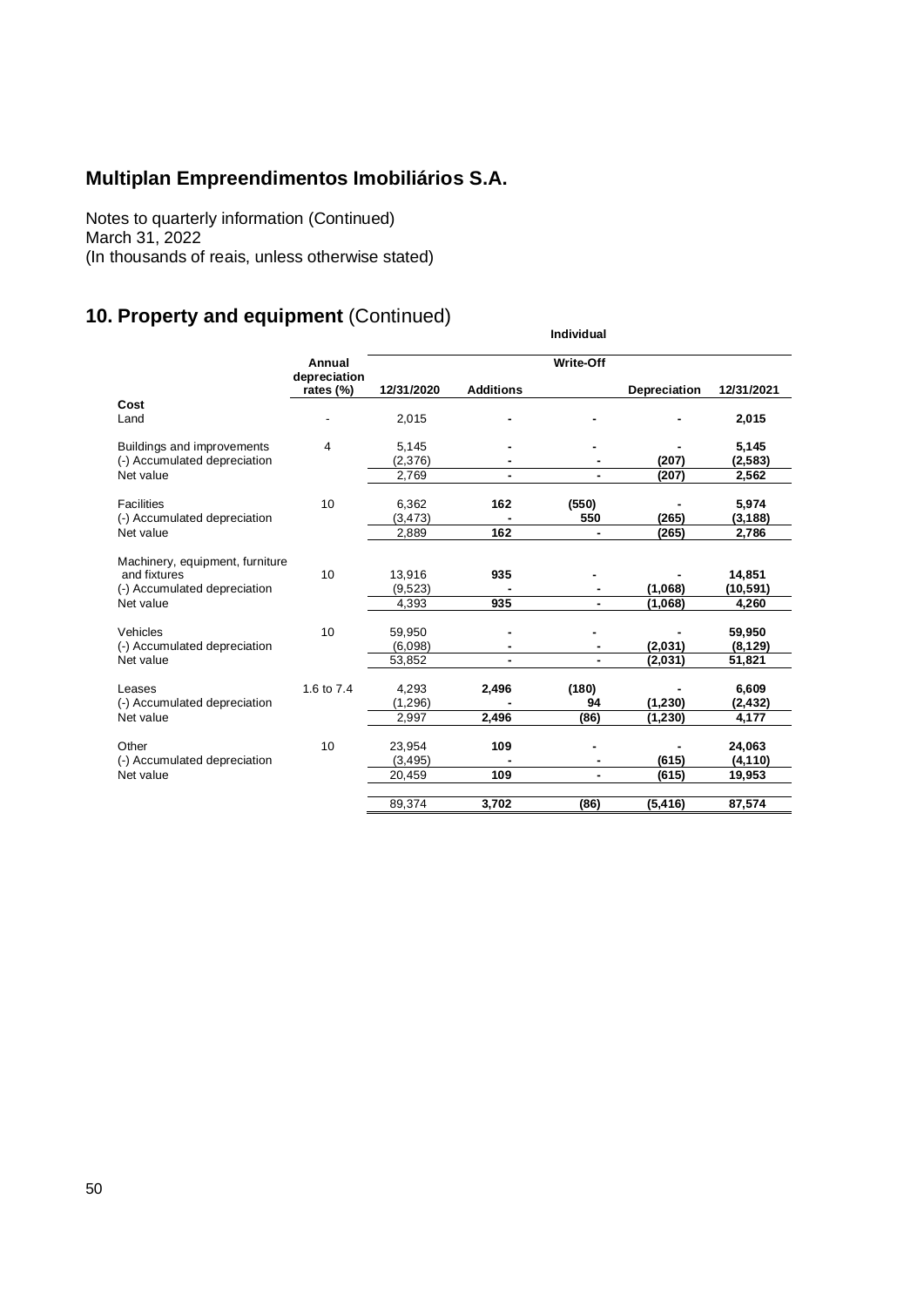Notes to quarterly information (Continued) March 31, 2022 (In thousands of reais, unless otherwise stated)

# **10. Property and equipment** (Continued)

|                                                                                                 |                                     |                              |            | <b>Consolidated</b>           |                              |
|-------------------------------------------------------------------------------------------------|-------------------------------------|------------------------------|------------|-------------------------------|------------------------------|
|                                                                                                 | Annual<br>depreciation<br>rates (%) | 12/31/2021                   |            | <b>Additions Depreciation</b> | 03/31/2022                   |
| Cost<br>Land                                                                                    |                                     | 6,235                        |            |                               | 6,235                        |
| Buildings and improvements<br>(-) Accumulated                                                   | 4                                   | 23,649                       |            |                               | 23,649                       |
| depreciation                                                                                    |                                     | (7,652)                      |            | (180)                         | (7, 832)                     |
| Net value                                                                                       |                                     | 15,997                       |            | (180)                         | 15,817                       |
| <b>Facilities</b><br>(-) Accumulated                                                            | 10                                  | 7,205                        | 33         |                               | 7,238                        |
| depreciation                                                                                    |                                     | (4, 389)                     |            | (65)                          | (4, 454)                     |
| Net value                                                                                       |                                     | 2,816                        | 33         | (65)                          | 2,784                        |
| Machinery, equipment,<br>furniture and fixtures<br>(-) Accumulated<br>depreciation<br>Net value | 10                                  | 16,541<br>(12, 309)<br>4,232 | 293<br>293 | (279)<br>(279)                | 16,834<br>(12, 588)<br>4,246 |
|                                                                                                 |                                     |                              |            |                               |                              |
| Vehicles<br>(-) Accumulated depreciation<br>Net value                                           | 10                                  | 59,950<br>(8, 131)<br>51,819 |            | (505)<br>(505)                | 59,950<br>(8,636)<br>51,314  |
| Leases                                                                                          | 1.6 to 7.4                          | 6,609                        |            |                               | 6,609                        |
| (-) Accumulated depreciation                                                                    |                                     | (2, 432)                     |            | (329)                         | (2,761)                      |
| Net value                                                                                       |                                     | 4,177                        |            | (329)                         | 3,848                        |
| Other<br>(-) Accumulated                                                                        | 10                                  | 24,559                       | 393        |                               | 24,952                       |
| depreciation                                                                                    |                                     | (4,676)                      |            | (157)                         | (4,833)                      |
| Net value                                                                                       |                                     | 19,883                       | 393        | (157)                         | 20,119                       |
|                                                                                                 |                                     | 105,159                      | 719        | (1, 515)                      | 104,363                      |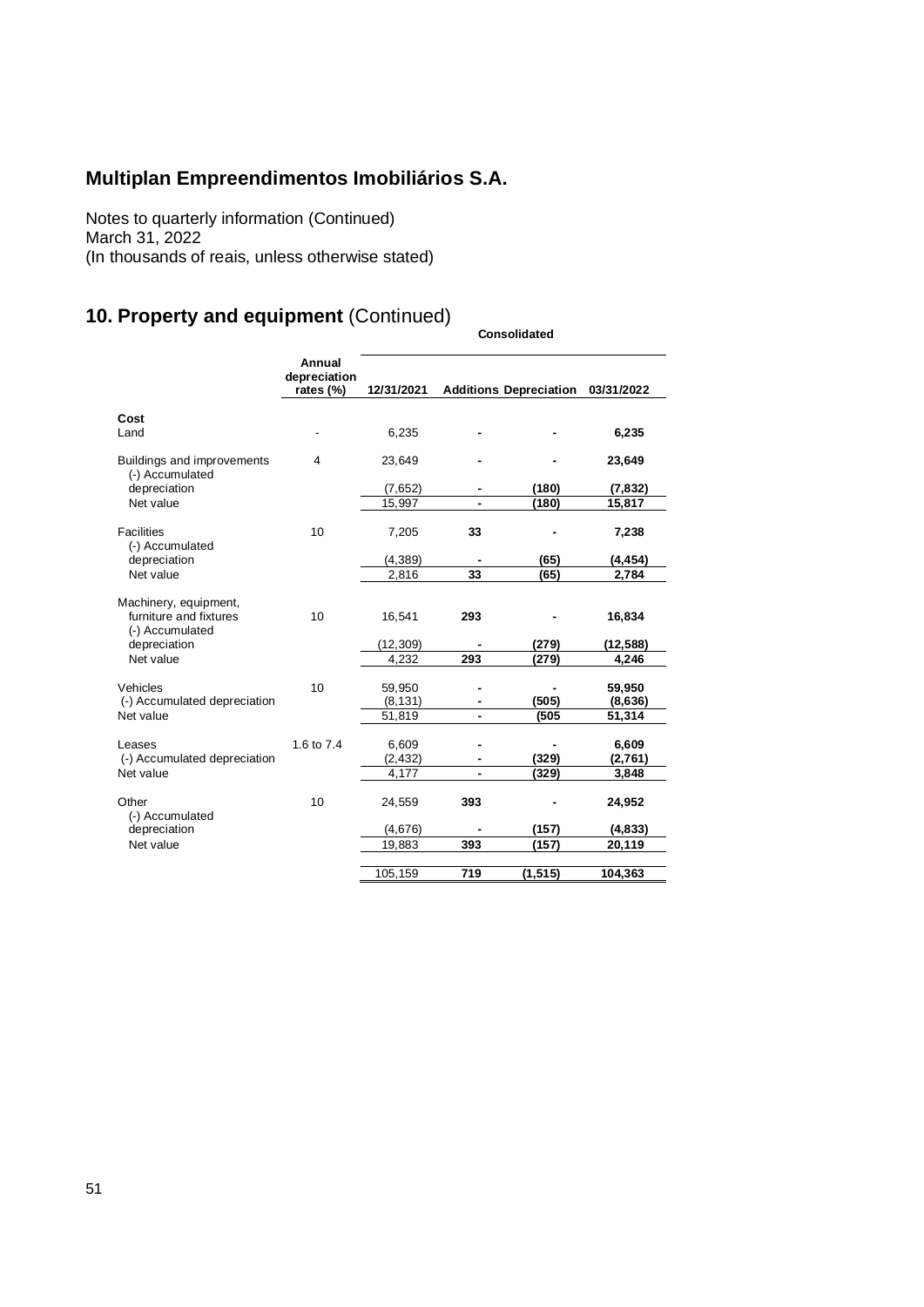Notes to quarterly information (Continued) March 31, 2022 (In thousands of reais, unless otherwise stated)

# **10. Property and equipment** (Continued)

|                                                                    | Annual<br>depreciation |            |       |                |                                              |           |
|--------------------------------------------------------------------|------------------------|------------|-------|----------------|----------------------------------------------|-----------|
|                                                                    | rates (%)              | 12/31/2020 |       |                | Additions Write-offs Depreciation 12/31/2021 |           |
|                                                                    |                        |            |       |                |                                              |           |
| Cost                                                               |                        |            |       |                |                                              |           |
| Land                                                               |                        | 6,235      |       |                |                                              | 6,235     |
| Buildings and improvements<br>(-) Accumulated                      | 4                      | 23,649     |       |                |                                              | 23,649    |
| depreciation                                                       |                        | (6,923)    |       |                | (729)                                        | (7,652)   |
| Net value                                                          |                        | 16,726     |       |                | (729)                                        | 15,997    |
| <b>Facilities</b><br>(-) Accumulated                               | 10                     | 7,593      | 162   | (550)          |                                              | 7,205     |
| depreciation                                                       |                        | (4,674)    |       | 550            | (265)                                        | (4, 389)  |
| Net value                                                          |                        | 2,919      | 162   | $\blacksquare$ | (265)                                        | 2,816     |
|                                                                    |                        |            |       |                |                                              |           |
| Machinery, equipment,<br>furniture and fixtures<br>(-) Accumulated | 10                     | 15,607     | 934   |                |                                              | 16,541    |
| depreciation                                                       |                        | (11, 241)  |       |                | (1,068)                                      | (12, 309) |
| Net value                                                          |                        | 4.366      | 934   |                | (1,068)                                      | 4,232     |
| Vehicles<br>(-) Accumulated                                        | 10                     | 59,950     |       |                |                                              | 59,950    |
| depreciation                                                       |                        | (6, 100)   |       |                | (2,031)                                      | (8, 131)  |
| Net value                                                          |                        | 53,850     |       |                | (2,031)                                      | 51,819    |
| Leases<br>(-) Accumulated                                          | 1.6 to 7.4             | 4,293      | 2,496 | (180)          |                                              | 6,609     |
| depreciation                                                       |                        | (1,296)    |       | 94             | (1, 230)                                     | (2, 432)  |
| Net value                                                          |                        | 2,997      | 2,496 | (86)           | (1, 230)                                     | 4,177     |
| Other<br>(-) Accumulated                                           | 10                     | 24,450     | 109   |                |                                              | 24,559    |
| depreciation                                                       |                        | (4,060)    |       |                | (616)                                        | (4,676)   |
| Net value                                                          |                        | 20,390     | 109   | ä,             | (616)                                        | 19,883    |
|                                                                    |                        | 107,483    | 3,701 | (86)           | (5,939)                                      | 105,159   |

**Consolidated**

The Company did not identify the need to recognize a provision for impairment of property and equipment at March 31, 2022 and December 31, 2021.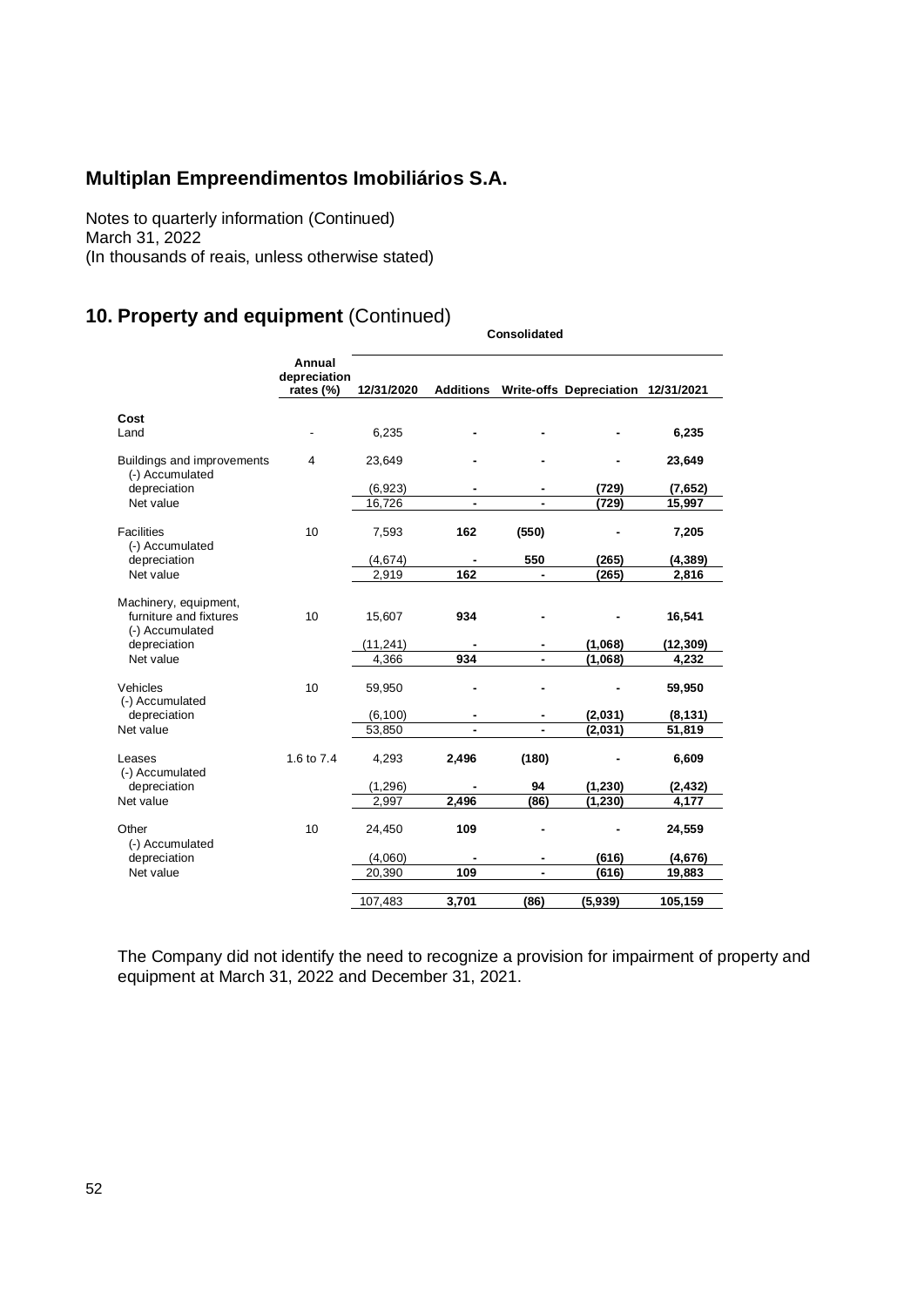Notes to quarterly information (Continued) March 31, 2022 (In thousands of reais, unless otherwise stated)

#### **11. Intangible assets**

Intangible assets comprise system licenses and goodwill recorded by the Company on the acquisition of new equity interests in 2007 and 2008; a portion of these investments was subsequently merged. The goodwill presented below has an indefinite useful life.

|                                        | Annual       |            |                  | Individual               |                |            |
|----------------------------------------|--------------|------------|------------------|--------------------------|----------------|------------|
|                                        | amortization |            |                  |                          |                |            |
|                                        | rates        | 12/31/2021 | <b>Additions</b> | Write-offs               | Amortization   | 03/31/2022 |
| Goodwill of merged companies (a)       |              |            |                  |                          |                |            |
| Bozano                                 |              | 118,610    |                  |                          |                | 118,610    |
| Realejo                                |              | 51,966     |                  |                          |                | 51,966     |
| Multishopping                          |              | 84,095     |                  | $\blacksquare$           | $\blacksquare$ | 84,095     |
|                                        |              | 254,671    |                  | $\blacksquare$           | $\blacksquare$ | 254,671    |
| Goodwill on acquisition of new         |              |            |                  |                          |                |            |
| equity interests (b)                   |              |            |                  |                          |                |            |
| <b>Brazilian Realty LLC.</b>           |              | 33,202     |                  |                          |                | 33,202     |
| Indústrias Luna S.A.                   |              | 4          |                  |                          |                | 4          |
| JPL Empreendimentos Ltda.              |              | 12,583     |                  |                          |                | 12,583     |
| Solução Imobiliária Ltda.              |              | 2,970      |                  |                          |                | 2,970      |
|                                        |              | 48,759     | $\blacksquare$   | $\blacksquare$           | $\frac{1}{2}$  | 48,759     |
| Right of use of systems                |              |            |                  |                          |                |            |
| Software license (c)                   | 10           | 153,541    | 5,454            |                          |                | 158,995    |
| Brands and patents                     |              | 341        |                  |                          |                | 341        |
| Accumulated amortization               |              | (91, 655)  |                  |                          | (3,990)        | (95, 645)  |
|                                        |              |            | 5,454            |                          |                |            |
|                                        |              | 62,227     |                  | $\blacksquare$           | (3,990)        | 63,691     |
|                                        |              | 365,657    | 5,454            | $\blacksquare$           | (3,990)        | 367,121    |
|                                        |              |            |                  |                          |                |            |
|                                        | Annual       |            |                  | Individual               |                |            |
|                                        | amortization |            |                  |                          |                |            |
|                                        | rates        | 12/31/2021 | <b>Additions</b> | Write-offs               | Amortization   | 03/31/2022 |
| Goodwill of merged companies (a)       |              |            |                  |                          |                |            |
| Bozano                                 |              | 118,610    |                  |                          |                | 118,610    |
| Realejo                                |              | 51,966     |                  |                          |                | 51,966     |
| Multishopping                          |              | 84,095     |                  |                          |                | 84,095     |
|                                        |              | 254,671    | $\blacksquare$   | ÷,                       |                | 254,671    |
| Goodwill on acquisition of new         |              |            |                  |                          |                |            |
| equity interests (b)                   |              |            |                  |                          |                |            |
| <b>Brazilian Realty LLC.</b>           |              | 33,202     |                  |                          |                | 33,202     |
| Indústrias Luna S.A.                   |              | 4          |                  |                          |                |            |
| JPL Empreendimentos Ltda.              |              | 12,583     |                  |                          |                | 12,583     |
| Solução Imobiliária Ltda.              |              | 2,970      |                  | $\blacksquare$           | $\blacksquare$ | 2,970      |
|                                        |              | 48,759     | $\blacksquare$   | $\overline{\phantom{0}}$ | $\blacksquare$ | 48,759     |
|                                        |              |            |                  |                          |                |            |
| Systems rights<br>Software license (c) | 10           |            | 17,219           |                          |                |            |
|                                        |              | 136,322    |                  |                          |                | 153,541    |
| Brands and patents                     |              | 341        |                  |                          |                | 341        |
| Accumulated amortization               |              | (76, 979)  |                  | $\blacksquare$           | (14, 676)      | (91, 655)  |
|                                        |              | 59,684     | 17,219           | $\blacksquare$           | (14, 676)      | 62,227     |
|                                        |              | 363,114    | 17,219           | $\blacksquare$           | (14, 676)      | 365,657    |
|                                        |              |            |                  |                          |                |            |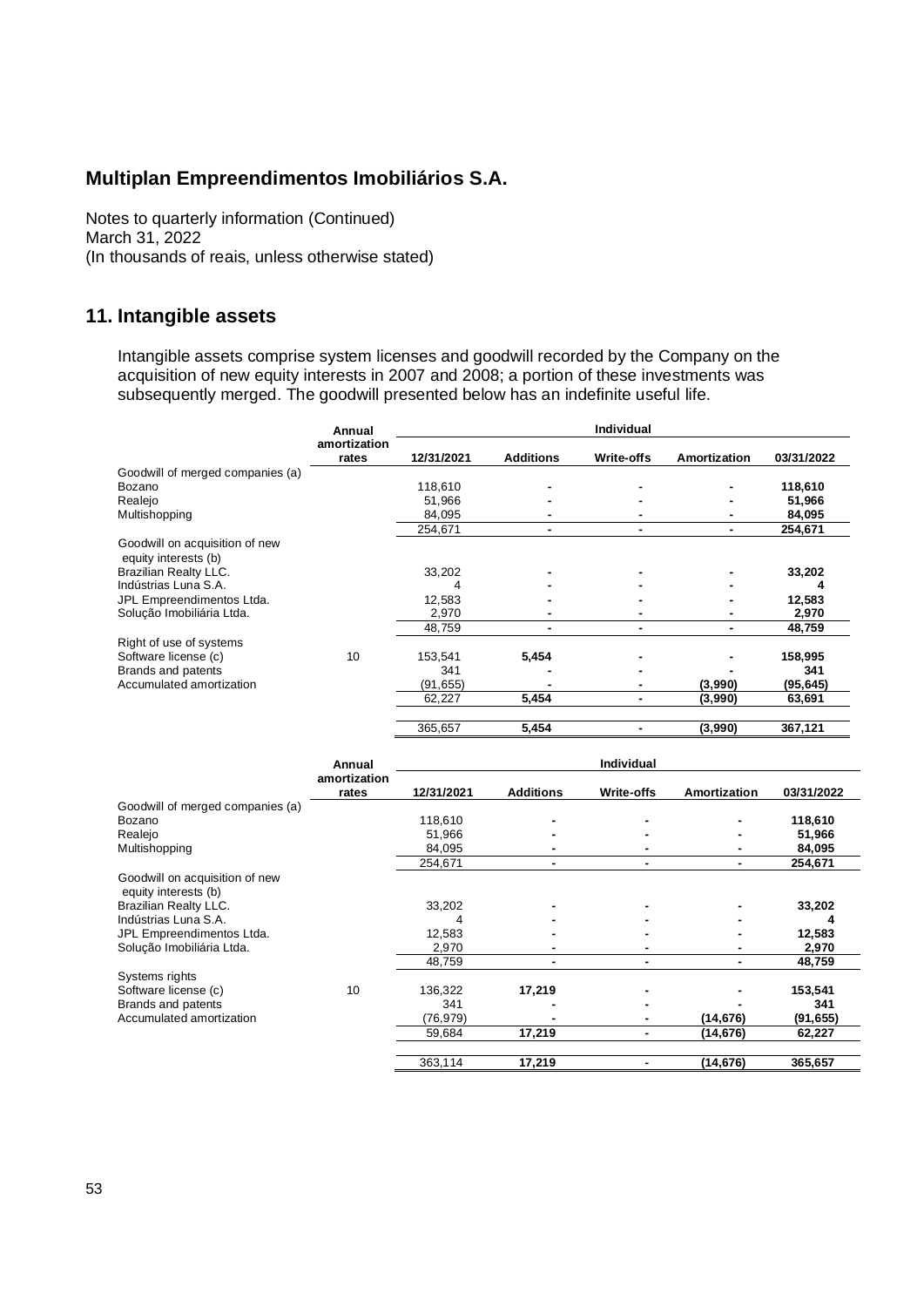Notes to quarterly information (Continued) March 31, 2022 (In thousands of reais, unless otherwise stated)

# **11. Intangible assets** (Continued)

|                                                     |              |                                 |                       |                   | Consolidated   |                                    |                  |  |
|-----------------------------------------------------|--------------|---------------------------------|-----------------------|-------------------|----------------|------------------------------------|------------------|--|
|                                                     |              | Annual<br>amortization<br>rates | 12/31/2021            | <b>Additions</b>  |                | Write-offs Amortization 03/31/2022 |                  |  |
|                                                     |              |                                 |                       |                   |                |                                    |                  |  |
| Goodwill of merged companies (a)<br>Bozano          |              |                                 | 118,610               |                   |                |                                    | 118,610          |  |
| Realejo                                             |              |                                 | 51,966                |                   |                |                                    | 51,966           |  |
| Multishopping                                       |              |                                 | 84,095                |                   |                |                                    | 84,095           |  |
|                                                     |              |                                 | 254,671               | ٠                 | ٠              | ٠                                  | 254,671          |  |
| Goodwill on acquisition of new equity interests (b) |              |                                 |                       |                   |                |                                    |                  |  |
| <b>Brazilian Realty LLC.</b>                        |              |                                 | 33,202                |                   |                |                                    | 33,202           |  |
| Indústrias Luna S.A.                                |              |                                 | 4                     |                   |                |                                    | 4                |  |
| JPL Empreendimentos Ltda.                           |              |                                 | 12,583                |                   |                |                                    | 12,583           |  |
| Solução Imobiliária Ltda.                           |              |                                 | 2,970                 |                   |                | ٠                                  | 2,970            |  |
|                                                     |              |                                 | 48,759                | ä,                | ٠              |                                    | 48,759           |  |
| Right of use of systems                             |              |                                 |                       |                   |                |                                    |                  |  |
| Software license (c)                                |              | 10                              | 158,505               | 5,681             |                |                                    | 164,186          |  |
| Trademarks and patents<br>Accumulated amortization  |              |                                 | 442<br>(93, 445)      |                   | ۰              | (4,070)                            | 442<br>(97, 515) |  |
|                                                     |              |                                 | 65,502                | 5,681             | $\blacksquare$ | (4,070)                            | 67,113           |  |
|                                                     |              |                                 |                       |                   |                |                                    |                  |  |
|                                                     |              |                                 | 368,932               | 5,681             | $\blacksquare$ | (4,070)                            | 370,543          |  |
|                                                     |              |                                 |                       |                   |                |                                    |                  |  |
|                                                     |              |                                 |                       |                   |                |                                    |                  |  |
|                                                     | Annual       |                                 |                       |                   |                |                                    |                  |  |
|                                                     | amortization |                                 |                       |                   |                |                                    |                  |  |
|                                                     | rates        | 12/31/2020                      | <b>Additions</b>      | <b>Write-offs</b> | Amortization   | 12/31/2021                         |                  |  |
|                                                     |              |                                 |                       |                   |                |                                    |                  |  |
| Goodwill of merged companies (a)                    |              | 118,610                         |                       |                   |                | 118,610                            |                  |  |
| Bozano<br>Realejo                                   |              | 51,966                          |                       |                   | ä,             | 51,966                             |                  |  |
| Multishopping                                       |              | 84,095                          | ۰                     |                   |                | 84,095                             |                  |  |
|                                                     |              | 254,671                         | $\tilde{\phantom{a}}$ | $\blacksquare$    | $\blacksquare$ | 254,671                            |                  |  |
| Goodwill on acquisition of new equity               |              |                                 |                       |                   |                |                                    |                  |  |
| interests (b)                                       |              |                                 |                       |                   |                |                                    |                  |  |
| <b>Brazilian Realty LLC.</b>                        |              | 33,202                          |                       |                   |                | 33,202                             |                  |  |
| Indústrias Luna S.A.                                |              | 4                               |                       |                   |                | 4                                  |                  |  |
| JPL Empreendimentos Ltda.                           |              | 12,583                          |                       |                   |                | 12,583                             |                  |  |
| Solução Imobiliária Ltda.                           |              | 2,970                           |                       |                   |                | 2,970                              |                  |  |
|                                                     |              | 48,759                          | $\blacksquare$        | $\blacksquare$    | ٠              | 48,759                             |                  |  |
| Systems rights                                      |              |                                 |                       |                   |                |                                    |                  |  |
| Software license (c)                                | 10           | 140,318                         | 18,208                | (21)              |                | 158,505                            |                  |  |
| Brands and patents                                  |              | 442                             |                       |                   |                | 442                                |                  |  |
| Accumulated amortization                            |              | (78, 504)                       |                       | 16                | (14, 957)      | (93, 445)                          |                  |  |

(a) Goodwill recorded derives from the acquisitions made in 2006, Such goodwill was based on the expected future profitability of these investments and were amortized through December 31, 2008.

62,256 **18,208 (5) (14,957) 65,502** 365,686 **18,208 (5) (14,957) 368,932**

(b) Goodwill recorded derives from the acquisitions made in 2007, Such goodwill was based on the expected future profitability of these investments and were amortized through December 31, 2008.

c) In order to continue strengthening its internal control system while maintaining a well-structured growth strategy, the Company has been engaging services for<br>the assessment and implementation of new SAP functionalities transparency and autonomy for the Company's managing officers.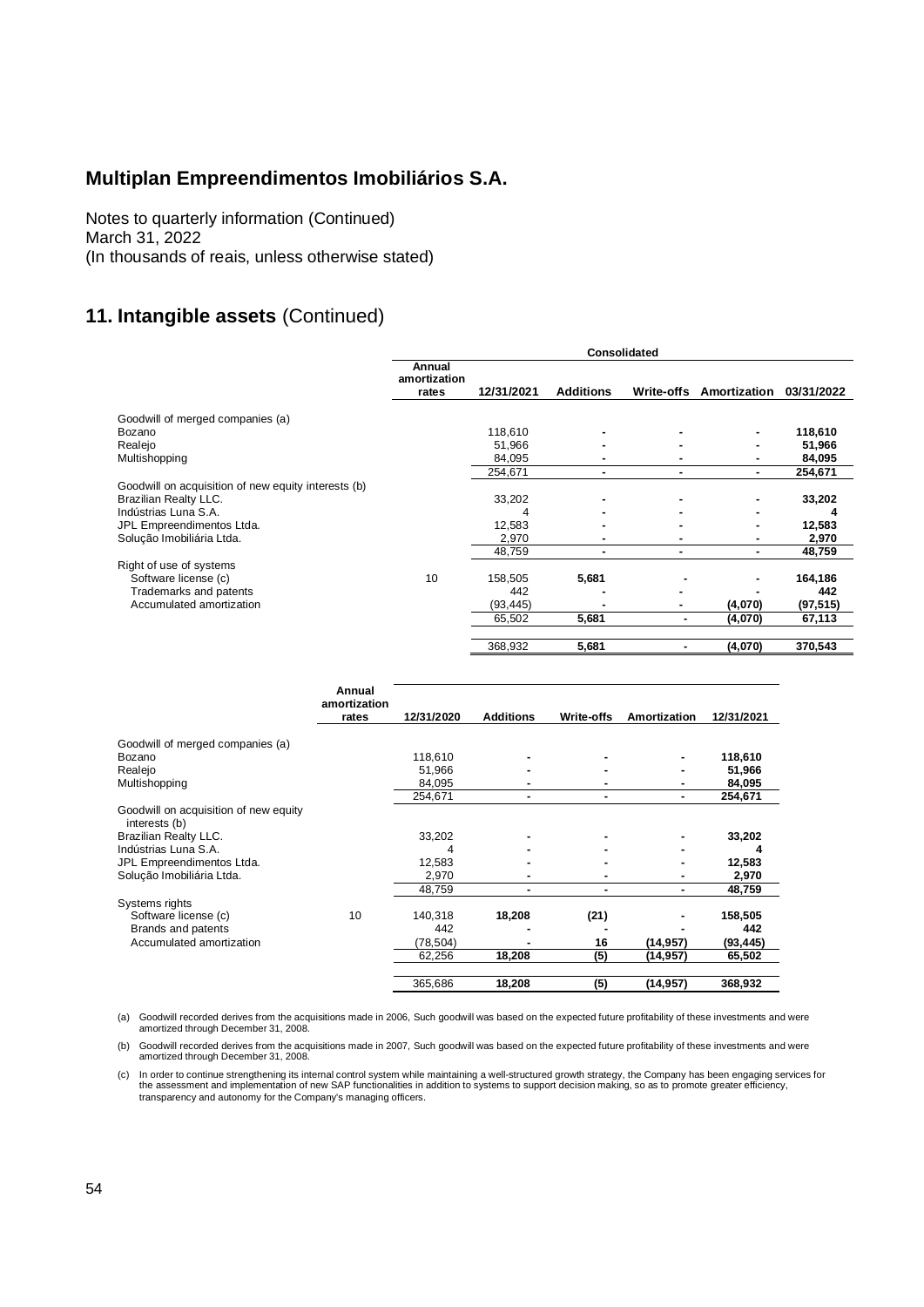Notes to quarterly information (Continued) March 31, 2022 (In thousands of reais, unless otherwise stated)

#### **11. Intangible assets** (Continued)

Goodwill based on future profitability does not have a determinable useful life, and hence is not amortized, The Company tests these assets for impairment on an annual basis.

The other finite-lived intangible assets are amortized by the straight-line method based on the table above.

The impairment test for goodwill validation was conducted as at March 31, 2022 due to the impacts of COVID-19, considering the projected cash flow of shopping malls that presented goodwill upon their establishment (cash generating unit). The assumptions used to prepare this cash flow are described in Note 9. In case of changes in the main assumptions used to determine the recoverable amount of cash-generating units, goodwill with indefinite useful life allocated to the cash-generating units plus the carrying amounts of investment properties (cash-generating units) would be substantially lower than the fair values of investment properties, i,e,, there is no indication of impairment losses in the cash-generating units as at March 31, 2022 and December 31, 2021.

### **12. Loans and financing**

|                       |                           |     |              | Average<br>annual interest |            |              |                   |              |
|-----------------------|---------------------------|-----|--------------|----------------------------|------------|--------------|-------------------|--------------|
|                       |                           |     |              | rate                       |            | 03/31/2022   |                   | 12/31/2021   |
|                       |                           |     | <b>Index</b> | 03/31/2022                 | Individual | Consolidated | <b>Individual</b> | Consolidated |
| Current               |                           |     |              |                            |            |              |                   |              |
| Santander             | Multiplan Greenfield II   | (a) | $CDI +$      | 0.85%                      |            | 22,879       | -                 | 22,829       |
| Banco Itaú            | VillageMall               | (b) | $TR +$       | 8.60%                      | 26.949     | 26.949       | 27.215            | 27.215       |
|                       | CCB 250                   | (c) | $CDI +$      | 1.95%                      | 12,578     | 12,578       | 5,127             | 5,127        |
|                       | <b>CCB 225</b>            | (d) | $TR +$       | 8.60%                      | 16,170     | 16,170       | 15.776            | 15,776       |
| Banco do Brasil       | CCB 200                   | (h) | $CDI +$      | 1.75%                      | 4,530      | 4,530        | 8,095             | 8,095        |
| Banco Bradesco Canoas |                           | (i) | TR+          | 7.50%                      |            | 9,569        |                   | 9,156        |
|                       | MTE JPA                   | (k) | % of CDI     | 105.85%                    | 29,173     | 29,173       | 28.758            | 28,758       |
| Other                 | Cia. Real de Distribuição | (1) |              |                            | 53         | 53           | 53                | 53           |
|                       | Funding costs             |     |              |                            | (2,214)    | (3,522)      | (2, 213)          | (3,521)      |
|                       | Subtotal current          |     |              |                            | 87,239     | 118,379      | 82,811            | 113,488      |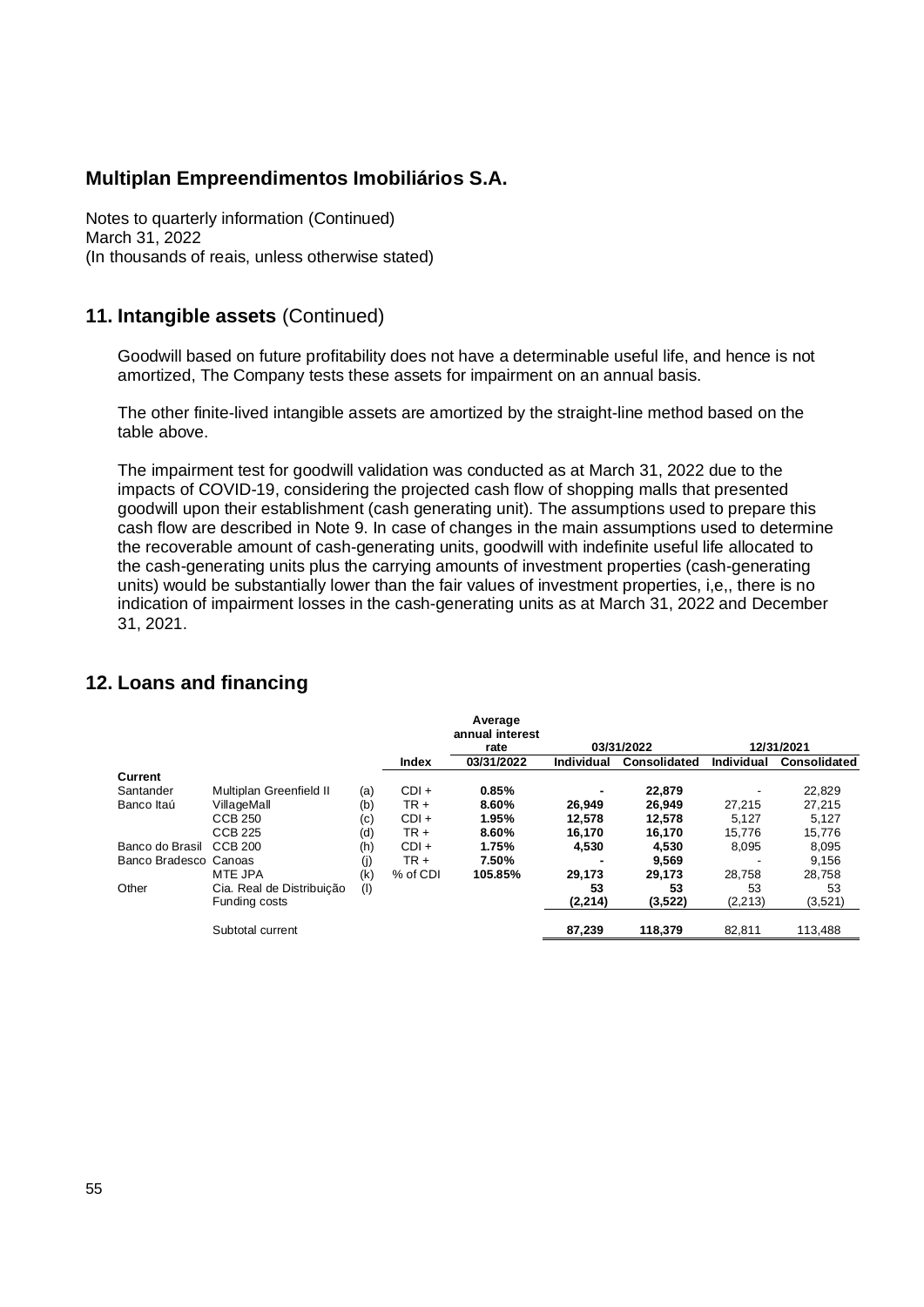Notes to quarterly information (Continued) March 31, 2022 (In thousands of reais, unless otherwise stated)

### **12. Loans and financing** (Continued)

|                       |                           |     |          | Average<br>annual interest |            |              |            |                     |
|-----------------------|---------------------------|-----|----------|----------------------------|------------|--------------|------------|---------------------|
|                       |                           |     |          | rate                       |            | 03/31/2022   |            | 12/31/2021          |
|                       |                           |     | Index    | 03/31/2022                 | Individual | Consolidated | Individual | <b>Consolidated</b> |
| <b>Noncurrent</b>     |                           |     |          |                            |            |              |            |                     |
|                       | Multiplan Greenfield II   | (a) | $CDI +$  | 0.85%                      |            | 52,413       |            | 58,029              |
| Banco Itaú            | VillageMall               | (b) | $TR +$   | 8.60%                      | 71,393     | 71,393       | 78,087     | 78,087              |
|                       | <b>CCB 250</b>            | (c) | $CDI +$  | 1.95%                      | 250,000    | 250.000      | 250,000    | 250.000             |
|                       | <b>CCB 225</b>            | (d) | $TR +$   | 8.60%                      | 182.268    | 182.268      | 186.039    | 186.039             |
| Banco do Brasil       | CCB 200                   | (h) | $CDI +$  | 1.75%                      | 200,000    | 200,000      | 200,000    | 200,000             |
| Banco Bradesco Canoas |                           | (i) | TR +     | 7.50%                      |            | 104,405      |            | 106.793             |
|                       | <b>MTE JPA</b>            | (k) | % of CDI | 105.85%                    | 336,147    | 336,147      | 342.826    | 342.826             |
| Other                 | Cia, Real de Distribuição | (1) | -        |                            | 137        | 137          | 150        | 150                 |
|                       | Funding costs             |     |          |                            | (15,080)   | (22, 988)    | (15, 635)  | (23,870)            |
|                       |                           |     |          |                            |            |              |            |                     |
|                       | Subtotal non-current      |     |          |                            | 1,024,865  | 1,173,775    | 1,041,467  | 1,198,054           |
|                       | Grand total               |     |          |                            | 1.112.104  | 1.292.155    | 1.124.278  | 1.311.542           |

(a) On August 7, 2013, subsidiaries Multiplan Greenfield II Empreendimento Imobiliário Ltda, and Multiplan Greenfield IV Empreendimento Imobiliário Ltda, entered into a financing agreement with Banco Santander S.A. for construction of the Morumbi Corporate project located in São Paulo. The amount raised totaled R\$400,000, and each company became individually responsible for its stake in the project, i.e., 49.3104% for Multiplan Greenfield II and 50.6896% for Multiplan Greenfield IV. The financing was subject to charges of 8.70% per annum plus Reference Rate (TR), with repayment in 141 monthly installments beginning November 15, 2013. The total financing amount had been released as at December 31, 2015. The loan is guaranteed by security interest in 0.4604509 of the property being financed, represented by a certain number of autonomous units, and by assignment of receivables from the lease of the property being financed, to which the Company is entitled, which should correspond, at least, to 120% of one monthly installment until full settlement of the debt.

In addition to these guarantees, the parent company Multiplan Empreendimentos Imobiliários stood as guarantor for its subsidiaries. On October 16, 2019, the 1st amendment to the financing agreement was signed, amending the transaction rate from TR + 8.70% p.a. to CDI + 0,85% p.a., On July 17, 2020, an early amortization of 50% of the financing outstanding balance was made, in the amount of R\$112,313. There are no financial covenants in this contract.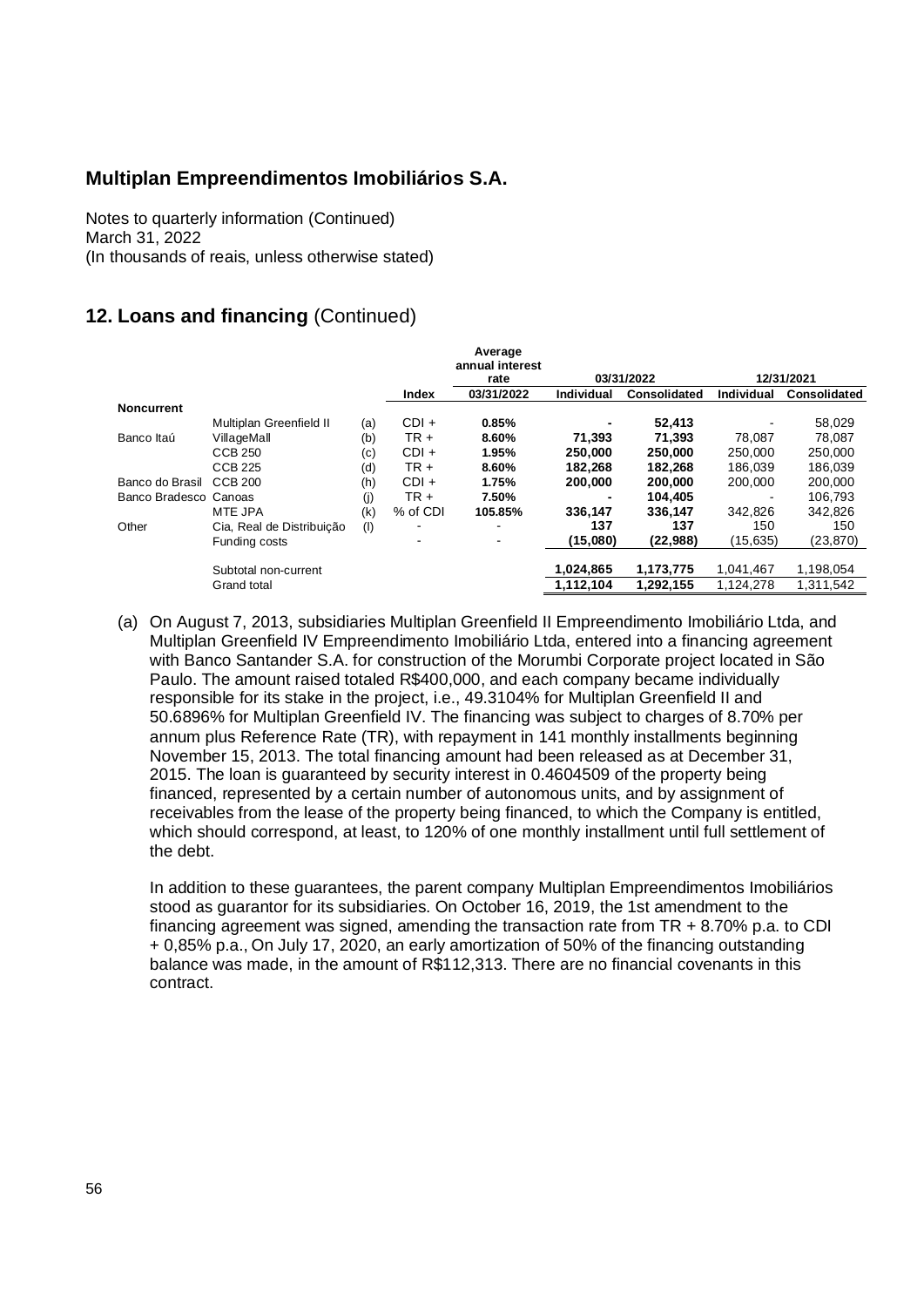Notes to quarterly information (Continued) March 31, 2022 (In thousands of reais, unless otherwise stated)

#### **12.Loans and financing** (Continued)

(b) On November 30, 2010, the Company entered into a Bank Credit Bill for the construction of Shopping Village Mall, totaling R\$270,000, with Banco Itaú BBA S.A. This financing was subject to TR plus 9.75% per annum, with repayment in 114 monthly consecutive installments, beginning March 15, 2013. The total financing amount had been released at December 31, 2015, including the additional amount of R\$50,000, raised under an addendum dated July 4, 2012. As guarantee for the loan, the Company pledged the land and all accessions, constructions, facilities and improvements existing therein or that may be added thereto, valued at that time at R\$370,000. Additionally, the receivables from the lease and the right to use the stores of the project being financed were given as security interest, which should correspond, at least, to 100% of one monthly installment, from January 2015 to the full settlement of the debt. On July 4, 2012, the Company signed an addendum to the bank credit bill for the construction of Shopping VillageMall, which amended the following: (i) the total amount from R\$270,000 to R\$320,000, (ii) the net debt/EBITDA covenant from 3.0x to 3,25x, and (iii) the starting date for checking the restricted account from January 30, 2015 to January 30, 2017. On September 30, 2013, the 2nd amendment to the financing agreement was executed, amending: (i) the agreement's rate from TR + 9.75% p.a. to TR + 9.35% p.a., (ii) the final repayment deadline from November 15, 2022 to November 15, 2025, and (iii) the net debt/EBITDA covenant from 3.25x to 4.0x, On August 29, 2019, the 3<sup>rd</sup> amendment to the financing agreement was signed reducing the contract rate to pre-determined levels that vary according to the Selic rate, as shown in the table below:

| Range                         | <b>Contract rate</b> |
|-------------------------------|----------------------|
|                               |                      |
| Selic ≤ 6.5%                  | $TR + 7.40%$         |
| Selic from > 6.5% to ≤ 7.25%  | $TR + 7.90\%$        |
| Selic from > 7.25% to ≤ 8.25% | $TR + 8.60%$         |
| Selic from > 8.25%            | $TR + 9.00\%$        |

On September 28, 2020, the  $4<sup>th</sup>$  amendment to the financing agreement was signed reducing the contract rate to pre-determined levels that vary according to the Selic rate, as shown in the table below: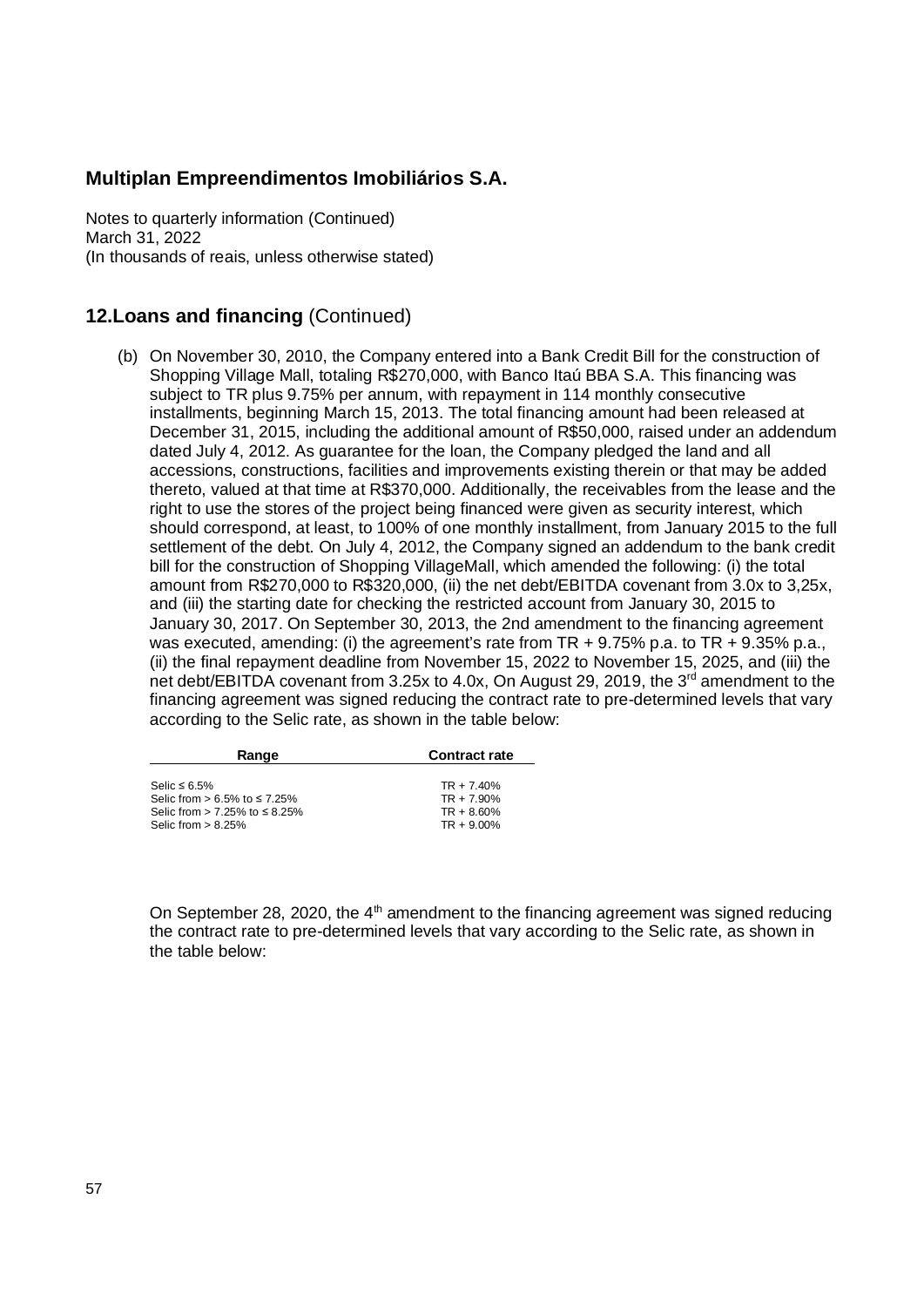Notes to quarterly information (Continued) March 31, 2022 (In thousands of reais, unless otherwise stated)

#### **12. Loans and financing** (Continued)

| Range                                  | <b>Contract rate</b> |
|----------------------------------------|----------------------|
| Selic $\leq 2.5\%$                     | $TR + 4.50%$         |
| Selic from > 2.5% to ≤ 3.75%           | $TR + 5.00\%$        |
| Selic from > 3.75% to ≤ 4.25%          | $TR + 5.50%$         |
| Selic from $> 4.25\%$ to $\leq 5.00\%$ | $TR + 6.00\%$        |
| Selic from > 5.00% to ≤ 6.00%          | $TR + 6.50%$         |
| Selic from > 6.00% to ≤ 7.25%          | $TR + 7.50\%$        |
| Selic from > 7.25% to ≤ 8.25%          | $TR + 8.20%$         |
| Selic $> 8.25\%$                       | $TR + 8.60\%$        |

All other clauses from the original agreement remained unchanged,

Financial covenants of this agreement:

Net debt/EBITDA lower than or equal to 4.0x.

EBITDA/Net finance costs higher than or equal to 2x.

EBITDA used for calculation of the financial covenants follows the definitions established in the loan agreements.

On March 31, 2022, the Company was compliant with all covenants set forth in the financing agreement.

(c) On March 18, 2020, the Company entered into Bank Credit Bills (CCB) with Banco Itaú BBA, in order to consolidate its cash position. No guarantee was given for such instruments, Interest will be paid every six months and the principal in a single installment on March 8, 2022.

| <b>Start date</b> | Final date | Amount  | Interest rate    |
|-------------------|------------|---------|------------------|
|                   |            |         |                  |
| 03/18/2020        | 03/08/2022 | 250,000 | CDI + 1.95% p.a. |

On April 14, 2021, the Company entered into an amendment to the Bank Credit Bill ("CCB") with Banco Itaú BBA, extending its payment term and rescheduling the obligations listed below: (i) the CCB payment term is now of 5 years, as of the rescheduling date, with amortization of R\$125,000 on April 14, 2025 and R\$125,000 on April 14, 2026. Interest will remain payable semiannually from the amendment date; (ii) the interest rate will follow CDI + 1.95% until April 14, 2022 and CDI + 1.80% between April 15, 2022 and April 14, 2026; and (iii) Financial covenants of Net Debt/EBITDA lower than or equal to 4.5x and EBITDA/Net Financial Expense greater than or equal to 2x were established.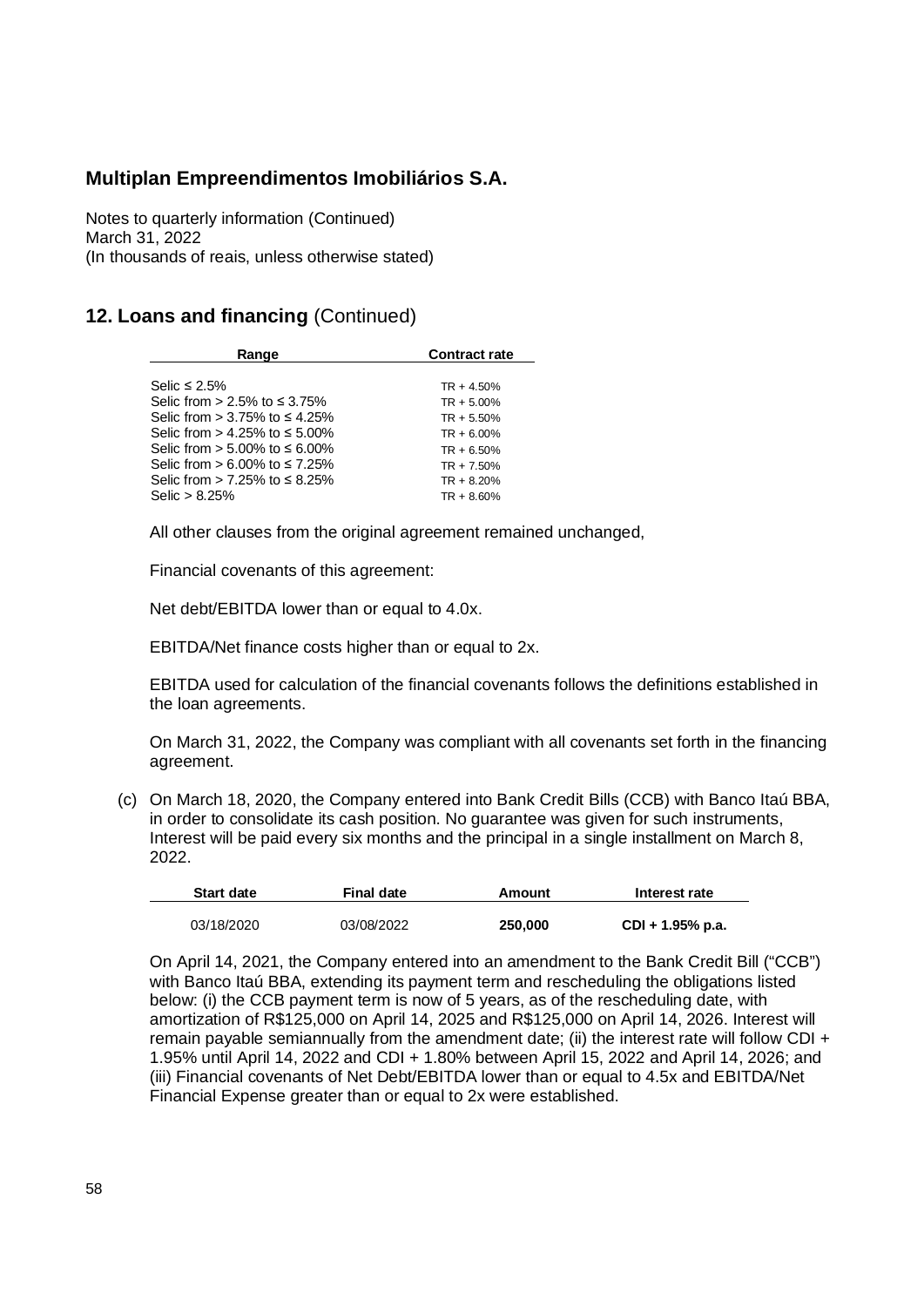Notes to quarterly information (Continued) March 31, 2022 (In thousands of reais, unless otherwise stated)

#### **12. Loans and financing** (Continued)

| <b>Start date</b>        | <b>Final date</b>        | Amount             | Interest rate                           | <b>Status</b>              |  |
|--------------------------|--------------------------|--------------------|-----------------------------------------|----------------------------|--|
| 04/14/2021<br>04/14/2021 | 04/14/2025<br>04/14/2026 | 125.000<br>125.000 | $CDI + 1.80\%$ p.a.<br>CDI + 1.80% p.a. | Falling due<br>Falling due |  |

On March 31, 2022, the Company was compliant with all covenants set forth in the Bank Credit Bill (CCB).

(d) On April 15, 2020, the Company entered into a bank credit bill with Banco Itaú Unibanco S,A, to finance the acquisition of interest in ParkShopping, through its subsidiary Multiplan Parkshopping e Participações Ltda., of 20% of the registrations held by IRB Investimentos e Participações Imobiliárias S.A. Total financing amounted to R\$225,000, which was released in two tranches of R\$112,500 on April 17, 2020 and June 17, 2020, The charges on this financing vary according to the Central Bank benchmark rate (Selic), as shown in the table at the end of this note.

The amount will be repaid in 180 monthly and consecutive installments from May 17, 2020, As collateral for the loan, the Company gave 67.56% on the 50% it held in the registrations involved in the transaction, and assigned the receivables from that same fraction in excess of ParkShopping's net operating income as security interest.

There are no financial covenants for this contract.

| Range                         | <b>Contract rate</b> |
|-------------------------------|----------------------|
|                               |                      |
| Selic $\leq$ 3.75%            | $TR + 5.00\%$        |
| Selic from > 3.75% to ≤ 4.25% | $TR + 5.50%$         |
| Selic from > 4.25% to ≤ 5.00% | $TR + 6.00\%$        |
| Selic from > 5.00 % to ≤ 6.0% | $TR + 6.50%$         |
| Selic from > 6.0% to ≤7.25%   | $TR + 7.50\%$        |
| Selic from >7.25% to ≤ 8.25%  | $TR + 8.20%$         |
| Selic $> 8.25%$               | $TR + 8.60\%$        |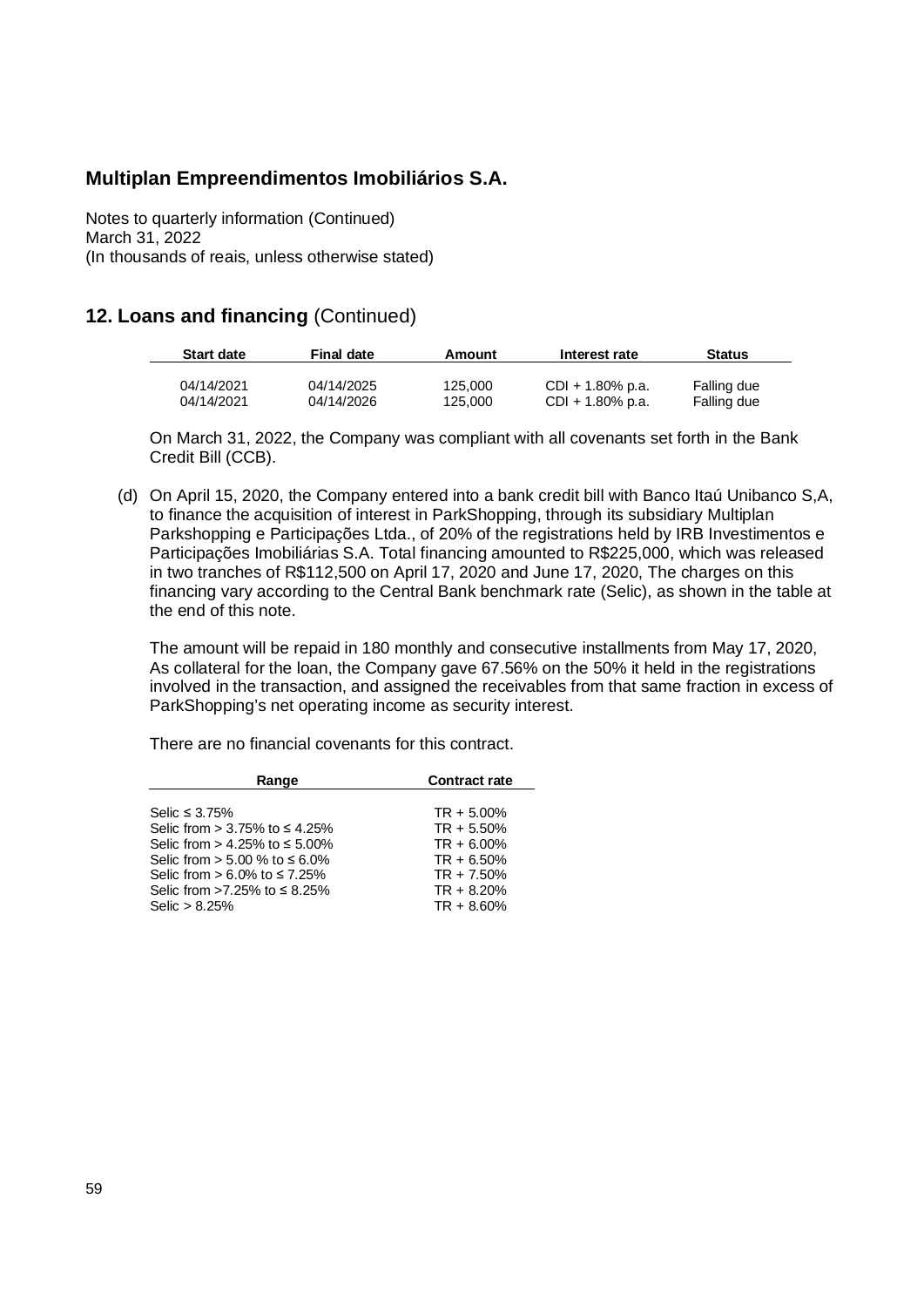Notes to quarterly information (Continued) March 31, 2022 (In thousands of reais, unless otherwise stated)

### **12. Loans and financing** (Continued)

(e) On January 19, 2012, the Company entered into a bank credit bill with Banco do Brasil in the total amount of R\$175,000, in order to consolidate its cash position. No guarantee was given for this instrument. On December 8, 2015, an addendum to the CCB was signed whereby the maturity date of the principal debt and the financial covenants were renegotiated. The new aging list is shown below. Interest will be paid quarterly and the principal as follows:

| <b>Start date</b> | <b>Final date</b> | Amount | Interest rate | <b>Status</b> |
|-------------------|-------------------|--------|---------------|---------------|
|                   |                   |        |               |               |
| 01/19/2012        | 12/01/2014        | 31.819 | 110.0% CDI    | Paid          |
| 01/19/2012        | 12/01/2015        | 31.818 | 110.0% CDI    | Paid          |
| 01/19/2012        | 12/01/2017        | 5.568  | 110.0% CDI    | Paid          |
| 01/19/2012        | 12/01/2018        | 5.568  | 110.0% CDI    | Paid          |
| 01/19/2012        | 12/01/2019        | 22,273 | 110.0% CDI    | Paid          |
| 01/19/2012        | 12/01/2020        | 33,409 | 110.0% CDI    | Paid          |
| 01/19/2012        | 12/01/2021        | 44.545 | 110.0% CDI    | Paid          |

Financial covenants of this agreement:

Net debt/EBITDA lower than or equal to 4.0x.

EBITDA used for calculation of the financial covenants follows the definitions established in the loan agreements.

On June 28, 2021, the bank credit bill balance, amounting to R\$44,672, was settled in advance.

(f) On October 31, 2012, the Company signed a bank credit bill (CCB) with Banco do Brasil S/A, in the total amount of R\$50,000, in order to consolidate its cash position. No guarantee was given for this instrument, Interest will be paid quarterly and the principal in a lump sum, on October 30, 2017. On December 8, 2015, an addendum to the CCB was signed, whereby the principal debt maturity was renegotiated. The new aging list is shown below, Interest will be paid quarterly and the principal as follows:

| <b>Start date</b> | <b>Final date</b> | Amount | Interest rate | <b>Status</b> |
|-------------------|-------------------|--------|---------------|---------------|
|                   |                   |        |               |               |
| 10/31/2012        | 12/01/2017        | 2.500  | 110.0% CDI    | Paid          |
| 10/31/2012        | 12/01/2018        | 2,500  | 110.0% CDI    | Paid          |
| 10/31/2012        | 12/01/2019        | 10.000 | 110.0% CDI    | Paid          |
| 10/31/2012        | 12/01/2020        | 15.000 | 110.0% CDI    | Paid          |
| 10/31/2012        | 12/01/2021        | 20,000 | 110.0% CDI    | Paid          |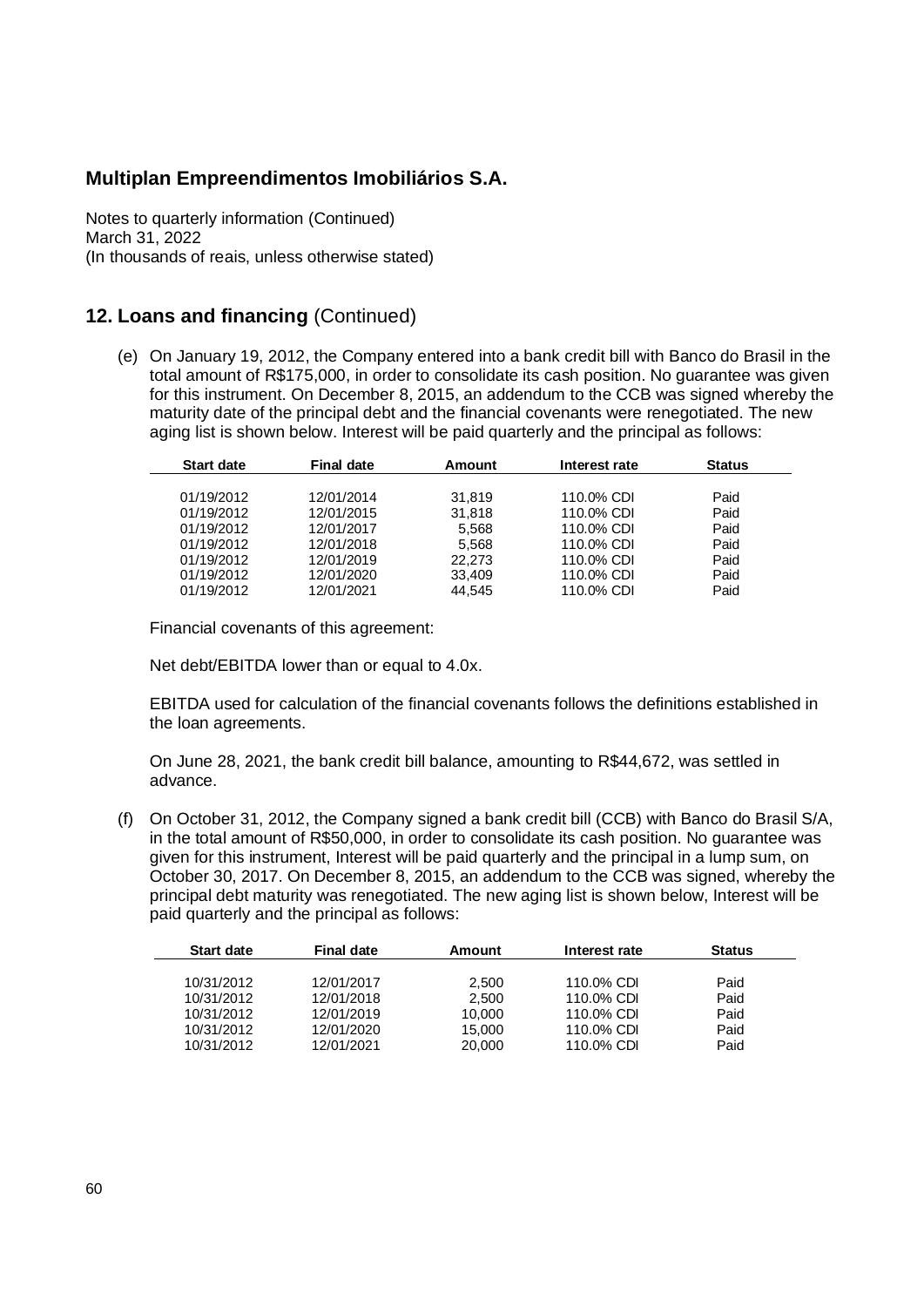Notes to quarterly information (Continued) March 31, 2022 (In thousands of reais, unless otherwise stated)

#### **12. Loans and financing** (Continued)

Financial covenants of this agreement:

Net debt/EBITDA lower than or equal to 4.0x.

EBITDA used for calculation of the financial covenants follows the definitions established in the loan agreements.

On June 28, 2021, the bank credit bill balance, amounting to R\$20,057, was settled in advance.

(g) On December 23, 2015, the Company entered into a bank credit bill (CCB) with Banco do Brasil S/A, in total amount of R\$150,000, in order to consolidate its cash position. No guarantee was given for this instrument, Interest will be paid on a quarterly basis and the principal according to the aging list below. Interest is payable on a quarterly basis.

| <b>Start date</b> | <b>Final date</b> | Amount | Interest rate | <b>Status</b> |  |
|-------------------|-------------------|--------|---------------|---------------|--|
|                   |                   |        |               |               |  |
| 12/30/2015        | 12/01/2017        | 7.500  | 110.0% CDI    | Paid          |  |
| 12/30/2015        | 12/01/2018        | 7.500  | 110.0% CDI    | Paid          |  |
| 12/30/2015        | 12/01/2019        | 30,000 | 110.0% CDI    | Paid          |  |
| 12/30/2015        | 12/01/2020        | 45.000 | 110.0% CDI    | Paid          |  |
| 12/30/2015        | 12/01/2021        | 60,000 | 110.0% CDI    | Paid          |  |
|                   |                   |        |               |               |  |

Financial covenants of this agreement:

Net debt/EBITDA lower than or equal to 4.0x.

EBITDA used for calculation of the financial covenants follows the definitions established in the loan agreements.

On June 28, 2021, the bank credit bill balance, amounting to R\$60,171, was settled in advance.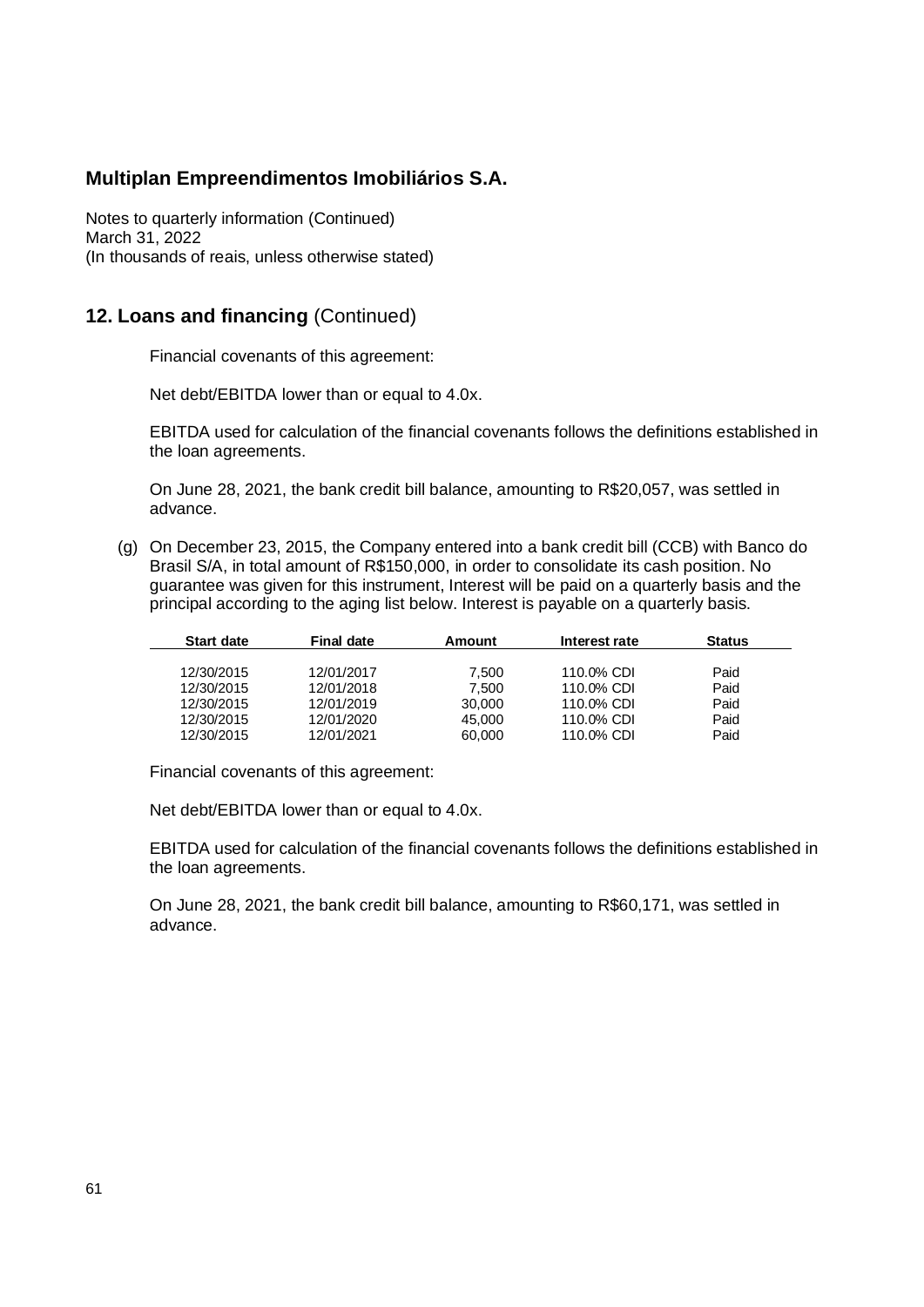Notes to quarterly information (Continued) March 31, 2022 (In thousands of reais, unless otherwise stated)

#### **12. Loans and financing** (Continued)

(h) On June 25, 2021, the Company entered into a Bank Credit Bill (CCB) with Banco do Brasil S/A, in total amount of R\$200,000, in order to consolidate its cash position. No guarantee was given for this instrument. Interest will be paid semiannually, and the principal as follows:

| <b>Start date</b> | <b>Final date</b> | Amount           | Interest rate                              | <b>Status</b>              |
|-------------------|-------------------|------------------|--------------------------------------------|----------------------------|
| 06/25/2021        | 07/20/2025        |                  |                                            |                            |
| 06/25/2021        | 07/20/2026        | 50,000<br>50.000 | $CDI + 1.75\%$ p.a.<br>$CDI + 1.75\%$ p.a. | Falling due<br>Falling due |
| 06/25/2021        | 07/20/2027        | 100.000          | CDI + 1.75% p.a.                           | Falling due                |

Financial covenants of the agreement:

Net debt/EBITDA lower than or equal to 4.5x.

EBITDA/Net finance costs higher than or equal to 2x.

EBITDA used for calculation of the financial covenants follows the definitions established in the loan agreements.

On March 31, 2022, the Company was compliant with all covenants set forth in the loan agreement.

(i) In order to consolidate its cash position. No guarantee was given for this instrument. On July 31, 2017, an amendment to the agreement was entered into, extending the terms of payment of the principal as per the table below, Interest remains payable on a half-yearly basis.

| <b>Start date</b> | <b>Final date</b> | Amount     | Interest rate      | <b>Status</b> |
|-------------------|-------------------|------------|--------------------|---------------|
|                   |                   |            |                    |               |
| 12/11/2012        | 11/09/2020        | R\$100,000 | $CDI + 1.0\%$ b.p. | Paid          |
| 12/11/2012        | 11/09/2021        | R\$200,000 | $CDI + 1.0\%$ b.p. | Falling due   |

There are no financial covenants for this contract.

On November 9, 2021, the bank credit bill balance, amounting to R\$205,891, was settled in advance.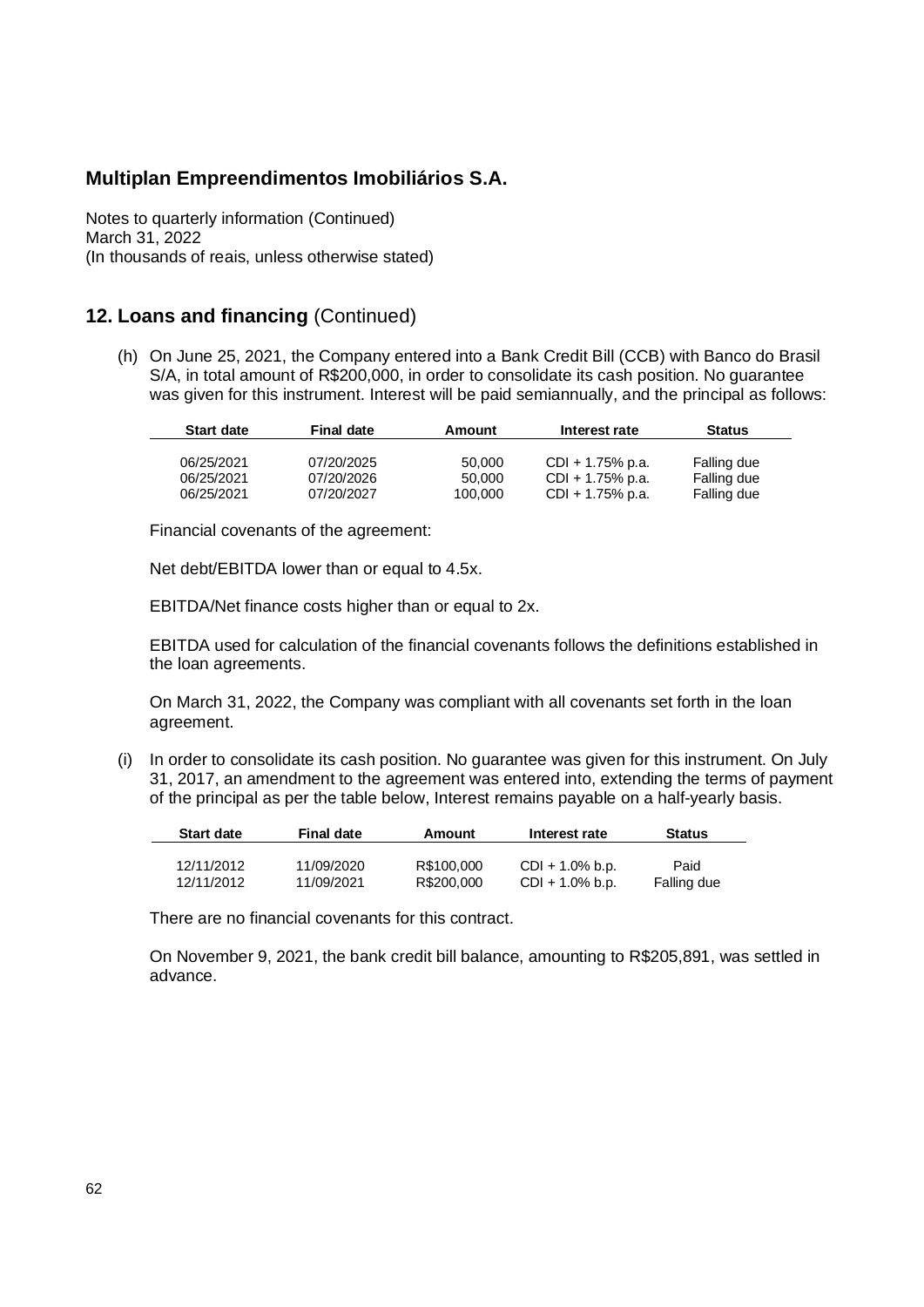Notes to quarterly information (Continued) March 31, 2022 (In thousands of reais, unless otherwise stated)

# **12. Loans and financing** (Continued)

(j) On May 25, 2015, subsidiary ParkShopping Canoas Ltda, entered into a credit facility agreement with Banco Bradesco S.A., collateralized by a mortgage, for construction of the ParkShopping Canoas project in the city of Canoas, state of Rio Grande do Sul. The total amount taken out was R\$280,000 and this financing bears interest of 9.25% p.a., plus the Reference Rate (TR), payable in 144 monthly installments beginning April 25, 2019. As guarantee for the loan, the subsidiary provided a mortgage on 80% of the property for which the financing was obtained, and assigned 80% of the receivables from lease of this property as security interest, which should correspond to at least 120% of the amount of one monthly installment until full settlement of the debt. In addition to these guarantees, the parent company Multiplan Empreendimentos Imobiliários stood as guarantor for its subsidiary. On July 24, 2016, the Company entered into an amendment to the credit facility agreement collateralized by a mortgage for construction of the ParkShopping Canoas project in the city of Canoas, which sets forth the following: (i) maturity of the first installment on August 25, 2019, (ii) reduction of the term of return to 140 months, (iii) debt maturity on March 25, 2031, and (iv) final term for the construction work on August 25, 2017. On December 27, 2019, an amendment to the financing agreement was signed, amending: (i) the transaction rate from TR + 9.25% p.a. to TR + 7.50% p.a.

On August 25, 2020, the financing outstanding balance was partially repaid in advance, in the amount of R\$100,000. On September 30, 2020, the financing outstanding balance was partially repaid in advance, in the amount of R\$75,000.

(k) On September 19, 2019, the Company entered into a credit facility agreement with Banco Bradesco S.A., collateralized by a mortgage, for construction of the ParkJacarepaguá project in the city of Rio de Janeiro. The total financing amount was R\$350,000 and the corresponding charges include TR+5.15% per annum in the first 15 months and, after this period, 105.85% of the CDI until the financing term expires. For the first 15 months, a financial instrument (swap) was entered into, changing the TR+5.15% per annum provided for in the agreement to 105.85% of the CDI. There was a grace period for principal and interest in the first 15 months. After this period, in the next twelve months, there will still be a grace period for principal with normal payment of interest. The debt repayment period will begin on January 10, 2022, through 166 monthly repayment installments plus interest, As collateral for the loan, subsidiary ParkJacarepaguá Empreendimento Imobiliário Ltda, provided a mortgage on 91% of the property for which the financing was obtained, and assigned 91% of the receivables from lease of this property as security interest, which should correspond to at least 100% of the amount of one monthly installment until full settlement of the debt, The first credit installment was released on October 21, 2019, in the amount of R\$332,500. The second credit installment was released on December 7, 2021, in the amount of R\$17,500. The table below shows in detail the long term of loans and financing.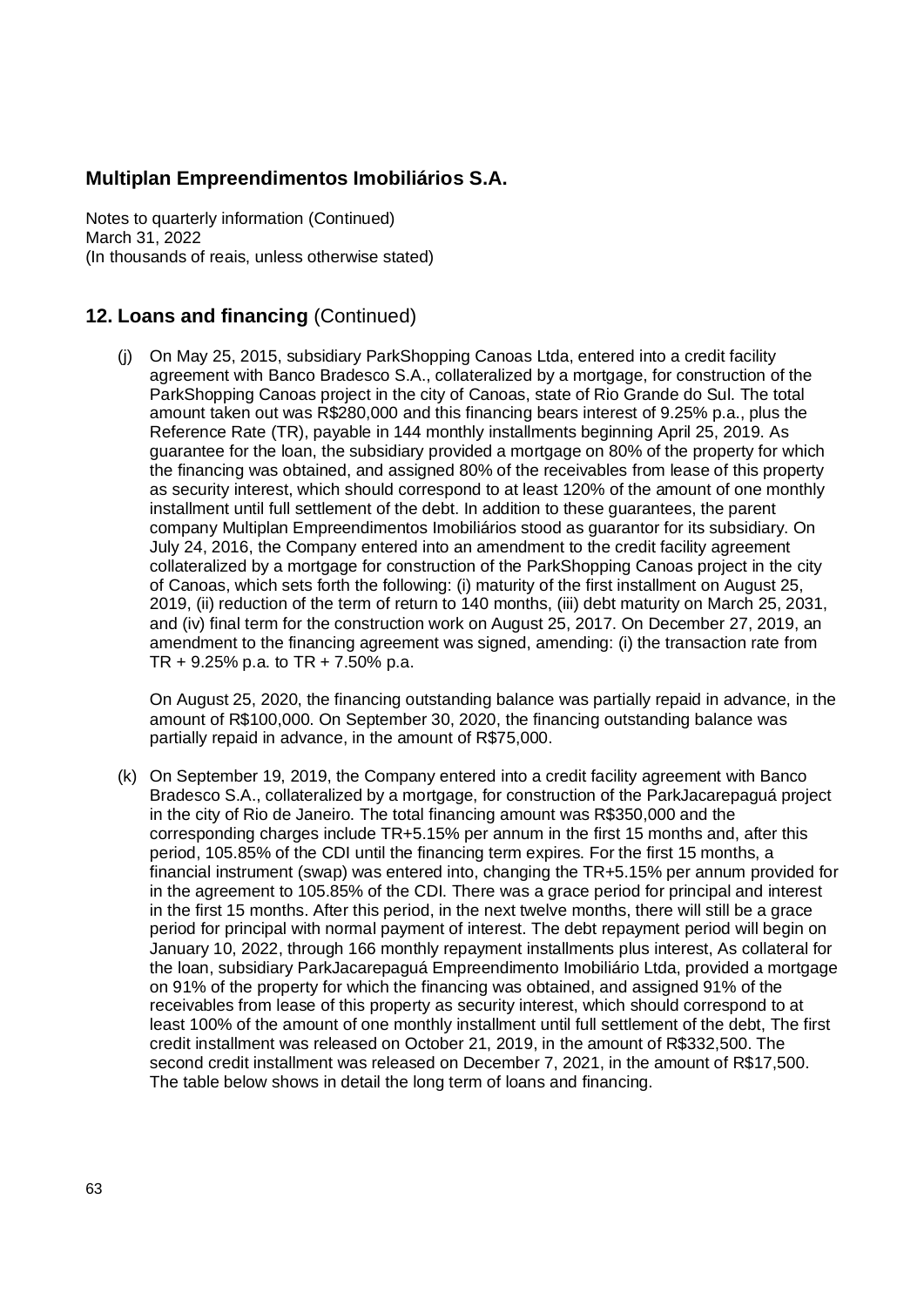Notes to quarterly information (Continued) March 31, 2022 (In thousands of reais, unless otherwise stated)

# **12. Loans and financing** (Continued)

(l) The balance payable to Companhia Real de Distribuição arises from the intercompany loan with the merged subsidiary Multishopping to finance the construction of BarraShoppingSul, to be settled in 516 monthly installments of R\$4, as from the hypermarket inauguration date in November 1998, not subject to interest or monetary restatement.

|                                | 03/31/2022        |                     | 12/31/2021        |                     |
|--------------------------------|-------------------|---------------------|-------------------|---------------------|
|                                | <b>Individual</b> | <b>Consolidated</b> | <b>Individual</b> | <b>Consolidated</b> |
| Loans and financing            |                   |                     |                   |                     |
| 2023                           | 51,468            | 74,743              | 68.623            | 100.903             |
| 2024                           | 68.623            | 101.639             | 68.623            | 101,639             |
| 2025 onwards                   | 919.854           | 1,019,381           | 919,855           | 1,019,382           |
| Subtotal - Loans and financing | 1,039,945         | 1,195,763           | 1,057,101         | 1,221,924           |
| Funding costs                  |                   |                     |                   |                     |
| 2023                           | (1,660)           | (2,641)             | (2,213)           | (3,521)             |
| 2024                           | (2.213)           | (3,521)             | (2,213)           | (3,521)             |
| 2025 onwards                   | (8,768)           | (14,386)            | (11.208)          | (16,828)            |
| Subtotal - Funding costs       | (12.641)          | (20,548)            | (15.634)          | (23,870)            |
| Total - Loans and financing    | 1,027,304         | 1.175.215           | 1.041.467         | 1.198.054           |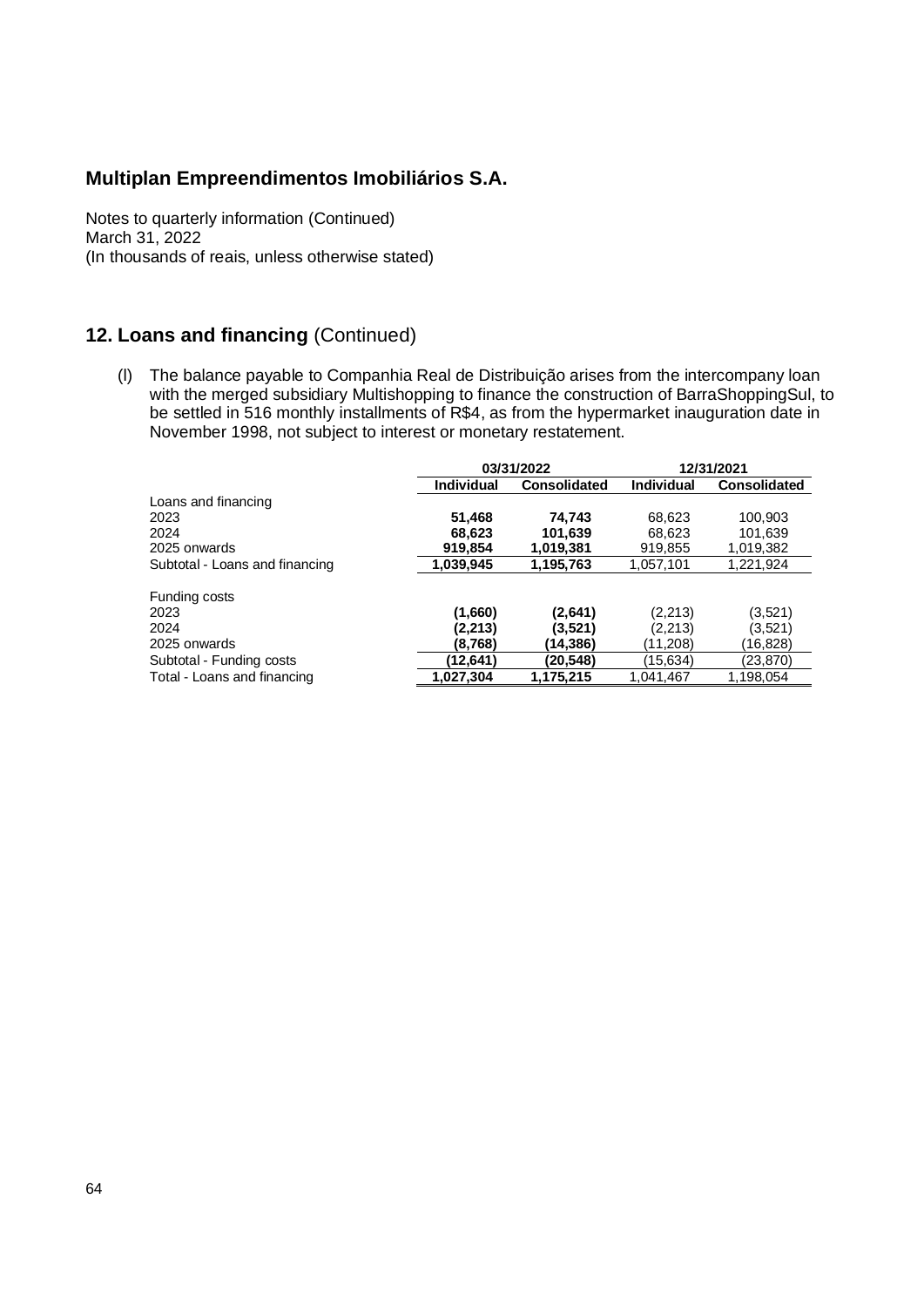Notes to quarterly information (Continued) March 31, 2022 (In thousands of reais, unless otherwise stated)

# **12. Loans and financing** (Continued)

#### Reconciliation of changes in equity to cash flows from financing activities

#### *Individual*

|                                               | Loans and |                   | <b>Interest</b> |           |           |
|-----------------------------------------------|-----------|-------------------|-----------------|-----------|-----------|
|                                               | financing | <b>Debentures</b> | on equity       | Capital   | Total     |
| Balances at December 31, 2021                 | 1,124,278 | 1,712,169         | 258,526         | 6,360,383 | 9,455,356 |
| Changes in cash flows from financing          |           |                   |                 |           |           |
| Payment of loans                              | (17, 162) |                   |                 |           | (17, 162) |
| Payment of interest on loans and financing    | (24, 221) |                   |                 |           | (24, 221) |
| Shares buyback to be held in treasury         |           |                   |                 | (58, 479) | (58, 479) |
| Total changes in cash flows from financing    | (41, 383) |                   |                 | (58, 479) | (99, 862) |
| Other changes                                 |           |                   |                 |           |           |
| Allocation of interest on loans and financing | 25,794    |                   |                 |           | 25,794    |
| Capitalization of interest                    | 2,869     |                   |                 |           | 2,869     |
| Allocated funding costs                       | 546       |                   |                 |           | 546       |
| Debenture funding costs                       |           | 1,001             |                 |           | 1,001     |
| Allocation of debenture charges               |           | 43,522            |                 |           | 43,522    |
| Profit or loss for the period                 |           |                   |                 | 171,089   | 171,089   |
| Stock options granted                         |           |                   |                 | 8,763     | 8,763     |
| Total other changes                           | 29,209    | 44,523            |                 | 179,852   | 253,584   |
| Balances at March 31, 2022                    | 1,112,104 | 1,756,692         | 258,526         | 6,481,756 | 9,609,078 |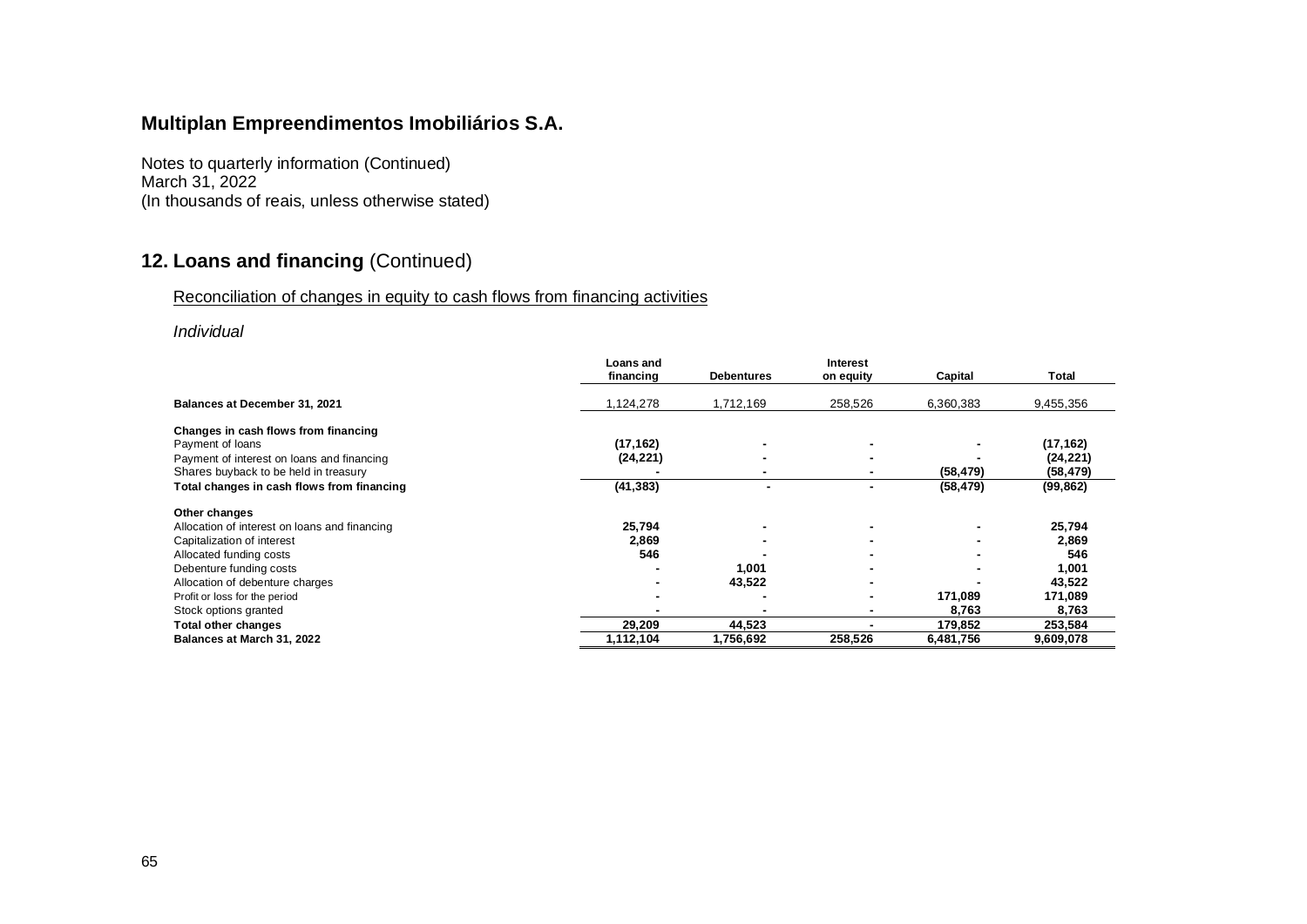Notes to quarterly information (Continued) March 31, 2022 (In thousands of reais, unless otherwise stated)

# **12. Loans and financing** (Continued)

#### Reconciliation of changes in equity to cash flows from financing activities (Continued)

#### *Individual* (Continued)

|                                                       | <b>Loans</b> and |                   | <b>Interest</b> |           |              |
|-------------------------------------------------------|------------------|-------------------|-----------------|-----------|--------------|
|                                                       | financing        | <b>Debentures</b> | on equity       | Capital   | <b>Total</b> |
| Balances at December 31, 2020                         | .258.789         | 1.645.863         | 237.048         | 6.229.725 | 9.371.425    |
| Changes in cash flows from financing                  |                  |                   |                 |           |              |
| Loan                                                  | 217,500          |                   |                 |           | 217,500      |
| Payment of loans                                      | (366, 455)       |                   |                 |           | (366, 455)   |
| Payment of interest on loans and financing            | (57, 425)        |                   |                 |           | (57, 425)    |
| Funding costs                                         | (2, 428)         |                   |                 |           | (2, 428)     |
| Payment of charges on debentures                      |                  | (82, 054)         |                 |           | (82, 054)    |
| Shares buyback to be held in treasury                 |                  |                   |                 | (55, 785) | (55, 785)    |
| Debentures raised                                     |                  | 450,000           |                 |           | 450,000      |
| Debenture funding costs                               |                  | (2,890)           |                 |           | (2,890)      |
| Exercise of stock options                             |                  |                   |                 | (4, 113)  | (4, 113)     |
| Payment of debentures                                 |                  | (400,000)         |                 |           | (400,000)    |
| Payment of interest on equity                         |                  |                   | (237, 034)      |           | (237, 034)   |
| Total changes in cash flows from financing            | (208, 808)       | (34, 944)         | (237, 034)      | (59, 898) | (540, 684)   |
| Other changes                                         |                  |                   |                 |           |              |
| Allocation of interest on loans and financing         | 51,700           |                   |                 |           | 51,700       |
| Allocation of interest on loans posted to investments | 11,173           |                   |                 |           | 11,173       |
| Capitalization of interest                            | 5,877            |                   |                 |           | 5,877        |
| Allocated funding costs                               | 5,547            |                   |                 |           | 5,547        |
| Debenture funding costs                               |                  | 6,251             |                 |           | 6,251        |
| Allocation of debenture charges                       |                  | 94,999            |                 |           | 94,999       |
| Investment reserve                                    |                  |                   |                 | 135,663   | 135,663      |
| Income reserve                                        |                  |                   |                 | 22,667    | 22,667       |
| Provision for interest on equity                      |                  |                   | 258,512         |           | 258,512      |
| Stock options granted                                 |                  |                   |                 | 32,226    | 32,226       |
| <b>Total other changes</b>                            | 74,297           | 101,250           | 258,512         | 190,556   | 624,615      |
| Balances at December 31, 2021                         | 1,124,278        | 1,712,169         | 258,526         | 6,360,383 | 9,455,356    |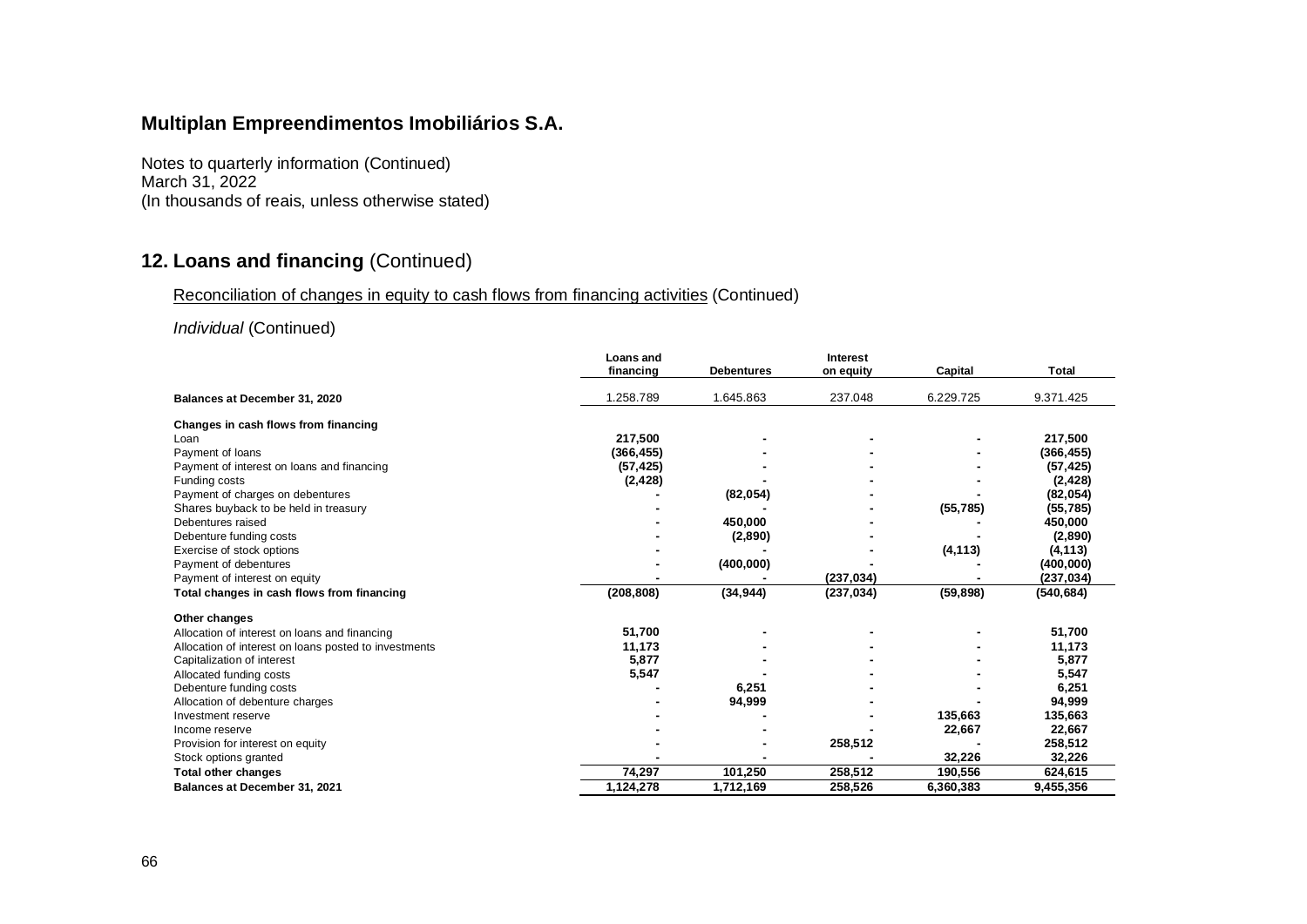Notes to quarterly information (Continued) March 31, 2022 (In thousands of reais, unless otherwise stated)

# **12. Loans and financing** (Continued)

#### Reconciliation of changes in equity to cash flows from financing activities (Continued)

#### *Consolidated*

|                                               | Loans and<br>financing | <b>Debentures</b> | <b>Interest</b><br>on equity | Capital   | Non-controlling<br>interests | Total      |
|-----------------------------------------------|------------------------|-------------------|------------------------------|-----------|------------------------------|------------|
| Balances at December 31, 2021                 | 311,542                | 1,712,169         | 258,526                      | 6,360,383 | 2,810                        | 9,645,431  |
| Changes in cash flows from financing          |                        |                   |                              |           |                              |            |
| Repayment of borrowing                        | (25,003)               |                   |                              |           |                              | (25,003)   |
| Payment of interest on loans and financing    | (28, 293)              |                   |                              |           |                              | (28, 293)  |
| Shares buyback to be held in treasury         |                        |                   | $\overline{\phantom{a}}$     | (58, 479) |                              | (58, 479)  |
| Non-controlling interests                     |                        |                   |                              |           | (2,738)                      | (2,738)    |
| Total changes in cash flows from financing    | (53, 296)              | ۰.                |                              | (58, 479) | (2,738)                      | (114, 513) |
| Other changes                                 |                        |                   |                              |           |                              |            |
| Allocation of interest on loans and financing | 30,166                 |                   | $\overline{\phantom{a}}$     |           |                              | 30,166     |
| Capitalization of interest                    | 2,869                  |                   |                              |           |                              | 2,869      |
| Allocated borrowing costs                     | 873                    |                   |                              |           |                              | 873        |
| Debenture funding costs                       |                        | 1,001             |                              |           |                              | 1,001      |
| Allocation of debenture charges               |                        | 43,522            |                              |           |                              | 43,522     |
| Stock options granted                         |                        |                   |                              | 8,763     |                              | 8,763      |
| Profit or loss for the period                 |                        |                   |                              | 171,089   | 27                           | 171,116    |
|                                               | 33,908                 | 44,523            |                              | 179,852   | 27                           | 258,310    |
| Balances at March 31, 2022                    | 1,292,154              | 1,756,692         | 258,526                      | 6,481,756 | 99                           | 9,789,227  |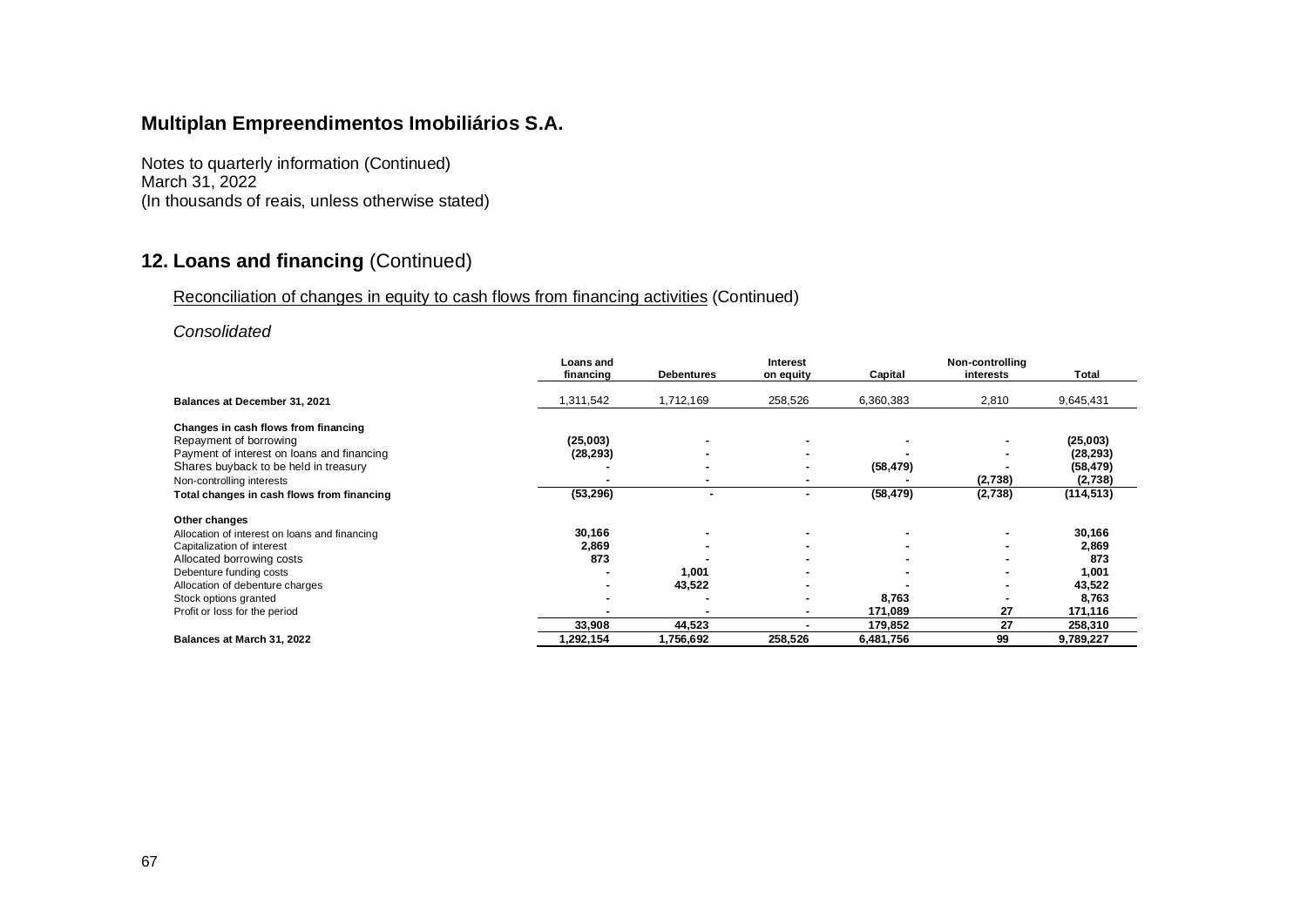Notes to quarterly information (Continued) March 31, 2022 (In thousands of reais, unless otherwise stated)

# **12. Loans and financing** (Continued)

#### Reconciliation of changes in equity to cash flows from financing activities (Continued)

#### *Consolidated* (Continued)

|                                                                 | <b>Loans and</b><br>financing | <b>Debentures</b> | <b>Interest</b><br>on equity | Capital   | Non-controlling<br>interests | <b>Total</b> |
|-----------------------------------------------------------------|-------------------------------|-------------------|------------------------------|-----------|------------------------------|--------------|
| Balances at December 31, 2020                                   | ,475,436                      | 1,645,863         | 237,048                      | 6,229,725 | 3,298                        | 9,591,370    |
| Changes in cash flows from financing                            |                               |                   |                              |           |                              |              |
| Loan                                                            | 217.500                       |                   |                              |           |                              | 217,500      |
| Payment of loans                                                | (393, 690)                    |                   |                              |           |                              | (393, 690)   |
| Payment of interest on loans and financing                      | (74, 242)                     |                   |                              |           |                              | (74, 242)    |
| Funding costs                                                   | (2, 428)                      |                   |                              |           |                              | (2, 428)     |
| Payment of charges on debentures                                |                               | (82, 054)         |                              |           |                              | (82,054)     |
| Shares buyback to be held in treasury                           |                               |                   |                              | (55, 785) |                              | (55, 785)    |
| Debentures raised                                               |                               | 450,000           |                              |           |                              | 450,000      |
| Debenture funding costs                                         |                               | (2,890)           |                              |           |                              | (2,890)      |
| Payment of debentures                                           |                               | (400,000)         |                              |           |                              | (400,000)    |
| Exercise of stock options                                       |                               |                   |                              | (4, 113)  |                              | (4, 113)     |
| Non-controlling interests                                       |                               |                   |                              |           | (87)                         | (87)         |
| Payment of interest on equity                                   |                               |                   | (237, 034)                   |           |                              | (237, 034)   |
| Total changes in cash flows from financing                      | (252, 860)                    | (34, 944)         | (237, 034)                   | (59, 898) | (87)                         | (584, 823)   |
| Other changes                                                   |                               |                   |                              |           |                              |              |
| Allocation of interest on loans and financing                   | 65,060                        |                   |                              |           |                              | 65,060       |
| Allocation of interest on loans posted to investment properties | 11,173                        |                   |                              |           |                              | 11,173       |
| Capitalization of interest                                      | 5,877                         |                   |                              |           |                              | 5,877        |
| Allocated funding costs                                         | 6,856                         |                   |                              |           |                              | 6,856        |
| Debenture funding costs                                         |                               | 6,251             |                              |           |                              | 6,251        |
| Allocation of debenture charges                                 |                               | 94,999            |                              |           |                              | 94,999       |
| Investment reserve                                              |                               |                   |                              | 135.663   |                              | 135,663      |
| Income reserve                                                  |                               |                   |                              | 22,667    |                              | 22,667       |
| Stock options granted                                           |                               |                   |                              | 32,226    |                              | 32,226       |
| Provision for interest on equity                                |                               |                   | 258,512                      |           | (401)                        | 258,111      |
|                                                                 | 88,966                        | 101,250           | 258,512                      | 190,556   | (401)                        | 638,883      |
| Balances at December 31, 2021                                   | 1,311,542                     | 1,712,169         | 258,526                      | 6,360,383 | 2,810                        | 9,645,430    |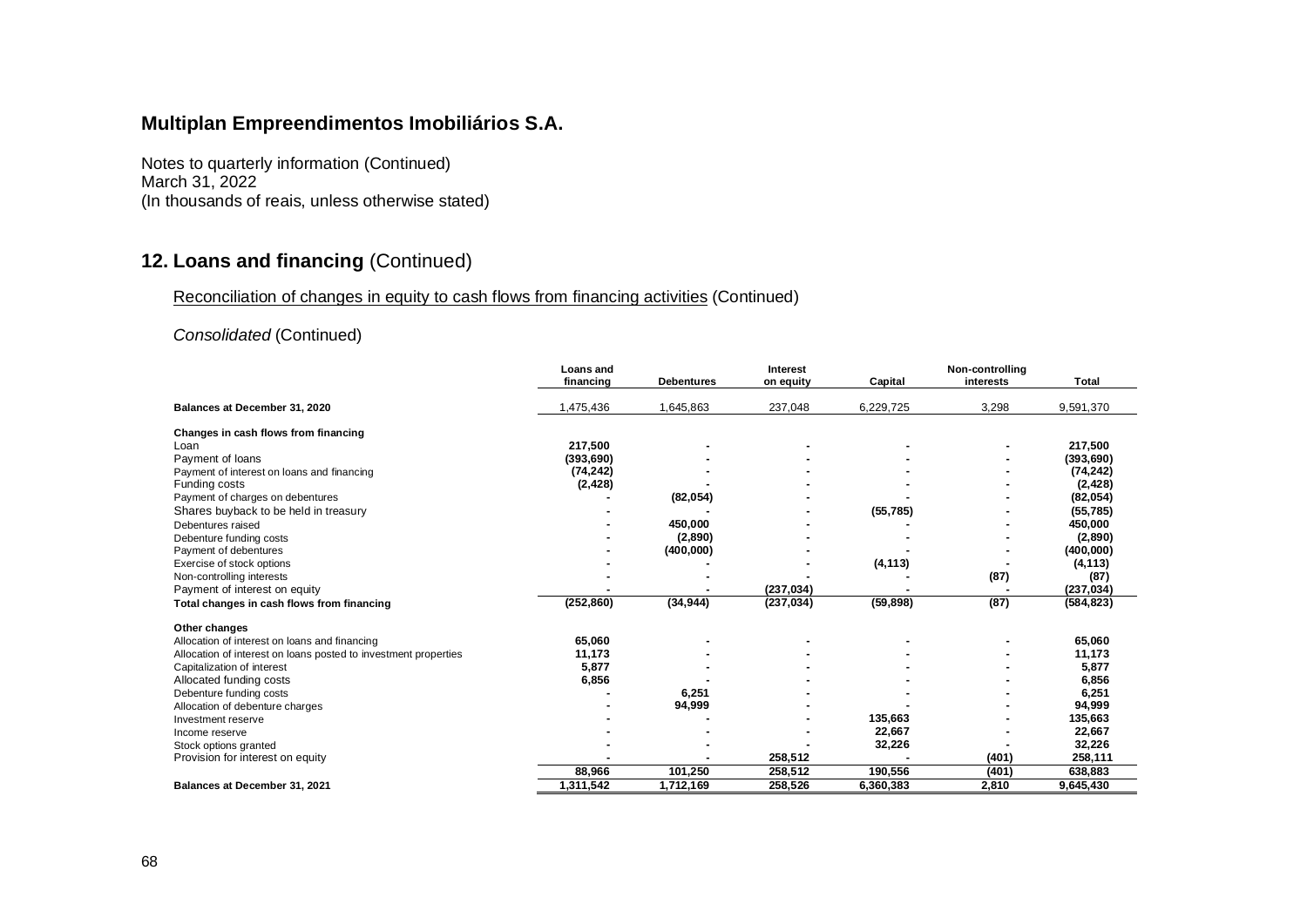Notes to quarterly information (Continued) March 31, 2022 (In thousands of reais, unless otherwise stated)

#### **12. Loans and financing** (Continued)

#### Reconciliation of changes in equity to cash flows from financing activities (Continued)

*Consolidated* (Continued)

"EBITDA" and "EBIT" are part of the Company's main indexes, as they are important performance metrics and certain covenants (loans, financing and debentures) for users of the financial statements.

In order to comply with the terms of paragraph 2 of article 2 of CVM Ruling No, 527/12, we state below the reconciliation of EBITDA and EBIT amounts for the three-month periods ended March 31, 2022 and 2021.

|                                      | 03/31/2022 |                     |            | 03/31/2021   |
|--------------------------------------|------------|---------------------|------------|--------------|
|                                      | Individual | <b>Consolidated</b> | Individual | Consolidated |
| Net income for the period            | 171,089    | 171,579             | 46,605     | 46,308       |
| Non-controlling interests            | -          | 27                  |            | 13           |
| Income and social contribution taxes | 35.972     | 17.202              | 15.972     | 24,897       |
| Finance income (costs), net          | 59,758     | 53,512              | 17,332     | 14,053       |
| <b>EBIT</b>                          | 266,819    | 242.320             | 79,909     | 85,271       |
| Depreciation and amortization        | 27,018     | 51,633              | 28,352     | 46,395       |
| <b>EBITDA</b>                        | 293,837    | 293,953             | 108,261    | 131,666      |

### **13. Accounts payable**

|                         |                   | 03/31/2022          |                   | 12/31/2021          |
|-------------------------|-------------------|---------------------|-------------------|---------------------|
|                         | <b>Individual</b> | <b>Consolidated</b> | <b>Individual</b> | <b>Consolidated</b> |
| <b>Suppliers</b>        | 20.712            | 41,883              | 14,837            | 49.041              |
| Ground Leases           | 44,057            | 44,259              | 45,535            | 45,743              |
| Contractual retentions  | 3,155             | 18,048              | 3,049             | 17,775              |
| Indemnification payable | 3,618             | 7.451               | 3,598             | 8.744               |
| Labor obligations       | 44.480            | 44.641              | 61,655            | 61,817              |
|                         | 116.022           | 156.282             | 128.674           | 183,120             |
| Current                 | 68,100            | 108,181             | 83,152            | 137,434             |
| Non-current             | 47,922            | 48,101              | 45,522            | 45,686              |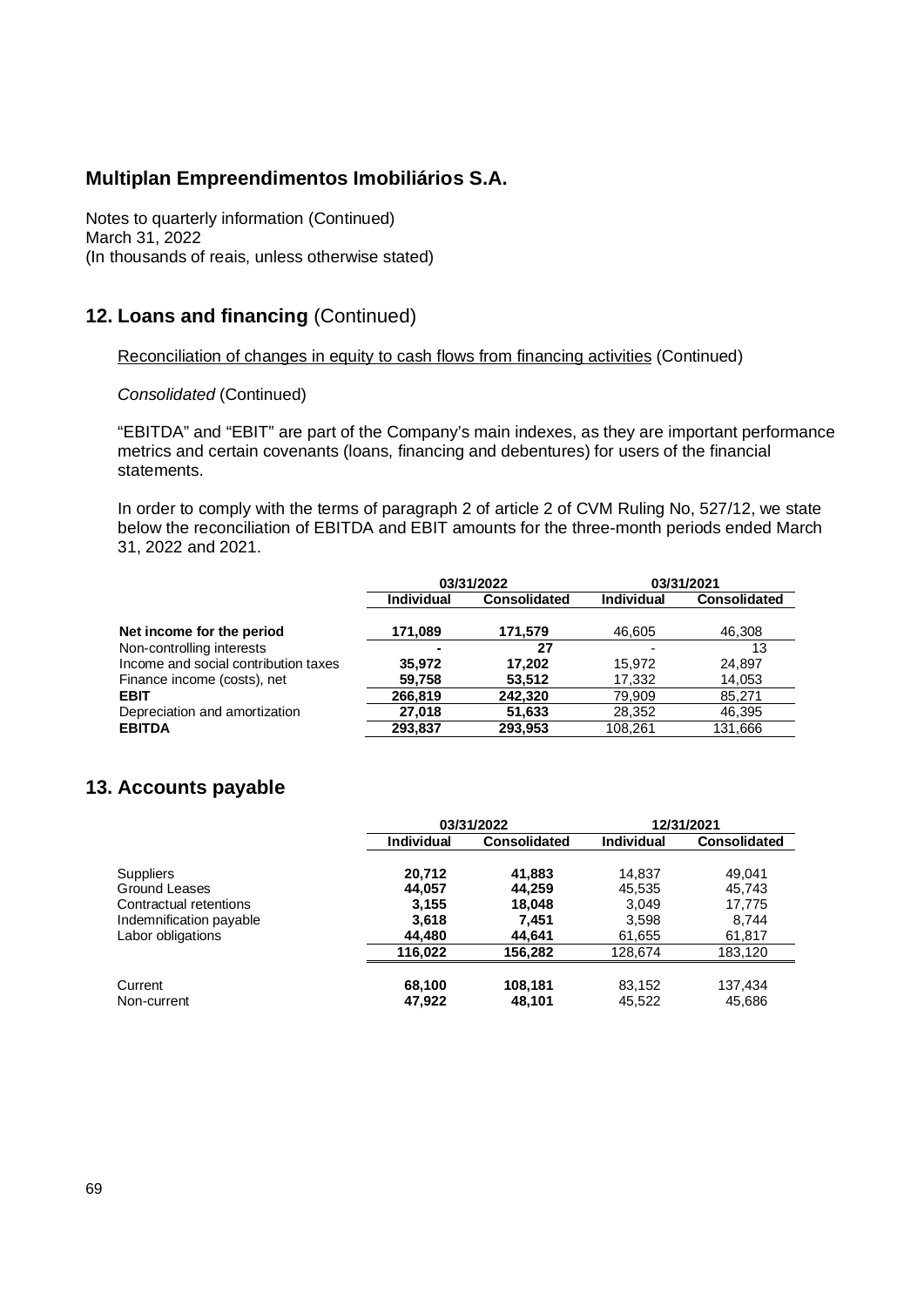Notes to quarterly information (Continued) March 31, 2022 (In thousands of reais, unless otherwise stated)

#### **14. Debentures**

Debentures are broken down as follows:

|                                        | Individual and consolidated |            |  |
|----------------------------------------|-----------------------------|------------|--|
|                                        | 03/31/2022                  | 12/31/2021 |  |
| <b>Current liabilities</b>             |                             |            |  |
| 4 <sup>th</sup> Issue - Debentures     | 308,327                     | 301,389    |  |
| 5 <sup>th</sup> Issue - Debentures     | 8,429                       | 1,489      |  |
| 6 <sup>th</sup> Issue - Debentures     | 11.597                      | 3,693      |  |
| 7 <sup>th</sup> Issue - Debentures     | 14,546                      | 5,406      |  |
| 10 <sup>th</sup> Issue - Debentures    | 20,650                      | 8,051      |  |
| <b>Subtotal</b>                        | 363,549                     | 320,028    |  |
| Funding cost - 4 <sup>th</sup> issue   | (1,539)                     | (2.052)    |  |
| Funding cost - 5 <sup>th</sup> issue   | (1, 133)                    | (1, 133)   |  |
| Funding cost - 6 <sup>th</sup> issue   | (249)                       | (249)      |  |
| Funding cost - 7 <sup>th</sup> issue   | (166)                       | (166)      |  |
| Funding cost - 10 <sup>th</sup> issue  | (407)                       | (407)      |  |
| <b>Total - Funding cost</b>            | (3, 494)                    | (4,007)    |  |
| <b>Total - Current liabilities</b>     | 360,055                     | 316,021    |  |
|                                        |                             |            |  |
| <b>Non-current liabilities</b>         |                             |            |  |
| 5 <sup>th</sup> Issue - Debentures     | 300,000                     | 300,000    |  |
| 6 <sup>th</sup> Issue - Debentures     | 300.000                     | 300,000    |  |
| 7 <sup>th</sup> Issue - Debentures     | 350,000                     | 350,000    |  |
| 10 <sup>th</sup> Issue - Debentures    | 450.000                     | 450,000    |  |
| <b>Subtotal</b>                        | 1,400,000                   | 1,400,000  |  |
| Funding cost - 5 <sup>th</sup> issue   | (283)                       | (566)      |  |
| Funding cost - 6 <sup>th</sup> issue   | (291)                       | (353)      |  |
| Funding cost - 7 <sup>th</sup> issue   | (512)                       | (553)      |  |
| Funding cost - 10 <sup>th</sup> issue  | (2,277)                     | (2,379)    |  |
| <b>Total - Funding cost</b>            | (3, 363)                    | (3,851)    |  |
| <b>Total - Non-current liabilities</b> | 1,396,637                   | 1,396,149  |  |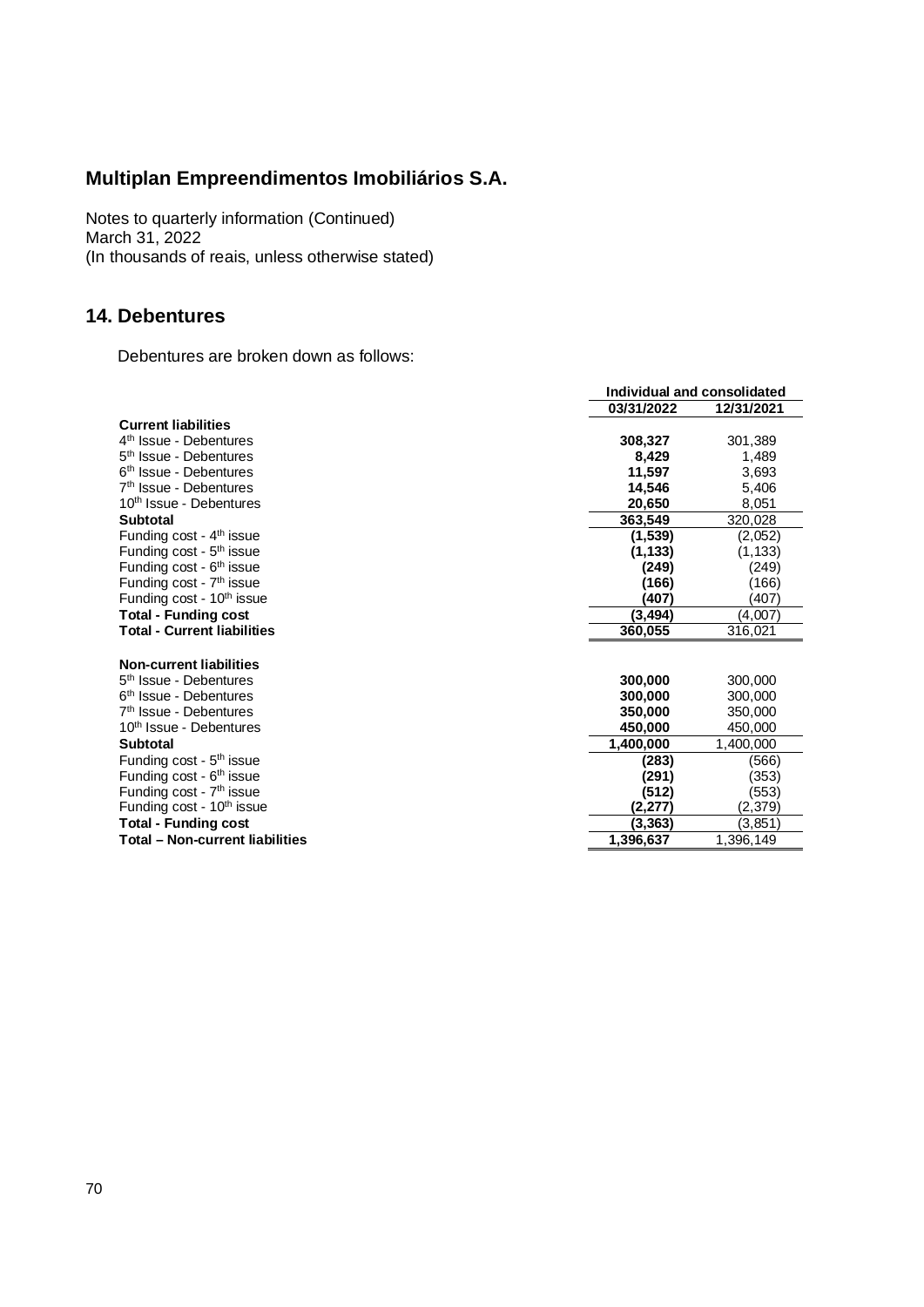Notes to quarterly information (Continued) March 31, 2022 (In thousands of reais, unless otherwise stated)

## **14. Debentures** (Continued)

### Fourth issue for primary private distribution of debentures for investment and issue of mortgage bonds (CRI)

On December 13, 2016, the Company completed the 4th issue of debentures for primary private distribution, in the amount of R\$300,000, whereby 300,000 simple, non-convertible, book-entry, registered, single-series debentures were issued, with security interest. The fourth issue debentures were subscribed and paid-in on December 29, 2016 by the subsidiary Multiplan Greenfield XII at their par value. Subsidiary Multiplan Greenfield XII, in turn, issued a mortgage bond and fully granted such bonds to Cibrasec (Securitization Company), which performed public distribution, on a firm guarantee basis, at a par value of R\$1. This transaction will be repaid in a single installment at the end of the sixth year and bear semi-annual interest. The final issue price was set on December 8, 2016 through the bookbuilding procedure, with yield set at 95% of the accumulated fluctuation of average daily DI rates. The total estimated funding cost was R\$10,421.

The Company's net proceeds from this debenture issue will be fully used directly or through its subsidiaries, through the maturity date of the Debentures, for acquisition, and/or construction, and/or expansion, and/or revitalization, and/or development of the following shopping malls and/or real estate developments, as described in the Debentures Indenture and in the amendments thereto: ParkJacarepaguá, BarraShopping, VillageMall, Village Corporate, RibeirãoShopping, Pátio Savassi and Residencial Porto Alegre.

The indivisible part of 39,77% of the property registered under number 37,850 at the Real Estate Notary Office of the 5th Region of Porto Alegre was given as security interest; this registration number includes the sub-condominium BarraShoppingSul. For this transaction no other collaterals have been recognized and no financial covenants have been established.

Interest was paid as follows: (i) R\$15,182 on June 13, 2017; (ii) R\$12,070 on December 13, 2017; (iii) R\$9,031 on June 13, 2018; (iv) R\$9,035 on December 13, 2018; (v) R\$8,827 on June 13, 2019; and (vi) R\$8,166 on December 13, 2019; (vii) R\$5,257 on June 12, 2020; (viii) R\$2,891 on December 11, 2020; and (vix) on June 11, 2021, an installment in the amount of R\$3,323 was paid.

At March 31, 2022, the Company had met all the covenants determined in the indenture.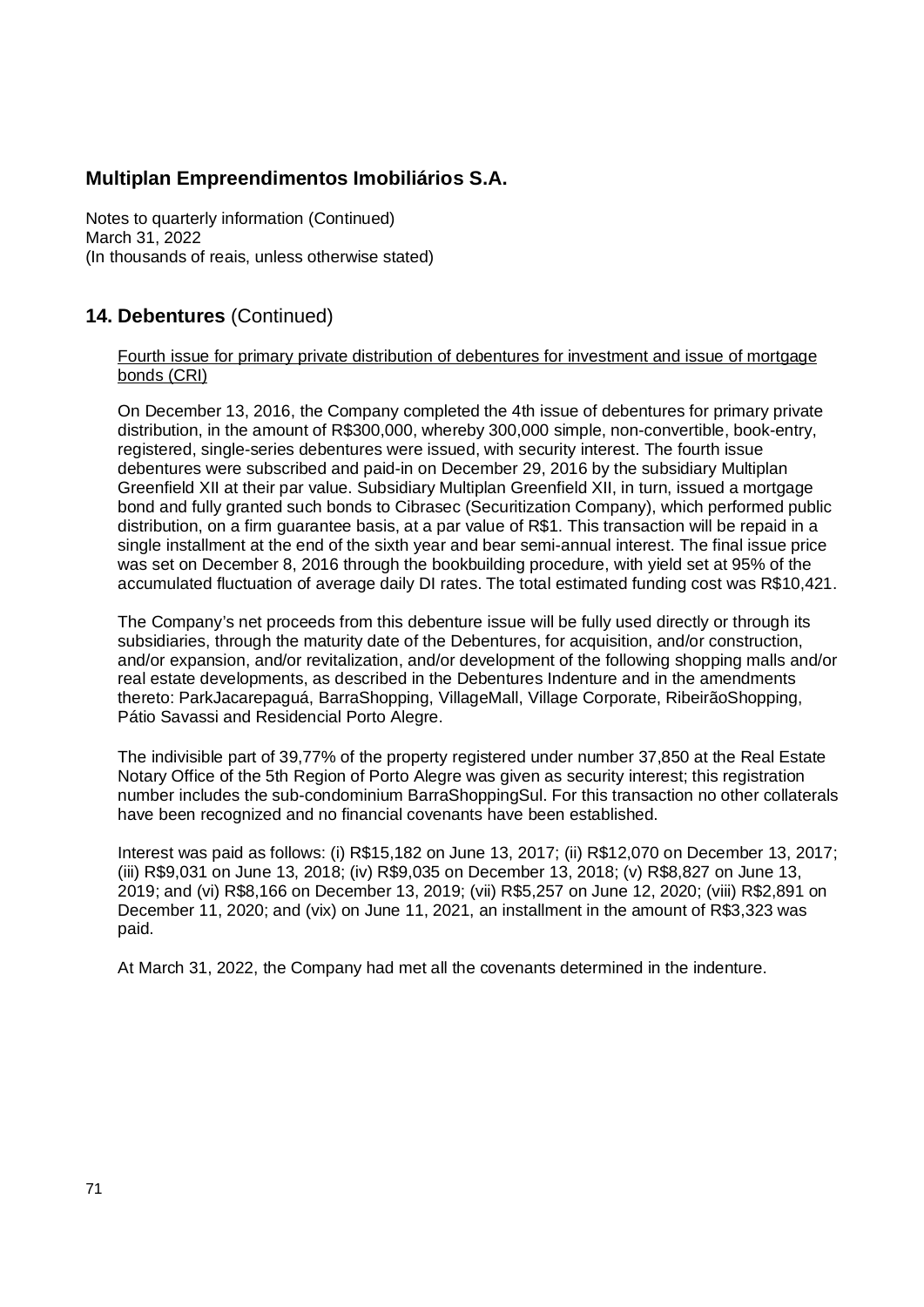Notes to quarterly information (Continued) March 31, 2022 (In thousands of reais, unless otherwise stated)

## **14. Debentures** (Continued)

### Fifth issue for primary private distribution of debentures for investment and issue of CRI

On June 6, 2017, the Company completed the 5th issue of debentures for primary private distribution, in the amount of R\$300,000, whereby 300,000 simple, non-convertible, book-entry, registered, single-series debentures were issued, with security interest. The fifth issue debentures were subscribed and paid in on June 14, 2017 by subsidiary Multiplan Greenfield XII at par value. Subsidiary Multiplan Greenfield XII, in turn, issued a mortgage bond and fully granted such bonds to Cibrasec (Securitization Company), which performed public distribution, on a firm guarantee basis, at a par value of R\$1. This transaction will be repaid in a single installment at the end of the sixth year and bear semi-annual interest. The final issue price was set on June 2, 2017 through the bookbuilding procedure with yield set at 95% of the accumulated fluctuation of average daily DI rates. The total estimated funding cost was R\$5,946.

The Company's net proceeds from this debenture issue will be fully used directly or through its subsidiaries, through the maturity date of the Debentures, for acquisition, and/or construction, and/or expansion, and/or revitalization, and/or development of the following shopping malls and/or real estate developments, as described in the Debentures Indenture and in the amendments thereto: ParkJacarepaguá, BarraShopping, VillageMall, Village Corporate, ParkShoppingBarigui, ParkShopping Canoas, DiamondMall and MorumbiShopping.

The indivisible part of 39.77% of the property registered under number 37,850 at the Real Estate Notary Office of the 5th Region of Porto Alegre was given as security interest; this registration number includes the sub-condominium BarraShoppingSul. For this transaction no other collaterals have been recognized and no financial covenants have been established.

Interest was paid as follows: (i) R\$12,105 on December 12, 2017; (ii) R\$9,036 on June 12, 2018; (iii) R\$9,035 on December 12, 2018; (iv) R\$8,827 on June 12, 2019; (v) R\$8,188 on December 12, 2019; (vi) R\$5,257 on June 10, 2020; (vii) R\$2,869 on December 10, 2020; and (viii) on June 10, 2021, the portion in the amount of R\$3,307 and (vix) R\$7,885 on December 10, 2021.

At March 31, 2022, the Company had met all the covenants determined in the indenture.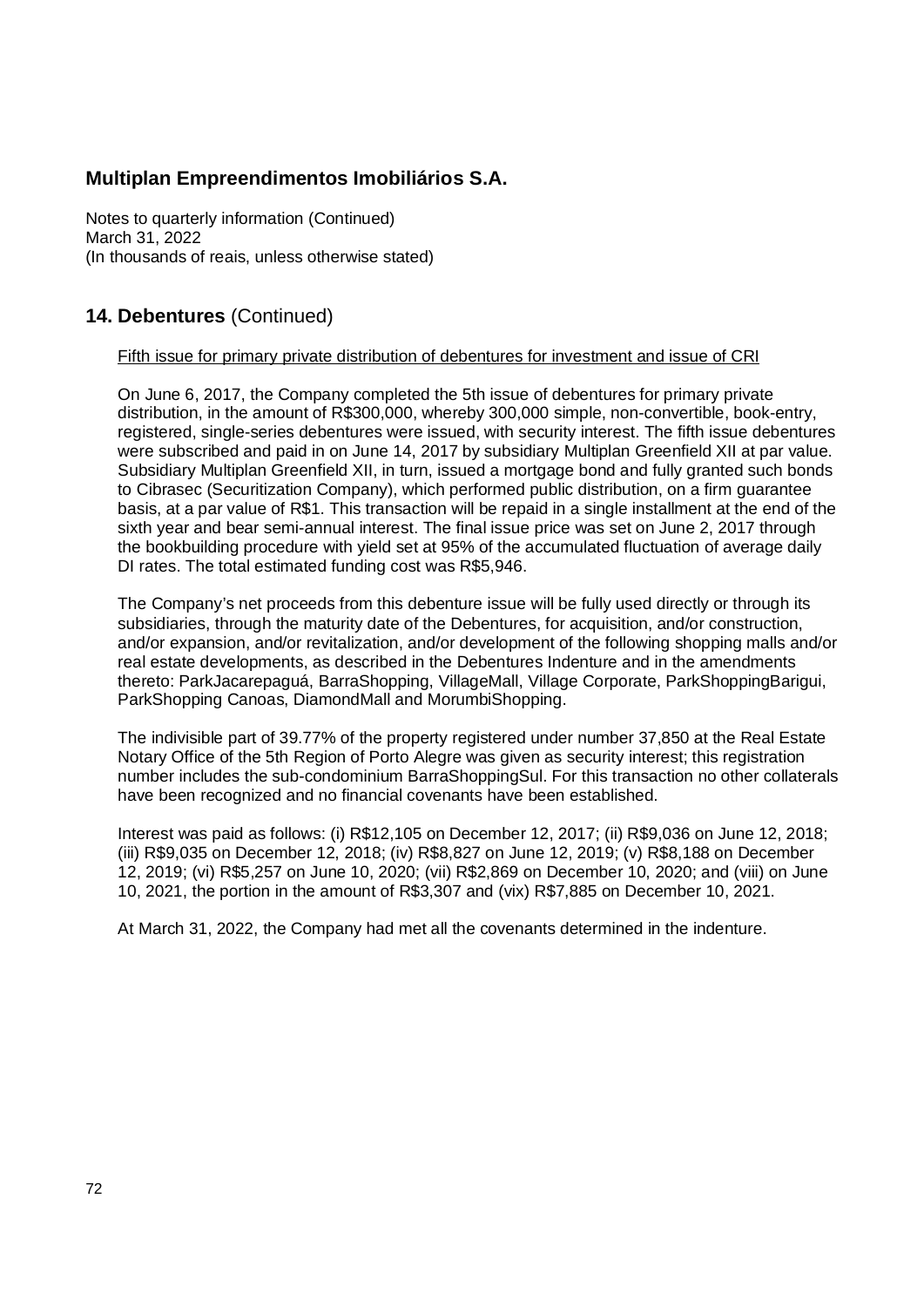Notes to quarterly information (Continued) March 31, 2022 (In thousands of reais, unless otherwise stated)

### **14. Debentures** (Continued)

#### Sixth issue of debentures for primary public distribution

On May 10, 2018, the Company completed the 6th issue of debentures for primary public distribution, in the amount of R\$300,000, whereby 30,000 simple, non-convertible, book-entry, registered and unsecured debentures were issued in a single series for public distribution with restricted efforts, on a firm guarantee basis, with a par value of R\$10. The transaction will be repaid in a single installment at the end of sixth year, bearing semi-annual interest, The final issue price was set on May 30, 2018 through the bookbuilding procedure, with yield set at 107.25% of the accumulated fluctuation of average daily DI rates. The total estimated funding cost was R\$1,494. The net proceeds obtained by the Company with this debenture issue will be fully used to pay general expenses and settle short- and long-term debts and/or consolidate the working capital of the Company and/or its subsidiaries.

The financial covenants of these debentures are as follows: (i) net debt/EBITDA lower than or equal to 4,0; (ii) EBITDA/net finance cost higher than or equal to 2.0x.

Interest was paid as follows: (i) R\$8,830 on November 12, 2018; (ii) R\$9,820 on May 10, 2019; (iii) R\$9,753 on November 11, 2019; (iv) R\$6,494 on May 11, 2020; (v) R\$3,519 on November 10, 2020; and (vi) on May 10, 2021, the portion in the amount of R\$3,320 (vii) R\$7,832 on November 10, 2021.

At March 31, 2022, the Company had met all the covenants determined in the indenture.

#### Seventh issue of debentures for primary public distribution

On April 25, 2019, the Company completed the seventh issue of debentures for primary public distribution, in the amount of R\$350,000, whereby 35,000 simple, non-convertible, book-entry, registered and unsecured debentures were issued in a single series for public distribution with restricted efforts, on a firm guarantee basis, with a par value of R\$10. The transaction will be repaid in two equal installments at the end of the sixth and seventh years, bearing semi-annual interest. The final issue price was set on May 8, 2019 through the bookbuilding procedure, with yield set at 106,00% of the accumulated fluctuation of average daily DI rates. Total funding cost was R\$1,162.The Company's net proceeds from this debenture issue will be fully used to: (i) invest in new developments and expand existing developments, (ii) acquire Non-controlling interests, and (iii) pay general expenses and settle short- and long-term debts and/or consolidate the working capital of the Company and/or its subsidiaries.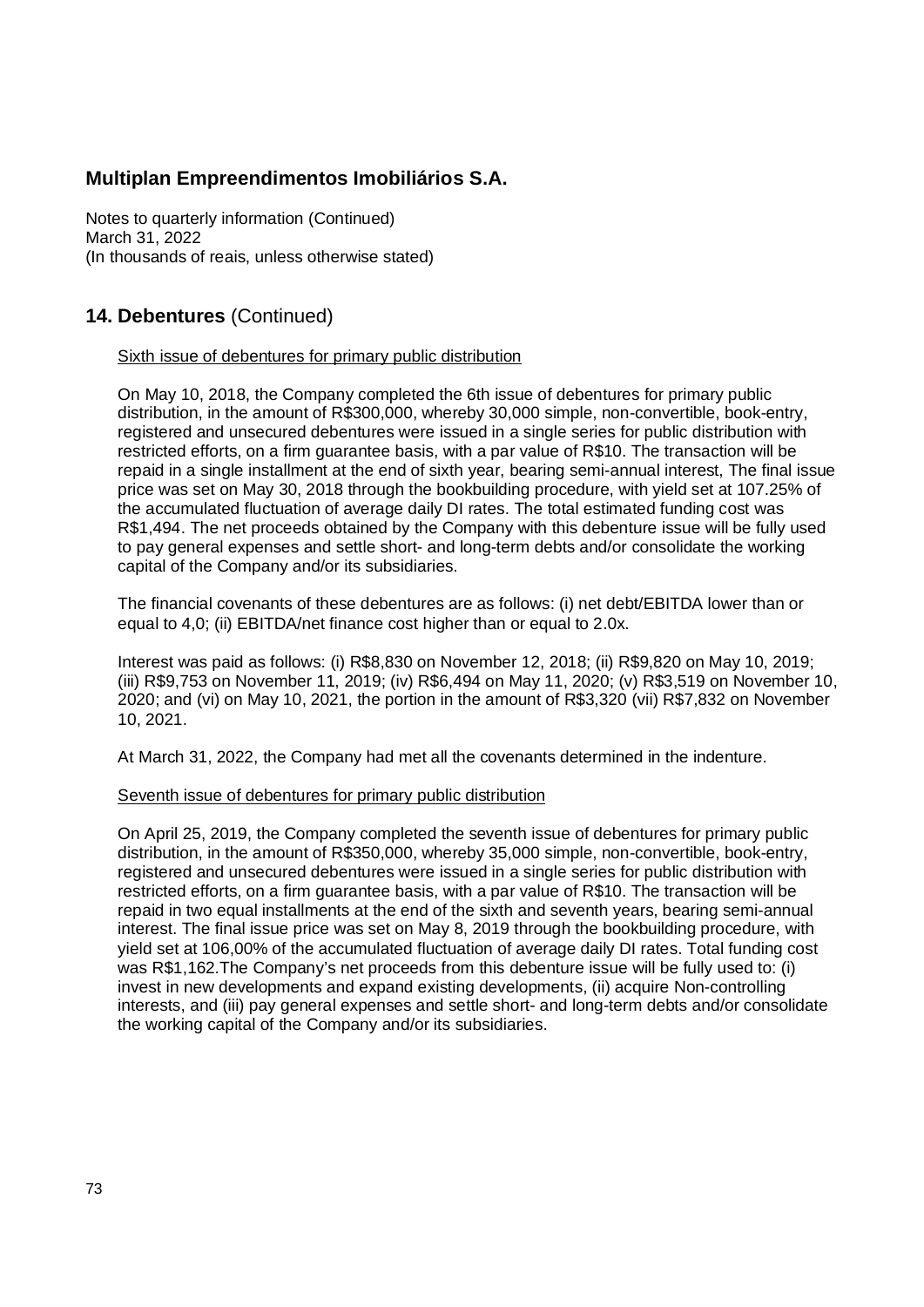Notes to quarterly information (Continued) March 31, 2022 (In thousands of reais, unless otherwise stated)

## **14. Debentures** (Continued)

### Seventh issue of debentures for primary public distribution (Continued)

The financial covenants of these debentures are as follows: (i) net debt/EBITDA lower than or equal to 4.0x; (ii) EBITDA/net finance cost higher than or equal to 2,0x.

Interest was paid as follows: (i) R\$10,322 on October 25, 2019; (ii) R\$7,843 on April 27, 2020; (iii) R\$4,236 on October 26, 2020; and (iv) on April 26, 2021, the portion in the amount of R\$3,698, and (v) R\$8,286 on October 25, 2021.

At March 31, 2022, the Company had met all the covenants determined in the indenture.

### Eighth issue of debentures for primary public distribution

On June 30, 2020, the Company completed the eighth issue of debentures for primary public distribution, in the amount of R\$200,000, whereby 200,000 simple, non-convertible, book-entry, registered and unsecured debentures were issued in a single series for public distribution with restricted efforts, on a firm guarantee basis, with a par value of R\$1,000. The transaction will be repaid in four equal installments at the end of the third, fourth, fifth and sixth years, bearing semiannual interest, The final issue price was set on the indenture, with yield set at 100% of the accumulated fluctuation of average daily DI rates increased on a compound basis by a spread or surcharge of 3.00% p.a. The total estimated funding cost was R\$885, The net proceeds obtained by the Company with this debenture issue will be fully used to pay general expenses and settle short- and long-term debts and/or consolidate the working capital of the Company and/or its subsidiaries.

The financial covenants of these debentures are as follows: (i) From January 1, 2022 (including) to December 31, 2022 (including): Net debt/EBITDA <= 4.5x; (ii) from January 1, 2023 (including) to the maturity date: Net debt/EBITDA  $\leq$  4.0x; and (iii) EBITDA/net finance cost  $\geq$  2.0x.

Interest was paid as follows: (i) R\$4,784 on December 30, 2020; (ii) R\$5,520 on June 30, 2021; and (iii) R\$9,196 on December 30, 2021.

On December 30, 2021, the Company carried out the optional early redemption of all the Debentures of this issue, with their consequent cancellation, under the terms of clause 6.16 of the Indenture.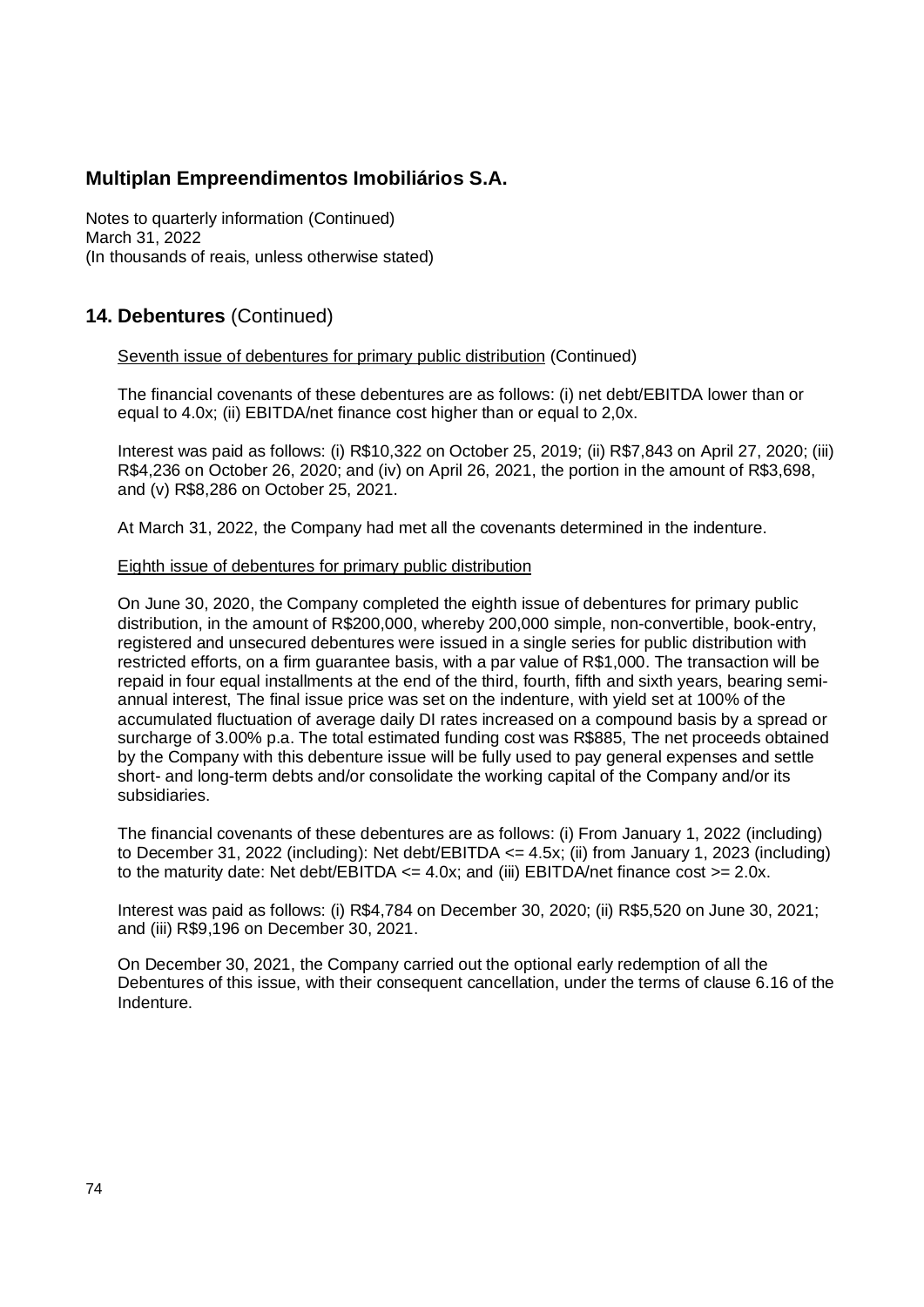Notes to quarterly information (Continued) March 31, 2022 (In thousands of reais, unless otherwise stated)

## **14. Debentures** (Continued)

### Ninth issue of debentures for primary public distribution

On July 16, 2020, the Company completed the ninth issue of debentures for primary public distribution, in the amount of R\$200,000, whereby 200,000 simple, non-convertible, book-entry, registered and unsecured debentures were issued in a single series for public distribution with restricted efforts, on a firm guarantee basis, with a par value of R\$1,000. The transaction will be repaid in three equal installments at the end of the third, fourth and fifth years, bearing annual interest. The final issue price was set on the indenture, with yield set at 100% of the accumulated fluctuation of average daily DI rates increased on a compound basis by a spread or surcharge of 3.00% p.a. The net proceeds obtained by the Company with this debenture issue will be fully used to pay general expenses and settle short- and long-term debts and/or consolidate the working capital of the Company and/or its subsidiaries.

The financial covenants of these debentures are as follows: (i) From January 1, 2022 (including) to the Maturity Date: Net debt/EBITDA  $\leq$  4,5x; and (iii) EBITDA/net finance cost  $\geq$  2.0x.

This transaction was settled on July 23, 2020.

Interest was paid as follows: (i) R\$10,630 on July 15, 2021; and (ii) R\$5,359 on November 10, 2021.

On November 10, 2021, the Company carried out the optional early redemption of all the Debentures of this issue, with their consequent cancellation, under the terms of clause 6.16 of the Indenture.

### Tenth issue of debentures for primary public distribution

On September 22, 2021, the Company carried out the 10th issue of debentures for primary public distribution, in the amount of R\$4500,000. On October 15, 2021, considered the Issue Date of the debentures, 450 thousand non-privileged single-series unsecured nonconvertible junior debenture were issued, registered- and book entry-type, for public distribution with restricted efforts, on a firm guarantee basis, at a par value of R\$10. The transaction will be repaid in three (3) equal installments at the end of the fifth, sixth and seventh years, bearing semiannual interest. The final issue price was set on October 15, 2021 through the bookbuilding procedure, with conventional interest set at 100% of the accumulated fluctuation of average daily DI rates increased on a compound basis by a spread or surcharge of 1.30% p.a. On the same date, the first amendment to the Indenture of issue was executed, aiming at setting the issue price of each debenture. The net proceeds obtained by the Company through the financial settlement that took place on October 20, 2021 will be fully used for: (i) payment of general expenses and short and long term debts; and (ii) investments and/or cash flow management of the Issuer and/or its Subsidiaries.

The financial covenants of these debentures are as follows: (i) net debt/EBITDA lower than or equal to 4.5; (ii) EBITDA/net finance cost higher than or equal to 2.0.

At March 31, 2022, the Company had met all the covenants determined in the indenture.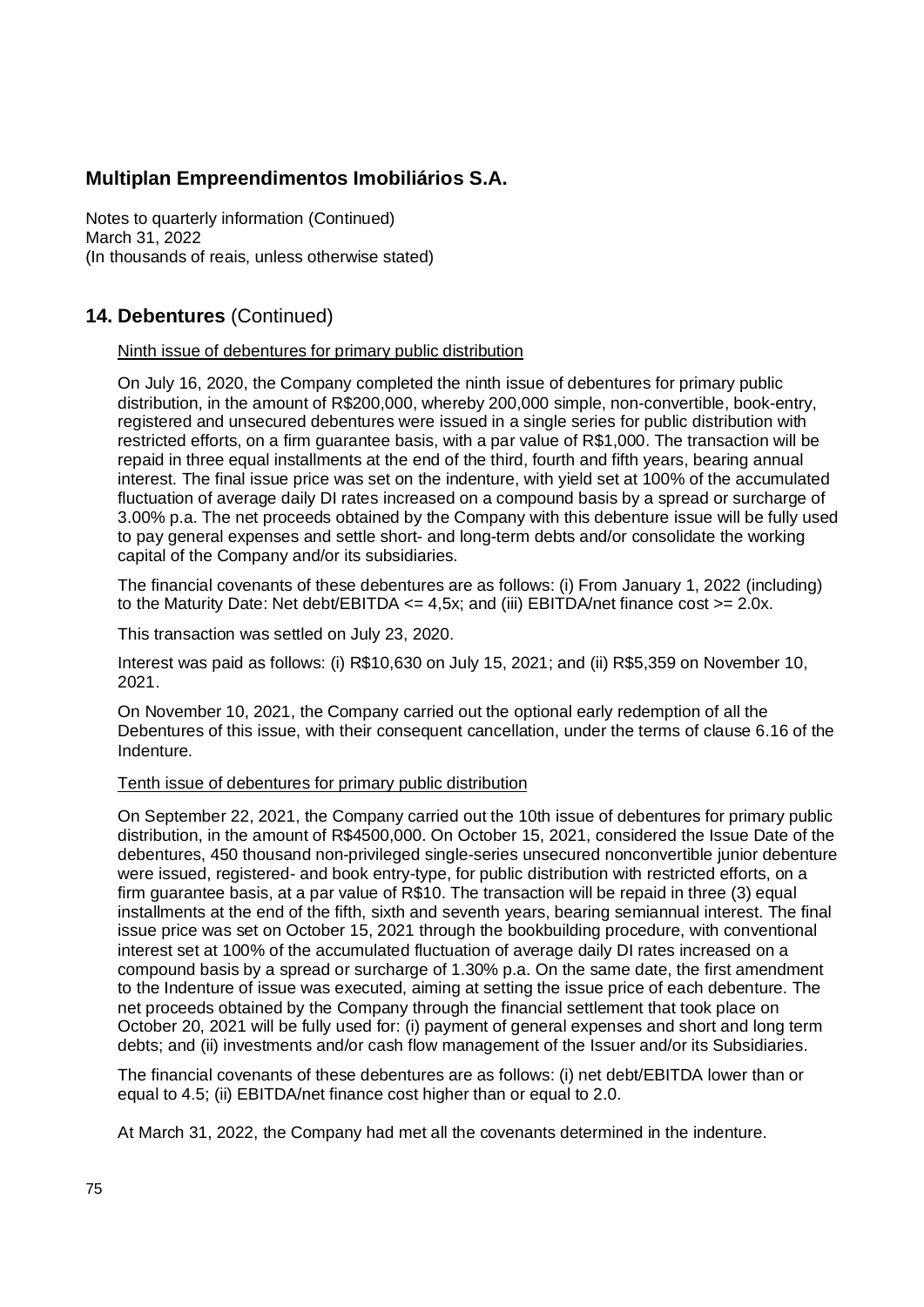Notes to quarterly information (Continued) March 31, 2022 (In thousands of reais, unless otherwise stated)

# **15. Property acquisition obligations**

|                      |                   | 03/31/2022          | 12/31/2021        |                     |  |
|----------------------|-------------------|---------------------|-------------------|---------------------|--|
|                      | <b>Individual</b> | <b>Consolidated</b> | <b>Individual</b> | <b>Consolidated</b> |  |
| Current              |                   |                     |                   |                     |  |
| Jockey (a)           |                   | 7.844               |                   | 7,845               |  |
| Atlético Mineiro (c) | 98,212            | 98,212              | 95,993            | 95,993              |  |
| Manati (d)           |                   |                     | 2.643             | 2,643               |  |
|                      | 98,212            | 106.056             | 98,636            | 106.481             |  |
| Non-current          |                   |                     |                   |                     |  |
| Jockey (a)           |                   | 109,538             |                   | 109,039             |  |
| Atlético Mineiro (c) | 3.750             | 3.750               | 27,748            | 27,748              |  |
|                      | 3,750             | 113,288             | 27,748            | 136,787             |  |
| Total                | 101,962           | 219,344             | 126,384           | 243,268             |  |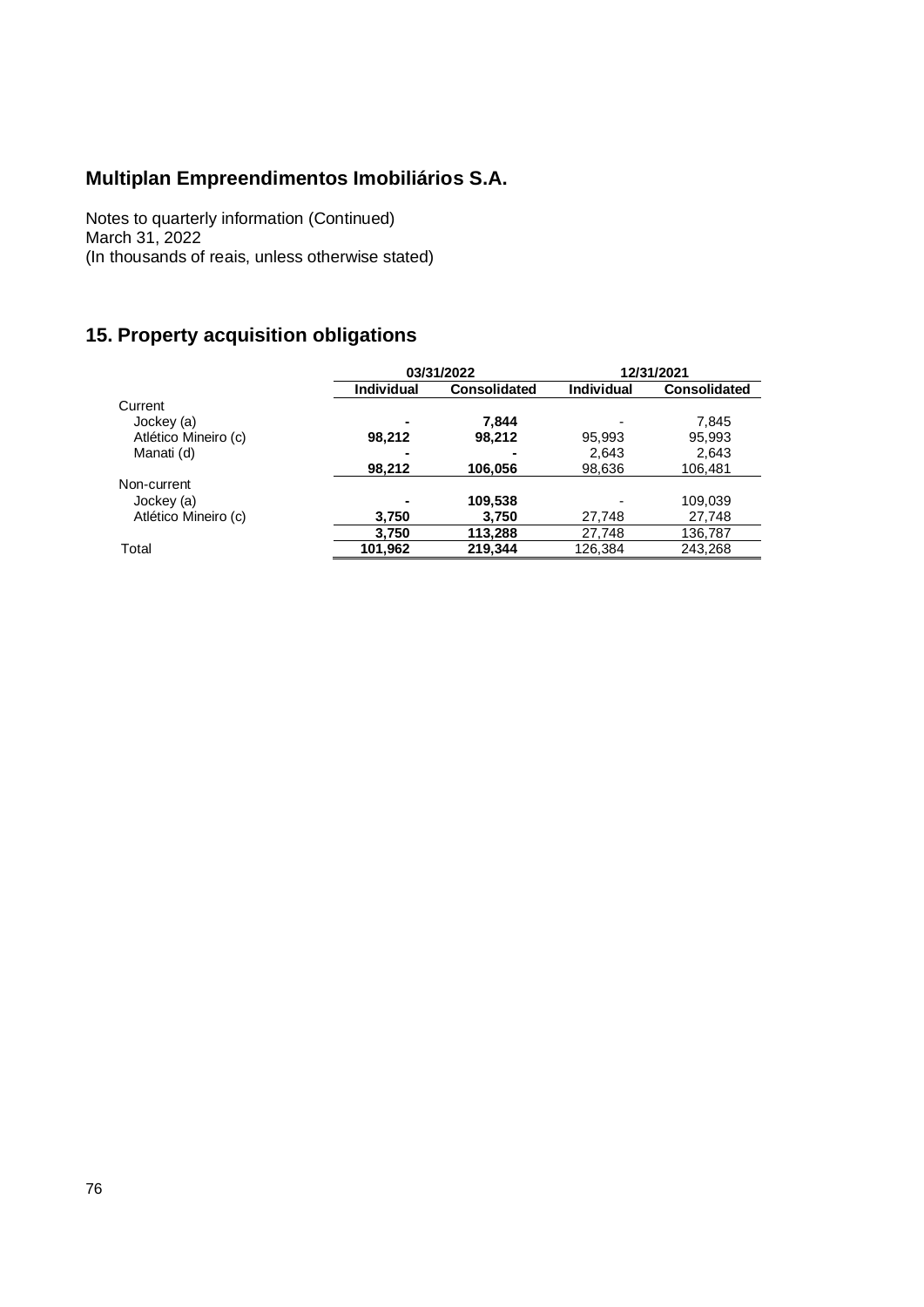Notes to quarterly information (Continued) March 31, 2022 (In thousands of reais, unless otherwise stated)

## **15. Property acquisition obligations** (Continued)

(a) Through the Deed of Purchase and Sale and the Deed of Novation, Acknowledgement of Debt with Promise to Pay and other Covenants, executed on November 9, 2016, and subsequent amendments, the Company, through its subsidiaries Multiplan Golden I Empreendimento Imobiliário Ltda, Multiplan Golden V Empreendimento Imobiliário Ltda, Multiplan Golden VI Empreendimento Imobiliário Ltda, Multiplan Golden VII Empreendimento Imobiliário Ltda, Multiplan Golden VIII Empreendimento Imobiliário Ltda, Multiplan Golden IX Empreendimento Imobiliário Ltda, Multiplan Golden X Empreendimento Imobiliário Ltda, Multiplan Golden XI Empreendimento Imobiliário Ltda, Multiplan Golden XII Empreendimento Imobiliário Ltda, Multiplan Golden XIII Empreendimento Imobiliário Ltda, Multiplan Golden XIV Empreendimento Imobiliário Ltda, Multiplan Golden XV Empreendimento Imobiliário Ltda, Multiplan Golden XVI Empreendimento Imobiliário Ltda, Multiplan Golden XVII Empreendimento Imobiliário Ltda, and Multiplan Golden XVIII Empreendimento Imobiliário Ltda, acquired the Jockey Club in Rio Grande do Sul State ("Jockey"), a land lot with 166,979,355 square meters located in Porto Alegre, Rio Grande do Sul State, for R\$164,644, by submitting five (5) promissory notes for payment in full in the amounts of R\$89,861, R\$19,966, R\$28,245, R\$3,000 and R\$23,572.

The referred to promissory notes were replaced with the following obligations: (i) R\$89,861 through payment of the entire commercial venture to be built with an approximate area of 13,723,93 sqm in the referred to land; (ii) R\$19,966 through the obligation to build new stalls in the Vila Hipica, in the property owned by Jockey; (iii) R\$27,852 already paid in cash; (iv) R\$3,000 also already paid in cash; and (v) R\$23,572, in the monthly amount of R\$393, This amount will be adjusted annually, based on May 2016, by the General Market Price Index (IGP-M) disclosed by Getulio Vargas Foundation (FGV).

On April 1, 2021, the Company entered into a new Public Deed for Amendment of the Public Deed of Novation, Acknowledgement of Debt with Promise to Pay and other Covenants, rescheduling part of its obligations arising from the acquisition of the land, to wit:

Regarding the settlement of the promissory note in the amount of R\$89,861, which would not be settled in local currency but through the obligation of delivery in accord and satisfaction of 100% of the autonomous units of the commercial project to be built, with an approximate area of 13,723,93 square meters in a plot of land to be assigned to the issuer, the Company renegotiated it and promised to settle in local currency the amount of R\$108,000, as follows: (i) R\$10,000 were paid upon execution of the Deed for Amendment; (ii) R\$86,000 maturing in the 24th month as of the renegotiation; and (iii) R\$12,000 maturing in the 48th month after the renegotiation, All amounts mentioned above will be subject to monetary restatement calculated according to the variation of the Extended Consumer Price Index (IPCA), based on the index of December 2020.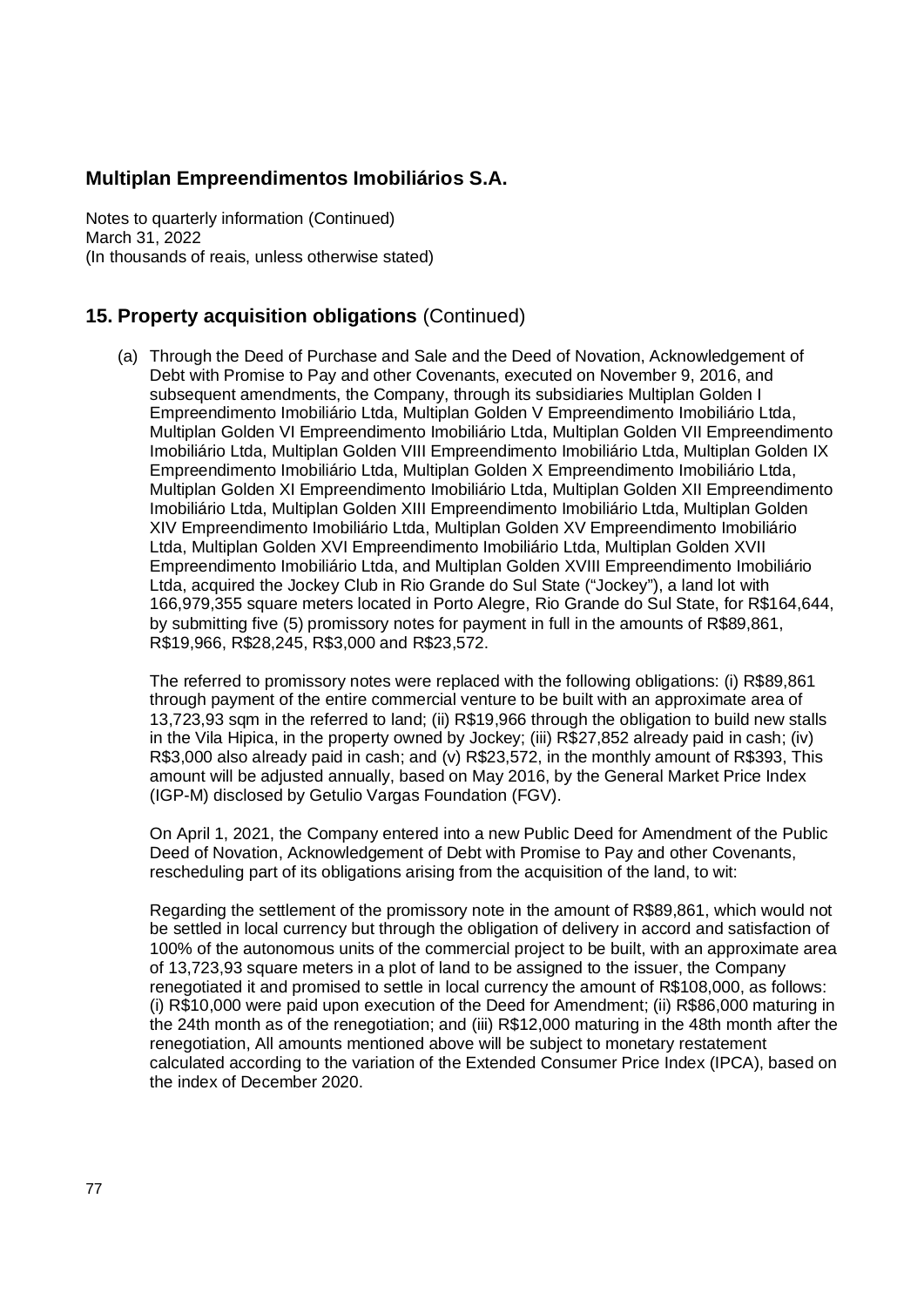Notes to quarterly information (Continued) March 31, 2022 (In thousands of reais, unless otherwise stated)

## **15. Property acquisition obligations** (Continued)

Regarding the settlement of the promissory note in the amount of R\$23,572, which was being carried out in monthly installments of R\$393 restated by reference to the General Market Price Index (IGP-M), based on the index of May 2016, to be completed until the effective delivery of the 1st stage of the project mentioned in the previous paragraph, the Company renegotiated the new balance of this promissory note, now amounting to R\$11,348, payable as follows: (i) R\$1,331 in 3 monthly and successive installments in the amount of R\$444 each, from April 2021 to June 2021; and (ii) R\$10,017 in 21 monthly and successive installments in the amount of R\$477 each, from July 2021 to March 2023, The debt balance will be subject to monetary restatement annually calculated according to the variation of the IGP-M, based on the index of May 2021.

(b) Through the public deed of purchase and sale executed on April 11, 2019, the Company acquired the fraction of 20.00% of BH Shopping held by Previdência Usiminas, for the agreed price of R\$360,000, The payment will be as follows: (i) down payment of R\$330,000 on April 11, 2019; and (ii) a single installment of R\$30,000 payable until April 11, 2020, The remaining outstanding balance will be adjusted by the positive variation of the Extended Consumer Price Index (IPCA) disclosed by the Brazilian Institute of Geography and Statistics (IBGE), up to the date of its settlement.

On April 8, 2020, the Company and Previdência Usiminas entered into the first amendment to the public deed of purchase and sale through the Deed for Amendment of the Public Deed of Purchase and Sale, changing the date for payment of the installment of R\$30,000 to April 11, 2021, and from April 14, 2020 the remaining outstanding balance is now adjusted by the positive variation of the Extended Consumer Price Index (IPCA) disclosed by IBGE, plus a spread of 4.90% per annum until the date of its settlement.

On April 14, 2021, the debt balance amounting to R\$34,496 was settled.

(c) Based on the Private Instrument of Purchase and Sale and Other Covenants entered into on July 3, 2017, the Company made the commitment to purchase the indivisible portion of 50,1% of Diamond Mall owned by the seller, Clube Atlético Mineiro, by submitting two (2) promissory notes for payment in full in the amounts of R\$ 250,000 and R\$ 18,000 to the seller, which were issued at the time the Definitive Deed of Purchase and Sale was executed. The promissory note of R\$250,000 was subject to monetary restatement based on the positive variation of the Extended Consumer Price Index (IPCA) disclosed by IBGE, plus interest of 3% per annum up to the date definitive deed was executed.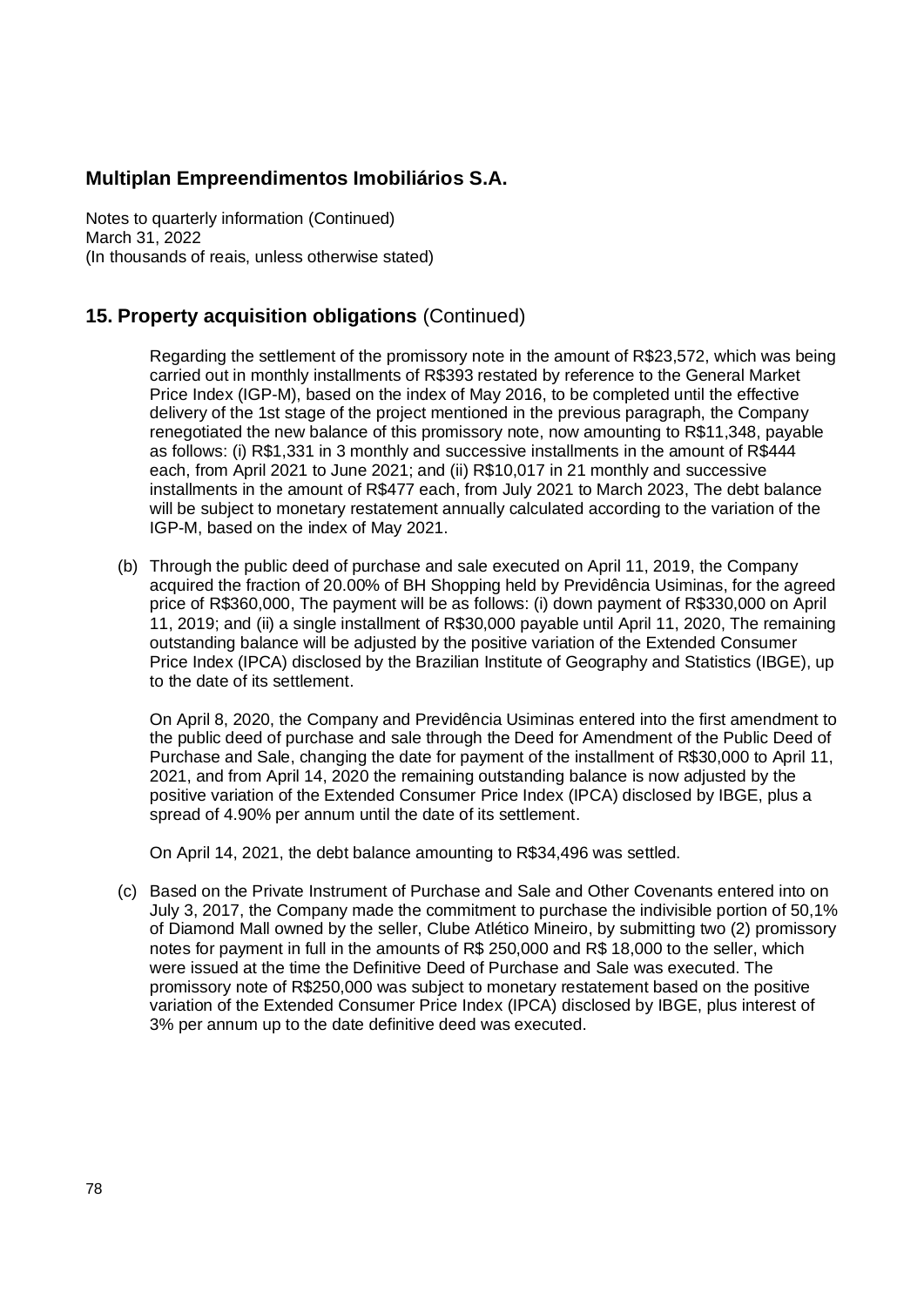Notes to quarterly information (Continued) March 31, 2022 (In thousands of reais, unless otherwise stated)

## **15. Property acquisition obligations** (Continued)

On January 20, 2020, the Company completed the acquisition of the indivisible portion of 50,1% of Diamond Mall by executing the Public Deed of Purchase and Sale, and delivering two (2) promissory notes for payment in full in the amounts of R\$250,000 and R\$18,000 to the seller, Clube Atlético Mineiro.

On January 20, 2020, the Company and Clube Atlético Mineiro entered into the Public Deed of Novation, Acknowledgement of Debt and other Covenants, replacing the referred to promissory notes as follows: (i) the promissory note in the amount of R\$250,000 (which, after monetary restatement, amounts to R\$296,773) was replaced by payment of R\$5,935 made on January 27, 2020; the remaining balance of R\$290,838 will be divided into one (1) installment of R\$23,742, three (3) installments of R\$11,871, two (2) installments of R\$8,903, and thirty (30) installments of R\$7,123 from April 19, 2020, and the other installments on the same day in the following months, Each installment will be adjusted at 100% of the CDI up to the date of their respective payments; and (ii) the promissory note of R\$18,000 was replaced with the right of Clube Atlético Mineiro to receive an amount equivalent to 7.515% of Diamond Mall's monthly gross revenue in the next forty-eight (48) months.

(d) Through a Contract for the Purchase and Sale of Shares and Other Covenants entered into on February 7, 2020, the Company acquired 50% of the capital of Manati Empreendimentos e Participações S.A., corresponding to 21,442,694 common shares held by the seller, Aliansce Sonae Shopping Center S.A., for R\$28,500, Payment was agreed as follows: (i) R\$18,750 paid on January 7, 2020; and (ii) R\$9,750 in four (4) semi-annual equal and consecutive installments of R\$2,438 each, the first maturing on August 7, 2020. All installments shall be adjusted based on the accumulated variation of 100% of the CDI since October 18, 2019, as provided for in the contract. On February 7, 2022, the debt balance amounting to R\$2,663 was settled.

Non-current property acquisition obligations mature by 2025.

|             |                   | 03/31/2022          |                   |                     |  |
|-------------|-------------------|---------------------|-------------------|---------------------|--|
|             | <b>Individual</b> | <b>Consolidated</b> | <b>Individual</b> | <b>Consolidated</b> |  |
| 2023        | 3,375             | 100.913             | 27,373            | 124,412             |  |
| 2024 onward | 375               | 12.375              | 375               | 12.375              |  |
|             | 3,750             | 113.288             | 27.748            | 136,787             |  |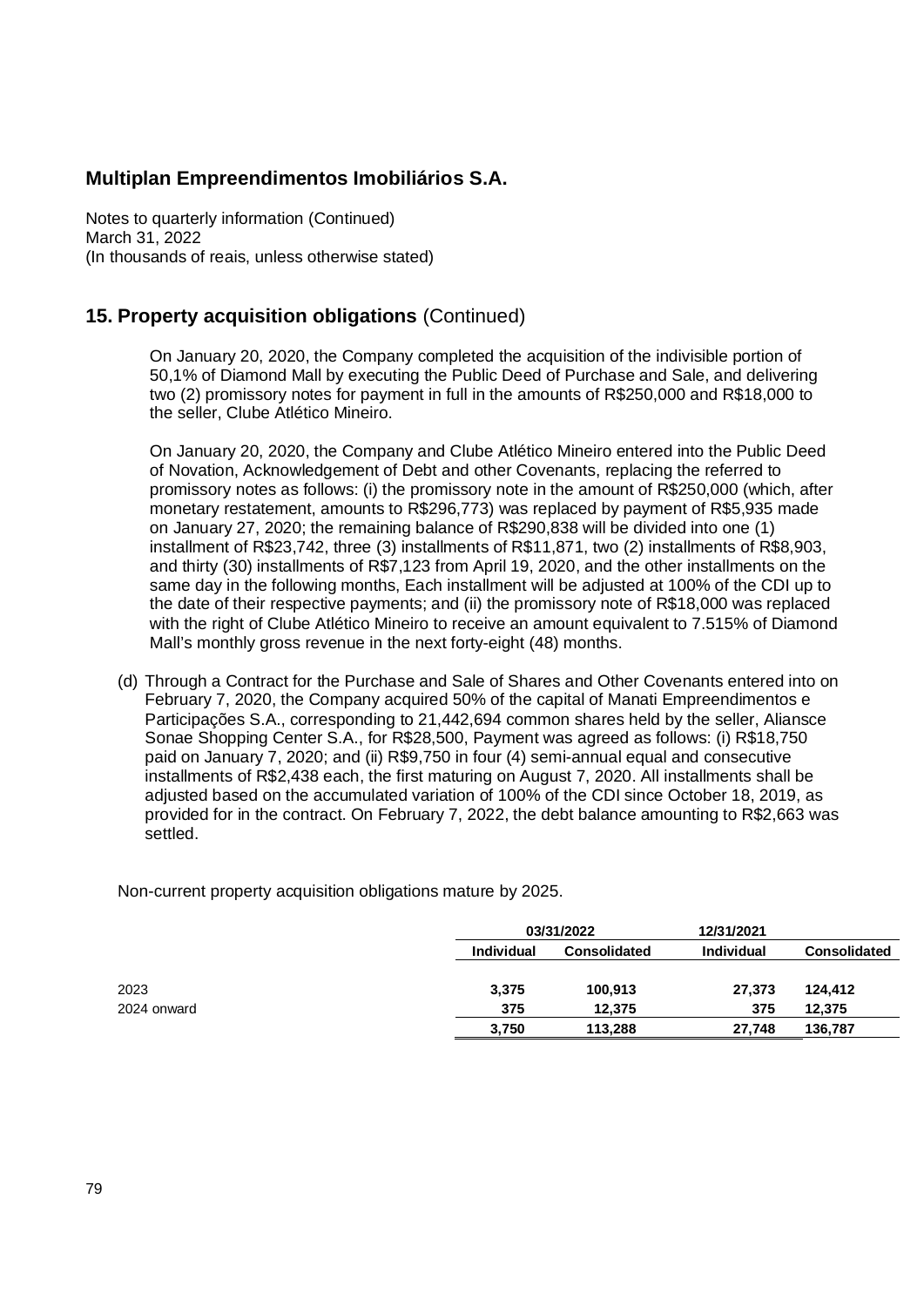Notes to quarterly information (Continued) March 31, 2022 (In thousands of reais, unless otherwise stated)

## **16. Taxes and contributions, net**

|                                              | 03/31/2022        |              |                   | 12/31//2021         |
|----------------------------------------------|-------------------|--------------|-------------------|---------------------|
|                                              | <b>Individual</b> | Consolidated | <b>Individual</b> | <b>Consolidated</b> |
| <b>Taxes recoverable</b>                     |                   |              |                   |                     |
| IR, IRRF and CS to be offset                 | 85.717            | 94,388       | 72.605            | 82,984              |
| PIS and COFINS to be offset                  | 766               | 4.708        | 4.309             | 8.010               |
| Other taxes recoverable                      | 1,685             | 1,943        | 1.463             | 1,721               |
| Total                                        | 88,168            | 101,039      | 78,377            | 92,715              |
| Taxes and contributions payable              |                   |              |                   |                     |
| <b>PIS/COFINS</b>                            | 8,282             | 10,316       | 1,066             | 3,478               |
| <b>ISS</b>                                   |                   | 1.821        |                   | 2.654               |
| Income and social contribution taxes payable | 26,642            | 40,481       | 40.473            | 56,589              |
| Other                                        |                   | 1,661        |                   | 2,032               |
| Total                                        | 34,924            | 54,279       | 41,539            | 64,753              |
| Current assets                               | 60,760            | 67,607       | 36,838            | 43,296              |
| <b>Current liabilities</b>                   | 7,516             | 20,847       |                   | 15,332              |

## **17. Provision for contingencies and judicial deposits**

### **17.1. Provision for contingencies**

|                                    |            |                  | Individual        |                     |            |
|------------------------------------|------------|------------------|-------------------|---------------------|------------|
| <b>Provision for contingencies</b> | 12/31/2021 | <b>Additions</b> | <b>Write-offs</b> | Monetary<br>accrual | 03/31/2022 |
| Civil (a)                          | 1,736      | 927              | (195)             | 55                  | 2,523      |
| Labor                              | 3,007      | 753              | (235)             | 156                 | 3,681      |
|                                    | 4,743      | 1.680            | (430)             | 211                 | 6,204      |
|                                    |            |                  | <b>Individual</b> |                     |            |
| <b>Provision for contingencies</b> | 12/31/2020 | <b>Additions</b> | <b>Write-offs</b> | Monetary<br>accrual | 12/31/2021 |
| Civil (a)                          | 1,500      | 671              | (577)             | 142                 | 1,736      |
| Labor                              | 3,424      | 600              | (1,131)           | 114                 | 3,007      |
| Tax                                | 241        |                  | (241)             |                     |            |

5,165 **1,271 (1,949) 256 4,743**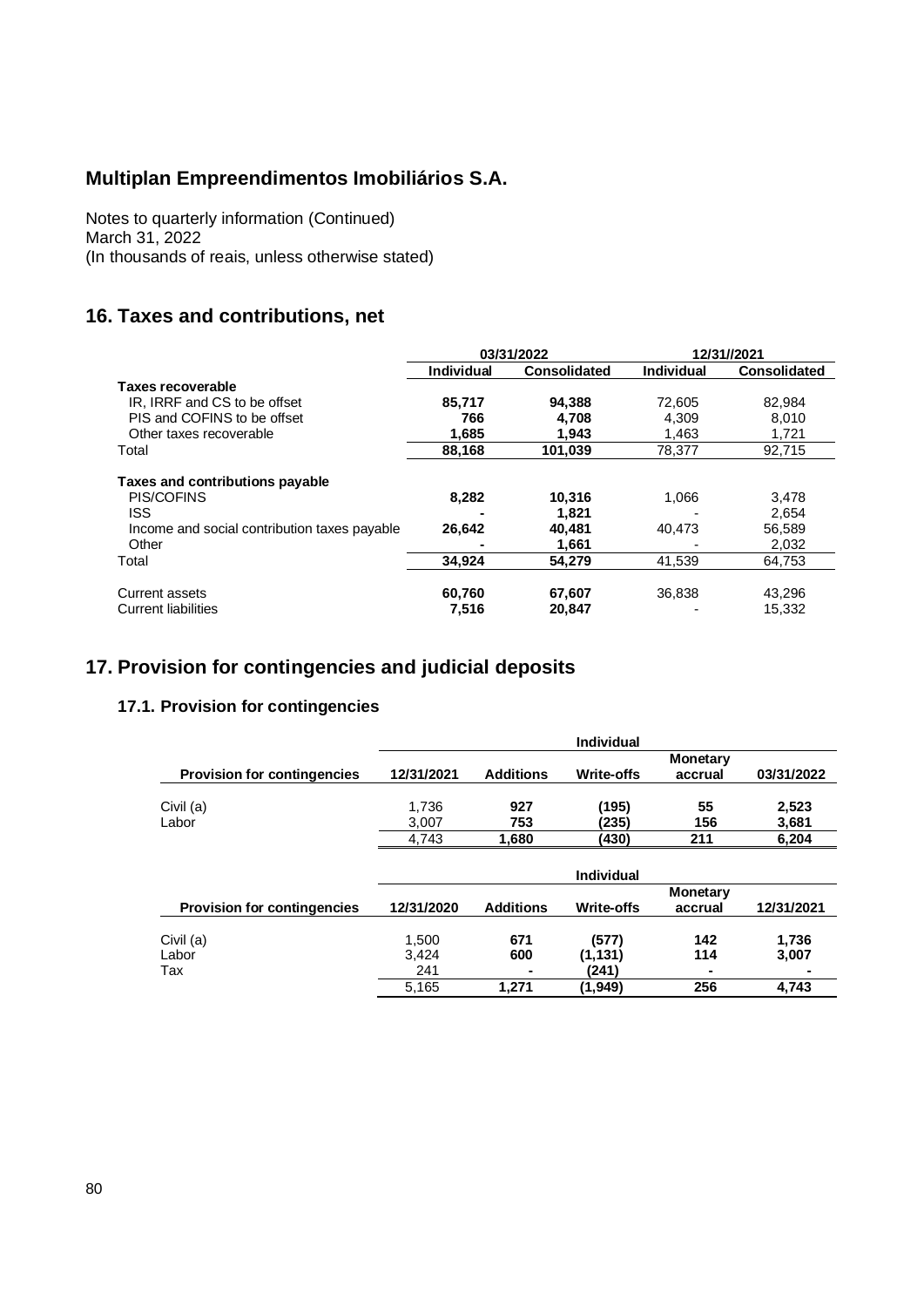Notes to quarterly information (Continued) March 31, 2022 (In thousands of reais, unless otherwise stated)

## **17. Provision for contingencies and judicial deposits** (Continued)

### **17.1. Provision for contingencies** (Continued)

|                                    | <b>Consolidated</b> |                  |                     |                            |                 |  |  |
|------------------------------------|---------------------|------------------|---------------------|----------------------------|-----------------|--|--|
| <b>Provision for contingencies</b> | 12/31/2021          | <b>Additions</b> | <b>Write-offs</b>   | <b>Monetary</b><br>accrual | 03/31/2022      |  |  |
| Civil (a)<br>Labor                 | 10,586<br>3,169     | 1,320<br>757     | (214)<br>(236)      | 56<br>167                  | 11,747<br>3,856 |  |  |
|                                    | 13,755              | 2,076            | (451)               | 223                        | 15,603          |  |  |
|                                    |                     |                  | <b>Consolidated</b> |                            |                 |  |  |
| <b>Provision for contingencies</b> | 12/31/2020          | <b>Additions</b> | <b>Write-offs</b>   | <b>Monetary</b><br>accrual | 12/31/2021      |  |  |
| Civil (a)                          | 9.372               | 1,834            | (814)               | 194                        | 10,586          |  |  |
| Labor                              | 3,780               | 687              | (1, 353)            | 55                         | 3,169           |  |  |
| Tax                                | 305<br>13.457       | 2.521            | (305)               | 249                        | 13,755          |  |  |
|                                    |                     |                  | (2, 472)            |                            |                 |  |  |

(a) The legal advisors rated the likelihood of loss on certain legal proceedings related to real estate contract terminations as probable, totaling R\$9,127 on March 31, 2022 (R\$8,734 on December 31, 2021), The remaining balance of provisions for civil contingencies consists of various claims in insignificant amounts filed against the shopping malls in which the Company holds equity interest.

The provisions for contingencies were set up to cover probable losses on administrative and legal proceedings related to civil, tax and labor matters, at an amount deemed sufficient by management, based on the opinion of its attorneys and legal advisors.

### Contingencies with likelihood of loss rated as possible

The Company is a defendant in various tax, administrative, labor and civil proceedings, whose likelihood of loss is assessed by its legal advisors as possible, estimated at R\$166,585 on March 31, 2022 (R\$145,857 on December 31, 2021), as follows:

|                          | <b>Consolidated</b> |            |  |
|--------------------------|---------------------|------------|--|
|                          | 03/31/2022          | 12/31/2021 |  |
| Tax                      | 110,502             | 89,685     |  |
| Civil and administrative | 49,239              | 47.190     |  |
| Labor                    | 6.844               | 8.982      |  |
| Total                    | 166,585             | 145,857    |  |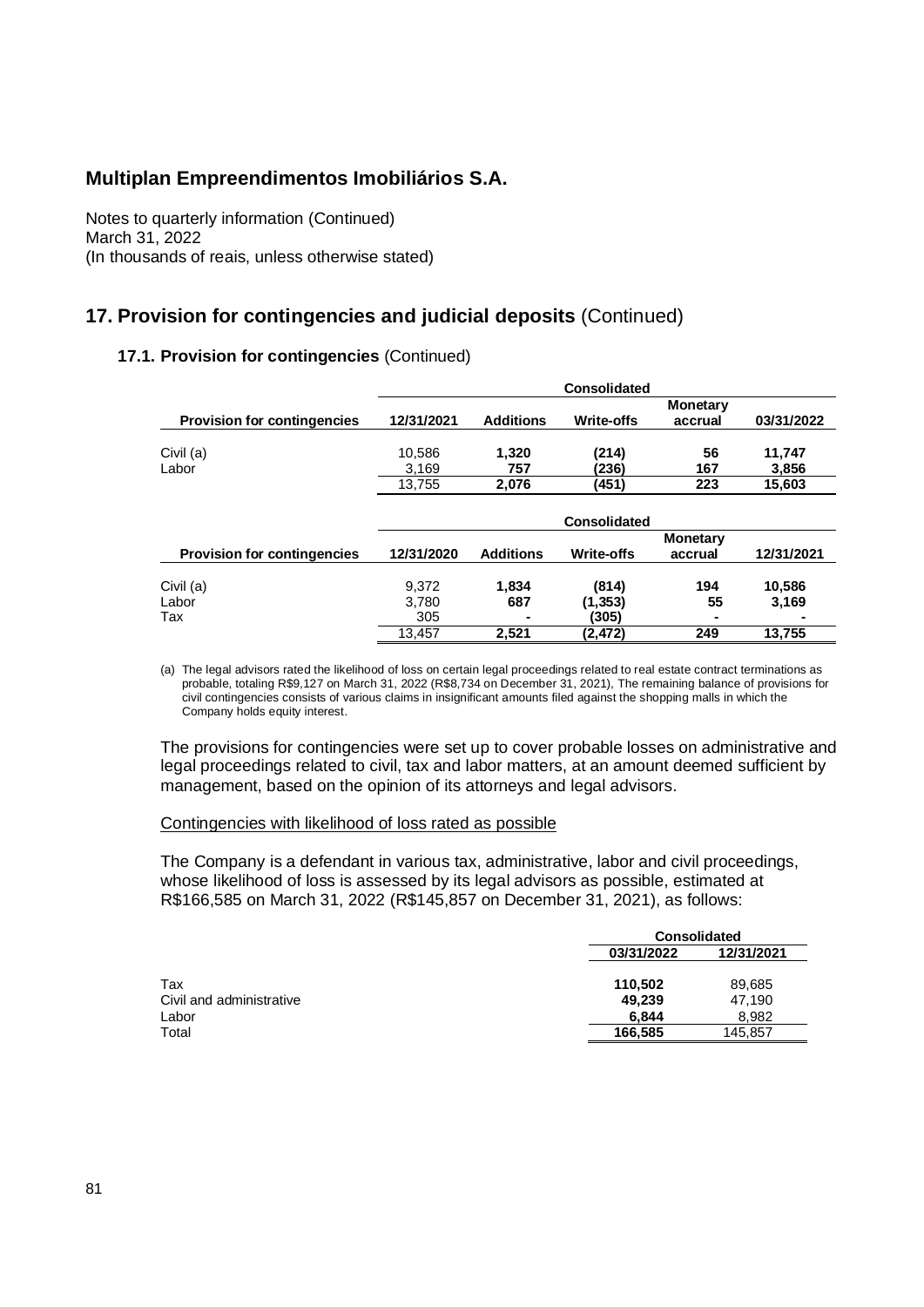Notes to quarterly information (Continued) March 31, 2022 (In thousands of reais, unless otherwise stated)

## **17. Provision for contingencies and judicial deposits** (Continued)

### **17.1. Provision for contingencies** (Continued)

Tax

ITBI (Property Transfer Tax) collection arising from full merger of companies that own properties. The disputes regarding the collection of this tax referred to the municipalities of São Paulo (R\$6,332), Belo Horizonte (R\$24,609), and Brasília (R\$2,205). In all cases, the Company challenged the charges, through both administrative and legal proceedings, claiming acknowledgment of non-levy of ITBI based on the provisions of article 37, paragraph 4, of the Brazilian Tax Code.

Concerning ITBI in the Federal District, in December 2020, the Company decided to join the local Tax Installment Payment Program (REFIS) for discharge of specific local debts, and gave up its right to an appeal. The Company requested an assessment of judicial deposits related to the lawsuits, amounting to R\$ 5,352. The lower court extinguished the main Tax Enforcement process and released the withdrawal of deposits in August 2021.

In the city of São Paulo, in October, 2021, the Company joined the Tax-Incentive Installment Program (PPI) and settled all debts in a single installment, including applicable discounts. A petition for discontinuing proceedings was filed in the stays of execution for tax enforcement. The Company awaits decision thereon.

In Belo Horizonte, out of the four discussions, two proceedings were in the administrative sphere and the other two in the legal sphere.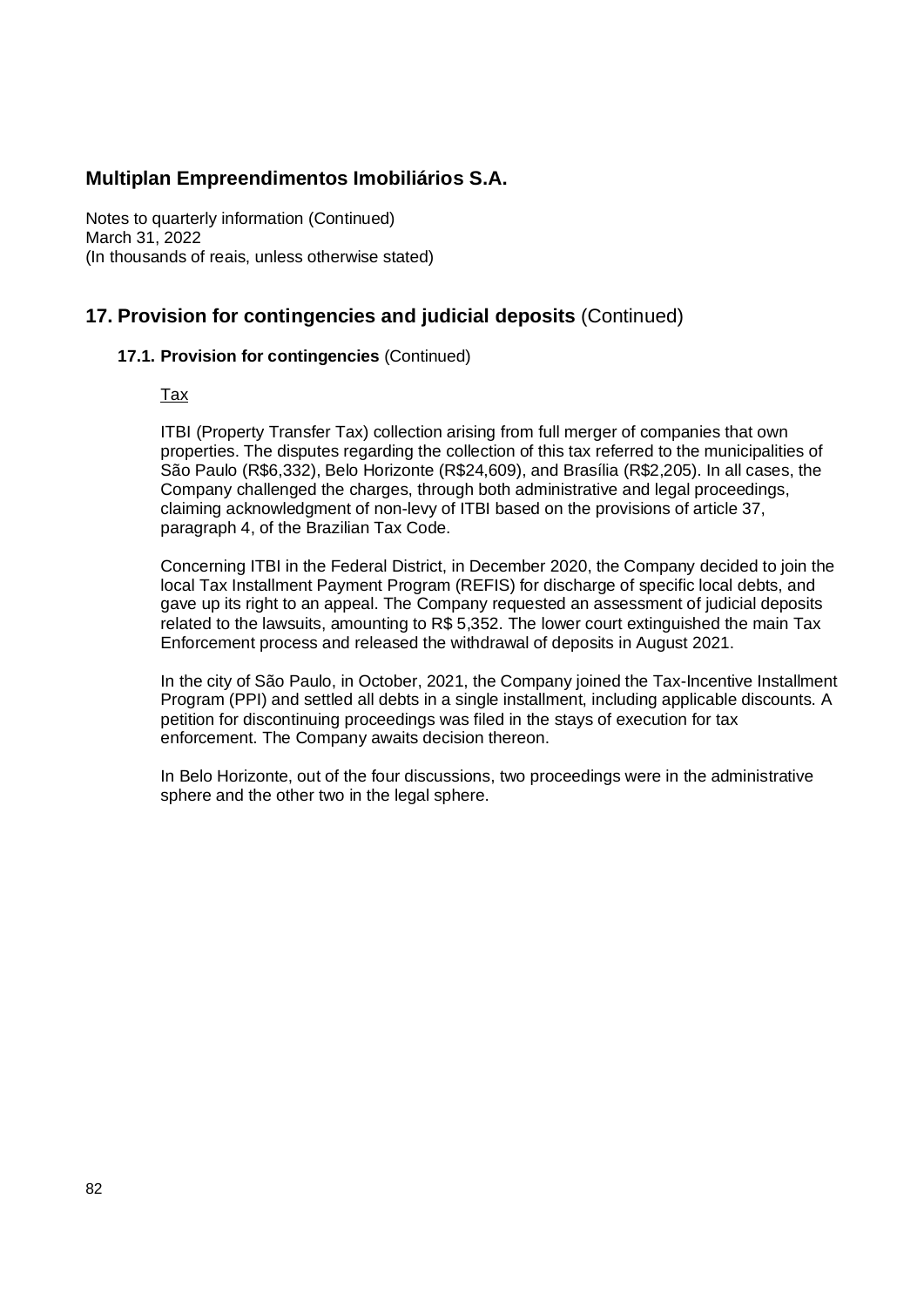Notes to quarterly information (Continued) March 31, 2022 (In thousands of reais, unless otherwise stated)

## **17. Provision for contingencies and judicial deposits** (Continued)

### **17.1. Provision for contingencies** (Continued)

### Tax (Continued)

In December 2021, the Company joined Reativa BH (a local program for settlement of tax debts in the city of Belo Horizonte) and settled three proceedings (two legal proceedings and one administrative proceedings) in a single installment, including applicable discounts. This payment entailed discontinuance of the respective legal proceedings and administrative appeals. Currently, only one discussion in the administrative sphere amounting to R\$9,436 remains. This proceeding awaits decision within the jurisdiction of the tax auditor and collection is suspended.

The Company also has a discussion at the administrative level referring to social security contributions, totaling R\$7,413. The tax authority issued a tax delinquency notice requesting social security contributions on amounts referring to the Company's stock option plan. The decision at the lower administrative level was unfavorable and the Company filed a voluntary appeal. The appeal was denied in June 2019 with publication of the Decision. The Company filed motions for clarification. In March 2020, the appeal to the High Court of Justice was partially accepted. The Company is currently awaiting the decision of the Superior Board of Tax Appeals.

A tax notice was issued in January 2018 for income and social contribution taxes, PIS and COFINS levied on the land purchase and sale transaction for the construction of a Company's project amounting to R\$ 3,876. An appeal was filed and is awaiting decision at the lower level.

In April 2019, a tax assessment notice was served by the Rio de Janeiro City Government (R\$58,631) referring to collection of Service Tax (ISS) on certain revenues/reimbursement of expenses and other matters. The Company challenged the tax assessment and such challenge was denied at the lower level. A voluntary appeal was filed as well as a petition presenting a proposal for settlement, pursuant to the Rio de Janeiro City tax settlement program Concilia-Rio. The Company is currently awaiting judgment of the voluntary appeal.

In January 2022, a tax assessment notice was issued for the charge of PIS and COFINS (R\$18,972), in relation to credits on rent expenses regarding the areas for exploration of parking operations. The Company filed an opposition and awaits a decision at the lower court.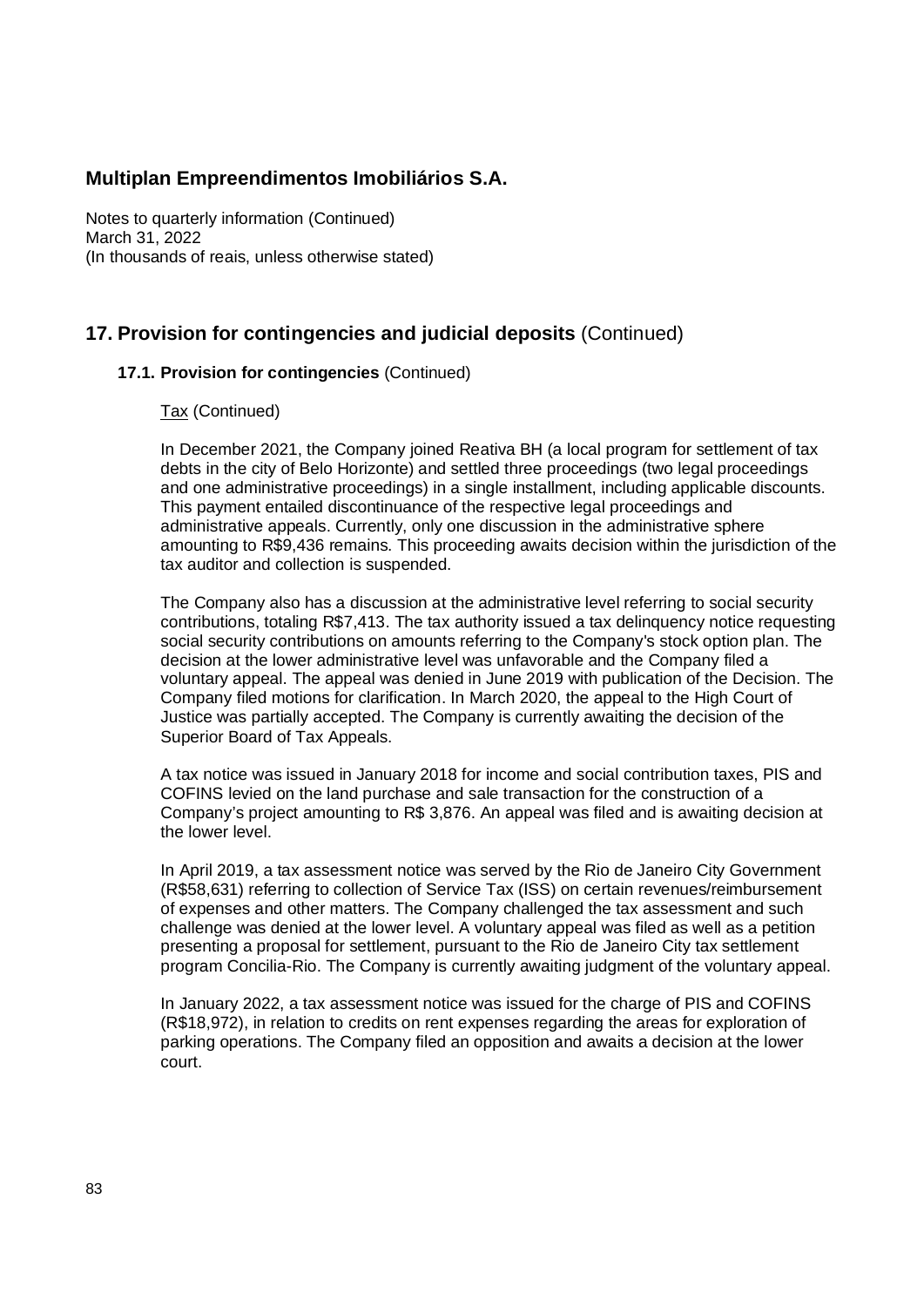Notes to quarterly information (Continued) March 31, 2022 (In thousands of reais, unless otherwise stated)

## **17. Provision for contingencies and judicial deposits** (Continued)

### **17.1. Provision for contingencies** (Continued)

#### Civil, administrative and labor claims

The Company is a Defendant in a rescissory action filed by the Federal Government with the purpose of rescinding the judgment rendered in the declaratory action that became final on November 20, 2018.

The judgment against which the Federal Union now protests was handed down by the Sixth Specialized Panel of the TRF02 in the Declaratory Action to recognize the right of the Company and one of its subsidiaries not to be subject to the payment of forum and praise in relation to the properties where the shopping Village Mall and property adjacent to the mall.

Currently, the case still has a deadline for the Federal Union to file a reply to the challenge. Our lawyers estimate the expectation of loss as "possible", and the total amount updated until 2021 of the collections of forums and praise canceled by the decision rendered in the Declaratory Action amounts to approximately R\$18,434.

The Company is a party to various civil, administrative and labor claims, none of which is considered individually material.

### **Other**

In 2013, the Brazilian Board of Tax Appeals (CARF) canceled tax assessment notices served by the Brazilian IRS against the Company, regarding the use of goodwill in the context of a corporate restructuring in 2007. The decision was unanimous (6x0) and, on that occasion, the Office of the Attorney General of the National Treasury did not appeal to the Higher Board of Tax Appeals. The Company disclosed a Release to the Market on the matter on December 11, 2013.

In 2018, the Company became aware of inquiries about the performance of one of the six members of CARF panel that analyzed the matter. In this context, expenses incurred by the Company with the engagement of a law firm to work on the referred to judgment were disallowed by the Income Tax Audit, and the Company was served a notice amounting to R\$3.3 million. The Company paid, under protest, R\$2.5 million, with 50% fine reduction applied by the Department of Finance, and lodged a suit to recover these unduly paid amounts, as it disagrees with the notice.

As soon as it became aware of the inquiries above, the Company started an internal analysis for which renowned professionals were engaged to analyze the issue in an in-depth and comprehensive manner.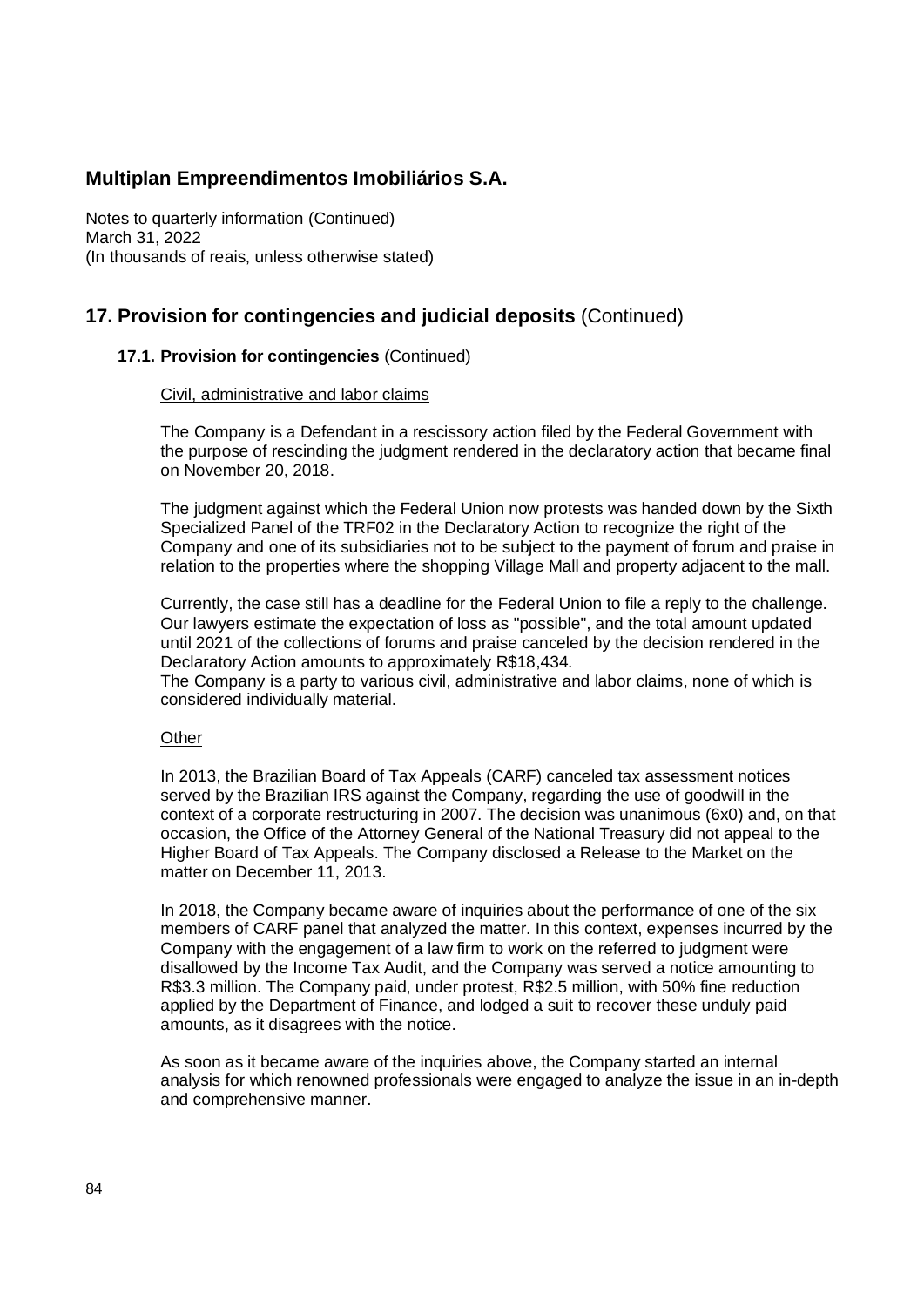Notes to quarterly information (Continued) March 31, 2022 (In thousands of reais, unless otherwise stated)

## **17. Provision for contingencies and judicial deposits** (Continued)

### **17.1. Provision for contingencies** (Continued)

**Other (Continued)** 

This analysis was conducted by a specialized Law Firm, supported by an international firm specialized in forensic audit. The internal analysis concluded that there was no proof that the Company or its management members participated in any irregular acts related to this tax notice.

On 12 February 2020, CARF rejected the annulment of the Decision, and cancelled the tax assessment notices. Against this trial, the Office of the Attorney General of the National Treasury filed an Administrative Appeal on April 3, 2020. The Company submitted an appellate brief in due course and awaits decision thereon.

In November 2021, the Company was notified of a request for arbitration filed by 51 Participações - EIRELI (company owned by Andreas Blazoudakis), Cristiane Cantergiani Ribeiro Mendes and Gilberto Halpern, as later added by applicants in February 2022, addressing matters derived from the shareholder condition of Delivery Center Holding S.A.. The proceeding was estimated by the plaintiffs at a minimum R\$14 million. The Company timely filed its reply to the arbitration proceeding, lodged a cross action estimated at R\$30 million and will manifest its view to the arbitration tribunal within the applicable terms.

**Individual**

| <b>Judicial deposits</b> | 12/31/2021 | <b>Additions</b> | <b>Write-offs</b> | 03/31/2022 |
|--------------------------|------------|------------------|-------------------|------------|
| PIS and COFINS (a)       | 6,656      | 2,322            | (1)               | 8,977      |
| Civil                    | 3,205      | 13               |                   | 3,201      |
|                          |            |                  | (17)              |            |
| Labor                    | 5,365      |                  |                   | 5,365      |
| IPTU(c)                  | 130,614    |                  |                   | 130,614    |
| Other                    | 2,150      | 2                | (31)              | 2,121      |
|                          | 147,990    | 2,337            | (49)              | 150,278    |
|                          |            |                  |                   |            |
|                          |            |                  | <b>Individual</b> |            |
| <b>Judicial deposits</b> | 12/31/2020 | <b>Additions</b> | <b>Write-offs</b> | 12/31/2021 |
| PIS and COFINS (a)       | 101        | 6,951            | (396)             | 6,656      |
| ITBI(b)                  | 4,695      | 657              | (5, 352)          |            |
| Civil                    | 26,585     | 7,425            | (30, 805)         | 3,205      |
| Labor                    | 5,320      | 45               |                   | 5,365      |
| IPTU(c)                  |            | 199,686          | (69,072)          | 130,614    |
| Other                    | 456        | 1,694            |                   | 2,150      |
|                          | 37,157     | 216,458          | (105.625)         | 147,990    |

### **17.2. Judicial deposits**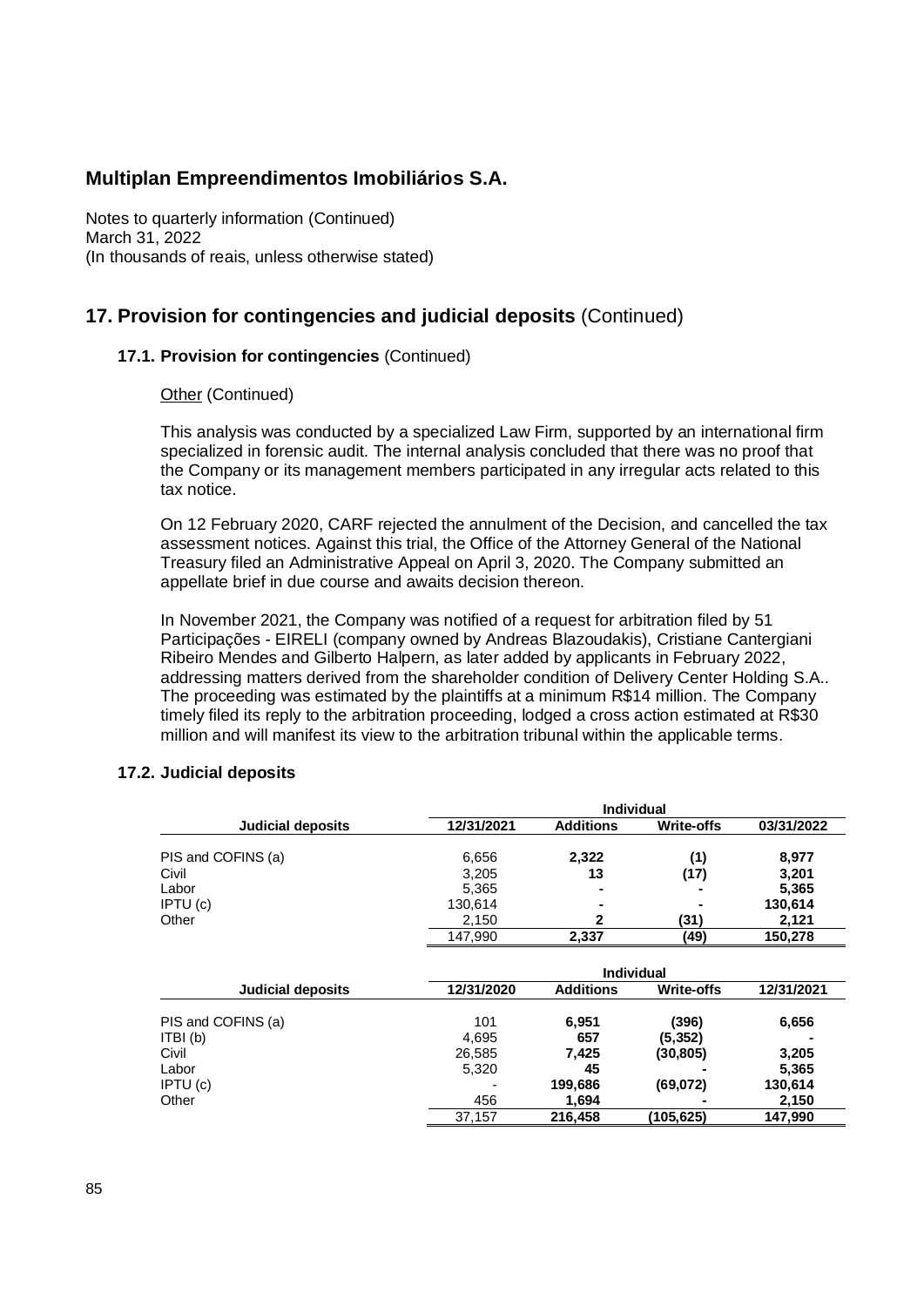Notes to quarterly information (Continued) March 31, 2022 (In thousands of reais, unless otherwise stated)

### **17. Provision for contingencies and judicial deposits** (Continued)

### **17.2. Judicial deposits** (Continued)

|                    | <b>Consolidated</b> |                  |                   |            |  |  |
|--------------------|---------------------|------------------|-------------------|------------|--|--|
| Judicial deposits  | 12/31/2021          | <b>Additions</b> | <b>Write-offs</b> | 03/31/2022 |  |  |
| PIS and COFINS (a) | 7,376               | 2,322            | (1)               | 9,697      |  |  |
| Civil              | 3,135               | 734              | (17)              | 3,852      |  |  |
| Labor              | 5,830               | 13               | $\blacksquare$    | 5,843      |  |  |
| IPTU (c)           | 132.319             | $\blacksquare$   | (31)              | 132,288    |  |  |
| Other              | 8.429               | 66               |                   | 8,495      |  |  |
|                    | 157,089             | 3,135            | (49)              | 160,175    |  |  |
|                    |                     |                  |                   |            |  |  |

| Judicial deposits  | 12/31/2020 | <b>Additions</b> | <b>Write-offs</b> | 12/31/2021     |
|--------------------|------------|------------------|-------------------|----------------|
| PIS and COFINS (a) | 821        | 6,951            | (396)             | 7,376          |
| ITBI (b)           | 4.695      | 657              | (5,352)           | $\blacksquare$ |
| Civil              | 26,614     | 7,466            | (30, 945)         | 3,135          |
| Labor              | 5,793      | 45               | (8)               | 5,830          |
| IPTU (c)           | ٠          | 201,389          | (69,070)          | 132,319        |
| Other              | 1.827      | 7,526            | (925)             | 8,428          |
|                    | 39,750     | 224.034          | (106,696)         | 157,088        |

(a) This refers essentially to a deposit made to suspend the payment of PIS and COFINS debts and to obtain the Debt Clearance Certificate. The matter currently awaits distribution and trial at the High Court of Justice (STJ), In the second quarter of 2021, a Writ of Mandamus was filed in order to exclude PIS and COFINS from their own tax bases and a judicial deposit was made for the amounts involved in the lawsuit.

(b) In October 2017, a deposit was made, in full, of the tax credit related to the Property Transfer Tax (ITBI) under discussion in Brasília, In December 2020, the Company joined the local REFIS, waived the proceeding and in August 2021, the judicial deposits previously made were released, as mentioned in the tax disputes item in Note 17.1.

(c) These refer to judicial deposits arising from ordinary lawsuits filed by the Company challenging the full IPTU payment regarding the malls owned by the Company, considering the operation and capacity restrictions imposed in certain days and hours in 2020 and 2021, due to the pandemic. Out of this amount, R\$ 106,395 – individual and R\$ 108,095 – consolidated are accrued under payables to related parties (Nota 5.1), since the deposits were made by means of the Condomínios Edilícios and R\$ 23,324 refer to fine and interest that were fully paid by the Company. In the first quarter of 2022, the Company decided to withdraw from all lawsuits filed, filing a petition requesting the withdrawal and conversion of deposits into income for the respective municipalities.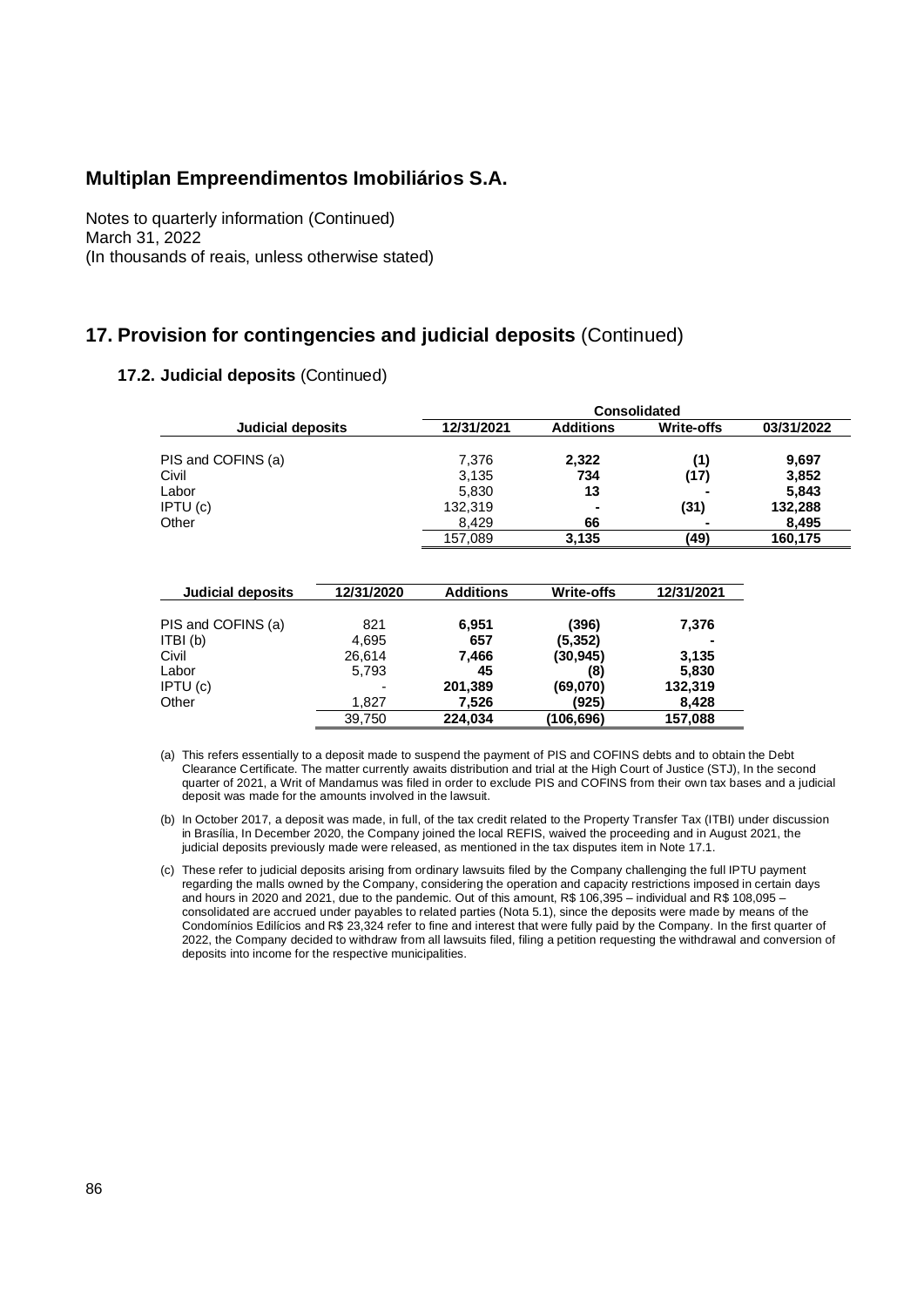Notes to quarterly information (Continued) March 31, 2022 (In thousands of reais, unless otherwise stated)

## **18. Deferred income and costs**

|                                 |            | 12/31/2022          | 12/31/2021        |                     |  |
|---------------------------------|------------|---------------------|-------------------|---------------------|--|
|                                 | Individual | <b>Consolidated</b> | <b>Individual</b> | <b>Consolidated</b> |  |
| Revenue from key money          | 59,085     | 79.194              | 59.502            | 80.014              |  |
| Cost of sales to be accrued (a) | (81, 851)  | (139.474)           | (85, 867)         | (144,769)<br>1,059  |  |
| Other revenues                  | 1,050      | 1.050               | 1,059             |                     |  |
|                                 | (21, 716)  | (59,230)            | (25, 306)         | (63,696)            |  |
| Current assets                  | 23.203     | 40.300              | 27.230            | 45,681              |  |
| Non-current assets              | 58.648     | 99.174              | 58.637            | 99.087              |  |
| <b>Current liabilities</b>      | 15.567     | 21,553              | 15.335            | 21.488              |  |
| Non-current liabilities         | 44,568     | 58,691              | 45,226            | 59,584              |  |

(a) This refers to cost related to brokerage of key money and tenant allowance, The tenant allowance is an incentive offered by the Company to some storeowners for them to settle down in a property of the Multiplan Group, Appropriation of these amounts is recognized in the statement of profit or loss for the period, with deduction in "Revenue from key money".

## **19. Equity**

### a) Capital

On March 31, 2022 and December 31, 2021, the Company's capital comprised 600,760,875 common and preferred shares, registered and book-entry, with no par value.

The Company is authorized to increase its capital, without the need to amend its articles of incorporation, up to the limit of 210,038,121 new common shares, as resolved by the Board of Directors, which has the authority to determine, in each case, the number of shares to be issued, place of distribution, manner of distribution (public or private), issue price, and other conditions for payment within the authorized limit.

|                                    | <b>Number of shares</b> |                            |             |                  |                     |             |
|------------------------------------|-------------------------|----------------------------|-------------|------------------|---------------------|-------------|
|                                    |                         | 03/31/2022                 |             |                  | 12/31/2021          |             |
| <b>Shareholder</b>                 | Common<br>shares        | <b>Preferred</b><br>shares | Total       | Common<br>shares | Preferred<br>shares | Total       |
| Multiplan Planejamento,            |                         |                            |             |                  |                     |             |
| Participações e Administração S.A. | 126,371,349             | $\blacksquare$             | 126,371,349 | 126.371.349      |                     | 126.371.349 |
| 1700480 Ontário Inc.               | 128,841,603             | 35,575,041                 | 164,416,644 | 128,841,603      | 35,575,041          | 164,416,644 |
| José Isaac Peres                   | 21,397,441              | $\blacksquare$             | 21,397,441  | 21.397.441       |                     | 21,397,441  |
| Maria Helena Kaminitz Peres        | 7,379,268               | $\blacksquare$             | 7,379,268   | 7,379,268        |                     | 7,379,268   |
| Outstanding shares                 | 268,145,328             | $\blacksquare$             | 268.145.328 | 271.442.928      |                     | 271.442.928 |
| Board of Directors and Executive   |                         |                            |             |                  |                     |             |
| Board                              | 292.744                 | $\blacksquare$             | 292.744     | 293.144          |                     | 293.144     |
| Total outstanding shares           | 552,427,733             | 35.575.041                 | 588.002.774 | 555.725.733      | 35.575.041          | 591.300.774 |
| Treasury shares                    | 12,758,101              | $\blacksquare$             | 12,758,101  | 9.460.101        |                     | 9,460,101   |
| Total shares issued                | 565,185,834             | 35,575,041                 | 600,760,875 | 565,185,834      | 35,575,041          | 600,760,875 |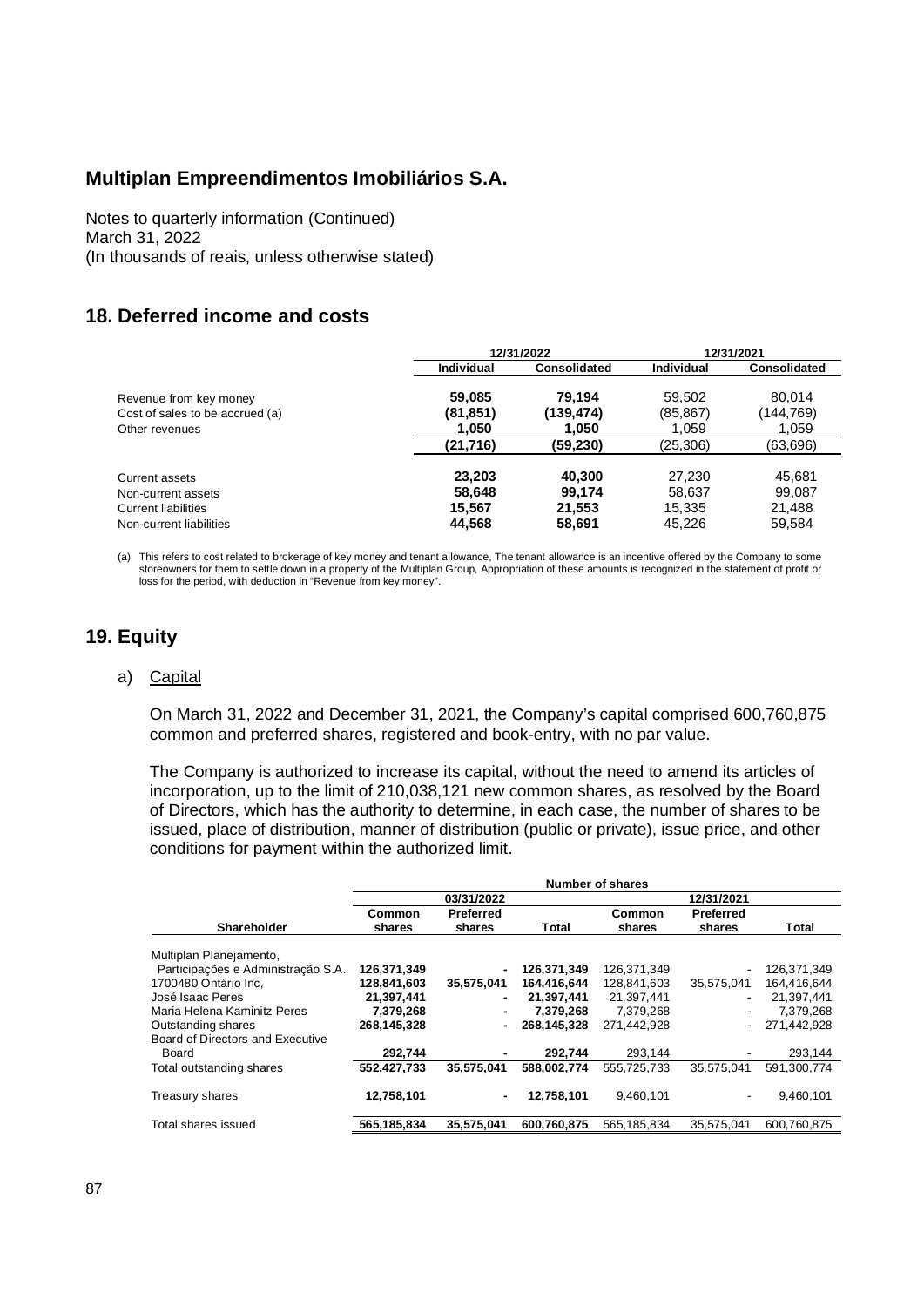Notes to quarterly information (Continued) March 31, 2022 (In thousands of reais, unless otherwise stated)

## **19.Equity** (Continued)

### b) Effect on capital transactions

On February 9, 2012, subsidiary Morumbi Business Center Empreendimento Imobiliário Ltda, acquired 77,470,449 units of interest representing 41.958% of the capital of subsidiary MPH Empreendimento Imobiliário Ltda, for R\$175,000, paid in cash. Then, a member withdrew from MPH Empreendimento Imobiliário Ltda., reducing its capital by 16.084%, by canceling all its units of interest and returning the net assets representing such interest. These two transactions resulted in a R\$128,337 reduction of non-controlling interest in the consolidated financial statements. In view of the foregoing, Morumbi Business Center Empreendimento Imobiliário Ltda, and Multiplan Empreendimentos Imobiliários S.A., each became holders of 50% interest in MPH Empreendimento Imobiliário Ltda. As a result of the acquisition by Morumbi Business Center Empreendimento Imobiliário Ltda, and withdrawal of an MPH Empreendimento Imobiliário S.A. member, the effects of said transaction, amounting to R\$89,996, were recorded in equity

### c) Treasury shares

The Company acquired 37,362,200 common shares up to March 31, 2022 (34,064,200 through December 31, 2021). Until March 31, 2022, 24,604,099 shares were used to settle the exercise of options. The balance of treasury shares at March 31, 2022 is 12,758,101 shares (9,460,101 shares at December 31, 2021). In the exercise ended December 31, 2021, 1,450,000 shares of the Company were repurchased, See Note 20 for more details.

As at March 31, 2022, the percentage of outstanding shares (shares issued other than treasury shares, shares held by management members, controlling shareholders and related persons) is 44.63% (45.18% as at December 31, 2021). Treasury shares were acquired at a weighted average cost of R\$20.45 (in Reais), at a minimum cost of R\$3.27 (in Reais), and at a maximum cost of R\$24.87 (in Reais). The closing share price, calculated based on the last quotation prior to the year-end closing, was R\$24.48 (in Reais).

#### d) Dividends and Interest on shareholders' equity

Pursuant to article 39, item (c), of the Company's articles of incorporation, annual mandatory minimum dividend is 25% of net income for the year, adjusted under the terms of the Brazilian Corporation Law. Distribution of dividends or Interest on shareholders' equity is specifically approved by the Company's Board of Directors, as set forth in the law and article 22 item (g) of the Company's Articles of Incorporation.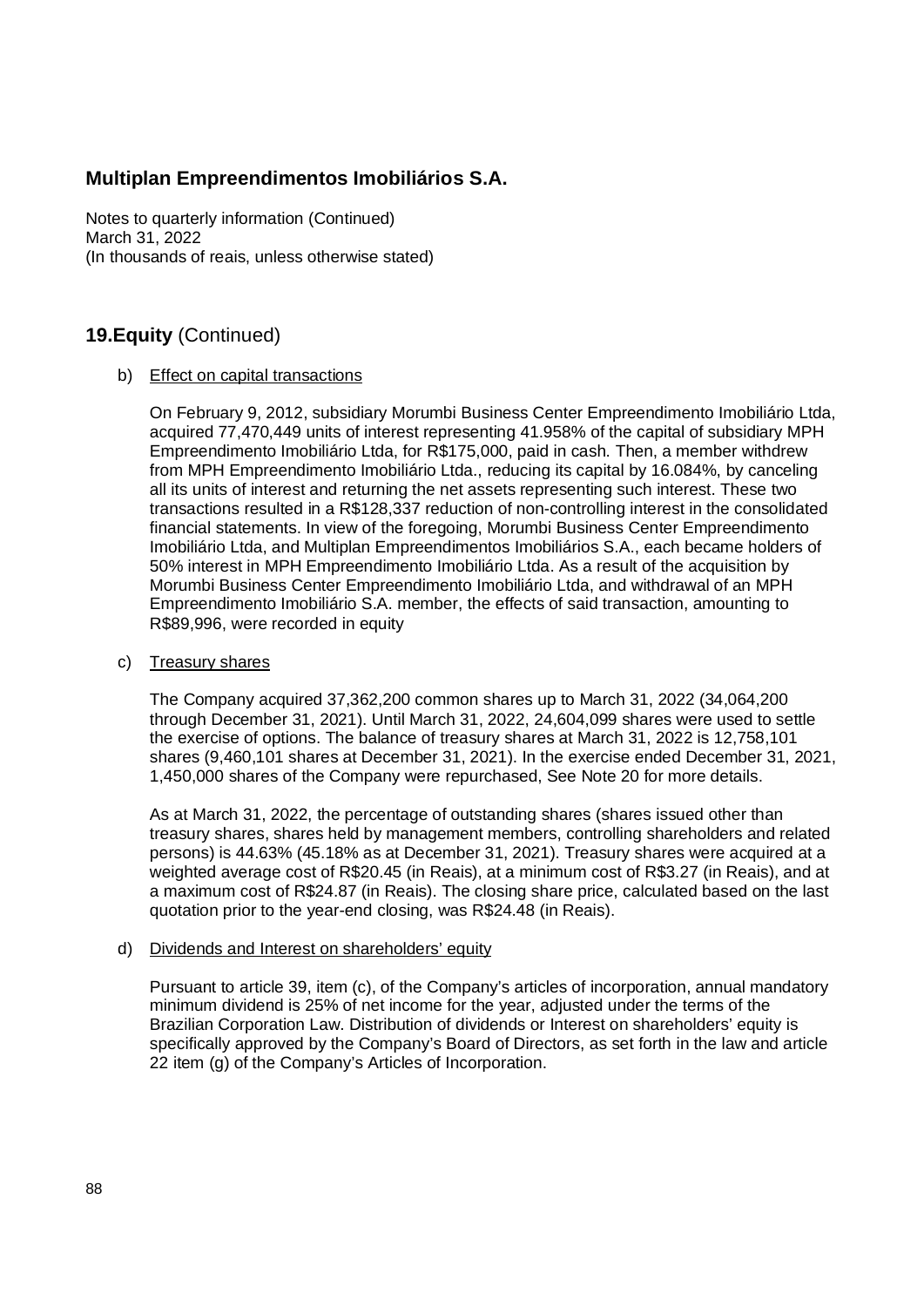Notes to quarterly information (Continued) March 31, 2022 (In thousands of reais, unless otherwise stated)

### **19. Equity (Continued)**

#### d) Dividends and Interest on shareholders' equity (Continued)

Under article 39, paragraph 3 of the Company's Articles of Incorporation, mandatory minimum dividend will not be paid in the year in which Company management bodies inform to the Annual Shareholders' Meeting that such payment is incompatible with the Company's financial position, and it is thereby agreed that the Supervisory Board, if active, will issue an opinion on this matter. Any dividends retained will be paid when the Company's financial position permits.

*Interest on equity approved in 2021*

On December 22, 2021, the Company's Board of Directors approved, with a favorable opinion from the Supervisory Board, the payment of interest on equity in the gross amount of R\$295,000 assigned to the Company's shareholders registered as such on December 28, 2021, equivalent to R\$0.49890007416 (in reais) per share, before 15% withholding income tax, except for shareholders who are tax-exempt or tax-immune, as set forth in the applicable laws. This amount will be paid to the Company's shareholders by December 30, 2022.

### **20. Share-based payment**

### a) Phantom Stock Option Program

The Company's First Long-Term Incentive Plan was approved at the Board of Directors' meeting held on July 29, 2015. It establishes the terms and conditions for payment of a cash premium with reference to the valuation of shares issued by the Company to certain management members, employees and service providers or those of other entities under its control. The right to receive this premium is represented by investment units, and the Board of Directors is responsible for electing participants and for authorizing the granting of investment units.

*Phantom 2:* on September 21, 2016, the Board of Directors approved the granting, for 2016, of 7,502,250 investment units (equivalent to 2,500,750 investment units prior to the split) to elected participants*.* Of this total, 748,468 investment units (equivalent to 249,489 investment units prior to the split) were granted to employees that left the Company before the vesting period.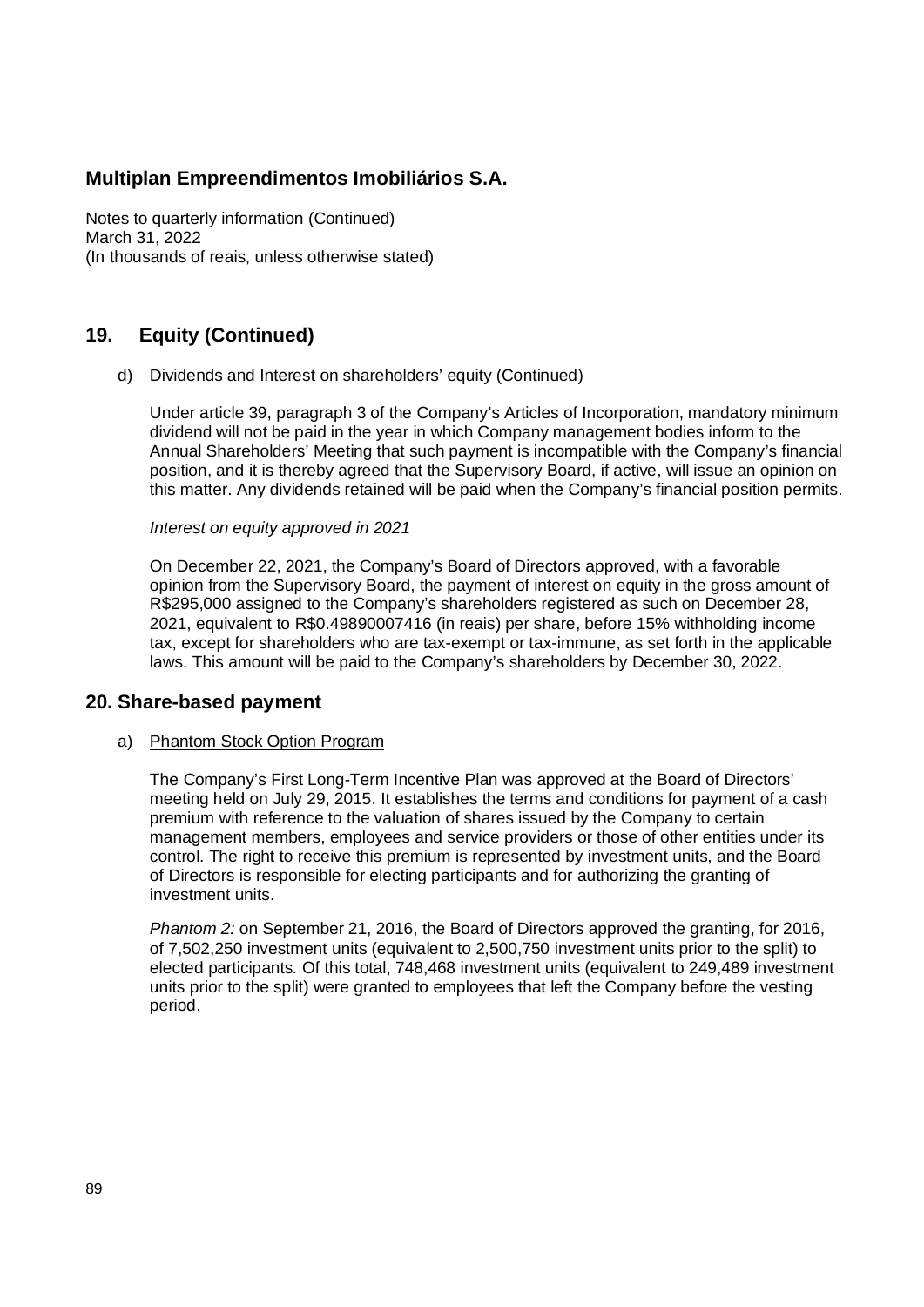Notes to quarterly information (Continued) March 31, 2022 (In thousands of reais, unless otherwise stated)

### **20. Share-based payment** (Continued)

a) Phantom Stock Option Program (Continued)

These investment units may be redeemed by participants in three distinct tranches, within the maximum period of six years as from the respective grant date. The vesting period will be of up to two years, with redemption of 33.4% after the second anniversary, 33.3% after the third anniversary, and 33.3% after the fourth anniversary.

The cash amount to be disbursed in relation to investment units is based on the increase in the Company's share price between the grant date and redemption period.

i) *Fair value measurement*

The weighted average fair value of investment units was estimated using the Black-Scholes option pricing model. The Dividend Yield was based on Company's internal models considering the maturity of each investment unit. The Company did not consider the early redemption of investment units and any market condition other than the assumptions below.

Fair value on the grant date was calculated considering the following assumptions:

| Fair value on the grant date |                          |                             |                  |        |                               |                                                  |                     |                   |
|------------------------------|--------------------------|-----------------------------|------------------|--------|-------------------------------|--------------------------------------------------|---------------------|-------------------|
|                              | Reference<br>value (R\$) | Share<br>price<br>(R\$) (2) | Accrual<br>index | Number | <b>Volatility</b><br>MULT3(3) | <b>Risk-free rate</b>                            | Average<br>maturity | <b>Fair value</b> |
| Phantom 2                    | 20.46                    | 20.49                       | <b>IPCA</b>      |        |                               | 7,502,250 5.9% to 6.5% 10.7% to 11.5% 3.00 years |                     | R\$2.62           |

(1) The investment units' reference value on grant date corresponds to average quotation of the Company's shares on BM&FBOVESPA, calculated by dividing the financial volume by the number of traded shares accumulated in 20 trading sessions immediately prior to their calculation base date.

(2) Share price corresponds to average of 20 trading sessions prior to the closing date of the quarter.

(3) Volatility used in this model was based on MULT3 historical standard deviation in the appropriate period.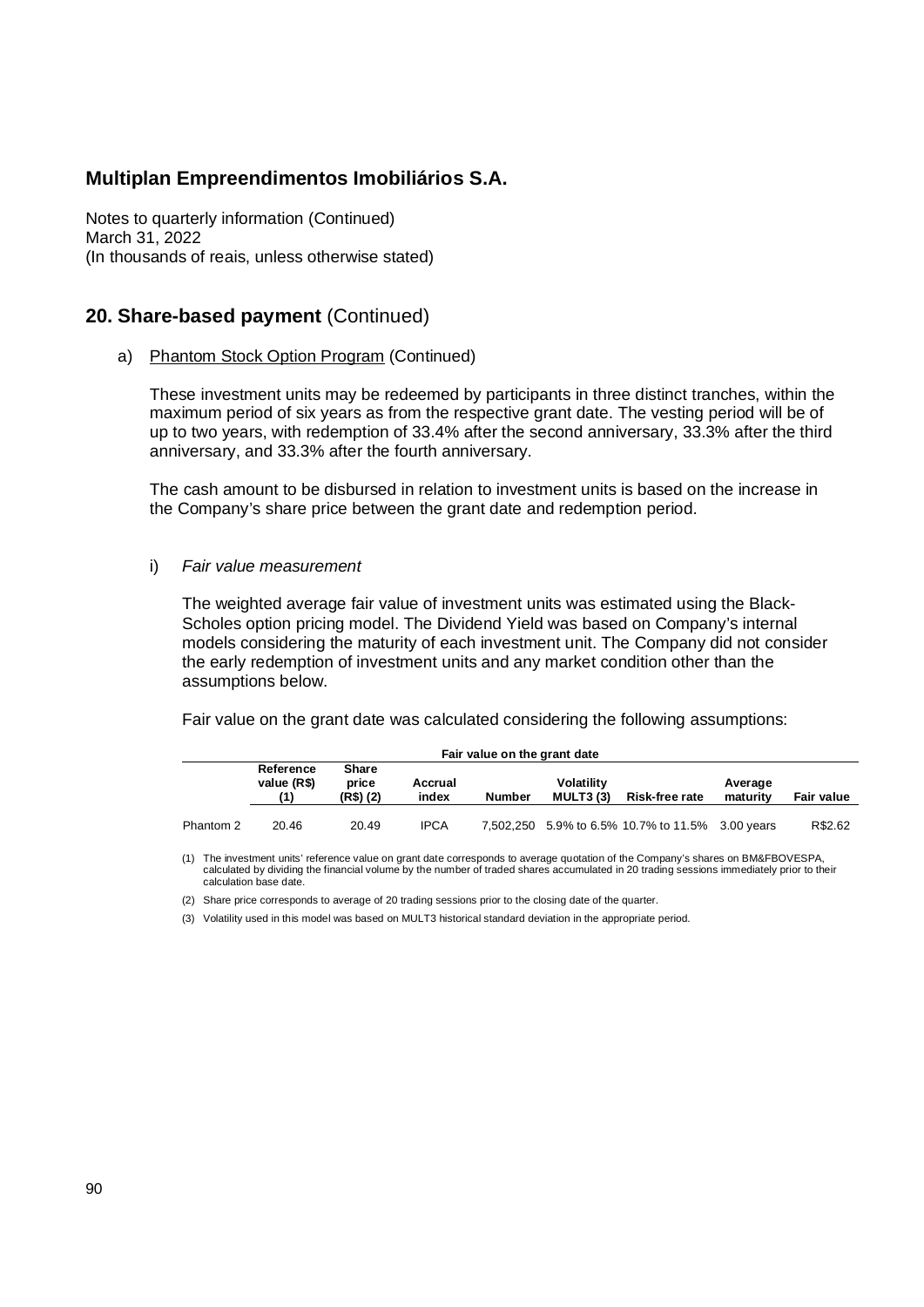Notes to quarterly information (Continued) March 31, 2022 (In thousands of reais, unless otherwise stated)

## **20. Share-based payment** (Continued)

- a) Phantom Stock Option Program (Continued)
	- i) *Fair value measurement* (Continued)

The fair value at the reporting date was calculated based on the following assumptions:

| Fair value at March 31, 2022 |             |                                |                    |           |                                   |                               |                     |                       |
|------------------------------|-------------|--------------------------------|--------------------|-----------|-----------------------------------|-------------------------------|---------------------|-----------------------|
| <b>Accrual index</b>         |             |                                |                    |           |                                   |                               |                     |                       |
|                              | value (R\$) | Reference Share price<br>(R\$) | adiustment<br>rate | Number    | <b>Volatility</b><br><b>MULT3</b> | Risk-free rate                | Average<br>maturity | Average<br>fair value |
| Phantom 2                    | 20.46       | 22.32                          | <b>IPCA</b>        | 7.083.000 |                                   | Mark to market Mark to market | 0 vear              | R\$2.03               |

Additional information on the Long-Term Incentive Plan relating to investment units:

|                                                                     | <b>Number</b> | Price (1) (R\$)          |
|---------------------------------------------------------------------|---------------|--------------------------|
| Grant                                                               |               |                          |
| Total balance of investment units exercised at December 31, 2017    | 14,957,199    | 19.46                    |
| Total balance of investment units exercised at December 31, 2018    | 14,253,734    | 20.25                    |
| Total balance of investment units exercised at December 31, 2019    | 14,098,639    | 20.90                    |
| Total balance of investment units exercised at December 31, 2020    | 13,907,282    | 21.85                    |
| Total balance of investment units exercised at December 31, 2021    | 13,907,282    | 24.25                    |
| Total balance of investment units granted at March 31, 2022         | 13,872,817    | 24.80                    |
| Exercise                                                            |               |                          |
| Total balance of investment units exercised at December 31, 2017    | 2,580,828     | 17.44                    |
| Total balance of investment units exercised at December 31, 2018    | 2,789,919     | 17.51                    |
| Total balance of investment units exercised at December 31, 2019    | 9,617,559     | 19.26                    |
| Total balance of investment units exercised at December 31, 2020    | 10,520,392    | 19.56                    |
| Total balance of investment units exercised at December 31, 2021    | 10,723,739    | 19.66                    |
| Total balance of investment units exercised at March 31, 2022       | 10,723,739    | 19.66                    |
| Investment units exercised in 2017                                  | 2,444,379     | 17.46                    |
| Investment units exercised in 2018                                  | 209,091       | 18.33                    |
| Investment units exercised in 2019                                  | 6,827,640     | 19.98                    |
| Investment units exercised in 2020                                  | 902.833       | 22.72                    |
| Investment units exercised in 2021                                  | 203,347       | 24.79                    |
| Investment units exercised in the first three-month periods of 2022 |               |                          |
| <b>Expired</b>                                                      |               |                          |
| Total balance of investment units expired at December 31, 2017      | 2,671,704     | 17.45                    |
| Total balance of investment units expired at December 31, 2018      | 7,286,940     | 19.27                    |
| Total balance of investment units expired at December 31, 2019      | 11,791,698    | 19.91                    |
| Total balance of investment units expired at December 31, 2020      | 13,907,282    | 20.60                    |
| Total balance of investment units expired at December 31, 2021      | 13,907,282    | 21.22                    |
| Total balance of investment units expired at March 31, 2022         | 13,872,817    | 21.34                    |
| Investment units expired in 2017                                    | 2,444,379     | 17.46                    |
| Investment units expired in 2018                                    | 4,615,237     | 20.31                    |
| Investment units expired in 2019                                    | 4,504,758     | 20.96                    |
| Investment units expired in 2020                                    | 2,167,580     | 23.85                    |
| Investment units expired in 2021                                    |               |                          |
| Investment units expired in the first three-month periods of 2022   |               | $\overline{\phantom{a}}$ |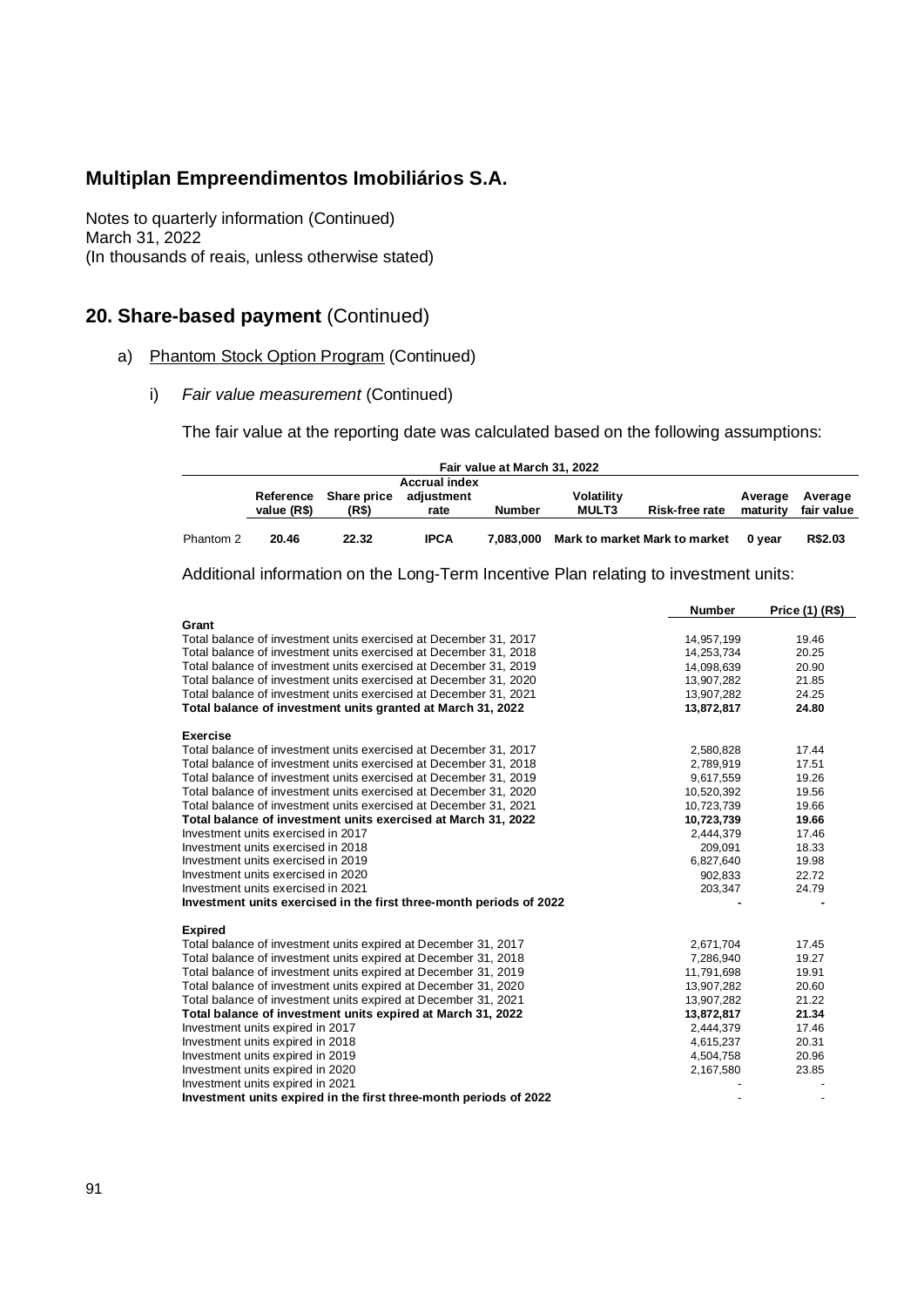Notes to quarterly information (Continued) March 31, 2022 (In thousands of reais, unless otherwise stated)

### **20. Share-based payment** (Continued)

### a) Phantom Stock Option Program (Continued)

i) *Fair value measurement* (Continued)

|                                                                     | <b>Number</b> | Price (1) (R\$) |
|---------------------------------------------------------------------|---------------|-----------------|
| Not redeemed                                                        |               |                 |
| Total balance of investment units not redeemed at December 31, 2017 | 12.376.371    | 19.83           |
| Total balance of investment units not redeemed at December 31, 2018 | 11,463,815    | 20.69           |
| Total balance of investment units not redeemed at December 31, 2019 | 4.481.080     | 22.78           |
| Total balance of investment units not redeemed at December 31, 2020 | 3.386.891     | 23.85           |
| Total balance of investment units not redeemed at December 31, 2021 | 3.183.544     | 26.47           |
| Total balance of investment units not redeemed at March 31, 2022    | 3.149.079     | 27.08           |

(1) Price set by the end of the period or the date of exercise,

### ii) *Revenue (expense) recognized in profit or loss*

At March 31, 2021, the amount of R\$4.526 was recognized in profit or loss, of which - R\$2.691 refers to management's portion.

### b) Restricted Stock Option Plan (Restricted Stock Units)

The Special General Shareholders' Meeting held on July 20, 2018 approved the Company's Restricted Stock Option Plan, which establishes the terms and conditions for the granting of common shares issued by the Company, subject to certain restrictions, to Company management members, employees and service providers, or those of other entities under its control.

The referred to Plan is managed by the Board of Directors, which will be in charge of approving participants to whom the restricted stock units will be granted.

The rights of participants in relation to restricted stock units will only be fully vested if they remain continuously related to the Company or the entity under its control, as applicable, for the period between the date of approval of the respective grant by the Company's Board of Directors and the vesting dates determined in the respective programs, as defined by the Board of Directors.

The total number of Restricted Stock Units not fully acquired, considering all grants under the Plan, may not exceed, at any time, 3% of the shares representing the Company's total capital.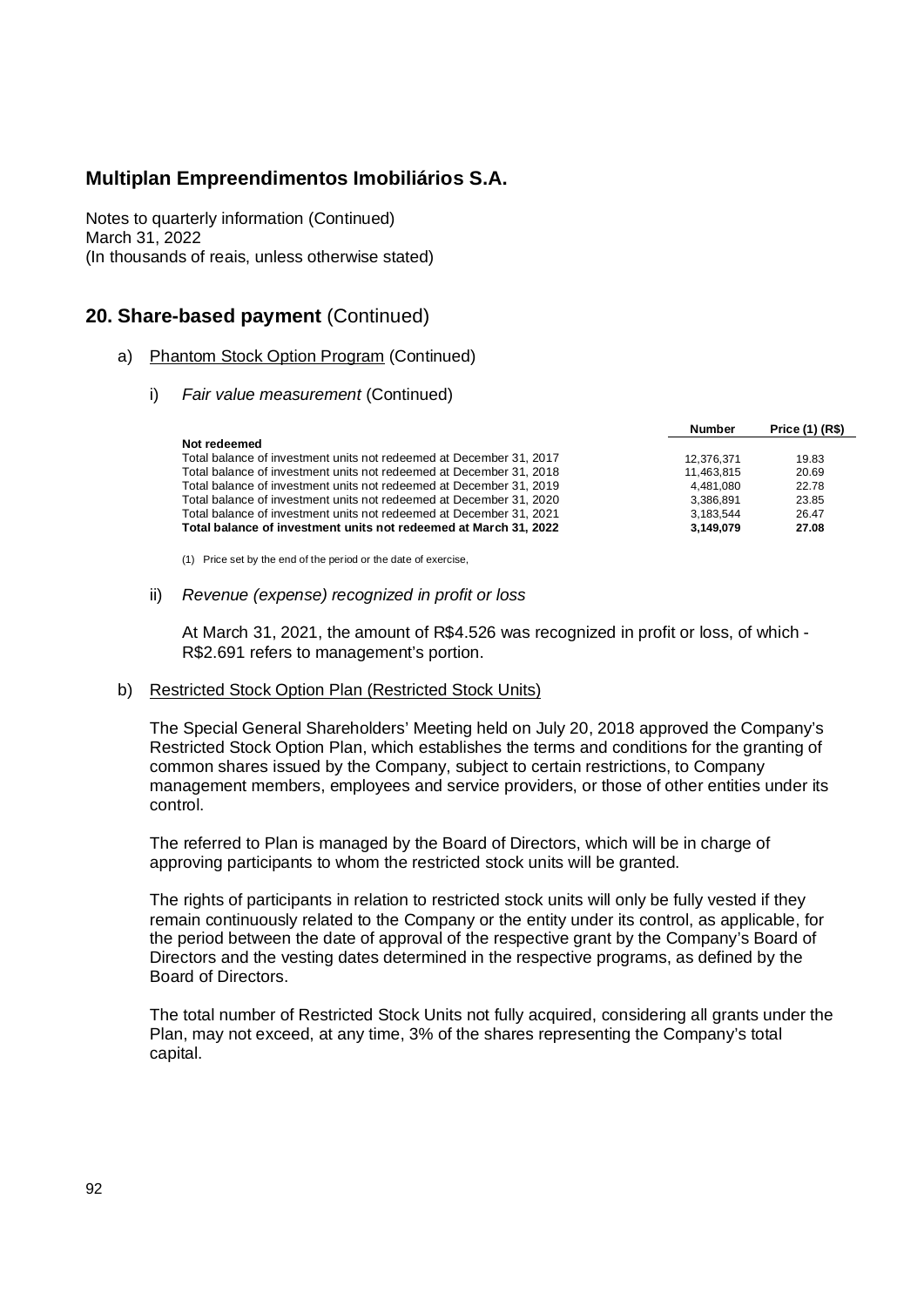Notes to quarterly information (Continued) March 31, 2022 (In thousands of reais, unless otherwise stated)

## **20. Share-based payment** (Continued)

b) Restricted Stock Option Plan (Restricted Stock Units) (Continued)

In addition, the maximum number of Restricted Stock Units that may be granted by the Board of Directors annually shall be limited to 0.5% of the shares representing the Company's total capital.

*Plan 1:* on August 15, 2018, the Board of Directors approved the granting, for 2018, of 2,197,500 restricted stock units to elected participants. Of this total, 106,875 units were granted to employees that left the Company before the vesting period. The rights of participants in relation to restricted stock units will only be fully vested if they remain continuously related to the Company or the entity under its control, in the period between the date of grant and vesting period that will be up to five years, with releases of 25.0% on the second anniversary, 25.0% on the third anniversary, 25.0% on the fourth anniversary and 25.0% on the fifth anniversary. In August 2020, 618,750 restricted stock units were released, of which 84,375 had their grace period reduced for releases on the second anniversary. In August 2021, 500,625 restricted stock units were released.

*Plan 2:* on November 20, 2019, the Board of Directors approved the granting, for 2019, of 1,538,250 restricted stock units to elected participants*.* Of this total, 94,325 units were granted to employees that left the Company before the vesting period. The rights of participants in relation to restricted stock units will only be fully vested if they remain continuously related to the Company or the entity under its control, in the period between the date of grant and vesting period that will be up to five years, with releases of 25.0% on the second anniversary, 25.0% on the third anniversary, 25.0% on the fourth anniversary and 25.0% on the fifth anniversary. In August 2020, 73,500 restricted stock units were released, of which 73,500 had their grace period reduced for releases in August 2020. In November 2021, 349,563 restricted stock units were released.

*Plan 3:* on October 15, 2020, the Board of Directors approved the granting, for 2020, of 2,329,000 restricted stock units to elected participants. Of this total, 118,000 units were granted to employees that left the Company before the vesting period. The rights of participants in relation to restricted stock units will only be fully vested if they remain continuously related to the Company or the entity under its control, in the period between the date of grant and vesting period that will be up to five years, with releases of 25.0% on the second anniversary, 25.0% on the third anniversary, 25.0% on the fourth anniversary and 25.0% on the fifth anniversary.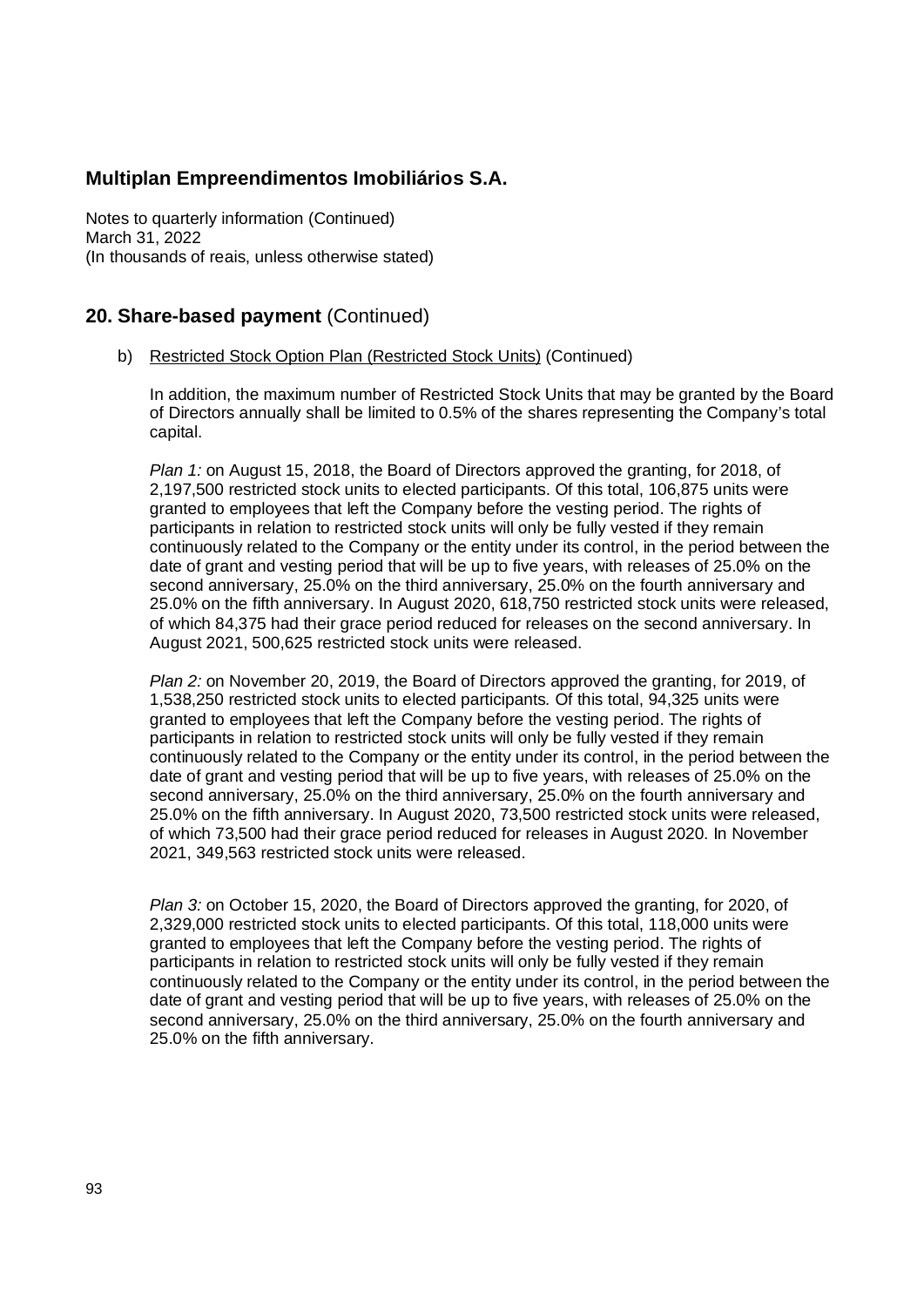Notes to quarterly information (Continued) March 31, 2022 (In thousands of reais, unless otherwise stated)

### **20. Share-based payment** (Continued)

b) Restricted Stock Option Plan (Restricted Stock Units) (Continued)

Plan 4: on December 02, 2021, the Board of Directors approved the granting, for 2021, of 2,188,000 restricted stock units to elected participants. Of this total, 53,500 units were granted to employees that left the Company before the vesting period. The rights of participants in relation to restricted stock units will only be fully vested if they remain continuously related to the Company or the entity under its control, in the period between the date of grant and vesting period that will be up to five years, with releases of 25.0% on the second anniversary, 25.0% on the third anniversary, 25.0% on the fourth anniversary and 25.0% on the fifth anniversary.

i) *Fair value measurement*

The weighted average fair value of the Restricted Stock Units was estimated according to the market price of each tranche on the grant date and discounted from the expectation of future dividends which the elected participants will not be entitled to receive during the vesting period. The expectation of future dividends was based on Company internal models for maturity dates of each tranche of the Restricted Stock Unit plan.

Fair value on the grant date was calculated considering the following assumptions:

| Fair value on the grant date         |                                                                                                                                                                                        |                                              |                                                  |                                                                      |                                                  |                                              |  |  |
|--------------------------------------|----------------------------------------------------------------------------------------------------------------------------------------------------------------------------------------|----------------------------------------------|--------------------------------------------------|----------------------------------------------------------------------|--------------------------------------------------|----------------------------------------------|--|--|
|                                      | Number of<br><b>Expectation of</b><br>Reference<br>future dividends<br>value (R\$)<br><b>Discount rate</b><br>units<br><b>Fair value</b><br><b>Grant date</b><br>(2)<br>granted<br>(3) |                                              |                                                  |                                                                      |                                                  |                                              |  |  |
| Plan 1<br>Plan 2<br>Plan 3<br>Plan 4 | 08/15/2018<br>11/20/2019<br>10/15/2020<br>12/02/2021                                                                                                                                   | R\$18.92<br>R\$28.71<br>R\$21.20<br>R\$20.04 | 2.197.500<br>1.538.250<br>2,329,000<br>2.188.000 | 7.25% to 7.70%<br>4.50% to 6.50%<br>2.00% to 6.00%<br>7.00% a 11.25% | (R\$1.49)<br>(R\$1.60)<br>(R\$1.81)<br>(R\$1.80) | R\$17.43<br>R\$27.11<br>R\$19.39<br>R\$18.24 |  |  |

(1) The reference value of the Restricted Stock Units on the grant date corresponds to the closing price of the Company's shares on BM&FBOVESPA on the trading floor on the grant date.

(2) The discount rate refers to the weighted average market expectations for the Selic rate for the vesting periods of each tranche, available in the Central Bank of Brazil (BACEN) Market Expectations System.

- (3) The expectation of future dividends is the weighted average of the present value of the annual expectation of dividends in accordance with the Company's internal models, brought to present value according to the discount rates based on market expectations for the Selic rate for the vesting periods of each tranche.
- (4) The average fair value is the result of the weighted average fair value of each of the four tranches of the program.

#### ii) *Vesting conditions*

The number of units granted on the grant date was adjusted to reflect potential losses and cancellations of Restricted Stock Units resulting from vesting conditions, according to the Company's history.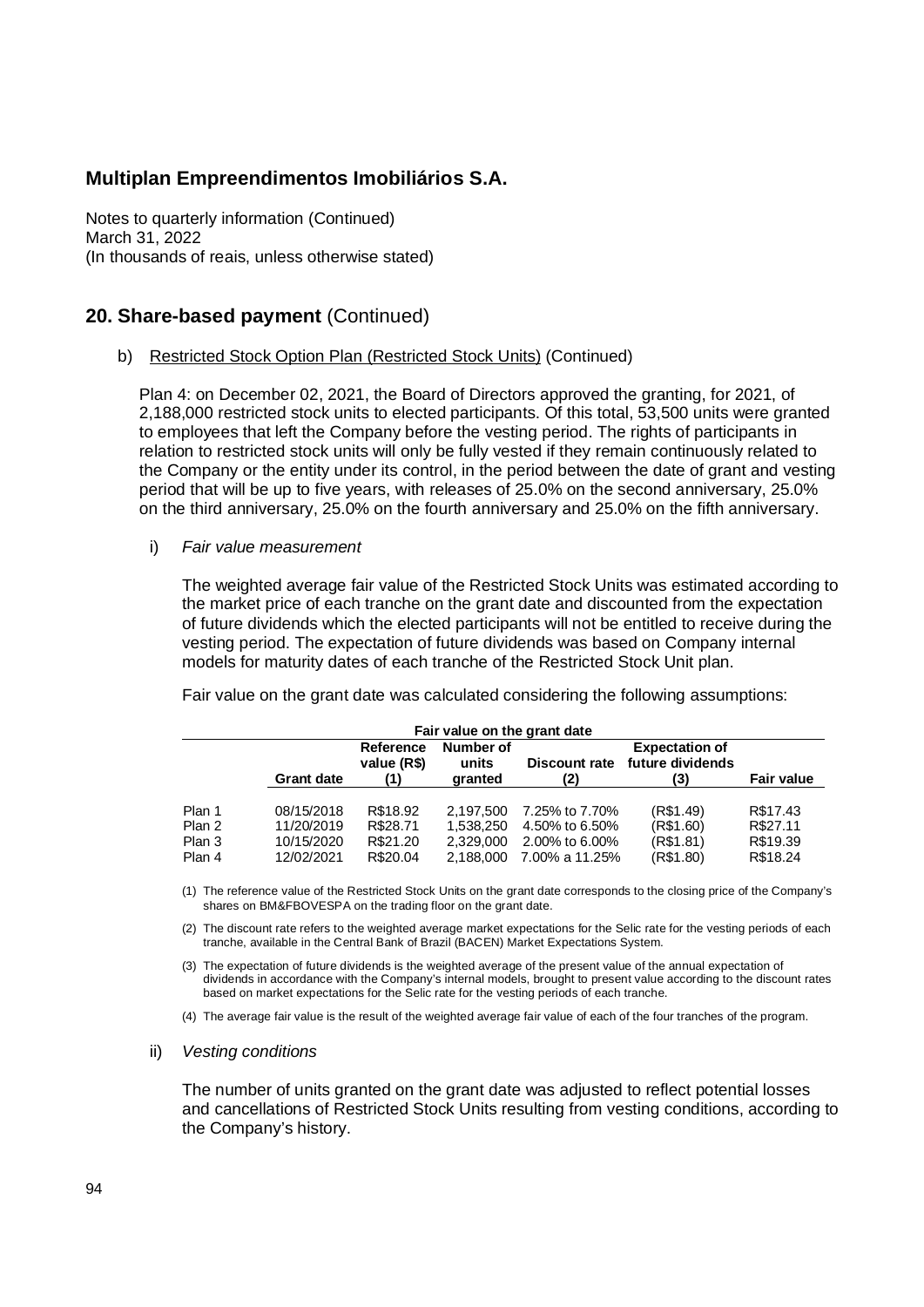Notes to quarterly information (Continued) March 31, 2022 (In thousands of reais, unless otherwise stated)

## **20. Share-based payment** (Continued)

- b) Restricted Stock Option Plan (Restricted Stock Units) (Continued)
	- ii) *Vesting conditions* (Continued)

The net amount of cancellations was calculated considering the assumptions listed below:

| Vesting conditions on grant date |                   |                            |                                   |                                                                     |  |  |
|----------------------------------|-------------------|----------------------------|-----------------------------------|---------------------------------------------------------------------|--|--|
|                                  | <b>Grant date</b> | Number of units<br>granted | <b>Cancellation</b><br>rate $(1)$ | <b>Number of units</b><br>granted considered<br>after cancellations |  |  |
| Plan 1                           | 08/15/2018        | 2.197.500                  | $-5.79\%$                         | 2.070.245                                                           |  |  |
| Plan 2                           | 11/20/2019        | 1.538.250                  | $-5.79%$                          | 1.449.172                                                           |  |  |
| Plan 3                           | 10/15/2020        | 2.329.000                  | $-5.79%$                          | 2,194,130                                                           |  |  |
| Plan 4                           | 12/02/2021        | 2,188,000                  | $-5.79%$                          | 2,061,295                                                           |  |  |

(1) The cancellation rate was calculated in accordance with the losses and cancellations of the eight stock option plans (equity settled) granted between December 20, 2007 and April 16, 2014.

#### iii) *Recognition in equity and profit or loss*

As of March 31, 2021, the effect related to the recognition of restricted stock units in equity was R\$8,763, with R\$8,238 and R\$525 in profit or loss, in expenses capitalized on investment property (R\$8,112 at March 31, 2021, with R\$7,891 and R\$221 in profit or loss, in expenses capitalized on investment property). It should be noted that of the total effect of R\$8,763 of the restricted stock units, R\$3.356 (R\$3.245 at March 31, 2021) refers to the management portion.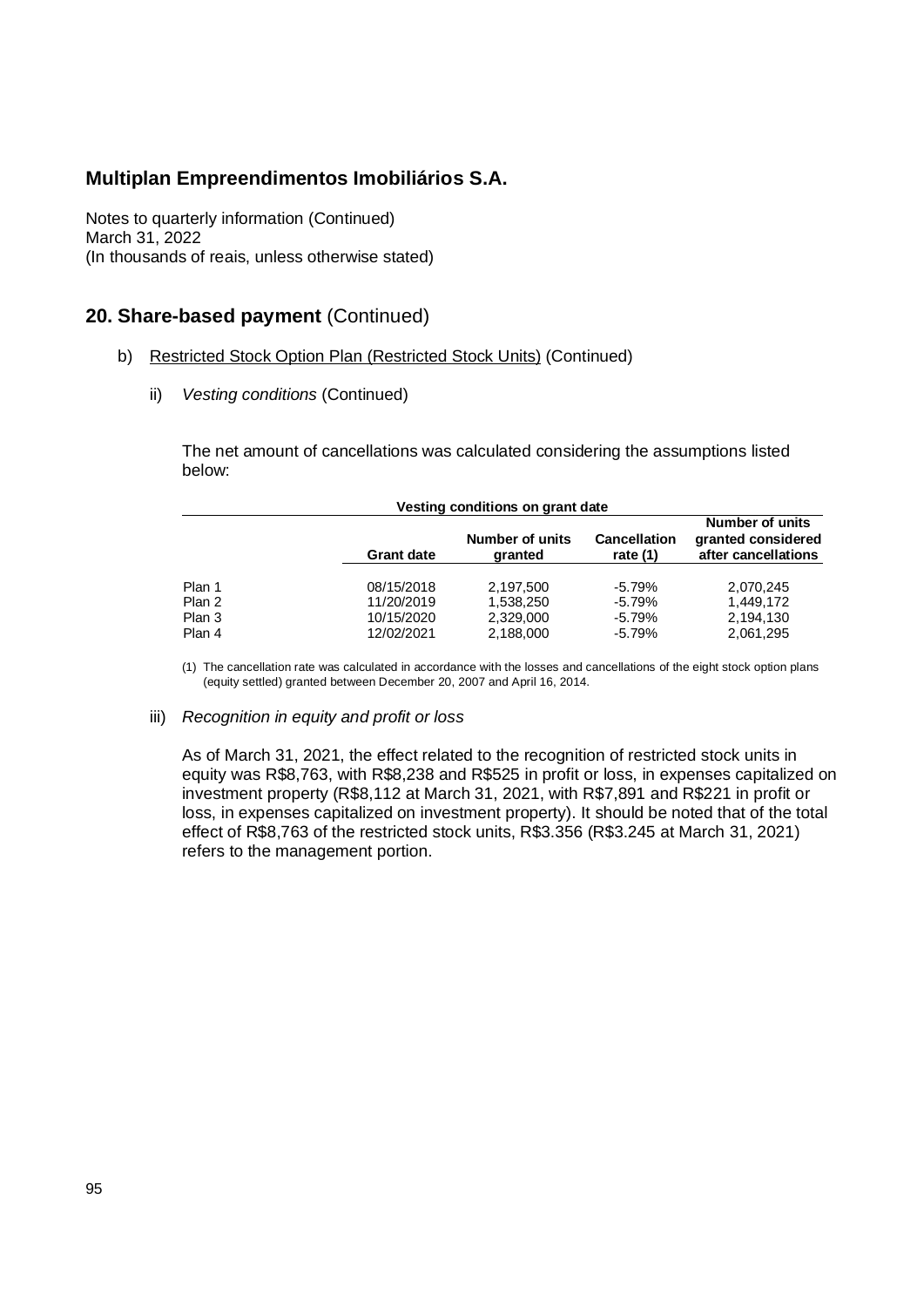Notes to quarterly information (Continued) March 31, 2022 (In thousands of reais, unless otherwise stated)

## **21. Net operating revenue**

|                                                  | 03/31/2022 |                     | 03/31/2021 |                     |
|--------------------------------------------------|------------|---------------------|------------|---------------------|
|                                                  | Individual | <b>Consolidated</b> | Individual | <b>Consolidated</b> |
| Gross operating revenue from sales and services: |            |                     |            |                     |
| Rental                                           | 249.293    | 336.201             | 175,495    | 228,738             |
| Parking                                          | 27.115     | 47.977              | 13.268     | 24.413              |
| <b>Services</b>                                  | 5.564      | 29,718              | 5.900      | 21,796              |
| Key money                                        | 1.017      | (959)               | 2.512      | 467                 |
| Real Estate for Sale (a)                         | 251        | 29.704              | 238        | 1.533               |
| Other                                            | 2.291      | 4,389               | 764        | 2,874               |
|                                                  | 285,531    | 447,030             | 198,177    | 279,821             |
| Taxes and contributions on sales and services    | (22, 383)  | (33, 393)           | (12,129)   | (18, 611)           |
| Net operating revenue                            | 263,148    | 413,637             | 186.048    | 261,210             |

(a) In compliance with CVM/SNC/SEP Memorandum Circular No. 02/2018, as mentioned in Note 2.9 to the annual financial statements, the income (loss) from real estate operations is allocated based on the cost incurred. The costs incurred are accumulated under "Inventories" and fully posted to profit or loss when the units are sold. After the sale, the costs to be incurred for the completion of the unit under construction are allocated to profit or<br>loss as incurred. The sales revenue determined, including moneta accounts receivable, or as advances from customers, as applicable. Of the balance of R\$29,704 recorded under Revenue from sale of properties<br>and R\$21,987 (Note 22) recorded under Cost of properties sold on March 31, 2022, project, as follows:

|                                                    | 03/31/2022 |
|----------------------------------------------------|------------|
| (i) Sales revenue to be accrued from units sold    |            |
| Contracted sales revenue<br>(a)                    | 204.932    |
| Net appropriate sales revenue<br>(b)               | 26.648     |
| Sales revenue to be accrued (a-b)                  | 178.284    |
| (ii) Budgeted cost to be accrued                   |            |
| Appropriate construction cost incurred<br>(a)      | 19.260     |
| cost of construction incurred to be accrued<br>(b) | 27.919     |
| Construction cost to incur<br>(C)                  | 315.634    |
| Total budgeted cost of the work $(a+b+c)$          | 362.813    |
| Driver CI/CO                                       | 13.0036%   |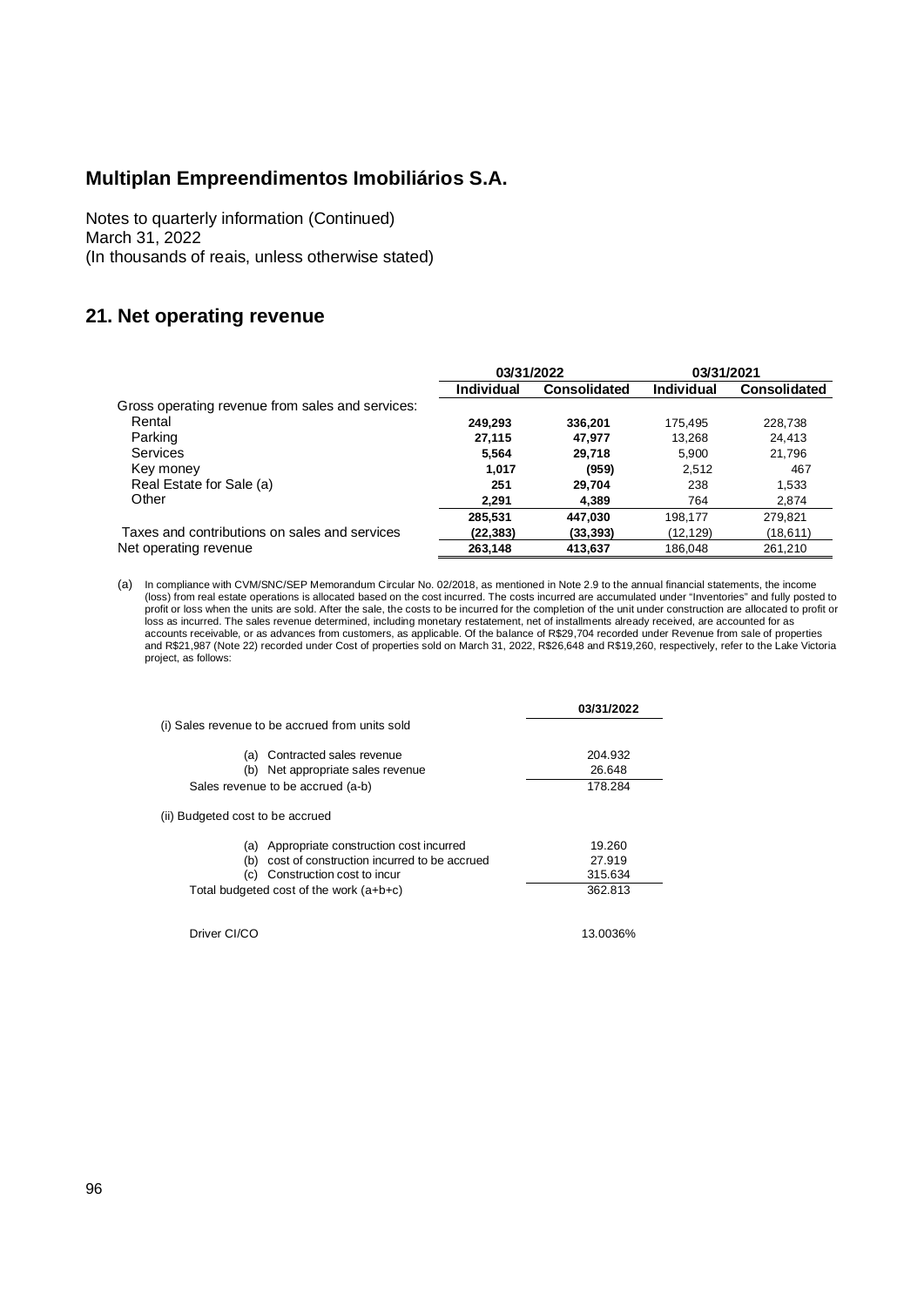Notes to quarterly information (Continued) March 31, 2022 (In thousands of reais, unless otherwise stated)

### **22. Breakdown of costs and expenses by nature**

In the three-month periods ended March 31, 2022 and 2021, the Company incurred in the following costs and expenses:

Costs: arising from the interest held in the civil condominiums of shopping malls in operation, costs on depreciation of investment properties and cost of properties sold.

|                                                                                  | Cost of services rendered and properties sold |                                                |                                          |                                              |
|----------------------------------------------------------------------------------|-----------------------------------------------|------------------------------------------------|------------------------------------------|----------------------------------------------|
|                                                                                  |                                               | 03/31/2022                                     |                                          | 03/31/2021                                   |
|                                                                                  | <b>Individual</b>                             | <b>Consolidated</b>                            | Individual                               | <b>Consolidated</b>                          |
| <b>Services</b><br>Parking<br>Properties (charges, IPTU, rent, condominium       | (2, 233)                                      | (3, 136)<br>(789)                              | (1,316)                                  | (1,359)<br>(964)                             |
| fees)<br>Other costs<br>Cost of properties sold<br>Depreciation and amortization | (9,639)<br>(2, 304)<br>(204)<br>(21, 642)     | (17, 477)<br>(3,714)<br>(21, 987)<br>(46, 048) | (9,766)<br>(1,979)<br>(431)<br>(22, 951) | (16,038)<br>(3,402)<br>(1, 456)<br>(40, 795) |
| Total                                                                            | (36, 022)                                     | (93, 151)                                      | (36,443)                                 | (64,014)                                     |
| Costs:<br>Services rendered<br>Properties sold                                   | (35, 818)<br>(204)                            | (71, 164)<br>(21, 987)                         | (36,012)<br>(431)                        | (62, 558)<br>(1, 456)                        |
| Total                                                                            | (36, 022)                                     | (93,151)                                       | (36,443)                                 | (64,014)                                     |

The breakdown of these expenses into their main categories is as follows:

 Headquarters: expenses with personnel (administrative, operational and development) of Multiplan Group's headquarters and branches, in addition to expenditures on corporate marketing, outsourcing and travel.

Properties: expenses on civil condominium of properties in operation, including ADA.

Projects for lease: pre-operating expenses relating to real estate projects and shopping mall expansion.

Projects for sale: pre-operating expenses arising from real estate projects for sale.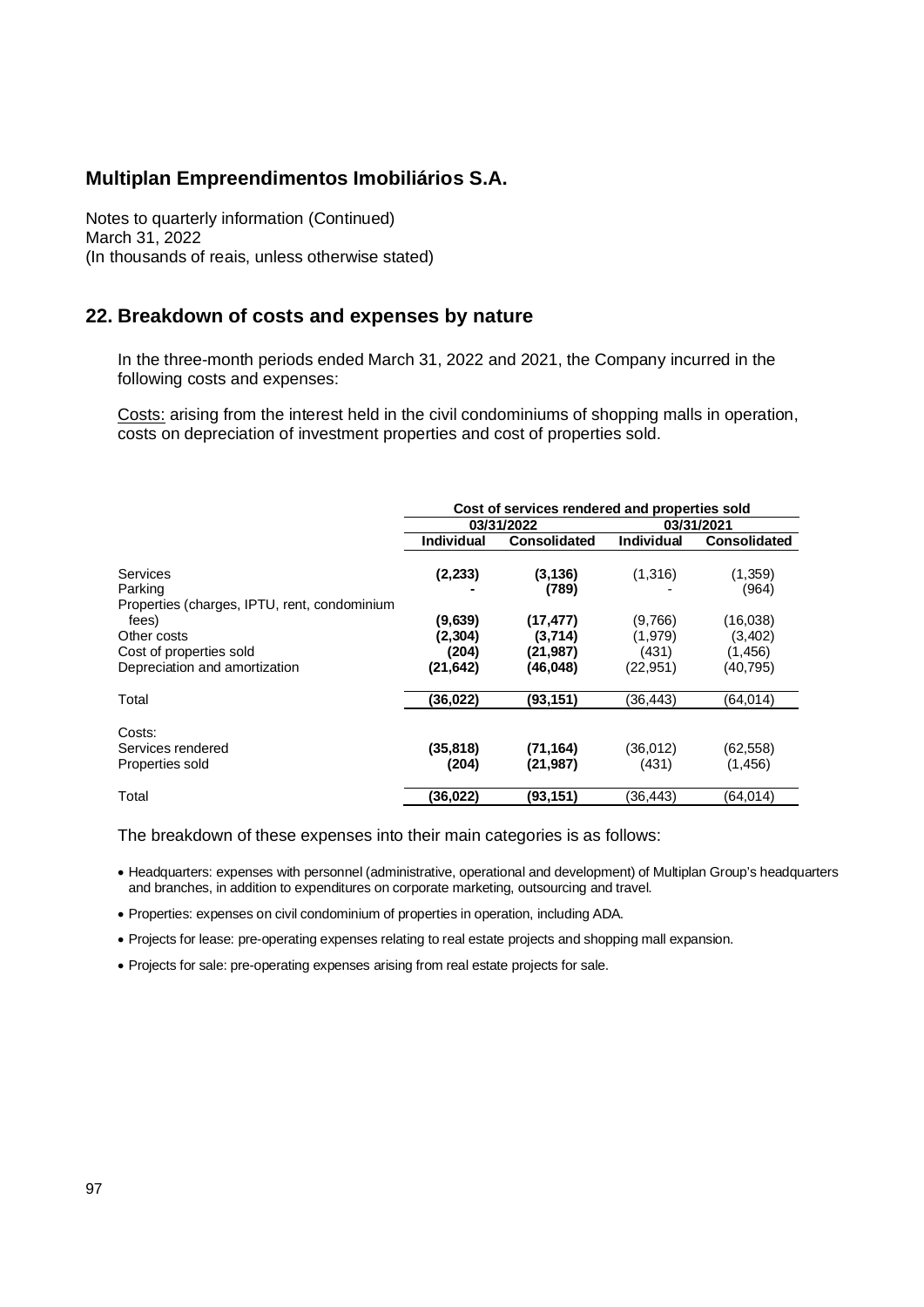Notes to quarterly information (Continued) March 31, 2022 (In thousands of reais, unless otherwise stated)

## **22. Breakdown of costs and expenses by nature** (Continued)

|                                                        | Administrative and project expenses |                     |                   |                     |
|--------------------------------------------------------|-------------------------------------|---------------------|-------------------|---------------------|
|                                                        |                                     | 03/31/2022          |                   | 03/31/2021          |
|                                                        | <b>Individual</b>                   | <b>Consolidated</b> | <b>Individual</b> | <b>Consolidated</b> |
| Payroll                                                | (22, 132)                           | (22, 443)           | (16, 765)         | (16, 956)           |
| <b>Services</b>                                        | (7, 311)                            | (9,693)             | (5.284)           | (6,886)             |
| Marketing                                              | (1, 357)                            | (5,472)             | (1,996)           | (3,065)             |
| Travel                                                 | (464)                               | (478)               | (671)             | (674)               |
| Properties (charges, IPTU, lease and condominium fees) | (11,408)                            | (17, 658)           | (24, 296)         | (34, 133)           |
| Occupancy cost                                         | (778)                               | (946)               | (833)             | (965)               |
| Social security contribution                           | (3,286)                             | (3, 309)            | (6, 728)          | (6,749)             |
| Other                                                  | (4,696)                             | (5, 116)            | (2,226)           | (3,241)             |
| Total                                                  | (51,432)                            | (65,115)            | (58, 799)         | (72,669)            |
| Expenses:                                              |                                     |                     |                   |                     |
| Administrative expenses - headquarters                 | (38,510)                            | (39,258)            | (33, 856)         | (34, 958)           |
| Administrative expenses - properties                   | (12,415)                            | (22,372)            | (24, 610)         | (34, 348)           |
| Projects for lease expenses                            | (72)                                | (475)               | (85)              | (1,044)             |
| Projects for sale expenses                             | (435)                               | (3,010)             | (248)             | (2,319)             |
| Total                                                  | (51,432)                            | (65,115)            | (58, 799)         | (72,669)            |

## **23. Finance income (costs), net**

|                                                            | 03/31/2022        |                     | 03/31/2021        |                     |
|------------------------------------------------------------|-------------------|---------------------|-------------------|---------------------|
|                                                            | <b>Individual</b> | <b>Consolidated</b> | <b>Individual</b> | <b>Consolidated</b> |
|                                                            |                   |                     |                   |                     |
| Short-term investment yields                               | 10,731            | 17,176              | 2.691             | 5,446               |
| Interest on Ioans, financing and debentures                | (70, 781)         | (75, 322)           | (20,515)          | (23,621)            |
| Interest on real estate for sale projects                  | 196               | 1,259               | 296               | 1,243               |
| Bank fees and other charges                                | (1,535)           | (2,219)             | (1,577)           | (2,046)             |
| Monetary gains                                             | 164               | 1,260               | 461               | 3,264               |
| Fine and interest on lease and key money - malls           | 3,417             | 4,526               | 2.624             | 3.209               |
| Fine and interest on tax assessment notices                | (33)              | (48)                | (80)              | (129)               |
| Interest and monetary accrual on transactions with related |                   |                     |                   |                     |
| parties                                                    | 1,389             | 2,391               | 1,274             | 1,603               |
| Interest on obligations for asset acquisitions             | (3,081)           | (3,081)             | (2,084)           | (2,084)             |
| Other finance income                                       | 800               | 1.593               | 471               | 531                 |
| Other finance costs                                        | (1.025)           | (1.047)             | (893)             | (1.469)             |
| Total                                                      | (59,758)          | (53,512)            | (17, 332)         | (14, 053)           |
|                                                            |                   |                     |                   |                     |
| Finance income                                             | 16,697            | 28,205              | 7,817             | 15,296              |
| Finance costs                                              | (76,455)          | (81, 717)           | (25, 149)         | (29,349)            |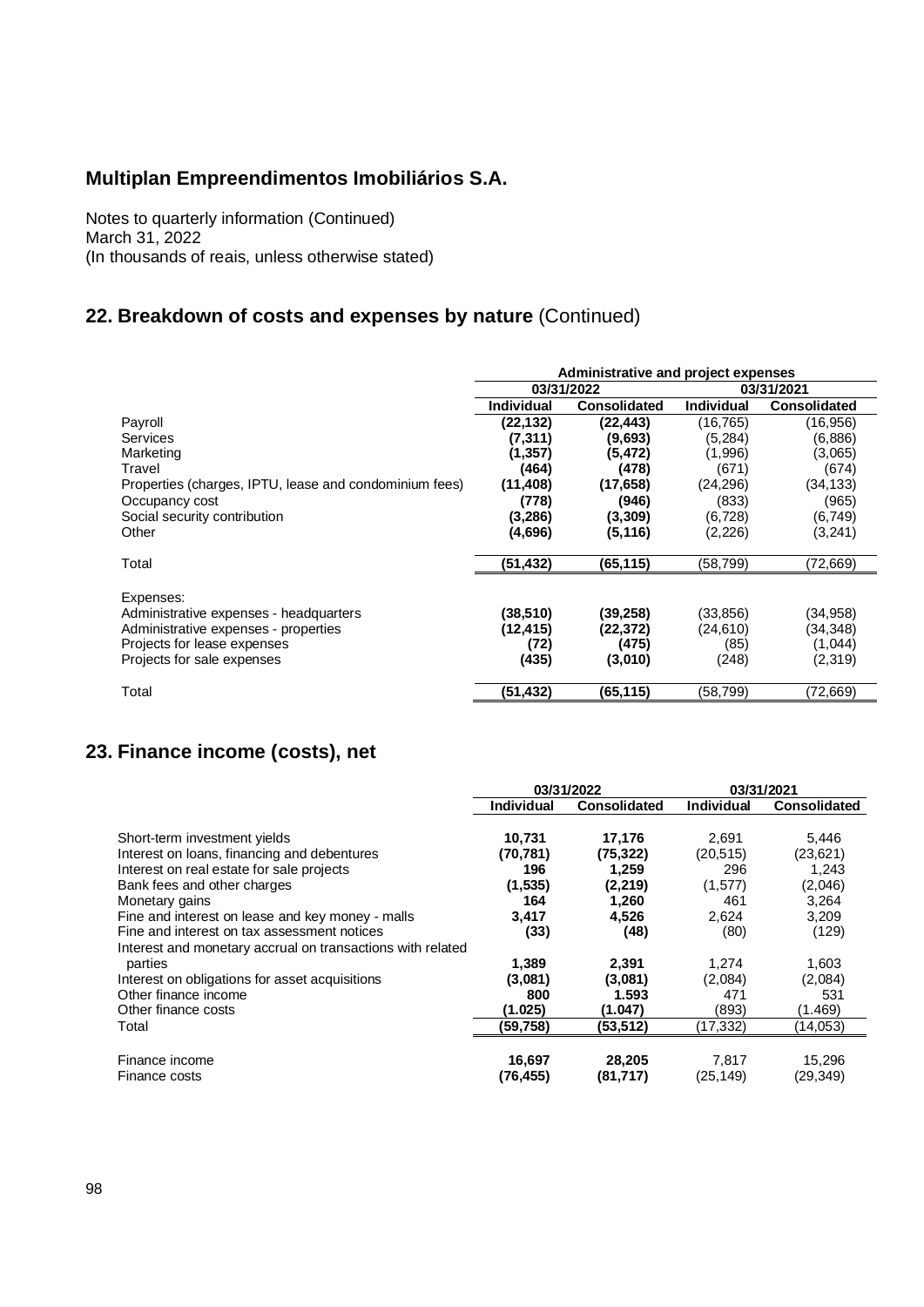Notes to quarterly information (Continued) March 31, 2022 (In thousands of reais, unless otherwise stated)

### **24. Segment information**

For managerial purposes, the Company recognizes four business segments (described below) that account for its revenues and expenses. Segment reporting is required since margins, revenue and expense recognition and deliverables are different among them. Profit or loss was calculated considering only the Company's external customers.

#### a) Properties for lease

This refers to the Company's share in the civil condominium of shopping malls and their respective parking, as well as real estates for lease. This is the Company's major revenuegenerating segment, accounting for 85.94% of its gross revenue for the period ended March 31, 2022. The determining factor for the amount of revenue and expenses in this segment is the Company's share in each venture, Its revenues and expenses are described below:

#### *Lease revenue*

This refers to amounts collected by mall owners (the Company and its shareholders) in connection with the areas leased in their shopping malls and commercial projects. The revenue includes four types of lease: minimum lease (based on a commercial agreement indexed to the IGP-DI), supplementary lease (percentage of sales made by storeowners), merchandising (lease of an area in the mall) and straight-line lease revenue (excludes the volatility and seasonality of minimum lease revenue).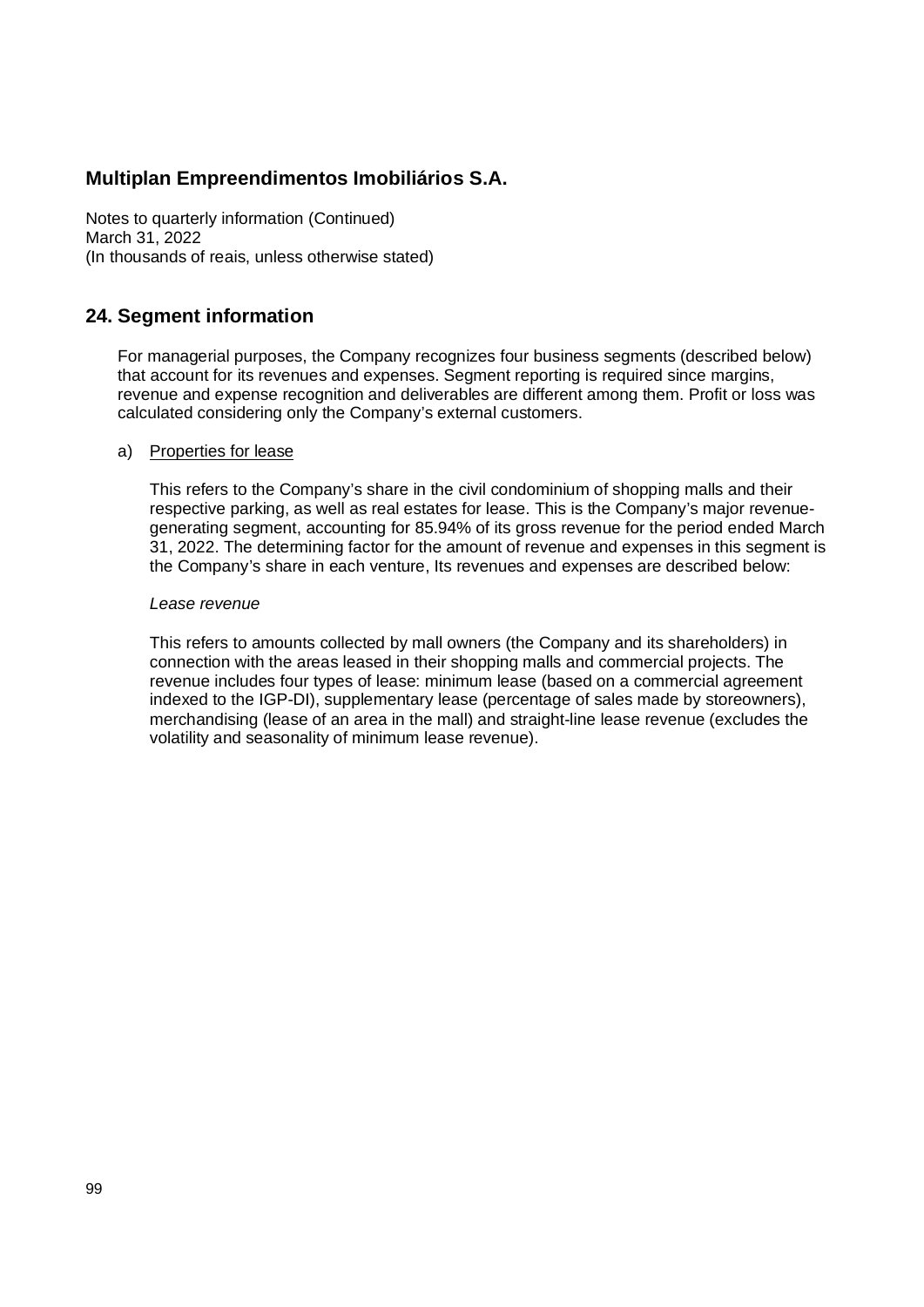Notes to quarterly information (Continued) March 31, 2022 (In thousands of reais, unless otherwise stated)

## **24. Segment information** (Continued)

a) Properties for lease (Continued)

### *Parking revenues*

Revenue from payments made by customers for the time their vehicles are parked in the parking lot.

#### *Expenses*

These include expenses on vacant areas, contributions to the promotion fund, legal fees, lease, parking, brokerage fees, and other expenses arising from the interest held in the venture.

As owners of the properties where the shopping malls in which the Company holds interest are located (or cases in which the ownership of the property stems from the lease agreement), the Company is subject to the payment of any additional expenses that are not routine and, therefore, are the condominium's responsibility. The Company is also subject to expenses and costs arising from legal actions necessary for the collection of past due leases, lawsuits in general (eviction, lease renewal or review, among others). Maintenance and operating expenses (common condominium expenses) of the project are the responsibility of storeowners.

### *Other*

This includes depreciation expenses.

The shopping mall assets substantially comprise investment properties of operational shopping malls and office towers, and lease and parking lot revenue receivable.

### b) Real estate for sale

Real estate operations include revenues, cost of properties sold and expenses from the sale of properties normally developed in the surrounding areas of the shopping mall. As previously mentioned, this activity contributes to generating customer flows to the shopping mall, thus increasing its income. Additionally, the appreciation and convenience brought by a shopping mall to its neighborhood enable the Company to minimize risks and increase revenue from properties sold. Revenues derive from the sale of real estate and their related construction costs. Both are recognized based on the percentage of completion (POC) of the construction work, Expenses arise mainly from brokerage and marketing activities.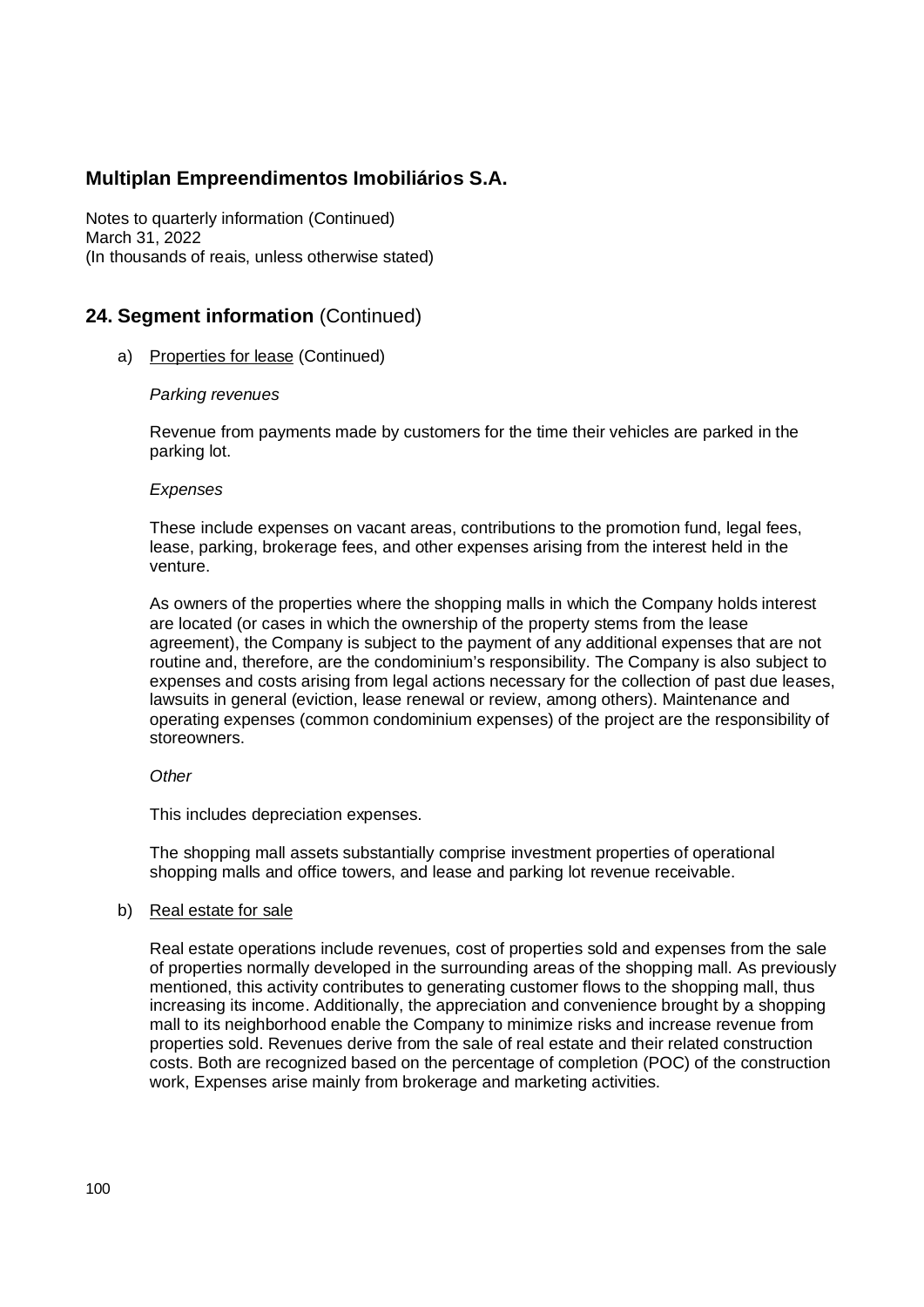Notes to quarterly information (Continued) March 31, 2022 (In thousands of reais, unless otherwise stated)

## **24. Segment information** (Continued)

b) Real estate for sale (Continued)

Finally, "Other" mainly refers to a real estate project that has been recognized in the Balance sheet and of profit or loss in the "Investment" and "Equity pickup" line items, respectively.

Assets in this segment are concentrated in the Company's inventory of land and properties completed and under construction and in accounts receivable.

c) Projects

The operation of projects includes revenues and expenses arising from the development of shopping mall and real estate project for lease, Development costs are recorded in the statement of financial position, but expenses with marketing, brokerage, property taxes (IPTU), feasibility studies and other items are recorded in the Company's statement of profit or loss, Likewise, the Company believes that most of its revenue from Key money derives from projects initiated over the last 5 years (average period to recognize key money revenue), thus resulting from the lease of stores during the construction process. By developing its own projects, the Company is able to ensure the quality of the ventures in which it will hold interest in the future.

Project assets mainly comprise investment properties under construction and accounts receivable (Key money) from leased stores.

d) Management and other

The Company provides management services to its shareholders and storeowners in consideration for a service fee. Additionally, the Company charges brokerage fees from its shareholders for the lease of stores. Management of its shopping malls is essential for the Company's success and is a major area of concern in the Company. On the other hand, the Company incurs expenses on the Headquarters for these services and others, which are considered solely in this segment, This also includes taxes, finance income and costs and other income and expenses that depend on the Company's structure rather than the operation of each segment previously described. Therefore, this segment presents loss.

This segment's assets mainly comprise the Company's cash, deferred taxes and intangible assets.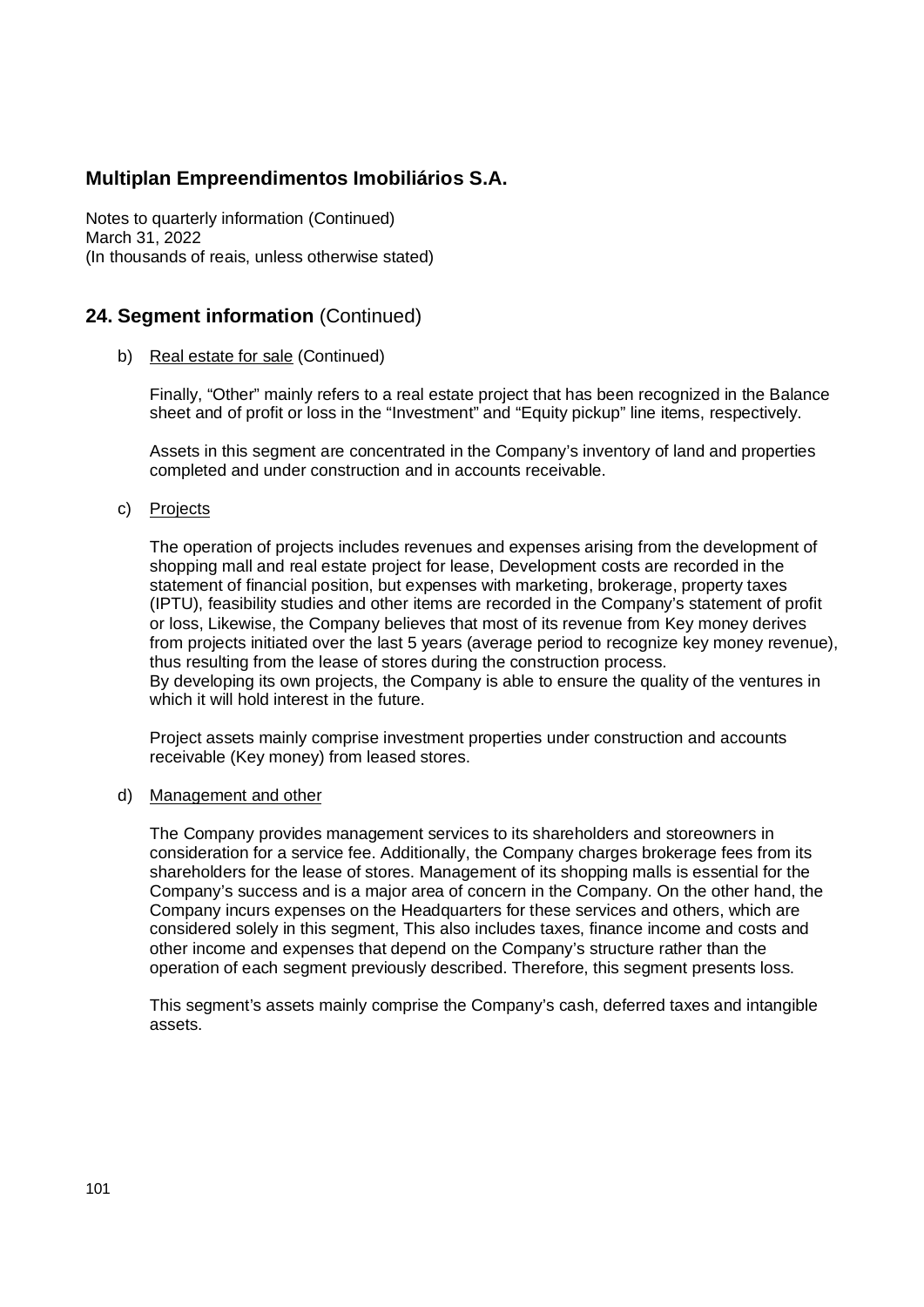Notes to quarterly information (Continued) March 31, 2022 (In thousands of reais, unless otherwise stated)

## **24. Segment information** (Continued)

### d) Management and other (Continued)

|                                                       |                           |                                | 03/31/2022 (Consolidated) |                                       |              |  |
|-------------------------------------------------------|---------------------------|--------------------------------|---------------------------|---------------------------------------|--------------|--|
|                                                       |                           | Properties for Real estate for |                           | <b>Management</b>                     |              |  |
|                                                       | lease                     | sale                           | <b>Projects</b>           | and other                             | <b>Total</b> |  |
| Gross revenue                                         | 384.177                   | 29.704                         | (959)                     | 34,107                                | 447,029      |  |
| Costs                                                 | (70, 506)                 | (21, 987)                      |                           |                                       | (92, 493)    |  |
| Expenses                                              | (22,372)                  | (3,010)                        | (475)                     | (49,142)                              | (74,999)     |  |
| Other                                                 | (20,066)                  | 1,239                          | 833                       | (72, 735)                             | (90,729)     |  |
| Income before income and social<br>contribution taxes | 271,233                   | 5.946                          | (601)                     | (87.770)                              | 188,808      |  |
| Operating assets                                      | 8,519,882                 | 729,640                        | 349.014                   | 1,166,874                             | 10,765,410   |  |
|                                                       | 03/31/2021 (Consolidated) |                                |                           |                                       |              |  |
|                                                       |                           | Properties for Real estate for | <b>Business</b>           | <b>Management</b><br>المتحافظ المحاجب | — <b>.</b>   |  |

|                                 | Properties for Real estate for |          | Management      |           |            |
|---------------------------------|--------------------------------|----------|-----------------|-----------|------------|
|                                 | lease                          | sale     | <b>Projects</b> | and other | Total      |
| Gross revenue                   | 253.151                        | 1.533    | 467             | 24.669    | 279.820    |
| Costs                           | (62, 559)                      | (1, 456) |                 |           | (64, 015)  |
| Expenses                        | (34, 348)                      | (2,319)  | (1,044)         | (39, 901) | (77, 612)  |
| Other                           | (38,666)                       | 1.302    | (47)            | (31,050)  | (68, 461)  |
| Income before income and social |                                |          |                 |           |            |
| contribution taxes              | 117.578                        | (940)    | (624)           | (46, 282) | 69,732     |
| Operating assets                | 7,878,570                      | 639.142  | 799.289         | 1,208,681 | 10.525.682 |

### **25. Financial instruments and risk management**

The main financial liabilities of the Company refer to loans and financing, trade accounts payable and other accounts payable. The main purpose of these financial liabilities is to finance the Company's operations. The Company's main financial assets include accounts receivable, cash and cash equivalents and short-term investments resulting directly from its operations.

The Company is exposed to capital risk and market risks (such as financial credit risk and service risk, interest rate risk and liquidity risk). Company management oversees management of these risks, assessing and managing them in accordance with the Company's policies. The Company does not participate in derivative trading for speculative purposes.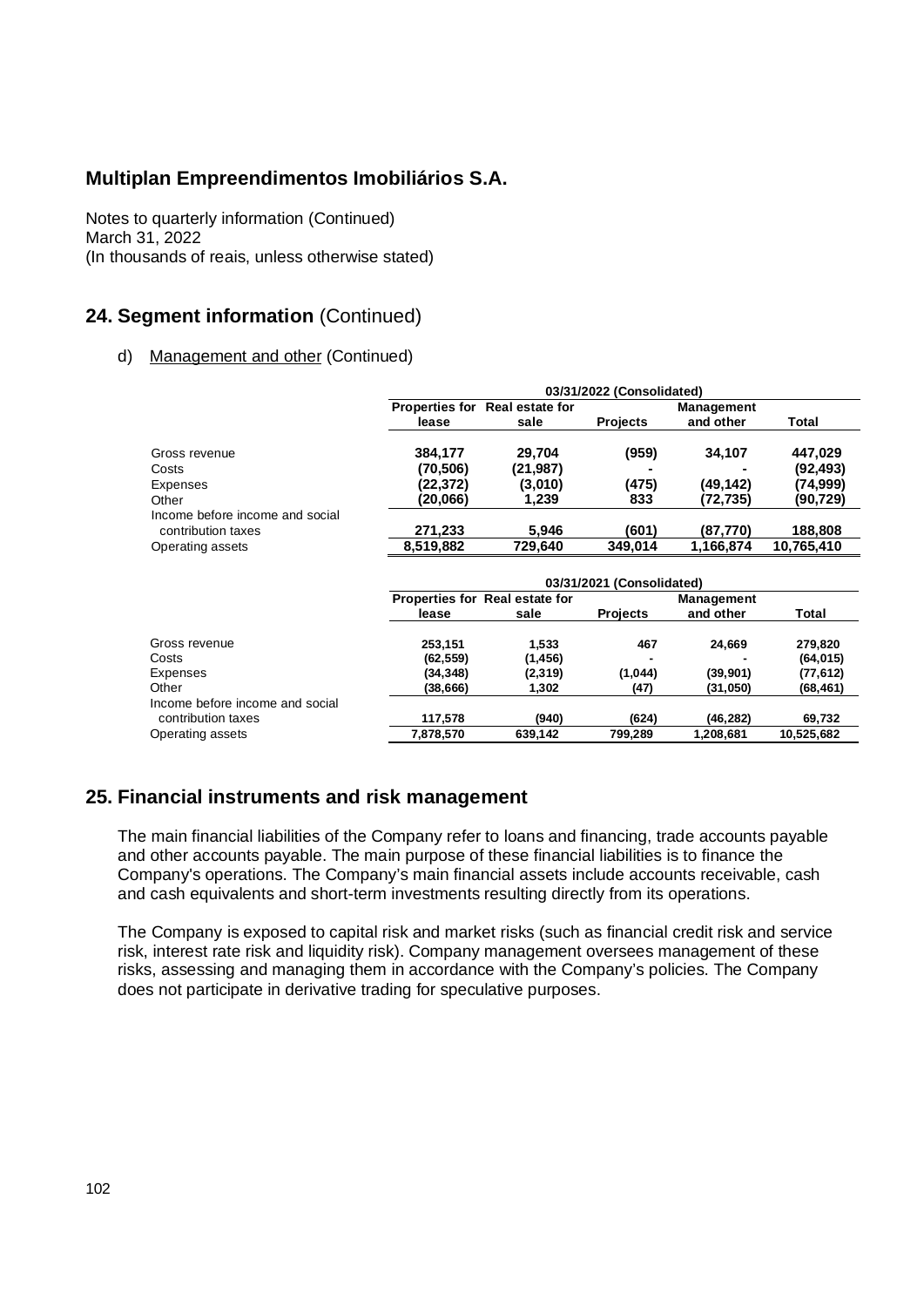Notes to quarterly information (Continued) March 31, 2022 (In thousands of reais, unless otherwise stated)

### **25. Financial instruments and risk management** (Continued)

#### **25.1. Capital risk management**

The Company and its subsidiaries manage their capital in order to continue as a going concern, while maximizing the return of their operations to all stakeholders, through the optimization of the use of debt and equity instruments.

The capital structure of the Company and its subsidiaries comprises net debt (loans and financing, debentures and property acquisition obligations (Notes 12, 14 and 15, respectively, less cash and cash equivalents and short-term investments (Note 3)), and the Company equity (which includes the paid-in capital and reserves, as explained in Note 19).

Debt-to-equity ratio is as follows:

|                                                      |                     | 03/31/2022          | 12/31/2021          |                     |  |
|------------------------------------------------------|---------------------|---------------------|---------------------|---------------------|--|
|                                                      | <b>Individual</b>   | <b>Consolidated</b> | <b>Individual</b>   | <b>Consolidated</b> |  |
| Debt (a)<br>Cash and cash equivalents and short-term | 2,970,757           | 3,268,190           | 2.962.832           | 3.266.980           |  |
| investments                                          | (601, 500)          | (894, 165)          | (511.794)           | (778,463)           |  |
| Net debt                                             | 2,369,257           | 2,374,025           | 2,451,038           | 2,488,517           |  |
| Equity (b)<br>Net debt-to-equity ratio               | 6,481,756<br>36.55% | 6,481,855<br>36.63% | 6,360,383<br>38.54% | 6,363,193<br>39.11% |  |

(a) Debt is defined as loans and financing, debentures and property acquisition obligations, current and noncurrent, as detailed in Notes 12, 14 and 15.

Out of the total debt defined in item (a) above, R\$543,066 refers to the amount classified in the individual financial statements and maturing in the short-term at March 31, 2022 (R\$497,469 at December 31, 2021) and R\$2,427,691 classified as non-current at March 31, 2022 (R\$2,465,364 at December 31, 2021). In the consolidated financial statements, at March 31, 2022, R\$582,050 is classified as current (R\$535,989 at December 31, 2021) and R\$2,686,140 as non-current at March 31, 2022 (R\$2,730,990 at December 31, 2021).

Equity includes paid-in capital and reserves.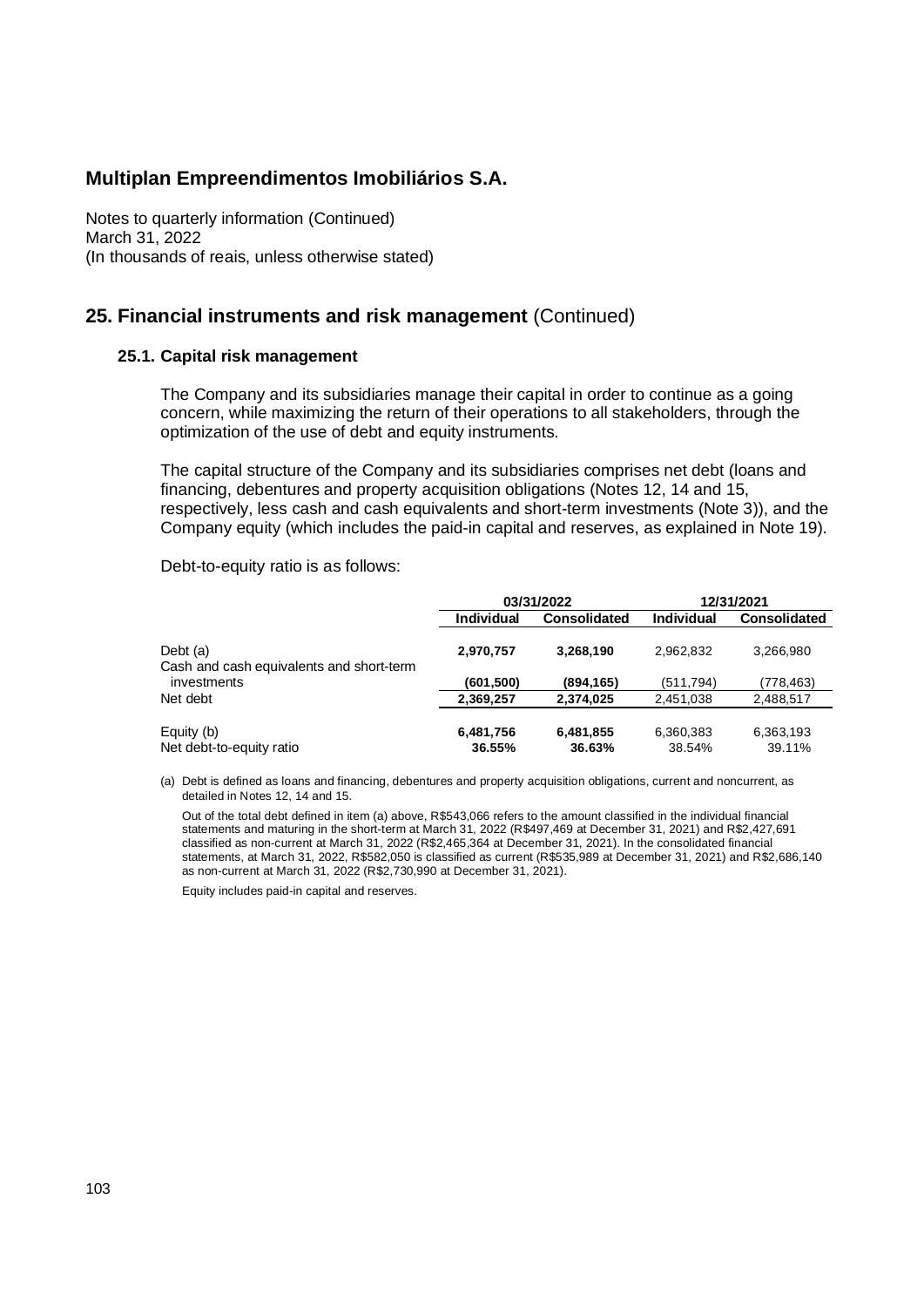Notes to quarterly information (Continued) March 31, 2022 (In thousands of reais, unless otherwise stated)

## **25. Financial instruments and risk management** (Continued)

### **25.2. Market risk management**

In the industry in which the Company operates, the main market risks are financial risks related to interest rate, credit risk inherent in the provision of services, and credit risk derived from its short-term investments.

The Company's main strategies to hedge its equity against market risks are as follows: (a) significant compatibility between its financial assets and liabilities, aligning time, cost, indexes, currencies and other items; (b) the diversification of its revenues and receivables among the different properties of the Company and the different retail segments derived from the assortment of stores; (c) the application of liquidity on a conservative basis, in investments with immediate liquidity and low credit risk.

Based on its strategy for hedging its equity against market risks, the Company understands that, to date, there has been no need to contract any hedging instrument. This position may be reviewed if, in the future, we identify any inconsistency that could cause risks to finance income (costs) and operating income (expenses) of the Company.

### 25.2.1. Interest rate risk management

Interest rate risk refers to:

- Possibility of fluctuations in the fair value of loans and financing pegged to fixed interest rates, if such rates do not reflect current market conditions, The Company monitors these indexes on an ongoing basis, The Company has not yet identified the need to take out financial instruments to hedge against interest rate risks;
- Possibility of unfavorable change in interest rates, which would result in increase in finance costs as a result of the debt portion pegged to variable interest rate; and
- Possibility of changes in the fair value of its investment properties, due to effects of changes in the interest rate on the indicators of risk and return used to calculate the discount rate, including beta index, country risk and inflation estimates, The Company monitors these indexes on an ongoing basis.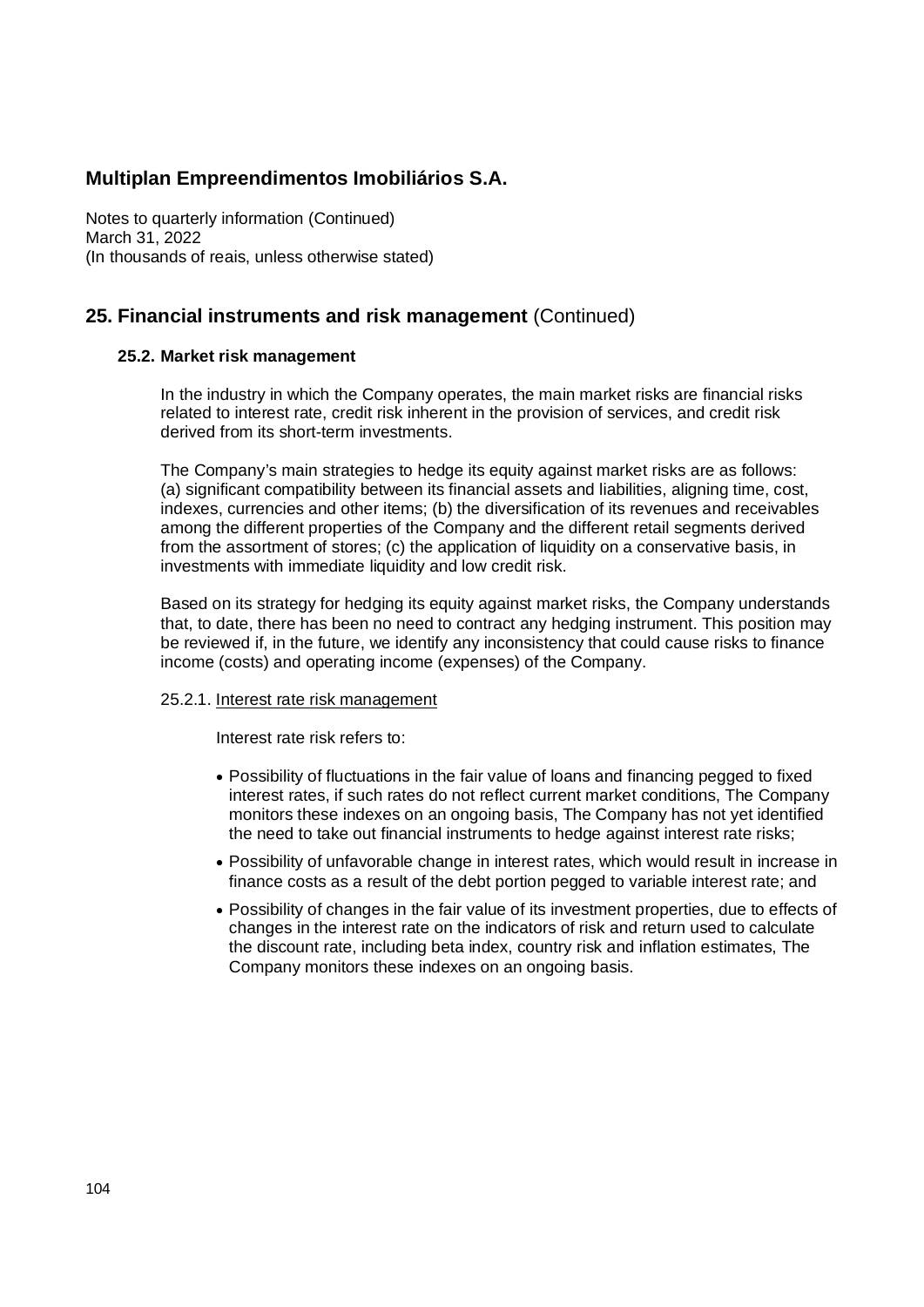Notes to quarterly information (Continued) March 31, 2022 (In thousands of reais, unless otherwise stated)

### **25. Financial instruments and risk management** (Continued)

### **25.2. Market risk management** (Continued)

#### 25.2.2. Credit risk related to service rendering

This risk is related to the possibility of the Company and its subsidiaries posting losses resulting from difficulties in collecting amounts from lease, property sales, key money, management fees and brokerage fees.

#### 25.2.3. Financial credit risk

This risk is related to the possibility of the Company and its subsidiaries posting losses resulting from difficulties in realizing short and long-term investments.

#### 25.2.4. Sensitivity analysis

In order to analyze the sensitivity of financial asset and liability indexes to which the Company is exposed as at March 31, 2022, five different scenarios were defined and a sensitivity analysis to fluctuations in the indexes of such instruments was prepared, The IGP-M and IPCA index projection was extracted from the FOCUS Report of March 25, 2022, the IGP-DI index was extracted from the FGV official website, the CDI index was extracted from the CETIP official website, and the reference rate (TR) was extracted from BM&F BOVESPA official website for 2022, Such indexes and rates were considered to be probable scenario and 25% and 50% decreases and increases were calculated.

Indexes of financial assets and liabilities:

| Index       | <b>Decrease</b> | <b>Decrease</b> | <b>Probable</b> | Increase | <b>Increase</b> |
|-------------|-----------------|-----------------|-----------------|----------|-----------------|
|             | of 50%          | of $25%$        | scenario        | of 25%   | of 50%          |
| CDI         | 5.83%           | 8.74%           | 11.65%          | 14.56%   | 17.48%          |
| IGP-DI      | 7.79%           | 11.68%          | 15.57%          | 19.46%   | 23.36%          |
| IGP - M     | 7.39%           | 11.08%          | 14.77%          | 18.46%   | 22.16%          |
| <b>IPCA</b> | 3.43%           | 5.15%           | 6.86%           | 8.58%    | 10.29%          |

#### *Financial assets*

Gross revenue was calculated for each scenario at March 31, 2022, based on oneyear projection and not taking into consideration any tax levied on income, The sensitivity of the indexes for each scenario was analyzed.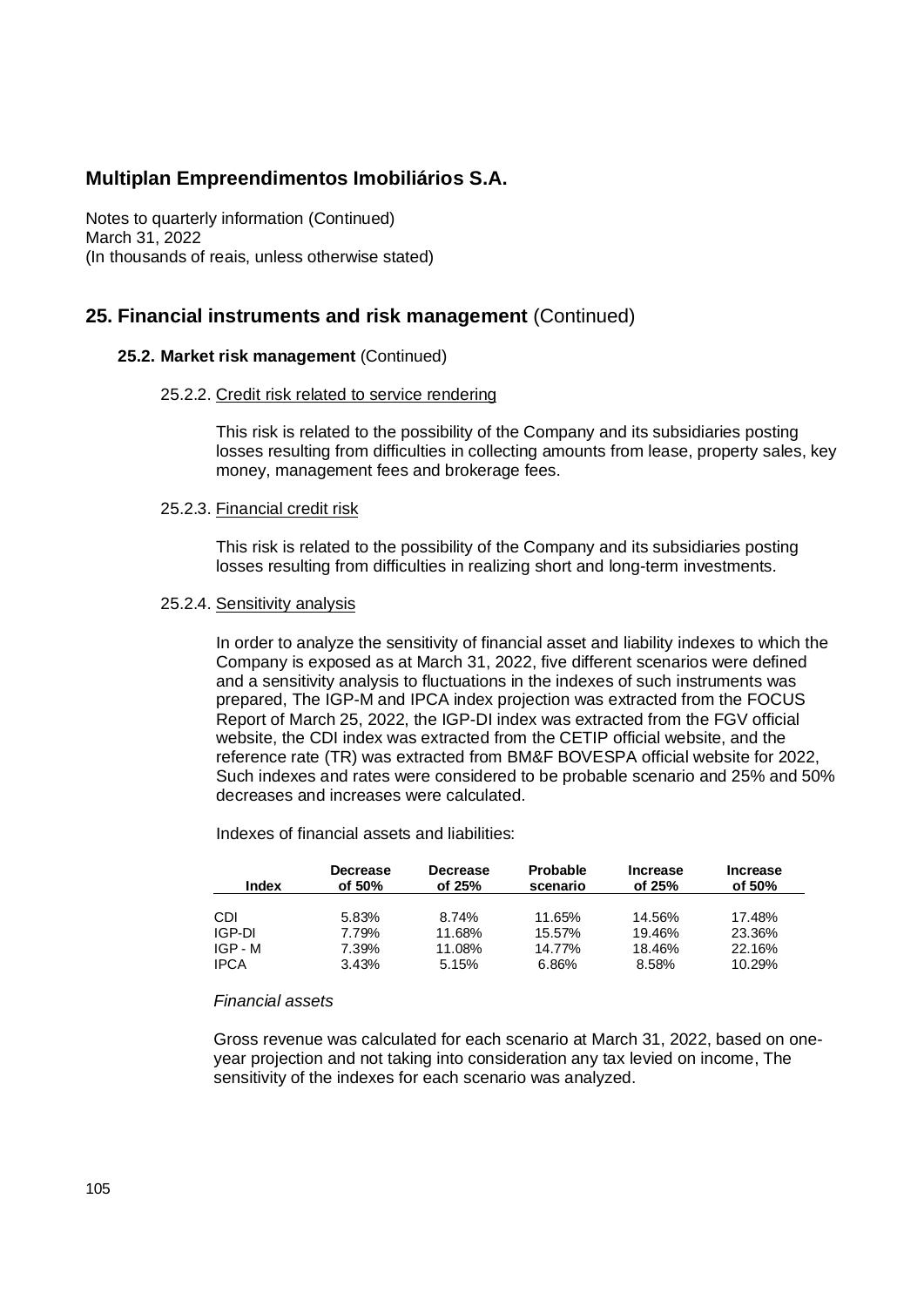Notes to quarterly information (Continued) March 31, 2022 (In thousands of reais, unless otherwise stated)

## **25. Financial instruments and risk management** (Continued)

### **25.2. Market risk management** (Continued)

25.2.4. Sensitivity analysis (Continued)

*Financial assets* (Continued)

*Sensitivity of income - 2021*

|                                                         |           | <b>Balance at</b><br>03/31/2022 | of 50%             | Decrease Decrease<br>of 25% | Probable<br>scenario | <b>Increase</b><br>of 25% | Increase<br>of 50% |
|---------------------------------------------------------|-----------|---------------------------------|--------------------|-----------------------------|----------------------|---------------------------|--------------------|
| Cash and cash equivalents and short-term<br>investments |           |                                 |                    |                             |                      |                           |                    |
| Cash and cash equivalents                               | N/A       | 271,107                         | N/A                | N/A                         | N/A                  | N/A                       | N/A                |
| Short-term Investiments                                 | 100% CDI  | 330,393                         | 19,245             | 28,868                      | 38,491               | 48,113                    | 57,736             |
|                                                         |           | 601,500                         | 19,245             | 28,868                      | 38,491               | 48,113                    | 57,736             |
| Accounts receivable                                     |           |                                 |                    |                             |                      |                           |                    |
| Accounts receivable - Rental                            | IGP-DI    | 115,155                         | 8,965              | 13,447                      | 17,930               | 22,412                    | 26,894             |
| Accounts receivable - straight-line effect              | IGP-DI    | 137,563                         | N/A                | N/A                         | N/A                  | N/A                       | N/A                |
| Accounts receivable - key money                         | IGP-DI    | 19,449                          | 1,514              | 2,271                       | 3,028                | 3,785                     | 4,542              |
| Accounts receivable - real estate for sale              | IGP-M+12% | 7,330                           | 1,421              | 1,692                       | 1,962                | 2,233                     | 2,504              |
| Other accounts receivable                               | N/A       | 17,902                          | N/A                | N/A                         | N/A                  | N/A                       | N/A                |
|                                                         |           | 297,399                         | 11,900             | 17,410                      | 22,920               | 28,430                    | 33,940             |
| <b>Transactions with related parties</b>                |           |                                 |                    |                             |                      |                           |                    |
| Shopping Mall Association                               | N/A       | 34,062                          | N/A                | N/A                         | N/A                  | N/A                       | N/A                |
| Shopping Mall Condominiums                              | N/A       | 4,684                           | N/A                | N/A                         | N/A                  | N/A                       | N/A                |
| Charges                                                 | N/A       | 11,091                          | N/A                | N/A                         | N/A                  | N/A                       | N/A                |
| Delivery Center                                         | N/A       | 31,176                          | N/A                | N/A                         | N/A                  | N/A                       | N/A                |
| Sundry loans and advances                               | N/A       | 187                             | N/A                | N/A                         | N/A                  | N/A                       | N/A                |
|                                                         |           | 81,200                          | N/A                | N/A                         | N/A                  | N/A                       | N/A                |
|                                                         |           |                                 |                    |                             |                      |                           |                    |
| Total                                                   |           | 980,099                         | 31,145             | 46,278                      | 61,411               | 76,543                    | 91,677             |
|                                                         |           |                                 |                    |                             |                      |                           |                    |
|                                                         |           | <b>Balance at</b>               | Consolidated       |                             |                      |                           | Increase           |
|                                                         |           | 03/31/2022                      | Decrease<br>of 50% | Decrease<br>of 25%          | Probable<br>scenario | Increase<br>of 25%        | of 50%             |
| Cash and cash equivalents and short-term                |           |                                 |                    |                             |                      |                           |                    |
| investments                                             |           |                                 |                    |                             |                      |                           |                    |
| Cash and cash equivalents                               | N/A       | 426,824                         | N/A                | N/A                         | N/A                  | N/A                       | N/A                |
| Short-term Investments                                  | 100% CDI  | 467,341                         | 27,223             | 40,834                      | 54,445               | 68,057                    | 81,668             |
|                                                         |           | 894,165                         | 27,223             | 40.834                      | 54.445               | 68,057                    | 81.668             |
| Accounts receivable                                     |           |                                 |                    |                             |                      |                           |                    |
| Accounts receivable - rental                            | IGP-DI    | 153,068                         | 11,916             | 17,875                      | 23,833               | 29,791                    | 35,749             |
| Straight-line effect                                    | IGP-DI    | 181,681                         | N/A                | N/A                         | N/A                  | N/A                       | N/A                |
| Accounts receivable - key money                         | IGP-DI    | 25,427                          | 1,979              | 2,969                       | 3,959                | 4,949                     | 5,938              |
| Accounts receivable - real estate for sale              | IGP-M+11% | 51,210                          | 9,415              | 10,108                      | 13,197               | 13,091                    | 14,582             |
| Accounts receivable - real estate for sale              | IGP-M+12% | 7,330                           | 1,421              | 1,520                       | 1,962                | 1,947                     | 2,161              |
| Other trade accounts receivable                         | N/A       | 53,996                          | N/A                | N/A                         | N/A                  | N/A                       | N/A                |
|                                                         |           | 472.712                         | 24,731             | 32,472                      | 42.951               | 49.778                    | 58,430             |
|                                                         |           |                                 |                    |                             |                      |                           |                    |
| <b>Transactions with related parties</b>                |           |                                 |                    |                             |                      |                           |                    |
| Shopping Mall Associations                              |           | 55,597                          | N/A                | N/A                         | N/A                  | N/A                       | N/A                |
| Shopping Mall Condominiums                              |           | 11,317                          | N/A                | N/A                         | N/A                  | N/A                       | N/A                |
| Charges                                                 | N/A       | 18,590                          | N/A                | N/A                         | N/A                  | N/A                       | N/A                |
| Delivery Center                                         | N/A       | 31,176                          | N/A                | N/A                         | N/A                  | N/A                       | N/A                |
| Loans - other                                           | N/A       | 73                              | N/A                | N/A                         | N/A                  | N/A                       | N/A                |
|                                                         |           | 116,753                         | N/A                | N/A                         | N/A                  | N/A                       | N/A                |
| Total                                                   |           | 1,483,630                       | 51,954             | 73,305                      | 97,396               | 117,834                   | 140,098            |

**Individual**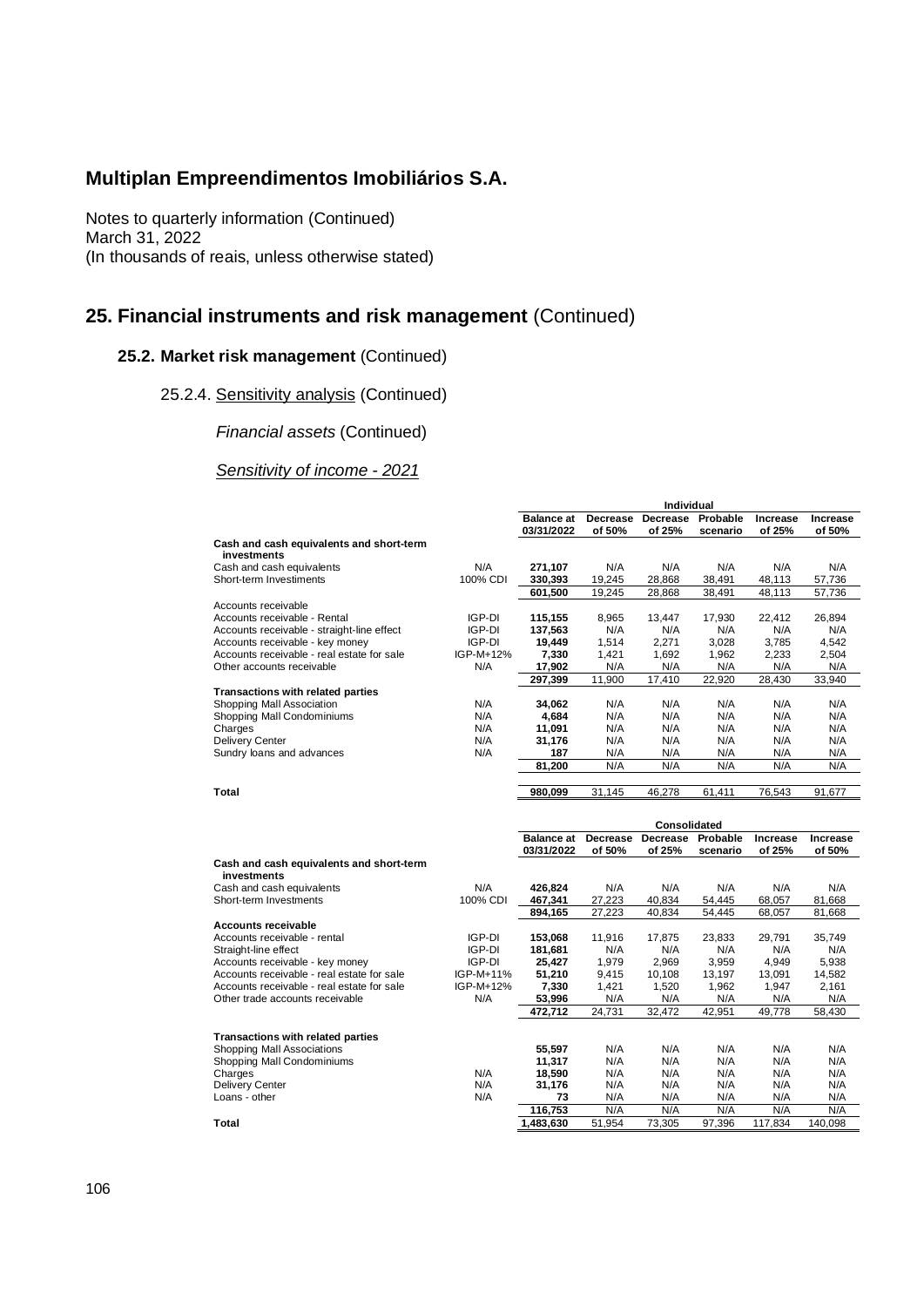Notes to quarterly information (Continued) March 31, 2022 (In thousands of reais, unless otherwise stated)

## **25. Financial instruments and risk management** (Continued)

### **25.2. Market risk management** (Continued)

25.2.4. Sensitivity analysis (Continued)

*Financial liabilities*

*Finance cost projection - 2021*

Individual

The Company calculated gross finance costs for each scenario, not taking into account the taxes levied and the aging list of contracts for 2021. The reporting date used was March 31, 2022, projecting indexes for one year and checking their sensitivity in each scenario.

|                                                          | Remuneration<br>rate | <b>Balance at</b><br>03/31/2022 | Decrease<br>of 50% | Decrease<br>of 25% | Probable<br>scenario | Increase<br>of 25% | <b>Increase</b><br>of 50% |
|----------------------------------------------------------|----------------------|---------------------------------|--------------------|--------------------|----------------------|--------------------|---------------------------|
| Loans and financing                                      |                      |                                 |                    |                    |                      |                    |                           |
| Banco Itaú VLG                                           | TR+7.50%             | 98,342                          | 7,376              | 7,376              | 7,376                | 7,376              | 7,376                     |
| <b>CCB - BB 200M</b>                                     | CDI+1.75%            | 204,530                         | 15,493             | 21,450             | 27,407               | 33,364             | 39,321                    |
| CCB ITAU 250                                             | CDI+1.95%            | 262,578                         | 20,415             | 28,063             | 35,711               | 43,358             | 51,006                    |
| CCB ITAU 225                                             | TR+7.50%             | 198,438                         | 14.883             | 14,883             | 14,883               | 14,883             | 14.883                    |
| <b>Bradesco MTE JPA</b>                                  | 105.85% of           |                                 |                    |                    |                      |                    |                           |
|                                                          | <b>CDI</b>           | 365,320                         | 22,525             | 33,787             | 45,050               | 56,312             | 67,574                    |
| Fundraising costs                                        | N/A                  | (17, 295)                       | N/A                | N/A                | N/A                  | N/A                | N/A                       |
| Cia. Real de Distribuição                                | N/A                  | 190                             | N/A                | N/A                | N/A                  | N/A                | N/A                       |
|                                                          |                      | 1,112,103                       | 80,692             | 105,559            | 130,427              | 155,293            | 180,160                   |
| Property acquisition obligations                         |                      |                                 |                    |                    |                      |                    |                           |
| Atlético Mineiro                                         | IPCA+3%              | 101.962                         | 6,556              | 8,305              | 10,053               | 11,802             | 13,551                    |
|                                                          |                      | 101,962                         | 6,556              | 8,305              | 10,053               | 11,802             | 13,551                    |
| <b>Debentures</b>                                        |                      |                                 |                    |                    |                      |                    |                           |
|                                                          | 107.25% of           |                                 |                    |                    |                      |                    |                           |
| 3rd Issue of Debentures                                  | CDI                  | 311,597                         | 19.466             | 29,200             | 38,933               | 48,666             | 58,399                    |
| 7 <sup>th</sup> Issue of Debentures                      | 106% of CDI          | 364,546                         | 22,509             | 33,763             | 45,018               | 56,272             | 67,527                    |
| 10 <sup>th</sup> Issue of Debentures                     | 100% do CDI          | 470.650                         | 27,415             | 41,123             | 54,831               | 68,538             | 82,246                    |
| 4 <sup>th</sup> and 5 <sup>th</sup> Issues of Debentures |                      |                                 |                    |                    |                      |                    |                           |
| (CRI)                                                    | 95% of CDI           | 616,756                         | 34,130             | 51,195             | 68,260               | 85,324             | 102,389                   |
| Fundraising costs                                        | N/A                  | (6, 857)                        | N/A                | N/A                | N/A                  | N/A                | N/A                       |
|                                                          |                      | 1,756,692                       | 103,520            | 155,281            | 207,042              | 258,800            | 310,561                   |
| Total                                                    |                      | 2.970.757                       | 190,768            | 269,145            | 347,522              | 425,896            | 504,272                   |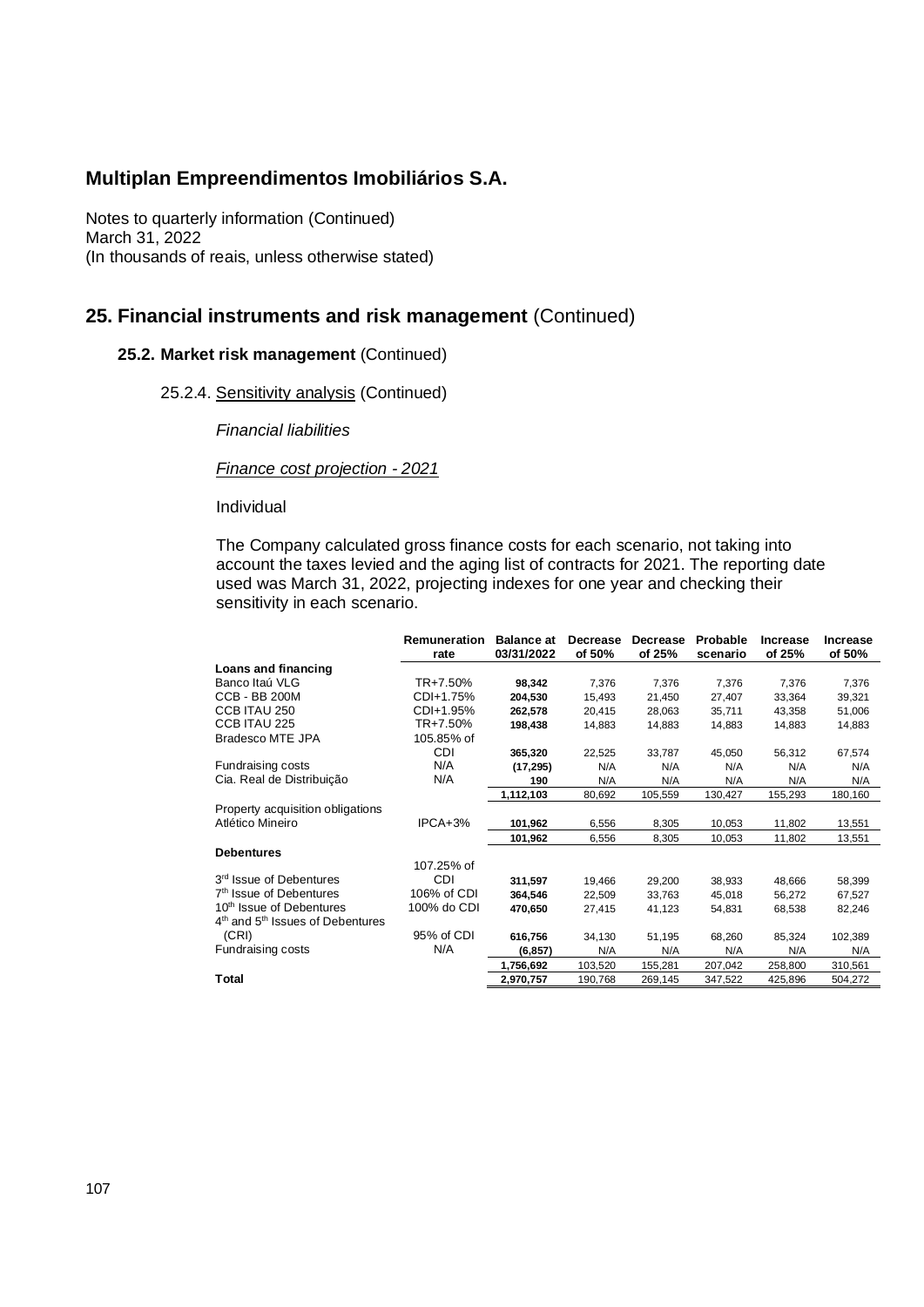Notes to quarterly information (Continued) March 31, 2022 (In thousands of reais, unless otherwise stated)

# **25. Financial instruments and risk management** (Continued)

## **25.2. Market risk management** (Continued)

25.2.4. Sensitivity analysis (Continued)

*Financial liabilities* (Continued)

## *Finance cost projection - 2021* (Continued)

### Consolidated

|                                                          | Remuneration | <b>Balance</b> at | Decrease | Decrease | Probable | <b>Increase</b> | Increase of |
|----------------------------------------------------------|--------------|-------------------|----------|----------|----------|-----------------|-------------|
|                                                          | rate         | 03/31/2022        | of 50%   | of 25%   | scenario | of 25%          | 50%         |
| Loans and financing                                      |              |                   |          |          |          |                 |             |
| Banco Itaú VLG                                           | TR+7.50%     | 98,342            | 7,376    | 7,376    | 7,376    | 7,376           | 7,376       |
| Banco do Brasil 200M                                     | CDI+1.75%    | 204,530           | 15,493   | 21,450   | 27,407   | 33,364          | 39,321      |
| CCB ITAU 250                                             | CDI+1.95%    | 262.578           | 20.415   | 28.063   | 35.711   | 43.358          | 51,006      |
| CCB ITAU 225                                             | TR+7.50%     | 198,438           | 14,883   | 14,883   | 14,883   | 14,883          | 14,883      |
| <b>Bradesco MTE JPA</b>                                  | 105.85% of   |                   |          |          |          |                 |             |
|                                                          | <b>CDI</b>   | 365,320           | 22,525   | 33,787   | 45,050   | 56,312          | 67,574      |
| Morumbi Corporate - GTIY                                 | CDI+0.85%    | 75,292            | 5,026    | 7,219    | 9,411    | 11,604          | 13,797      |
| Bradesco - Canoas                                        | TR+7.50%     | 113,975           | 8,548    | 8,548    | 8,548    | 8,548           | 8,548       |
| Fundraising costs                                        | N/A          | (26, 511)         | N/A      | N/A      | N/A      | N/A             | N/A         |
| Cia. Real de Distribuição                                | N/A          | 190               | N/A      | N/A      | N/A      | N/A             | N/A         |
|                                                          |              | 1,292,154         | 94,266   | 121,326  | 148,386  | 175,445         | 202,505     |
| Property acquisition obligations                         |              |                   |          |          |          |                 |             |
| Atlético Mineiro                                         | IPCA+3%      | 101,962           | 6,556    | 8,305    | 10,053   | 11,802          | 13,551      |
| Jockey                                                   | IGPM and     |                   |          |          |          |                 |             |
|                                                          | <b>IPCA</b>  | 117,382           | 4,483    | 6,725    | 8,967    | 11,208          | 13,450      |
|                                                          |              | 219,343           | 11,039   | 15,030   | 19,020   | 23,010          | 27,001      |
| <b>Debentures</b>                                        |              |                   |          |          |          |                 |             |
|                                                          | 107.25% of   |                   |          |          |          |                 |             |
| 3 <sup>rd</sup> Issue of Debentures                      | CDI          | 311,597           | 19,466   | 29,200   | 38.933   | 48,666          | 58,399      |
| 7 <sup>th</sup> Issue of Debentures                      | 106% of CDI  | 364.546           | 22,509   | 33,763   | 45,018   | 56,272          | 67,527      |
| 10 <sup>th</sup> Issue of Debentures                     | $CDI + 3%$   | 470.650           | 27,415   | 41,123   | 54,831   | 68,538          | 82,246      |
| 4 <sup>th</sup> and 5 <sup>th</sup> Issues of Debentures |              |                   |          |          |          |                 |             |
| (CRI)                                                    | 95% of CDI   | 616,756           | 34,130   | 51,195   | 68,260   | 85,324          | 102,389     |
| Fundraising costs                                        | N/A          | (6, 857)          | N/A      | N/A      | N/A      | N/A             | N/A         |
|                                                          |              | 1,756,692         | 103,520  | 155,281  | 207,042  | 258,800         | 310,561     |
| Total                                                    |              | 3,268,190         | 208,825  | 291,637  | 374,448  | 457,255         | 540,067     |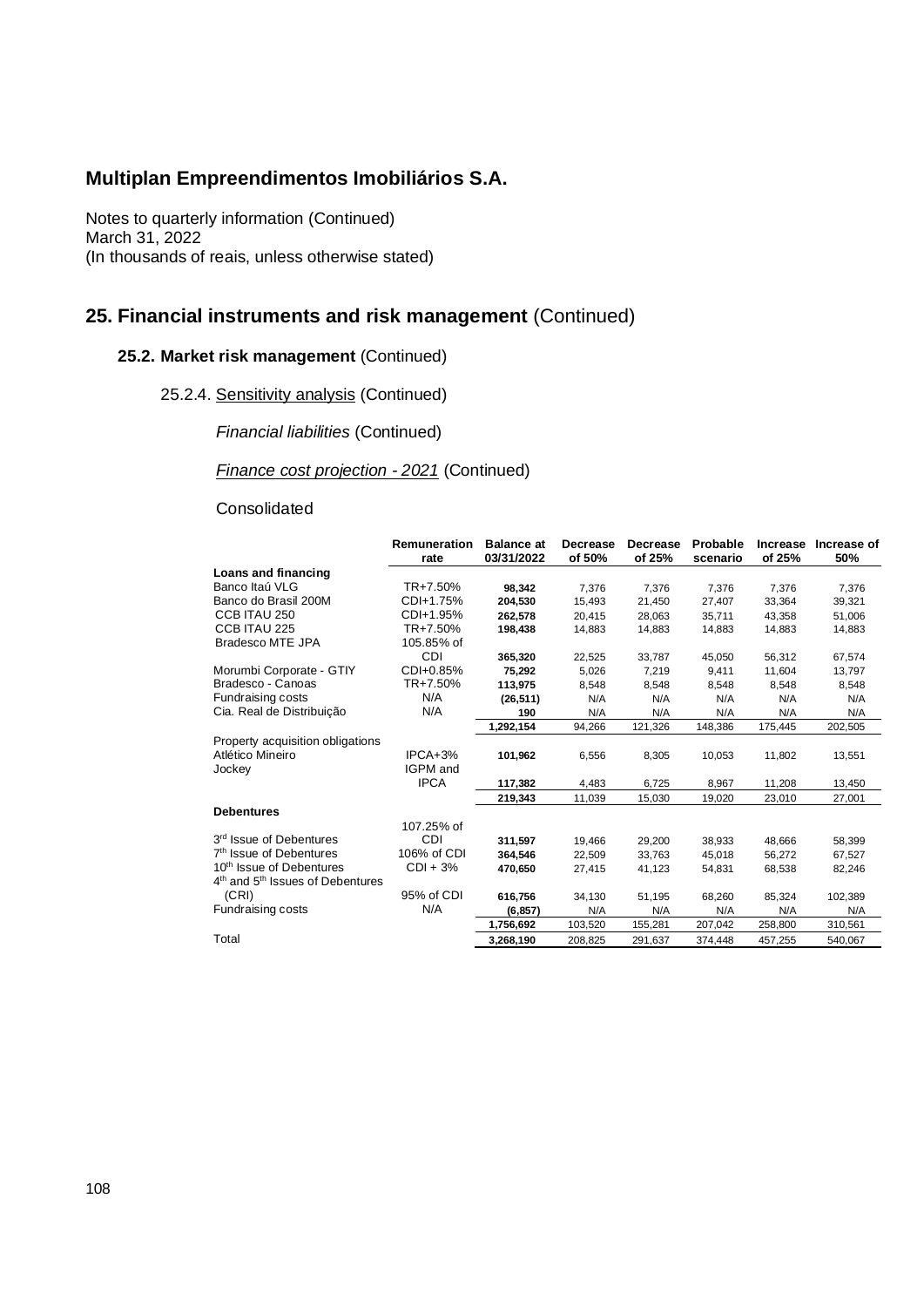Notes to quarterly information (Continued) March 31, 2022 (In thousands of reais, unless otherwise stated)

## **25. Financial instruments and risk management** (Continued)

## **25.2 Market risk management** (Continued)

25.2.4. Sensitivity analysis (Continued)

*Financial liabilities* (Continued)

*Finance cost projection - 2021* (Continued)

Consolidated (Continued)

Part of the Company's financial assets and liabilities are pegged to interest rates and indexes that may vary, which represents a market risk for the Company.

In the period ended March 31, 2022, the Company's financial assets and liabilities generated net finance costs amounting to R\$53,512 (R\$14,053 on March 31, 2021).

The Company understands that an increase in interest rates, in indexes, or in both may cause an increase in finance costs, negatively impacting the Company's net finance income (costs), Likewise, a decrease in interest rates, in indexes, or in both may cause a decrease in finance income, adversely impacting the Company's net finance income.

### 25.2.5. Liquidity risk management

Management of the Company and its subsidiaries manages liquidity risk by keeping adequate reserves, bank credit facilities and credit facilities to raise loans and financing, through the ongoing monitoring of forecasted and realized cash flows and combination of the maturity profiles of financial assets and liabilities.

The following table shows, in detail, the remaining contractual maturity of financial liabilities of the Company and the contractual amortization terms. This table has been prepared in accordance with the undiscounted cash flows of financial liabilities based on the nearest date on which the Company shall settle the respective obligations: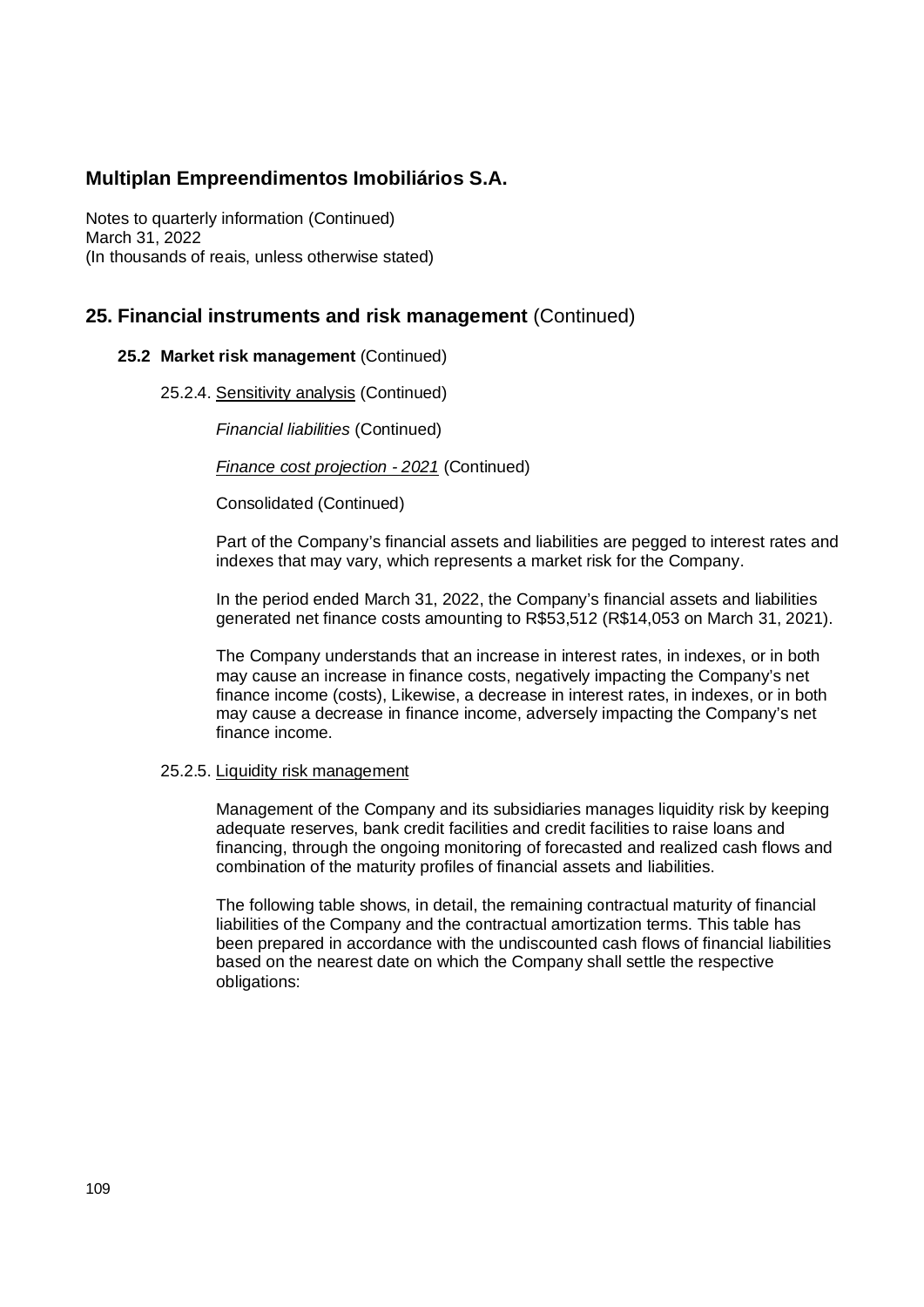Notes to quarterly information (Continued) March 31, 2022 (In thousands of reais, unless otherwise stated)

# **25. Financial instruments and risk management** (Continued)

## **25.2. Market risk management** (Continued)

## 25.2.5. Liquidity risk management (Continued)

|                                  | <b>Individual</b>   |                     |             |              |  |  |
|----------------------------------|---------------------|---------------------|-------------|--------------|--|--|
|                                  | <b>Within one</b>   | <b>From one</b>     | Above       |              |  |  |
| 03/31/2022                       | vear                | to three years      | three years | Total        |  |  |
| Loans and financing              | 197,415             | 356,931             | 1,213,945   | 1,768,291    |  |  |
| Property acquisition obligations | 104,189             | 3,750               |             | 107,939      |  |  |
| <b>Debentures</b>                | 498,060             | 868,939             | 997,649     | 2,364,648    |  |  |
| Total                            | 799,664             | 1,229,620           | 2.211.594   | 4,240,878    |  |  |
|                                  |                     |                     |             |              |  |  |
|                                  |                     | <b>Individual</b>   |             |              |  |  |
|                                  | <b>Within one</b>   | From one            | Above       |              |  |  |
| 12/31/2021                       | vear                | to three years      | three years | Total        |  |  |
|                                  |                     |                     |             |              |  |  |
| Loans and financing              | 139,146             | 360,135             | 1,284,832   | 1,784,113    |  |  |
| Property acquisition obligations | 77,554              | 57,402              |             | 134,956      |  |  |
| <b>Debentures</b>                | 87,198              | 1,214,591           | 1,035,589   | 2,337,378    |  |  |
| Total                            | 303,898             | 1,632,128           | 2,320,421   | 4,256,447    |  |  |
|                                  |                     | <b>Consolidated</b> |             |              |  |  |
|                                  | <b>Within one</b>   | From one            | Above       |              |  |  |
| 03/31/2022                       | year                | to three years      | three years | <b>Total</b> |  |  |
|                                  |                     |                     |             |              |  |  |
| Loans and financing              | 246,602             | 444,057             | 1,325,276   | 2,015,935    |  |  |
| Property acquisition obligations | 112,710             | 106,464             | 15,323      | 234,497      |  |  |
| Debentures                       | 498,060             | 868,939             | 997,649     | 2,364,648    |  |  |
| Total                            | 857,372             | 1,419,460           | 2,338,248   | 4,615,080    |  |  |
|                                  |                     |                     |             |              |  |  |
|                                  | <b>Consolidated</b> |                     |             |              |  |  |
|                                  | <b>Within one</b>   | From one            | Above       |              |  |  |
| 12/31/2021                       | year                | to three years      | three years | Total        |  |  |
|                                  |                     |                     |             |              |  |  |
| Loans and financing              | 174,435             | 448,084             | 1,416,583   | 2,039,102    |  |  |
| Property acquisition obligations | 83,560              | 162,113             | 15,009      | 260,682      |  |  |
| Debentures                       | 87,198              | 1,214,591           | 1,035,589   | 2,337,378    |  |  |
| Total                            | 345,193             | 1,824,788           | 2,467,181   | 4,637,162    |  |  |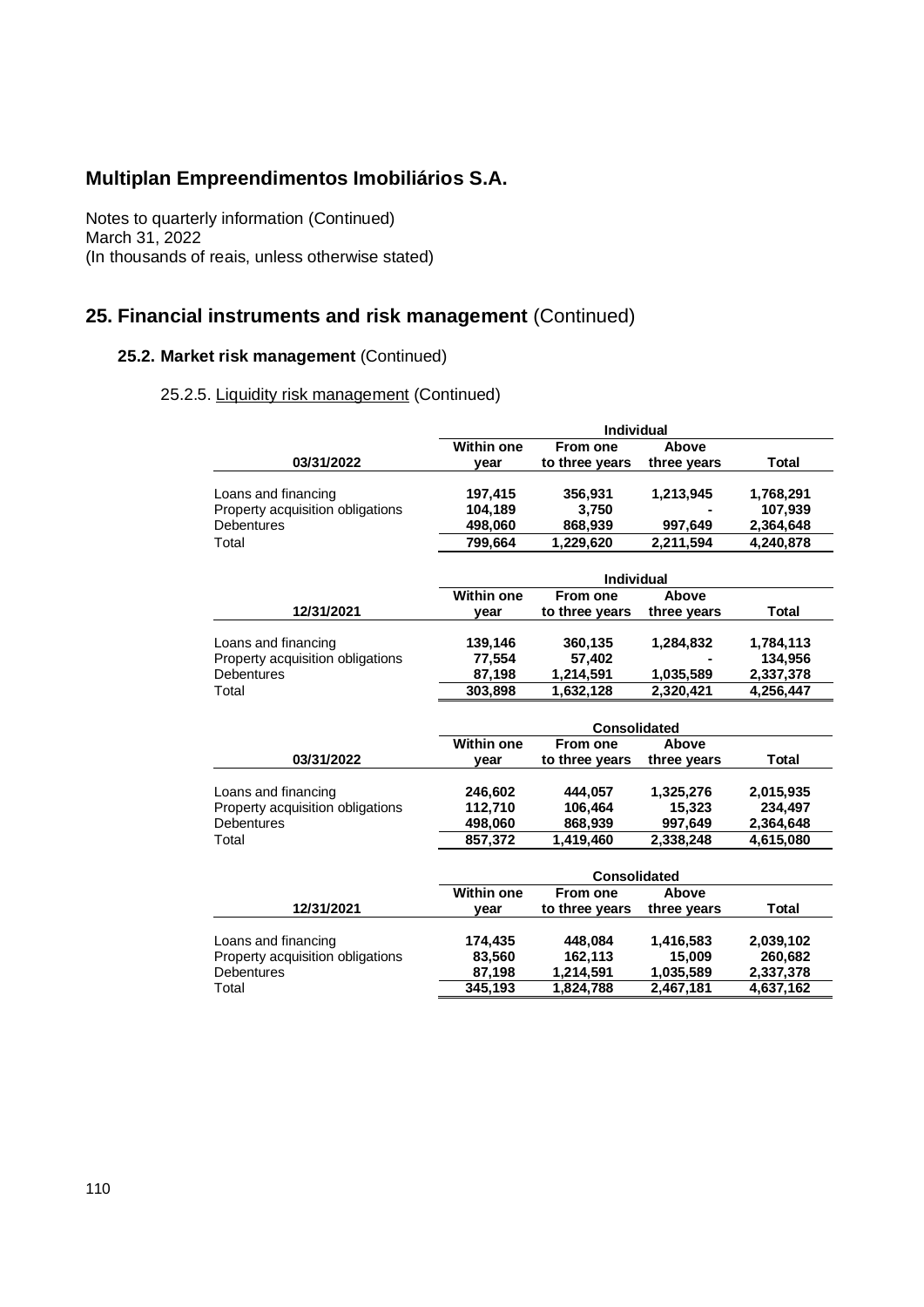Notes to quarterly information (Continued) March 31, 2022 (In thousands of reais, unless otherwise stated)

# **25. Financial instruments and risk management** (Continued)

## **25.3. Category of the main financial instruments**

The main financial instruments classified by category are as follows:

|                                                          | 03/31/2022 |              |            | 03/31/2021          |
|----------------------------------------------------------|------------|--------------|------------|---------------------|
|                                                          | Individual | Consolidated | Individual | <b>Consolidated</b> |
| Financial assets at fair value through profit or<br>loss |            |              |            |                     |
| Cash and Cash equivalents                                | 271,107    | 426,824      | 287.124    | 553,793             |
| Short-term Investments                                   | 330.393    | 467.341      | 224.670    | 224,670             |
| Financial assets at amortized cost                       |            |              |            |                     |
| Accounts receivable                                      | 297,399    | 472,712      | 377.669    | 563,143             |
| Related-party receivables                                | 81.200     | 116.753      | 61.649     | 97.616              |
| Financial liabilities at amortized cost                  |            |              |            |                     |
| Loans and financing                                      | 1,112,104  | 1,292,154    | 1.124.678  | 1,311,542           |
| Property acquisition obligations                         | 101,962    | 219,343      | 126.385    | 243.268             |
| <b>Debentures</b>                                        | 1,756,692  | 1,756,962    | 1,712,169  | 1,712,169           |

The fair values and carrying amounts of financial liabilities stated in the statement of financial position are as follows:

|                            | Individual        |                   |                   |                   |  |
|----------------------------|-------------------|-------------------|-------------------|-------------------|--|
|                            |                   | 03/31/2022        | 12/31/2021        |                   |  |
| <b>Instruments</b>         | <b>Book value</b> | <b>Fair value</b> | <b>Book value</b> | <b>Fair value</b> |  |
|                            |                   |                   |                   |                   |  |
| Loans and financing        | 1,129,398         | 1,090,677         | 1.142.126         | 1,121,598         |  |
| <b>Debentures</b>          | 1,763,550         | 1,743,952         | 1,720,029         | 1,716,318         |  |
| <b>Total funds raised</b>  | 2,892,948         | 2,834,629         | 2,862,155         | 2,837,916         |  |
| <b>Total Funding costs</b> | (24,152)          |                   | (25,707)          |                   |  |
| Total funds raised, net    | 2,868,796         |                   | 2,836,448         |                   |  |
|                            |                   |                   |                   |                   |  |

|                            |                   | <b>Consolidated</b> |                   |                   |  |  |  |
|----------------------------|-------------------|---------------------|-------------------|-------------------|--|--|--|
|                            | 03/31/2022        |                     | 12/31/2021        |                   |  |  |  |
| <b>Instruments</b>         | <b>Book value</b> | <b>Fair value</b>   | <b>Book value</b> | <b>Fair value</b> |  |  |  |
| Loans and financing        | 1,318,664         | 1,261,124           | 1,338,933         | 1,299,745         |  |  |  |
| <b>Debentures</b>          | 1,763,550         | 1,743,952           | 1,720,029         | 1,716,318         |  |  |  |
| <b>Total funds raised</b>  | 3,082,214         | 3,005,076           | 3,058,962         | 3,016,063         |  |  |  |
| <b>Total Funding costs</b> | (33,367)          |                     | (35,250)          |                   |  |  |  |
| Total funds raised, net    | 3,048,847         |                     | 3,023,712         |                   |  |  |  |
|                            |                   |                     |                   |                   |  |  |  |